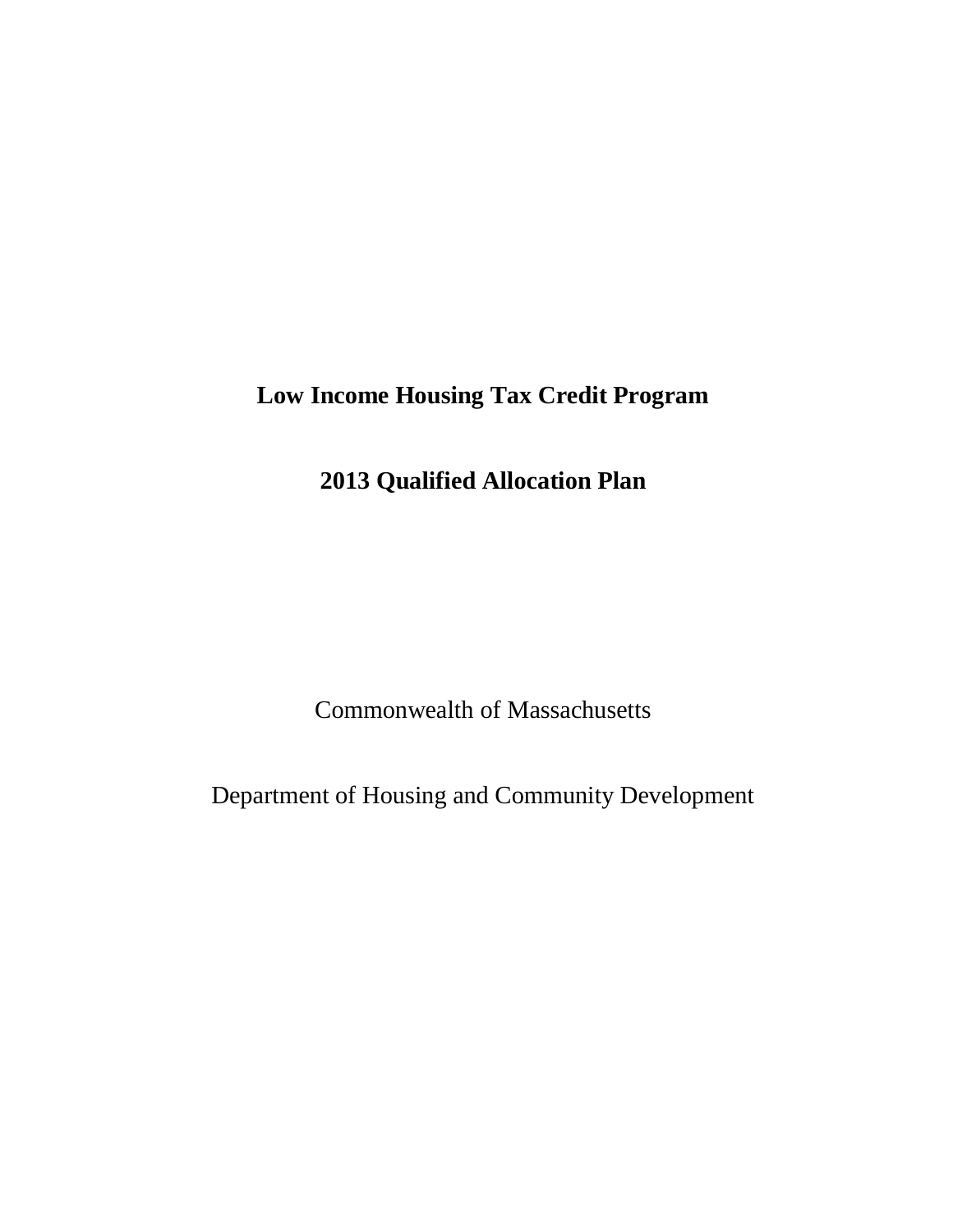# **Table of Contents**

| I.    |                                                                                |
|-------|--------------------------------------------------------------------------------|
| Π.    |                                                                                |
| III.  |                                                                                |
| IV.   |                                                                                |
| V.    |                                                                                |
| VI.   |                                                                                |
| VII.  |                                                                                |
| VIII. |                                                                                |
| IX.   | Recommended Cost Limits; Caps on Eligible Basis and Allocations Per Project 19 |
| Х.    |                                                                                |
| XI.   |                                                                                |
| XII.  |                                                                                |
| XIII. |                                                                                |
| XIV.  |                                                                                |
| XV.   |                                                                                |

# **Appendices:**

- A. 2013 Rental Round Pre-Application to DHCD
- B. Compliance Monitoring Procedures
- C. Future Changes to the 2013 Allocation Plan
- D. Summary of Comments and Suggestions from the Public Process
- E. Massachusetts Low Income Housing Tax Credit Program
- F. Glossary of Terms
- G. National Council of Affordable Housing Market Analysts (NCAHMA) materials
- H, Design Self Evaluations (Accessibility), including DHCD Requirements for CBH Units
- I. Design Self Evaluation (Green Building)
- J. Fair Housing Principles and Affirmative Fair Marketing Plan Guidelines
- K. Priority Matrix for Preservation Properties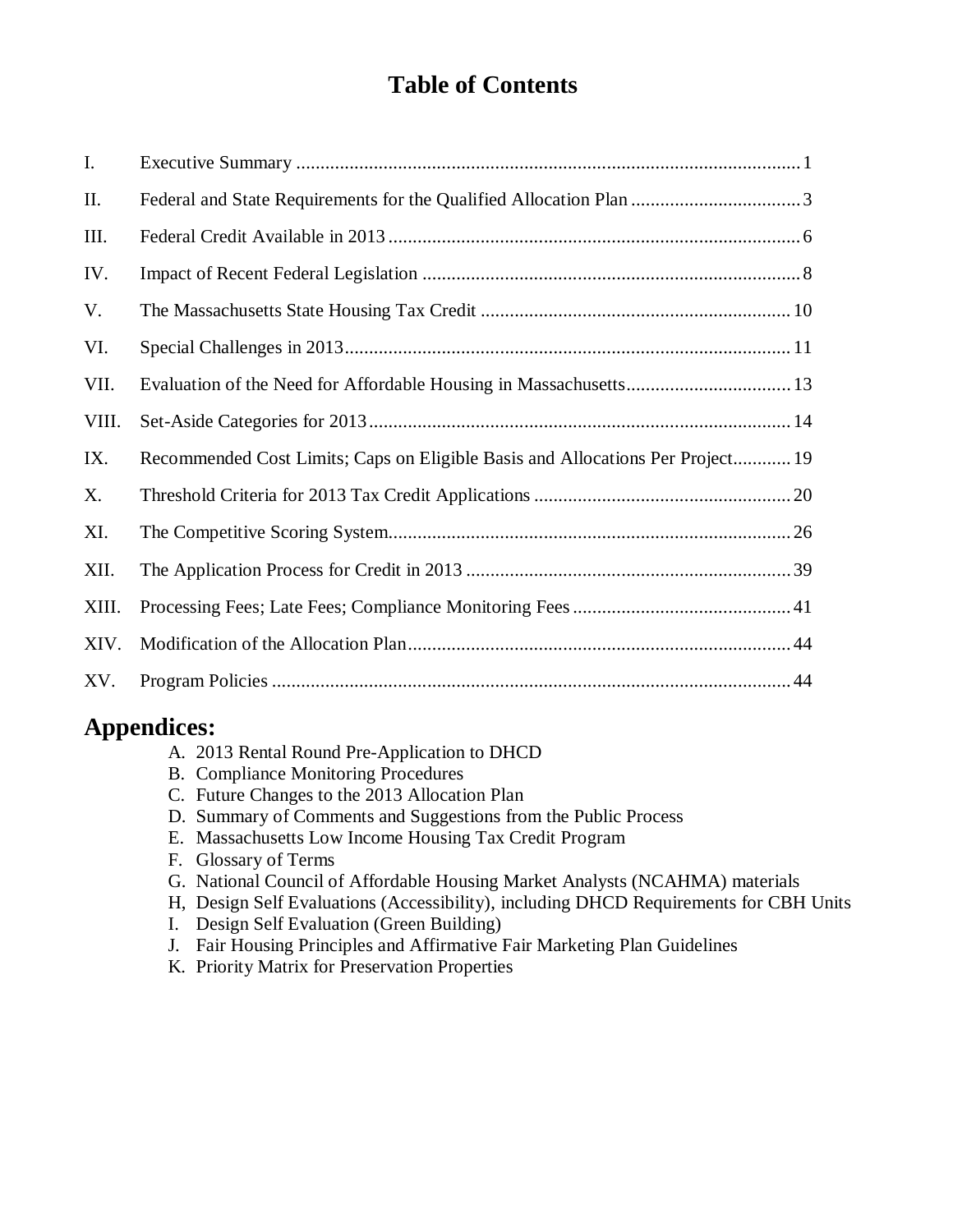### **Section I. Executive Summary:**

As the tax credit allocating agency for the Commonwealth of Massachusetts, the Department of Housing and Community Development (DHCD) has one overarching goal for 2013: ongoing implementation of important changes to the project selection process that began in 2012.

DHCD faced a significant challenge during 2012: allocating a scarce resource – the 9% federal credit – to a steadily growing number of high-quality applications sponsored by capable development teams. To put this challenge in context, during the relative stable tax credit years of 2007 and 2008, the Department routinely received 24 to 44 applications for 9% credit during each competitive funding round. DHCD's per capita authority in those years ranged from \$12.5 million to \$14.6 million. The allocation years 2009 and 2010 were exceptionally challenging, due to the effects of the nationwide recession and the loss of tax credit investors. However, by early 2011, credit investors had returned to the market in Massachusetts, and DHCD was inundated by demand. In an April 2011 funding competition, the Department received 64 applications requesting over \$53 million in 9% credit, with \$14.1 million available. At the conclusion of that competition, many developers of strong projects were denied funding: DHCD simply did not have the resources to reach all worthy projects. The imbalance between supply and demand carried forward into 2012, with sponsors of even the strongest projects experiencing long waits for funding and growing increasingly frustrated by the added costs they were incurring.

In an effort to address this situation, the Department during 2012 held a series of discussions with the development community, then instituted certain key changes to the funding process by amending the 2012 QAP. The amendments to the 2012 QAP centered on two changes: the introduction of priority categories for funding and the introduction of a pre-application process for all projects prior to a full funding competition. From the Department's perspective, the changes made in 2012, in time for a fall funding competition, were successful. DHCD accepted a significantly reduced number of full funding applications in its fall 2012 funding round, yet the applications represented strong projects – projects consistent with the new funding priorities and projects whose sponsors had made significant progress in terms of readiness to proceed.

During 2013, DHCD will continue implementing the four priority categories for funding and the preapplication process. All rental projects submitted for DHCD consideration must meet at least one of the four priority categories and must be approved by DHCD through the pre-application process. The categories and the pre-application process for 2013 are described as follows:

### **Priority categories for funding:**

Applications to DHCD in the summer 2013 rental round will be required to fit within one or more of the following categories:

1) **Housing for extremely low-income (ELI) individuals, families, and seniors** earning less than 30 percent of area median income with a particular focus on those who are homeless or at risk of homelessness. Projects in this category must be supported by tenant services and include at least 20 percent ELI units. Projects can serve families or individuals, seniors, persons with disabilities, and persons with special needs.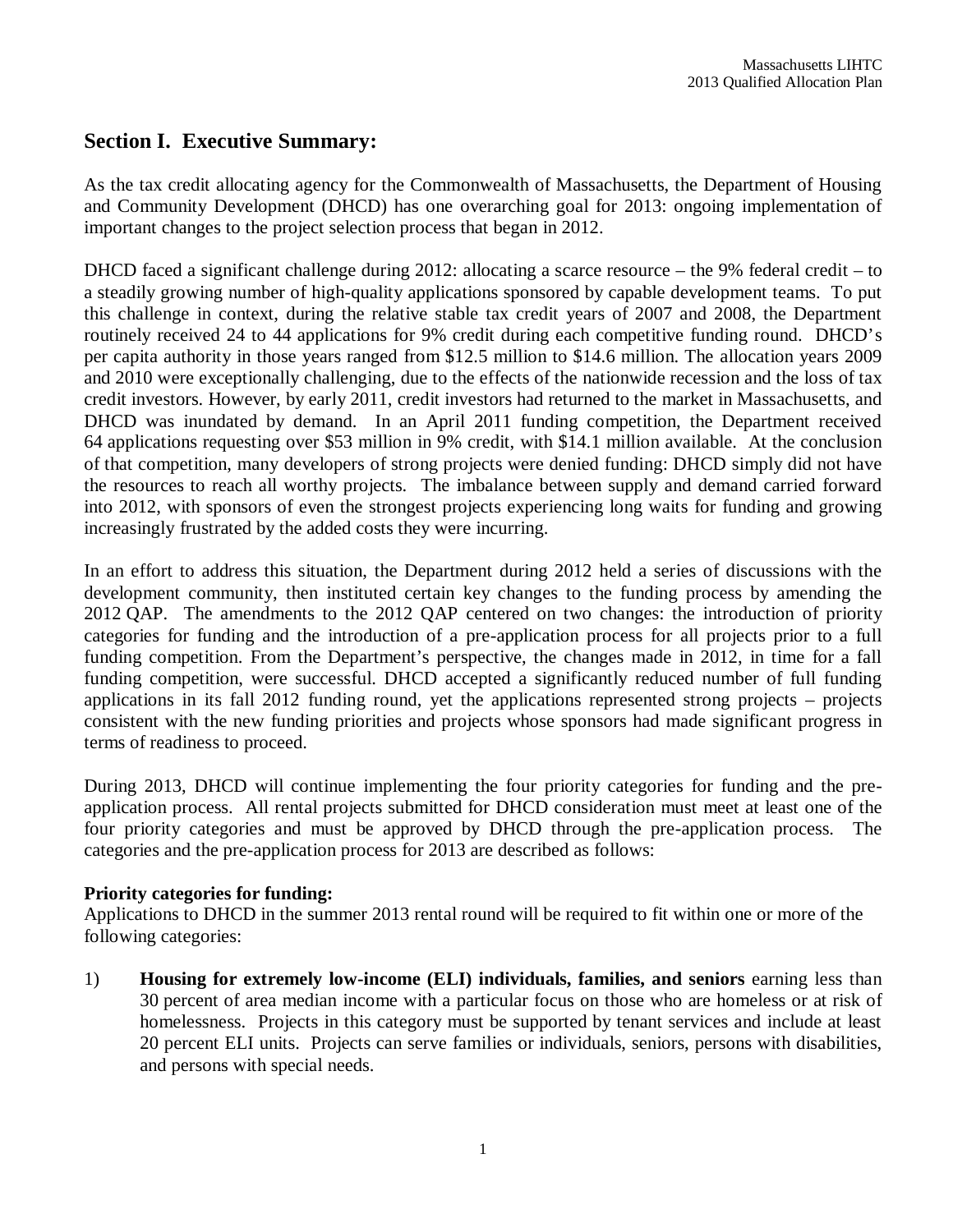- 2) **Investment in distressed and at-risk neighborhoods** where strategic housing investment has strong likelihood of catalyzing private investment, improving housing quality, and promoting occupancy at a range of household incomes. Projects in this category include projects located in the Commonwealth's 24 Gateway Cities and/or Qualified Census Tracts (QCTs, as defined by Section 42 of the Internal Revenue Code). Projects serving families, seniors, persons with disabilities, or populations with special needs are eligible in this category.
- 3) **Preservation of existing affordable housing** that extends affordability in situations that are consistent with QAP policies and the preservation working group policies (matrix). To be eligible to apply for 9 percent tax credits, a sponsor must demonstrate that the project is infeasible with 4 percent credits and tax-exempt financing. Projects serving families, seniors, persons with disabilities, or populations with special needs are eligible in this category.
- 4) **Family housing production in neighborhoods and communities** that provide access to opportunities, including, but not limited to, jobs, transportation, education, and public amenities. Access to opportunity locations will be defined by publicly-available data. At least 65 percent of the units in a project must be 2 BR or larger, and at least 10 percent must be 3 BR, unless that percentage of 2 BR or 3 BR units is infeasible or unsupported by public demand. Projects serving families, including families with a member with a disability or special needs, are eligible in this category.

#### **Pre-application process for 2013:**

The pre-application process in 2012 was particularly helpful in identifying projects that were not ready to proceed to competitive review, and the Department will continue the process during 2013.

At this time, DHCD anticipates holding a rental funding competition in August 2013, with decisions to be announced in late October or early November. All sponsors who plan to submit projects to the August competition must first submit pre-applications to DHCD, with pre-applications due no later than May 15, 2013. Projects must receive DHCD approval through the pre-application process in order to be eligible for the August competition.

The Department has developed a pre-application form which all sponsors must use. The information requested on the form is intended to confirm that a project will be ready to move quickly if selected for funding during a full competition. In prior years, some sponsors have submitted full funding applications for projects that were far from ready to proceed – for example, projects with significant zoning or permitting delays, slow historic approvals, and/or financing gaps. The pre-application process also is intended to confirm that a project meets one or more of DHCD's four priority categories for funding. (The pre-application form is included in the attachments to this QAP as Appendix A.) The pre-application process allows DHCD an earlier opportunity to identify projects with costs that are unacceptable to the Department. DHCD reserves the right to reject such projects during the pre-application process.

#### **Discussing projects with the Department:**

The Department has always encouraged developers to provide information on possible projects at a very early stage in the development process. DHCD again is encouraging developers to make early contact with Department staff, to discuss the four priority funding categories, the pre-application process, and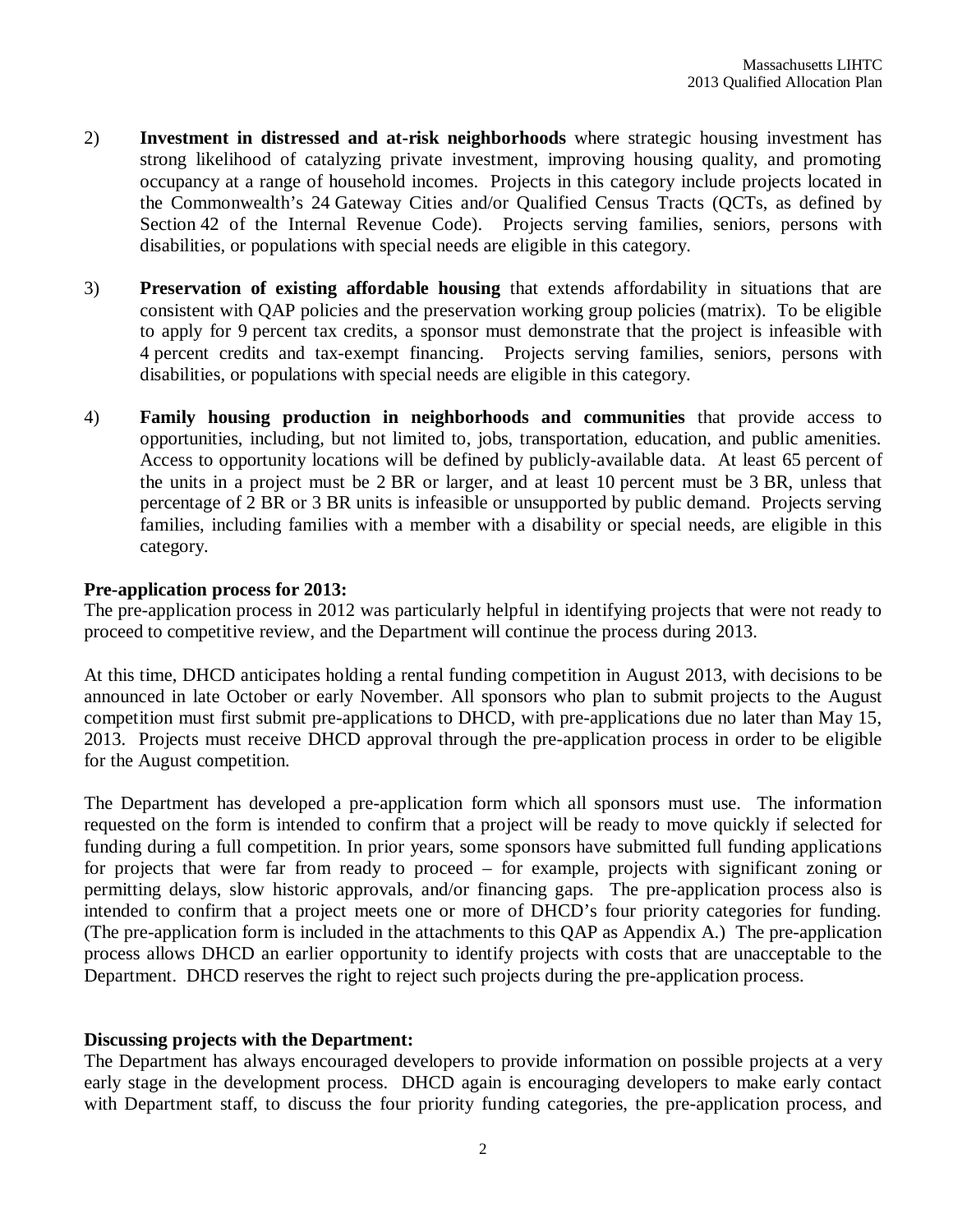other aspects of each project. The affordable housing delivery system in Massachusetts is one of the strongest systems in the nation, with highly qualified for-profit and non-profit developers building or preserving projects and units that the Commonwealth needs. The early exchange of information on projects, policies, and practices is central to the success of the system.

# **Section II. Federal and State Requirements of the Qualified Allocation Plan**

Each year, the state allocating agency for the federal Low Income Housing Tax Credit is required to publish a plan describing how it intends to award the credit. The requirement that states publish a plan was established in the Omnibus Reconciliation Act of 1989. The plan is called the Qualified Allocation Plan, or QAP.

In the Commonwealth of Massachusetts, the Department of Housing and Community Development, or DHCD, is the allocating agency for tax credits. The Department is responsible for preparing the annual allocation plan and making it available for review by interested members of the public before final publication.

Section 42 of the Internal Revenue Code is the federal statute governing the tax credit program. In accordance with Section 42(m), each state allocating agency must include the following in the annual allocation plan:

- Selection criteria for projects receiving tax credit allocations
- Preference for projects serving the lowest income tenants and for projects serving tenants for the longest period of time
- Preference for projects located in qualified census tracts, the development of which will contribute to a concerted community revitalization plan. (Qualified census tracts now are defined as tracts either in which 50 percent or more of the households have income less than 60 percent of the area median gross or with a poverty rate of 25% or greater.)

In addition, Section 42(m) states that the selection criteria must take into consideration the following project, community, or development team attributes:

- Location
- Need for affordable housing
- Project characteristics
- Sponsor capacity
- Tenants with special needs as a target population
- Public housing waiting lists
- Individuals with children as a target population
- Projects intended for tenant ownership

The 2013 Qualified Allocation Plan prepared by the Department of Housing and Community Development conforms to all the plan requirements summarized in the paragraphs above. In preparing the QAP, the Department has paid particular attention to the first three project attributes (location, need, and project characteristics) in order to implement the Commonwealth's sustainable development principles and to address the critical need to produce new housing in Massachusetts. The 2013 Qualified Allocation Plan reflects the sustainable development priorities of Governor Deval Patrick. On May 16, 2007, the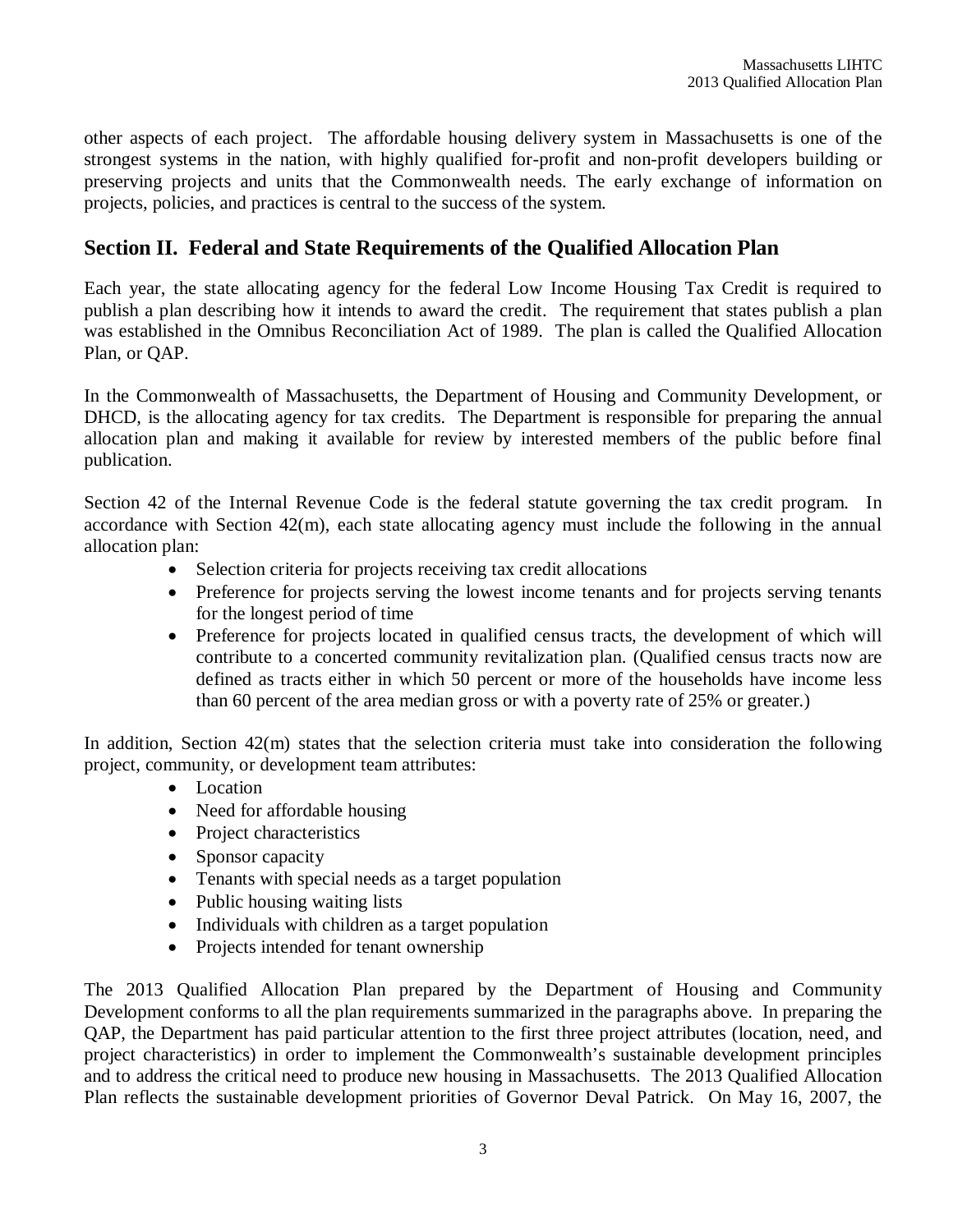Governor announced his Administration's Sustainable Development Principles. The ten principles are listed on the following pages. The Department will use the ten principles as part of the threshold evaluation for tax credit applications.

As of May 2007, the sustainable development principles are:

### **1. Concentrate Development and Mix Uses.**

Support the revitalization of city and town centers and neighborhoods by promoting development that is compact, conserves land, protects historic resources, and integrates uses. Encourage remediation and reuse of existing sites, structures, and infrastructure rather than new construction in undeveloped areas. Create pedestrian friendly districts and neighborhoods that mix commercial, civic, cultural, educational, and recreational activities with open spaces and homes.

### **2. Advance Equity.**

Promote equitable sharing of the benefits and burdens of development. Provide technical and strategic support for inclusive community planning and decision making to ensure social, economic, and environmental justice. Ensure that the interests of future generations are not compromised by today's decisions.

### **3. Make Efficient Decisions.**

Make regulatory and permitting processes for development clear, predictable, coordinated, and timely in accordance with smart growth and environmental stewardship.

### **4. Protect Land and Ecosystems.**

Protect and restore environmentally sensitive lands, natural resources, agricultural lands, critical habitats, wetlands and water resources, and cultural and historic landscapes. Increase the quantity, quality and accessibility of open spaces and recreational opportunities.

### **5. Use Natural Resources Wisely.**

Construct and promote developments, buildings, and infrastructure that conserve natural resources by reducing waste and pollution through efficient use of land, energy, water, and materials.

### **6. Expand Housing Opportunities.**

Support the construction and rehabilitation of homes to meet the needs of people of all abilities, income levels, and household types. Build homes near jobs, transit, and where services are available. Foster the development of housing, particularly multifamily and smaller single-family homes, in a way that is compatible with a community's character and vision and with providing new housing choices for people of all means.

### **7. Provide Transportation Choice.**

Maintain and expand transportation options that maximize mobility, reduce congestion, conserve fuel and improve air quality. Prioritize rail, bus, boat, rapid and surface transit, shared-vehicle and shared-ride services, bicycling, and walking. Invest strategically in existing and new passenger and freight transportation infrastructure that supports sound economic development consistent with smart growth objectives.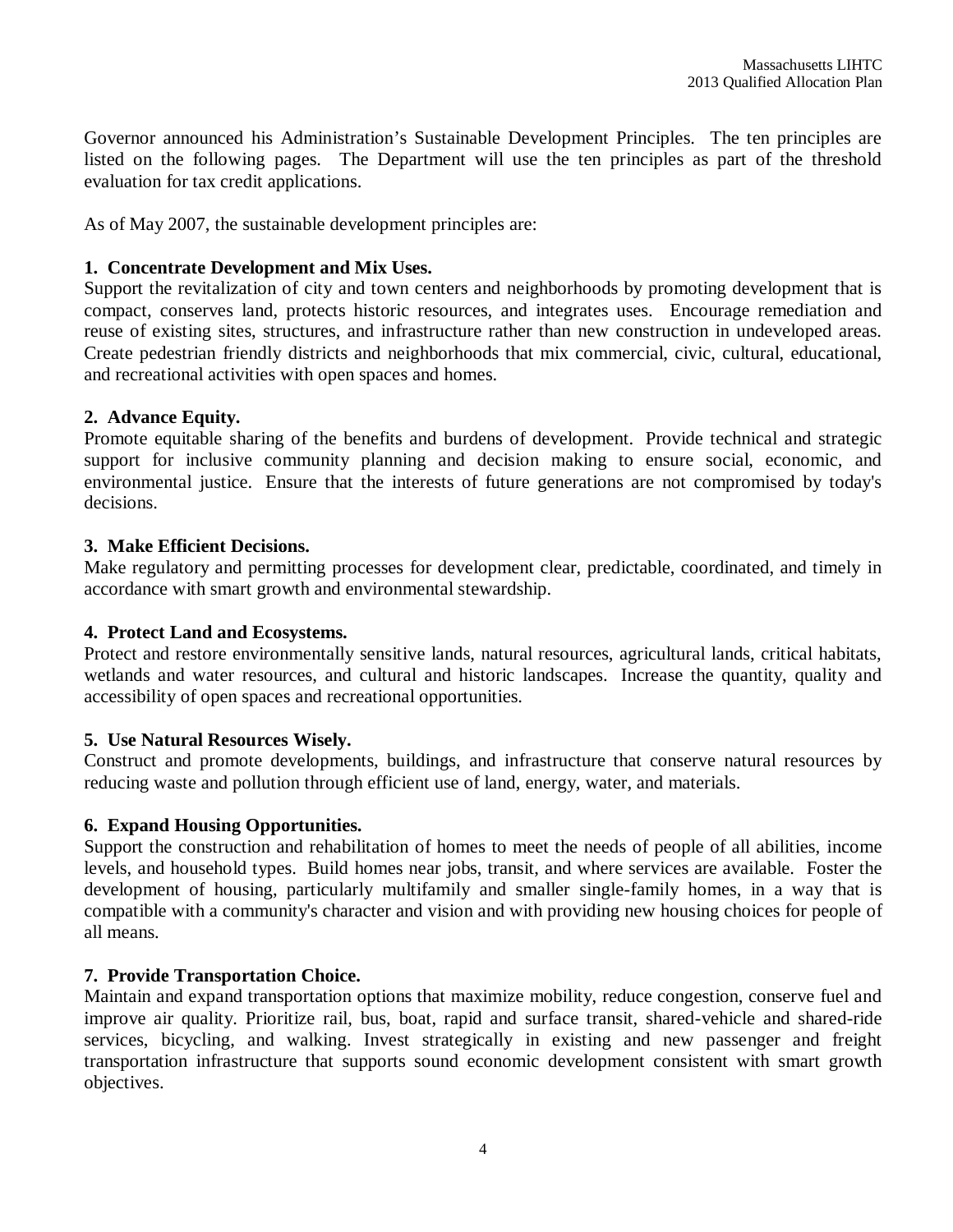#### **8. Increase Job and Business Opportunities.**

Attract businesses and jobs to locations near housing, infrastructure, and transportation options. Promote economic development in industry clusters. Expand access to education, training, and entrepreneurial opportunities. Support the growth of local businesses, including sustainable natural resource-based businesses, such as agriculture, forestry, clean energy technology, and fisheries.

#### **9. Promote Clean Energy.**

Maximize energy efficiency and renewable energy opportunities. Support energy conservation strategies, local clean power generation, distributed generation technologies, and innovative industries. Reduce greenhouse gas emissions and consumption of fossil fuels.

#### **10. Plan Regionally.**

Support the development and implementation of local and regional, state and interstate plans that have broad public support and are consistent with these principles. Foster development projects, land and water conservation, transportation and housing that have a regional or multi-community benefit. Consider the long-term costs and benefits to the Commonwealth.

The Department is committed to providing tax credits to projects in suburban and rural communities in order to provide increased opportunities for underserved populations in those locations. The Administration also is committed to working with municipal government to address local zoning obstacles faced by project sponsors as they attempt to produce critically needed affordable rental units. Project sponsors are strongly encouraged to seek project sites that will accomplish both sustainable development and fair housing objectives. The Department will continue to work closely with members of the development community in determining appropriate strategies for achieving these goals.

In preparing the 2013 QAP, the Department considered various measures and indicators of affordable housing need in Massachusetts. The measures or indicators included the number of households on public housing waiting lists; average and median sales prices and rental rates, both statewide and in various regions; vacancy rates for rental housing; median household income, both statewide and in various regions; number of households living below the federal poverty level; and so on.

During 2013, the Department encourages developers to structure projects with the following characteristics:

- 1) projects that create new affordable housing units, in particular units suitable for families in locations with job growth potential and locations that constitute areas of opportunity
- 2) projects whose sponsors actively promote principles of fair housing
- 3) projects that are consistent with the May 2007 ten sustainable development principles, including "green" design principles, etc.
- 4) projects that are part of comprehensive neighborhood improvement plans or initiatives, including HOPE VI projects with approved federal grants
- 5) projects that preserve valuable existing affordable units and meet DHCD's preservation priorities
- 6) projects that include units for individuals or households with incomes below 30% of area median income, including the homeless
- 7) projects with acceptable per-unit costs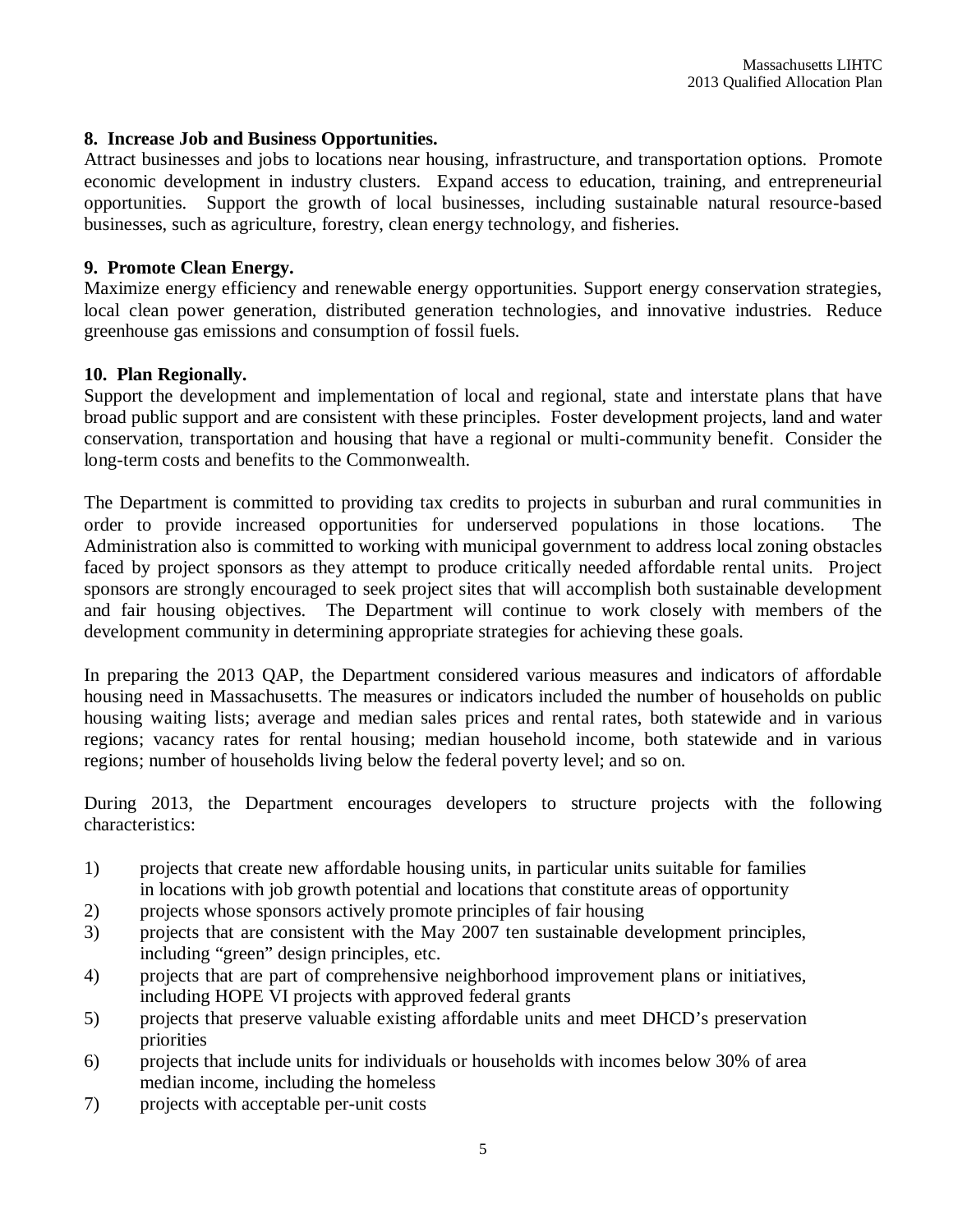8) projects located in communities or neighborhoods with expanding social and/or educational opportunities, increasing employment opportunities or significant revitalization and investment activity.

In addition, the Department has established priority categories for all projects submitted for consideration during 2013. The four priority categories are identified in earlier sections of this document (see page one):

This allocation plan also sets forth the application process and scoring system for 2013.

It is important to note that the priorities included in this plan to some extent are priorities for the Department's other affordable housing programs as well. This is true for two reasons. First, tax credit projects often require other DHCD resources in order to proceed. Thus, the priorities established for the tax credit program have a direct impact on DHCD's other housing programs. For example, when DHCD, through the tax credit allocation plan, establishes recommended cost limits for tax credit projects, the cost limits clearly apply to other DHCD programs in support of the same project.

The second reason is that the tax credit program, through the annual allocation plan, undergoes greater and more frequent scrutiny than other state housing programs. Although other housing programs have guidelines and regulations that are modified from time to time, the annual tax credit allocation plan is the public document in which the Department most clearly and most frequently attempts to state its priorities for state-assisted affordable housing projects.

Section 42 requires allocating agencies to make an allocation plan available for public review and comment before publishing a final plan. During the course of 2012, DHCD met repeatedly with representatives of the affordable housing community to discuss the status of the equity markets, individual tax credit projects, the newly-funded HOPE VI projects, and possible QAP changes. As it prepared the 2013 plan, the Department encouraged suggestions and comments from housing professionals, other experts, municipal officials, advocates, and concerned citizens. In accordance with code requirements, the Department presented the draft allocation plan for public review and comment at a public hearing held on the 2012. The Department wishes to publicly acknowledge the Massachusetts development community for its thoughtful contributions during the QAP discussions.

# **Section III. Federal Credit Available in 2013**

### **9% Credit**

As of January 2013, the Department of Housing and Community Development anticipates having provided reservation letters allocating \$14,364,889 of the total available 2013 credit of \$14,885,660. In accordance with Internal Revenue Code Section 42 and Treasury Regulation 1.42 - 14, the total available 9% credit allocation consisted of:

- 1) \$14,821,956 in per capita tax credits, based on the factor \$2.25 multiplied by the Massachusetts estimated population of 6,587,536 (based upon IRS Notice); and,
- 2) \$63,704 of national pool credit; and,
- 3) \$0 of returned credits from prior years.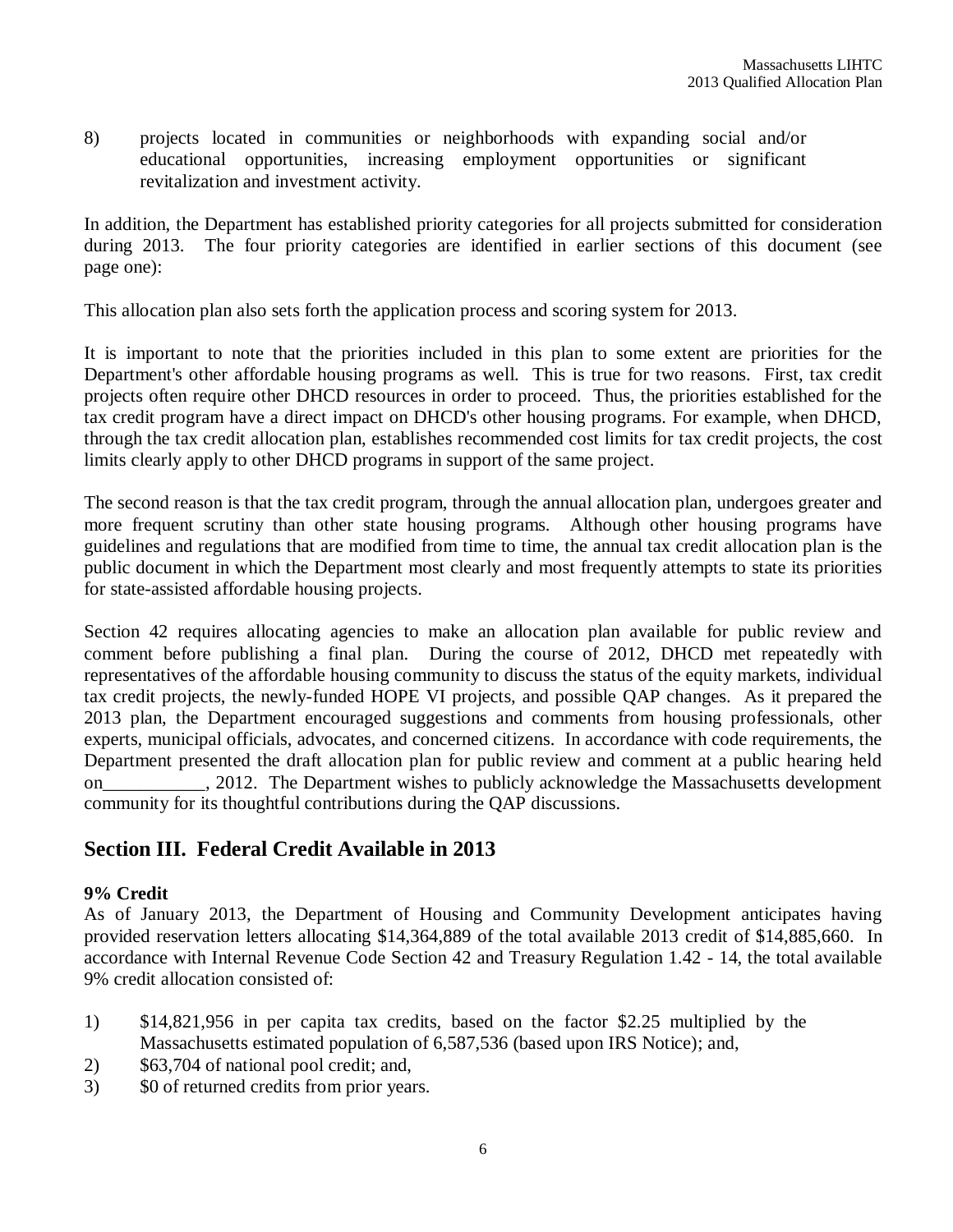The total amount of 9% tax credits available for allocation in 2013 is subject to change. Additional credit may become available if projects that received allocations in prior years return tax credits to DHCD. Additional credit also may become available if more national pool credit is allocated to the Commonwealth of Massachusetts. The evaluation criteria and selection process for applications submitted during 2013 are included in later sections of this plan.

DHCD will continue its efforts to encourage developers to strongly consider tax-exempt bond financing and 4% credits, rather than 9% credits, to finance their projects. On a case by case basis, DHCD reserves the right to ask developers seeking 9% credits to prepare alternative 4% scenarios for evaluation by the Department.

### **4% Credit**

Under allocation plans prior to 2007, DHCD delegated the authority to allocate the federal 4% credit to two Massachusetts quasi-public housing agencies – MassHousing and MassDevelopment. Both agencies have the authority to issue tax-exempt bonds subject to the Commonwealth's private activity bond volume cap. Prior to 2007, both agencies made 4% credit allocations in conjunction with tax-exempt bond financing. As of October 31, 2007, DHCD opted not to delegate such authority and therefore is the sole agency that determines eligibility and allocates federal 4% credit to projects. Both MassHousing and MassDevelopment retain the authority to issue tax-exempt bonds to multifamily rental projects. DHCD will continue working closely with both agencies to coordinate the allocation of the 4% credit with the allocation of volume cap for tax-exempt bond financing.

Developers who are interested in securing an allocation of 4% credit for their projects should contact DHCD's tax credit staff early in the development process. DHCD will require each developer seeking 4% credit to submit components of the One Stop Affordable Funding application in order to determine whether the project is eligible for a 4% allocation. Developers may submit One Stop applications with 4% credit requests to DHCD on a rolling basis, rather than waiting for a DHCD rental funding competition. However, the only determination DHCD will make on a rolling basis is whether the project is eligible for 4% credit. Developers who also are seeking DHCD subsidy financing must submit a full funding application during a regularly-scheduled rental funding competition.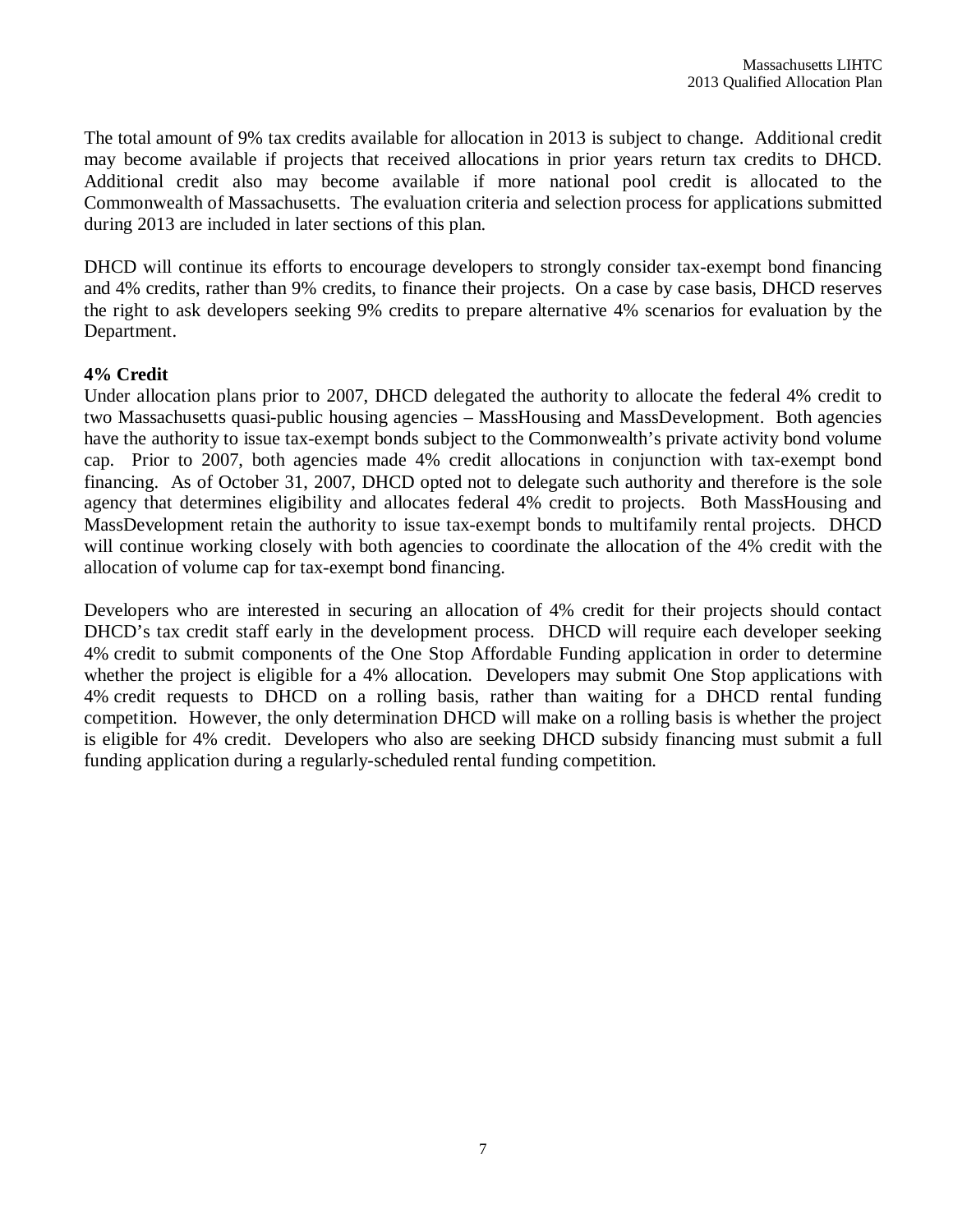### **Section IV. Impact of Recent Federal Legislation**

It would be difficult to overstate the importance to the tax credit program of the enactment of the American Recovery and Reinvestment Act (ARRA) of 2009. Signed into law by President Barack Obama on February 17, 2009, the ARRA statute contained two critically important relief measures for stalled tax credit projects. ARRA created both the Tax Credit Assistance Program (TCAP), administered by the U.S. Department of HUD, and the Tax Credit Exchange Program (Section 1602), administered by the U.S. Department of the Treasury. In total, the two new programs provided more than \$170 million in funds to stalled credit projects in Massachusetts. The rapid and simultaneous implementation of two new programs in a short time period – less than four months – presented the Department with significant challenges. But DHCD was able to make the first TCAP awards in August 2009, and, two months later, the Department issued the first awards to Tax Credit Exchange projects. As of January 2011, all of the 32 TCAP or TC-X projects were either in construction or completed. As of January 2012, all 32 TCAP or TC-X projects were complete. During 2013, DHCD will continue working with its asset management contractors to regularly evaluate the status of the now-occupied TCAP and TC-X projects.

Prior to the enactment of ARRA, Congress in 2008 enacted HERA – the Housing and Economic Recovery Act. That important legislation also contained provisions favorable to the tax credit program. DHCD incorporated certain changes allowed by HERA into the 2009 Qualified Allocation Plan, including changes to the calculation of the 9% credit and to the Department's annual allocation authority. As permitted by HERA, the Department since 2009 has added 39 cities and towns to the list of "difficult to develop areas" ("DDAs") in Massachusetts. Per the HERA legislation, these DDA designations apply only to 9% credit projects. The cities and towns added by DHCD since 2009 are:

| 1.  | Beverly           | 14. | Hanover            | 27. | Provincetown   |
|-----|-------------------|-----|--------------------|-----|----------------|
| 2.  | <b>Boston</b>     | 15. | Haverhill          | 28. | Quincy         |
| 3.  | Cambridge         | 16. | Holyoke            | 29. | Salem          |
| 4.  | Chelsea           | 17. | Lawrence           | 30. | Somerville     |
| 5.  | Chicopee          | 18. | Leominster         | 31. | Springfield    |
| 6.  | Danvers           | 19. | Lowell             | 32. | <b>Stow</b>    |
| 7.  | Easthampton       | 20. | Methuen            | 33. | <b>Taunton</b> |
| 8.  | Easton            | 21. | New Bedford        | 34. | Tyngsboro      |
| 9.  | <b>Fall River</b> | 22. | <b>North Adams</b> | 35. | Wareham        |
| 10. | Fitchburg         | 23. | Northampton        | 36. | Webster        |
| 11. | Gardner           | 24. | Northbridge        | 37. | Westfield      |
| 12. | Gloucester        | 25. | Paxton             | 38. | Weymouth       |
| 13. | Greenfield        | 26. | Pittsfield         | 39. | Worcester      |

DHCD will continue its designation of these cities and towns as DDAs in 2013, and will continue the DDA designations of the Barnstable County communities and the communities located in the Brockton, MA, HMFA, made in the 2011 QAP.

The Department will determine the extent of the corresponding basis boost (up to 130%) in the communities listed above based on a given project's financial feasibility. The designation of an area as a DDA and the degree of the resulting basis boost for a particular project or a building within the project will be made at the Department's discretion. The Department's decision to permit a basis boost will not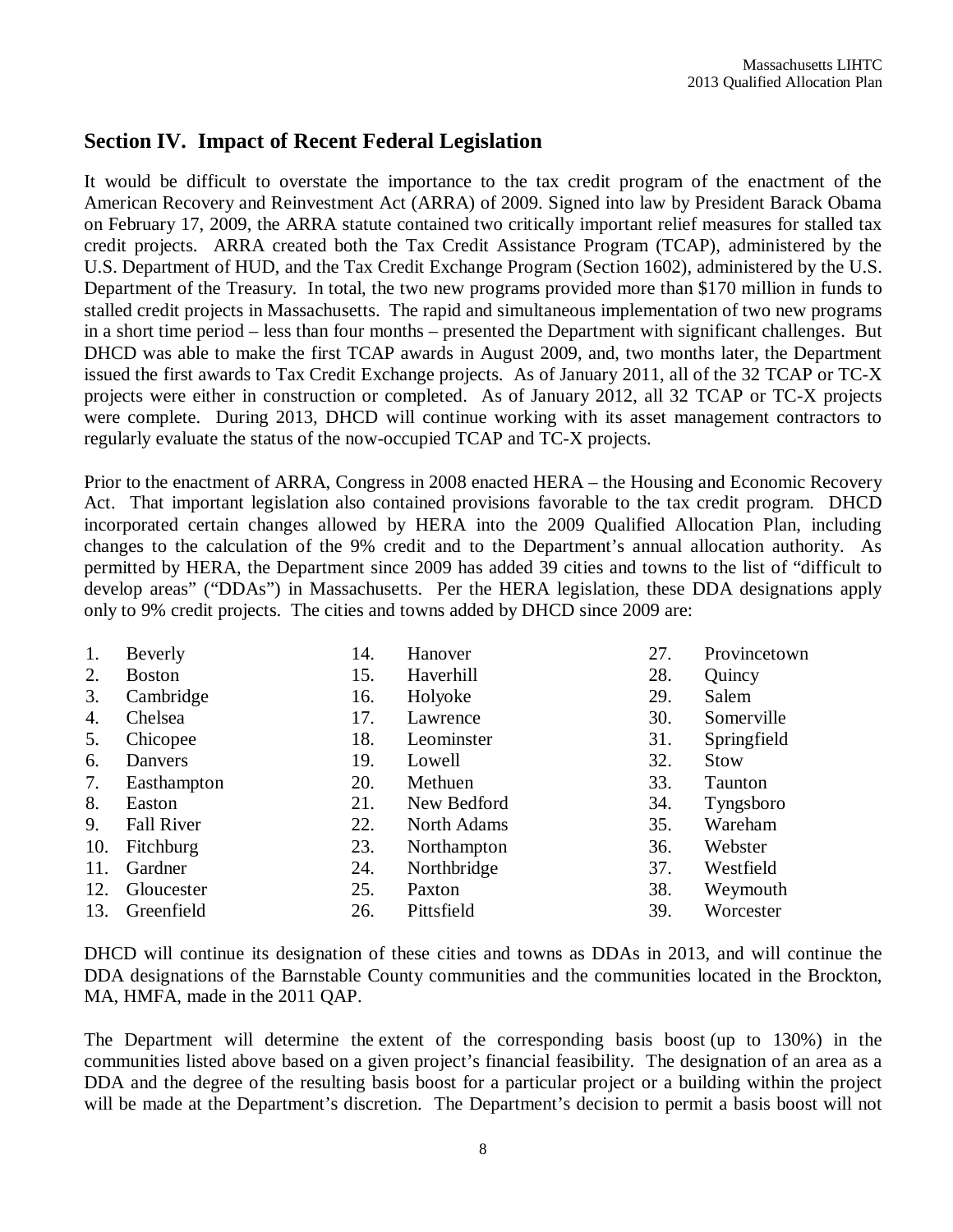necessarily apply to other projects or buildings in the same community if the basis boost is not needed for financial feasibility. The per-unit eligible basis caps and the per-project tax credit allocation limits are described in **Section IX** of this QAP and will still apply. The sponsor of a credit project located in a community not currently designated as a DDA may contact the Department if he or she believes the community should be included. The Department will require the sponsor to submit substantial documentation before it will evaluate such requests.

It is important to note that previous legislation enacted by Congress provided changes to the credit in 2000. Those changes remain in effect in DHCD's 2013 QAP. In December 2000, Congress passed legislation that provided \$1.75 in per capita allocation authority to each state, subject to regular cost-ofliving increases. As of January 2008, the Commonwealth's allocation was based on \$2.00 per capita. That amount increased by \$.20 to \$2.20 with the enactment of HERA in July 2008 and increased again on January 1, 2009 to \$2.30. In 2010, the per capita allocation rate was reduced to \$2.10. As of January 2011, the per-capita allocation rate was \$2.15. As of January 2012, the per-capita allocation rate will be \$2.20. In 2013, the rate will be raised again, to \$2.25.

In addition to providing a per capita increase, the December 2000 legislation required all states to incorporate certain changes in their annual Qualified Allocation Plans. Based on an advisory memo to all state allocating agencies from the National Council of State Housing Agencies (NCSHA), DHCD incorporated the following program changes in the 2002 QAP. These changes remain in effect in the 2013 QAP.

- In accordance with the December 2000 law, the 2013 OAP must give preference to community revitalization projects located in qualified census tracts. (Please note that the Commonwealth of Massachusetts QAPs historically have given preference to such projects.)
- In accordance with the law, the 2013 QAP requires every tax credit applicant to submit a market study of the housing needs of low income individuals in the area to be served. A non-related party approved by DHCD must conduct the study at the developer's expense.
- In accordance with the law, DHCD will continue its practice of conducting regular site inspections to monitor compliance. (Please note that DHCD inspects projects at least once every three years.)
- In accordance with the law, DHCD will make available to the general public a written explanation of any allocation not made "in accordance with the established priorities and selection criteria of the agency."
- In accordance with the law, DHCD will permit sponsors of tax credit projects that receive allocations "in the second half of the calendar year" to qualify under the ten percent test within six months of receiving the reservations, regardless of whether the 10% test is met "by the end of the calendar year." (Please note that developers who receive reservations during the first half of a calendar year must meet their ten percent deadline by the end of the calendar year, or by an earlier deadline established by DHCD.) In addition, and in accordance with NCSHA's recommended industry practices, DHCD will require that developers provide a certified accountant's opinion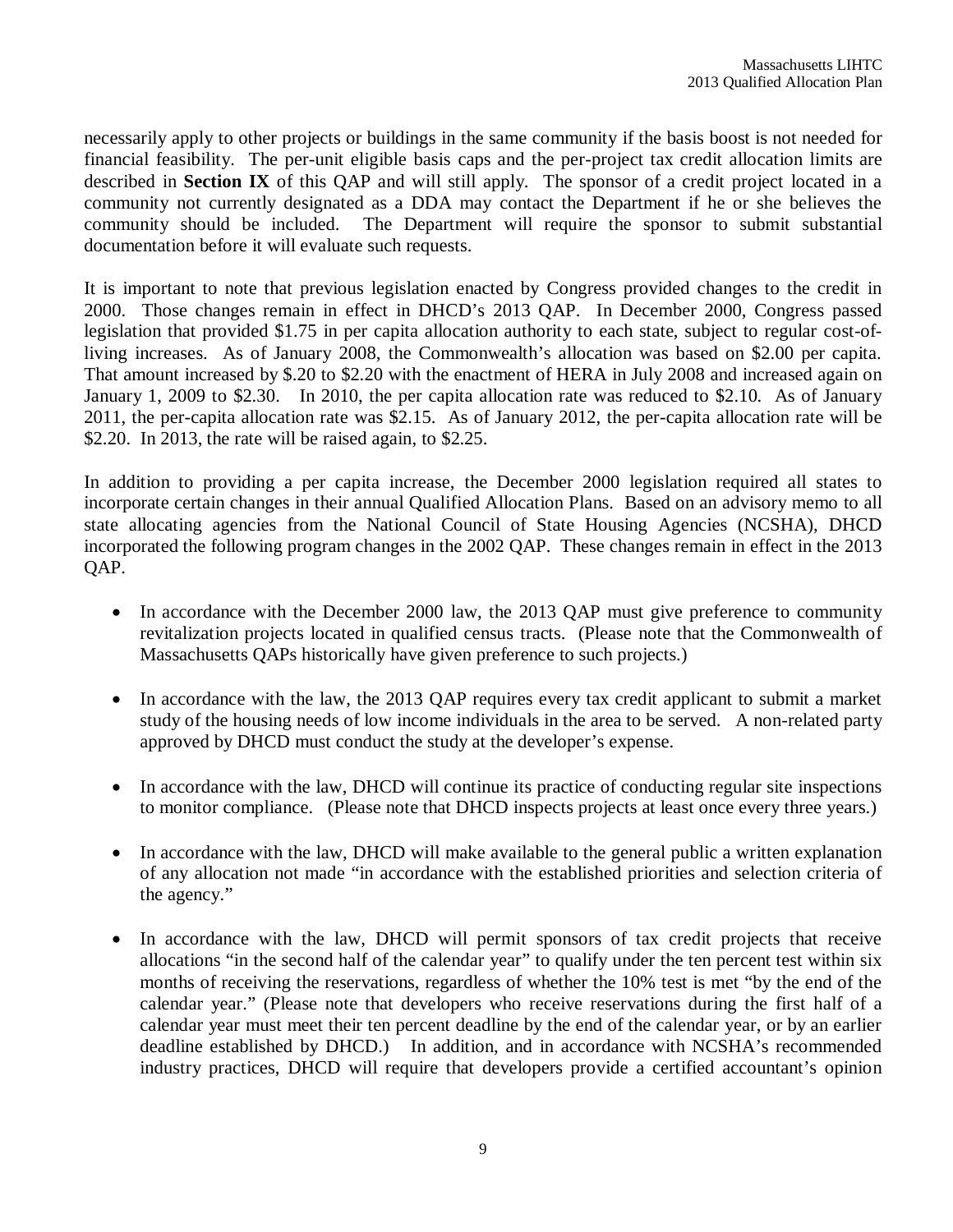relative to the ten percent test. The accountant's opinion must be in the format established by NCSHA.

### **Section V. The Massachusetts State Housing Tax Credit**

The enactment of Chapter 119 of the Act of 2008 has provided the Department with additional authority to allocate the state low-income housing tax credit. Effective with the enactment of Chapter 119 of the Act of 2008, DHCD now has authority to allocate up to \$10 million each year in state housing credit. Through the supplemental state budget passed in September 2011, the Legislature and the Governor also provided DHCD \$10 million in additional credits for 2013 and 2014. The additional authority was provided in part to assist the Department in supporting two new federal HOPE VI projects (Old Colony Phase 2 in Boston and Fairfax Gardens in Taunton).

In accordance with the enabling statute and state tax credit regulations, the state housing credit can be awarded only to projects that receive an allocation of federal tax credit (either 9% or 4%). Thus, the selection process for state credit projects fundamentally will be the same as the selection process for federal credit projects. However, DHCD reserves the right to establish certain limits for the state credit that differ from limits for federal credit. The sponsors of projects may request an allocation of state credit in combination with federal credit. However, it is important to note that state credit typically will be allocated in lieu of a portion of federal credit, which the project might otherwise receive.

As 2013 begins, demand for the state low-income housing tax credit is at an all-time high. In competitions several years ago, as few as eight applicants requested state credit awards under DHCD's annual \$10 million authority. In DHCD's competition in April 2011, 32 applicants requested state credit awards totaling \$33.8 million -- far in excess of the Department's annual authority. Many of the 32 projects were strong projects sponsored by highly capable development teams, but there simply was not enough state credit available to meet the demand.

The imbalance between demand and supply increased as the HOPE VI applications were submitted to DHCD for consideration during 2012. The sponsors of both HOPE VI projects – Fairfax Gardens in Taunton and Old Colony in Boston – applied for state credits as well as federal credits to complete their financing packages. The sponsors of several very large-scale preservation projects also are seeking state credit awards and tax-exempt bond financing, in order to preserve affordable units without accessing the 9% federal credit. While the temporary increase in state credit authority has been very beneficial to DHCD and to numerous projects, the state credit resource is likely to remain unusually stressed for years to come.

For many reasons, the extreme imbalance between demand and supply is not sustainable for the development community or DHCD as allocating agency. During 2013, DHCD will continue working to restore a more reasonable balance between state credit demand and supply. During the August 2013 competition, DHCD expects to limit each sponsor to no more than one state credit application. In addition, DHCD anticipates limiting the amount of state credit funding available per project and the amount available per team. While the Department may entertain some exceptions, given that developers have worked on certain projects over time, sponsors should make every effort to limit their state credit requests as follows: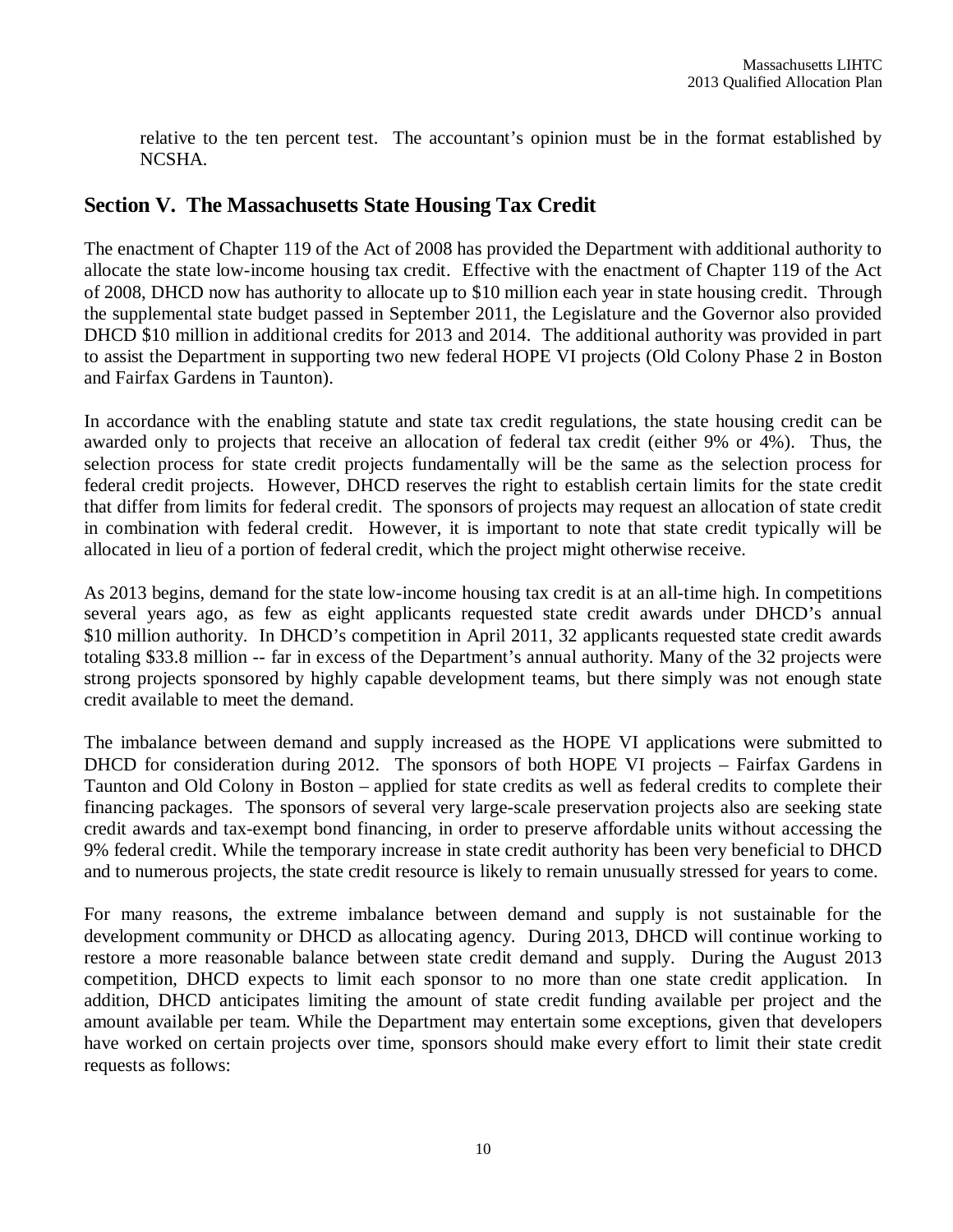\$ 400,000 for projects smaller than 40 units

- \$ 700,000 for projects with 41 to 60 units
- \$1,000,000 for projects greater than 60 units

In advance of the August Round, sponsors of projects seeking state credit should contact the Department's to discuss the raises they hope to seek from the sale of state credits. At present, DHCD will not accept raises of less than 70 cents per state credit dollar.

In the August funding round, sponsors of projects seeking state credit must meet one of the priority categories described in Section I of this QAP.

An eligible investor may claim each dollar of state credit allocated for a five-year period. In accordance with the process set forth in **Section XII** of this document, DHCD may elect to issue binding forward commitments during 2013.

### **Section VI. Special Challenges in 2013**

For DHCD, the enormous challenge of implementing the ARRA programs and funding the ARRA projects is in the past. The challenge for DHCD in 2013 is different. The tax credit equity market is responding with enthusiasm to Massachusetts developers and projects. Tax credit pricing for Massachusetts projects has climbed back to 2007 and 2008 levels. Many Massachusetts development teams are involved in multiple projects that need tax credits to proceed. Two Massachusetts projects were selected by HUD to proceed with over \$44 million in federal funds, to be complemented by federal and state credits. The development pipeline is very full, and the demand for credit – both federal 9% and state housing credit – far exceeds the available resources. DHCD's challenge in 2013 will be the selection of the strongest projects, consistent with the four priority funding categories, including those most ready to proceed.

In developing the 2013 QAP, DHCD has focused, as always, on several basic questions:

- What kind of projects does DHCD most want to support?
- What kind of projects can attract investors at highly favorable prices?
- What is the fair division of tax credits among these projects?

In trying to answer these questions, the Department has considered the following:

- Where is the need for affordable rental units the greatest, as defined by rental rates, vacancy rates, public housing waiting lists, homelessness, and other factors?
- Where will the construction of affordable housing impact potential economic growth?
- What kind of impact will a tax credit project have on the surrounding neighborhood?
- Will the project demonstrate consistency with the May 2007 sustainable development principles?
- What kind of unique and beneficial services will be available to the tenants of the completed project?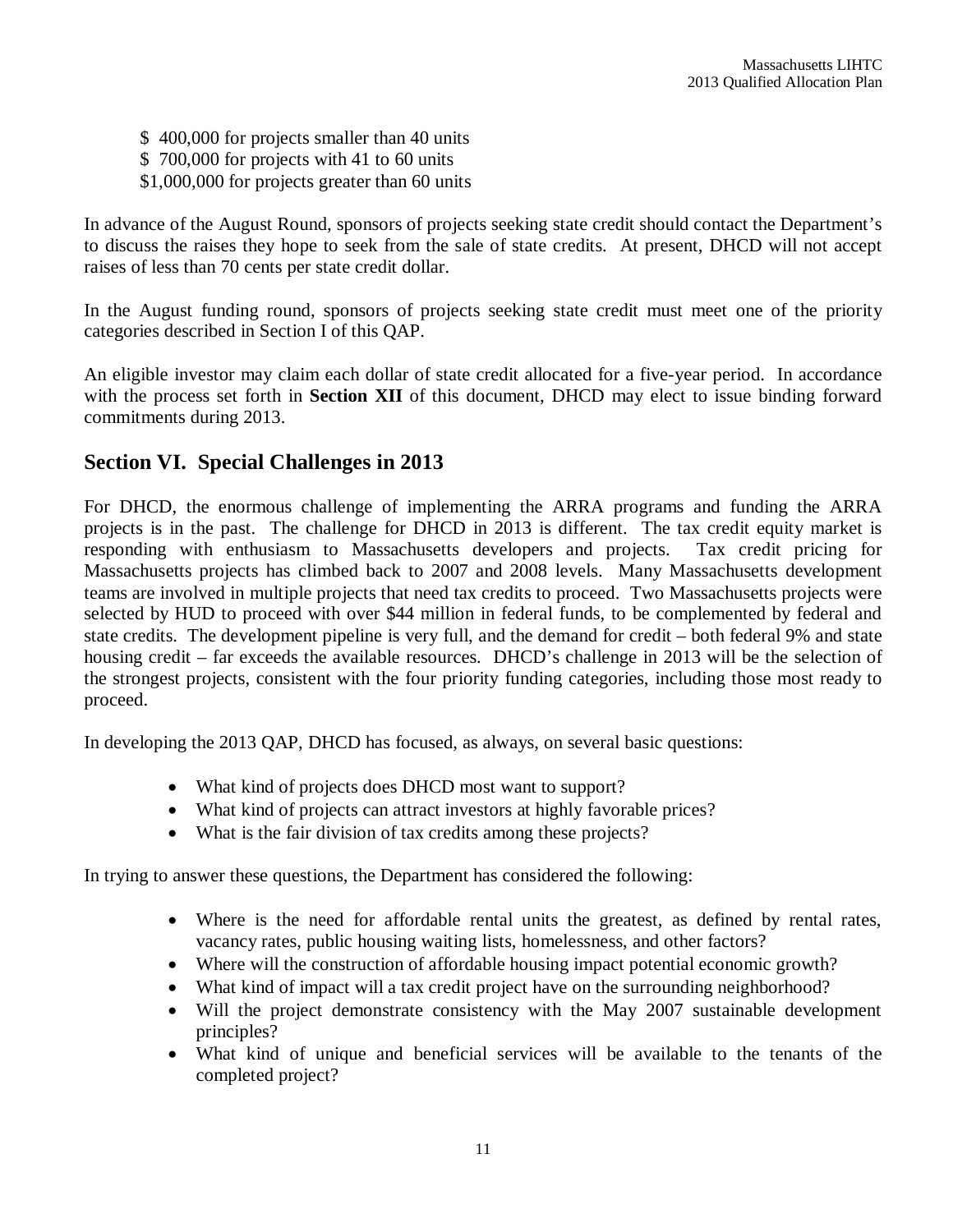What is the appropriate division of resources between family housing and housing intended to serve individuals, including the frail elderly?

The most significant challenge for DHCD in 2013 will be selecting projects that meet agency and code priorities and preferences, that score well competitively, and that are able to attract equity investors at high prices. The Department intends to maintain its commitment to certain types of projects, including, but not limited to, projects with some or all of the following characteristics:

- The project is sponsored by a non-profit;
- The project will have a significant impact on the neighborhood in which it is located;
- The project will include units and a service plan for extremely low income households, including the homeless;
- The project will include units and a service plan, if necessary, for persons with disabilities;
- The project will help DHCD implement fair housing principles and affirmative action goals;
- The project will result in abandoned or foreclosed property being restored to residential use;
- The project will preserve as affordable housing units that are threatened by conversion to market rate housing.
- The project has secured a HOPE VI funding award from the U.S. Department of Housing and Community Development.

Notwithstanding the project characteristics described above and on the preceding pages, the Department also will select projects in accordance with the four priority categories described in Section I of this QAP.

The body of this 2013 Qualified Allocation Plan sets forth in detail the answers to the Department's basic questions and establishes the scoring system for 2013 tax credit applications. In brief, the answers to the basic questions are as follows:

- 1) The Department wishes to support a reasonable mix of affordable housing projects, including projects that create new affordable units for families in areas of job growth and opportunity; preservation projects that maintain rents at affordable levels for low- income households; and large-scale redevelopment projects with the potential to impact entire neighborhoods.
- 2) During 2013, the Department intends to divide the available credit among these worthy projects such that:
	- 50% of the credit is allocated to projects that create new units, either through rehabilitation or new construction.
	- 30% of the credit is allocated to preservation projects, such as projects with expiring use restriction projects, and other preservation projects and smaller scale preservation projects.
	- 20% of the credit is allocated to two HOPE VI projects as described elsewhere in this QAP.
- 3) Whether production or preservation, the ideal project must contain certain characteristics that make it worthy of tax credit consideration and equity investment. These characteristics are described in later sections of the 2013 allocation plan.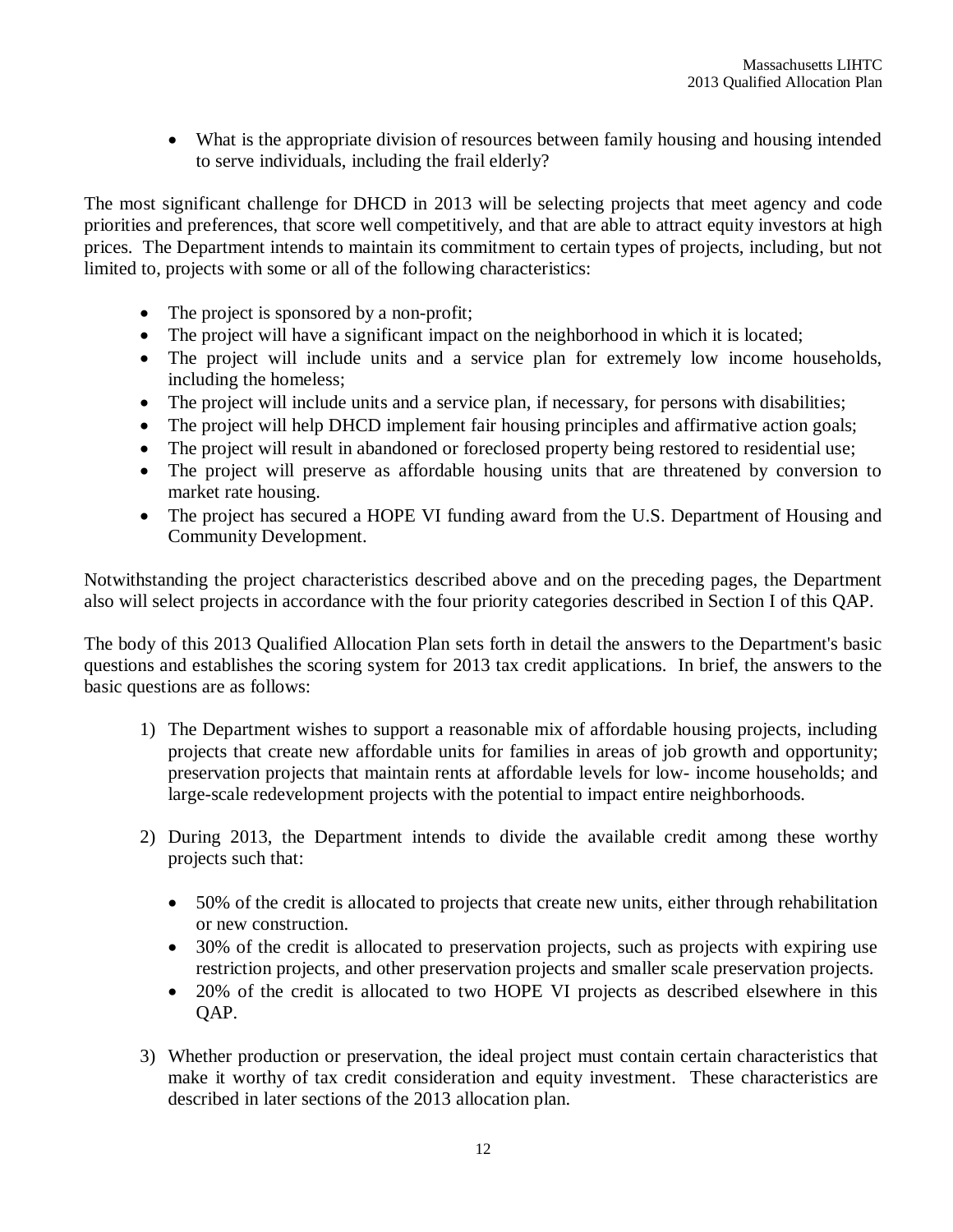# **Section VII. Evaluation of the Need for Affordable Housing in Massachusetts**

Each year, in deciding how to allocate the housing credit, the Department of Housing and Community Development must consider the need for affordable rental units throughout Massachusetts. The effort to evaluate need is complicated by the fact that there is no single Massachusetts housing market. Rather, there are hundreds of local housing markets, and they differ significantly from each other. The median home sales prices in the most affluent western suburbs of Boston exceed \$1,000,000, yet homebuyers in the more rural areas of the state can still find units priced below \$150,000. In addition, the effects of the ongoing foreclosure crisis impact some communities far more than others.

Because of the disparate characteristics of various local housing markets, the best measures of affordable housing need in one market may not be the best measures in another. For example, some communities have relatively few residents with household incomes below 50% of area median income. But the average sales prices for homes in these communities may be above \$600,000, and there may be virtually no rental units available. So, while one indicator of need -- the number of poverty households -- may be low, another indicator -- average or median sales prices -- may be extremely high.

While the indicators or measures of need are too numerous to list in full, the most basic measures of need in given market areas include many or all of the following:

- low median household income
- high percentage of low income households
- high percentage of households at extreme poverty level
- high percentage of homeless individuals or families in shelter
- high percentage of renters in proportion to homeowners
- high percentage of households receiving welfare
- generally poor condition of the housing stock
- high rate of unemployment
- high rental rates in and near the market area
- high condominium and single family sales prices in and near the market area
- low vacancy rates
- long public housing waiting lists

For the purposes of identifying need in this allocation plan, the Department has used the comprehensive data and analysis prepared by its policy staff as part of the consolidated plan submission to the U.S. Department of Housing and Urban Development (HUD). The data and analysis are contained in Section 3 of the Massachusetts' 2010-2014 Consolidated Plan. (The section is entitled "Housing and Homeless Needs Assessment" and can be downloaded at the following website: http://www.mass.gov/hed/docs/dhcd/cd/planpolicy/consolidated/2010conplan.pdf)

The data and analysis contained in the consolidated plan confirm what housing experts already know. The effects of the sub-prime implosion continue to impact the Massachusetts rental market. There is an ongoing and substantial need for affordable rental housing in Massachusetts. As new tax credit projects came on line in certain Massachusetts markets in 2012, the number of applications received exceeded the number of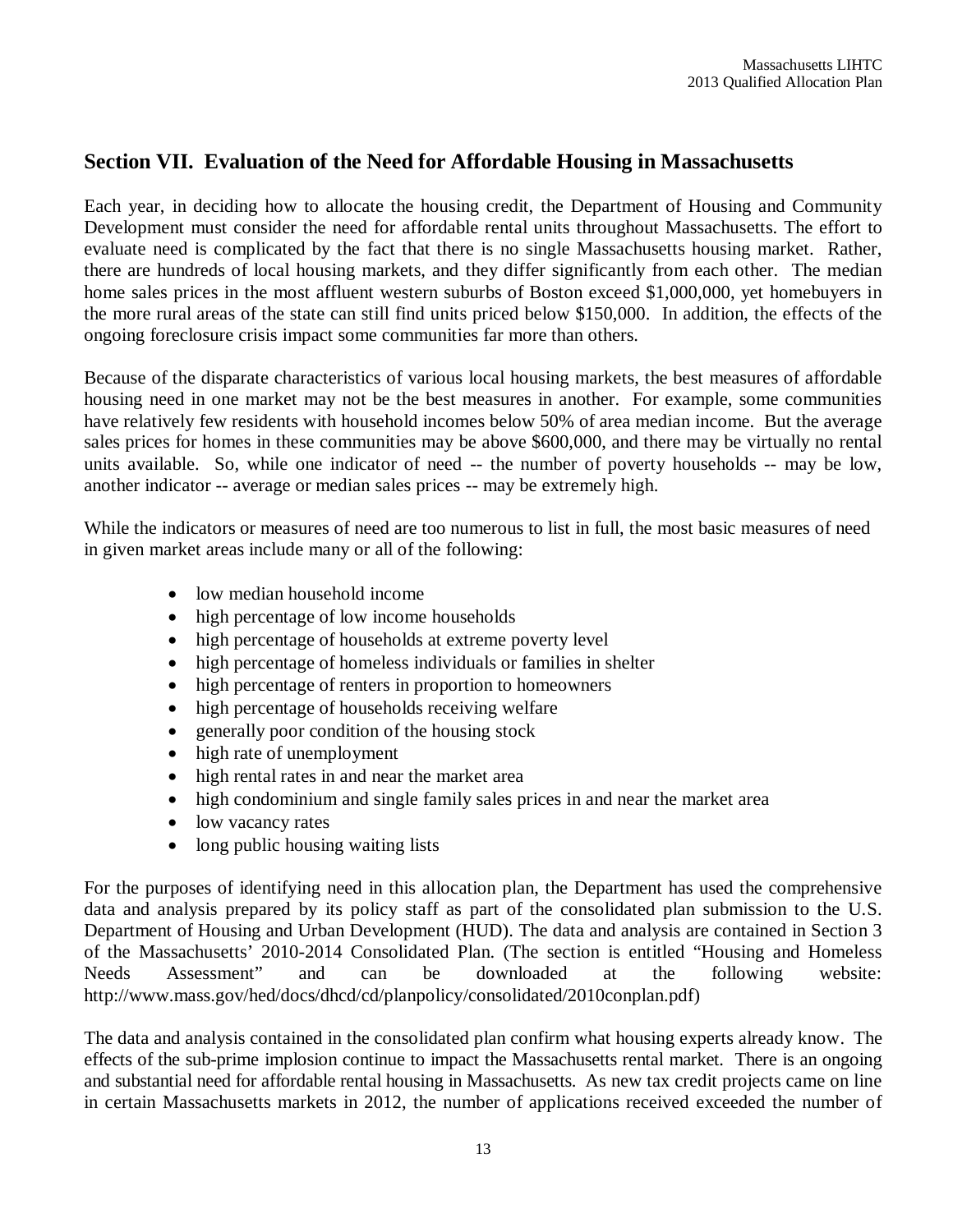available units by a ratio of 35:1 or 40:1. Rental vacancy rates in some metropolitan communities are below 3%. After evaluating the available information, the Department has drawn the following basic conclusions regarding need:

- In most Massachusetts communities, there is a shortage of affordable rental units in good condition.
- There is still a greater need for family rental housing than for other types of affordable rental housing.
- In certain areas with low rental rates and sales prices, the housing stock is so deteriorated that it must either be rehabilitated or demolished and replaced by new units.
- In other areas, the affordable housing stock includes affordable rental projects faced with expiring use restrictions. In some areas, these units will be lost as affordable housing unless there is intervention.
- In some communities in metropolitan Boston, high rental rates and median home sales prices have eroded the supply of affordable housing. New affordable rental units are badly needed in these communities.
- The troubled national economy in 2010 and 2011 and the widespread effects of the subprime crisis have increased the number of homeless individuals and families in many areas of the state.

The Department's determination of need is reflected in the set-aside categories established for 2013 and described in detail in **Section VIII** of this allocation plan. DHCD's determination of need also is reflected in the scoring system established for 2013 applications and described in **Section XI** of this plan.

# **Section VIII. Set-Aside Categories for 2013**

After careful consideration, the Department has established three set-asides for purposes of allocating the credit during 2013: a set-aside for production projects, a set-aside for preservation projects, and a set-aside for the two HOPE VI projects, which were funded by the U.S. Department of Housing and Urban Development in 2011. The three set-aside categories for the year 2013 are described below.

The percentages of available credit established for each set-aside in 2013 are goals, rather than absolute minimums or maximums. In evaluating all projects and determining the most effective use of the available credit, DHCD, in its sole discretion, may choose to modify the percentages established as goals for each set-aside.

### **1) Production set-aside**-- **50% of the available credit**

The need and demand for affordable rental units is directly linked to the relative shortage of supply. Through this set-aside, the Department intends to allocate the competitive 9% credit as well as the 4% credit to support the production or creation of new affordable rental units. Applications for new construction projects will be evaluated in the production category. In addition, applications for rehabilitation will be evaluated in this category if:

- a) The units have been vacant for two or more years; or
- b) The units have been condemned or made uninhabitable through fire damage.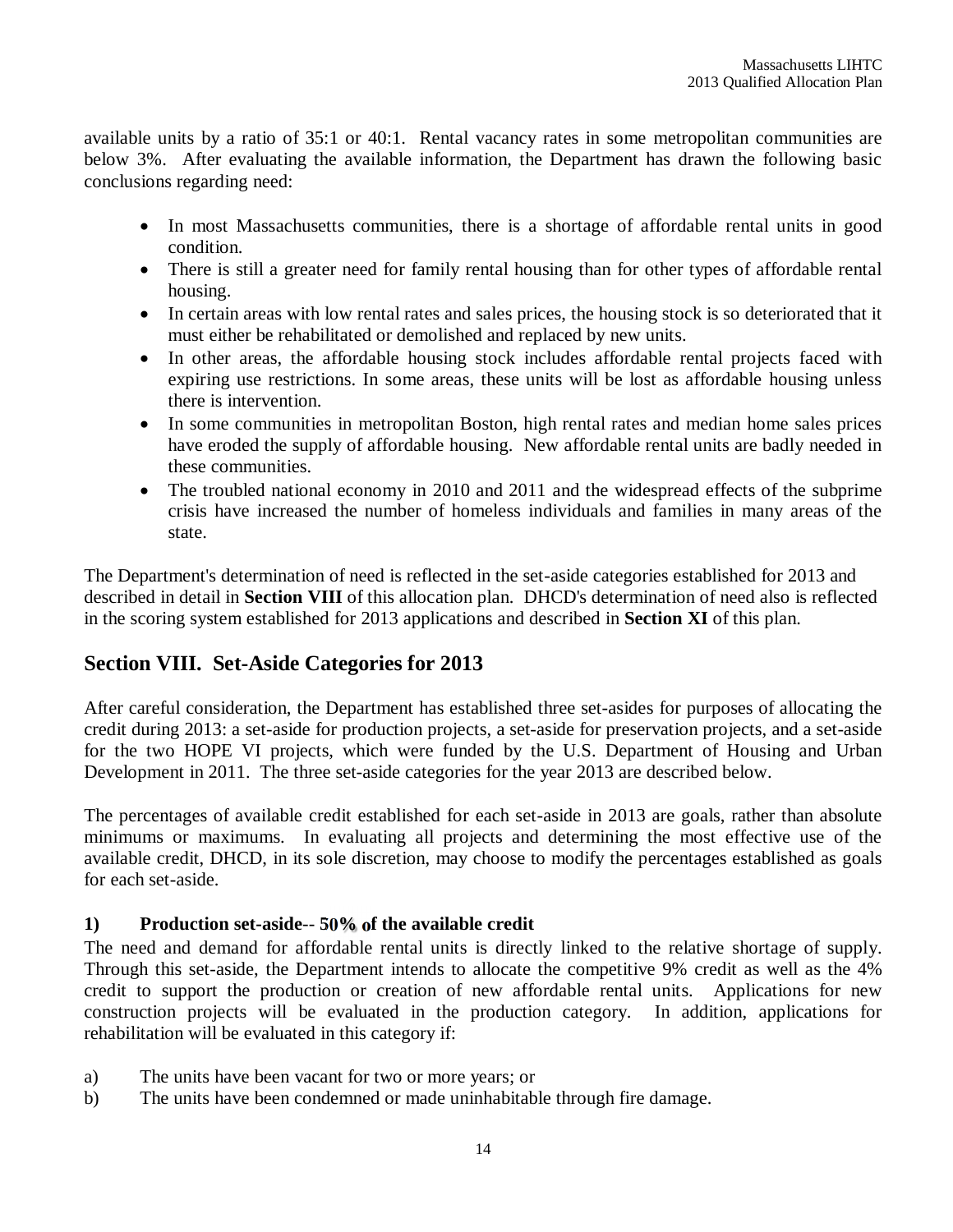Fifty percent of the credit available for allocation in 2013 is intended to support production. The minimum project size will be twelve units.

### **2) Preservation Set-Aside-- 30% of the available credit**

Thousands of affordable housing units currently exist in privately owned Massachusetts properties. Developers often are able to gain control of these properties and submit them to DHCD for allocations of 9% or 4% credit. To encourage preservation applications, the Department historically has included a preservation set-aside in its annual Qualified Allocation Plan. Consistent with past practice and with its ongoing commitment to preservation, DHCD is including a preservation set-aside in the 2013 QAP. However, after considerable discussion with the development community and other public or quasi-public lenders, DHCD is strongly urging sponsors of preservation projects to structure their applications as taxexempt bond transactions using 4% credits. In prior years of economic distress – notably 2008, 2009, and 2010 – many sponsors were unable to secure tax-exempt financing, and few investors were willing to buy the 4% credit. The bond and equity markets are much stronger now, and interest rates currently are very favorable. Working with MassHousing or MassDevelopment, most sponsors of preservation projects should be able to develop a tax-exempt bond/4% application in lieu of a 9% application. In the August 2013 rental competition, any sponsor seeking 9% credit for a preservation application will have to make an extraordinary case to the Department that the project cannot proceed as a 4% credit bond project. In future competitions, all sponsors of preservation projects should anticipate that only the 4% credit will be made available for their applications.

In any 201e competition, a preservation project will be considered under this set-aside only if it qualifies under at least one of the following subsections:

- a) *The housing is at risk of loss due to market conversion.* Typically, projects qualifying under this subsection will be existing affordable housing projects whose owners are able either to opt out of the Section 8 subsidy contract or prepay the existing mortgage financed through HUD, MassHousing or Rural Development. In addition, some projects are reaching the end of their 30 or 40 year governmentally financed mortgages, or governmental use restrictions. If these projects are converted to market, the units will continue to exist, but will be lost from the Commonwealth's inventory of affordable housing. In some cases, this will result in the displacement of existing residents through steep rent increases. Many of these projects are too valuable to lose. The replacement costs would far outweigh the cost to the state of preserving the existing stock. In general, projects will not be considered for funding under this set-aside unless they can be converted to market within 36 months. Rare exceptions may be made for particularly valuable projects in the strongest market areas.
- b) *The housing is at risk of loss due to physical condition or financial distress.* A project in poor physical condition may be at risk of condemnation or other governmental action to close the property. A property in financial distress has experienced serious cash flow problems that will likely lead to foreclosure. DHCD will evaluate an application to preserve a project in poor physical condition based on a capital needs assessment included in the One Stop submission. The assessment must describe how all the major capital needs of the project will be addressed. Applications to assist projects in financial difficulty must demonstrate that the financing, property management, and asset management plans will be sufficient to ensure the project's ongoing financial stability. In general, projects will not qualify for funding under this set-aside unless the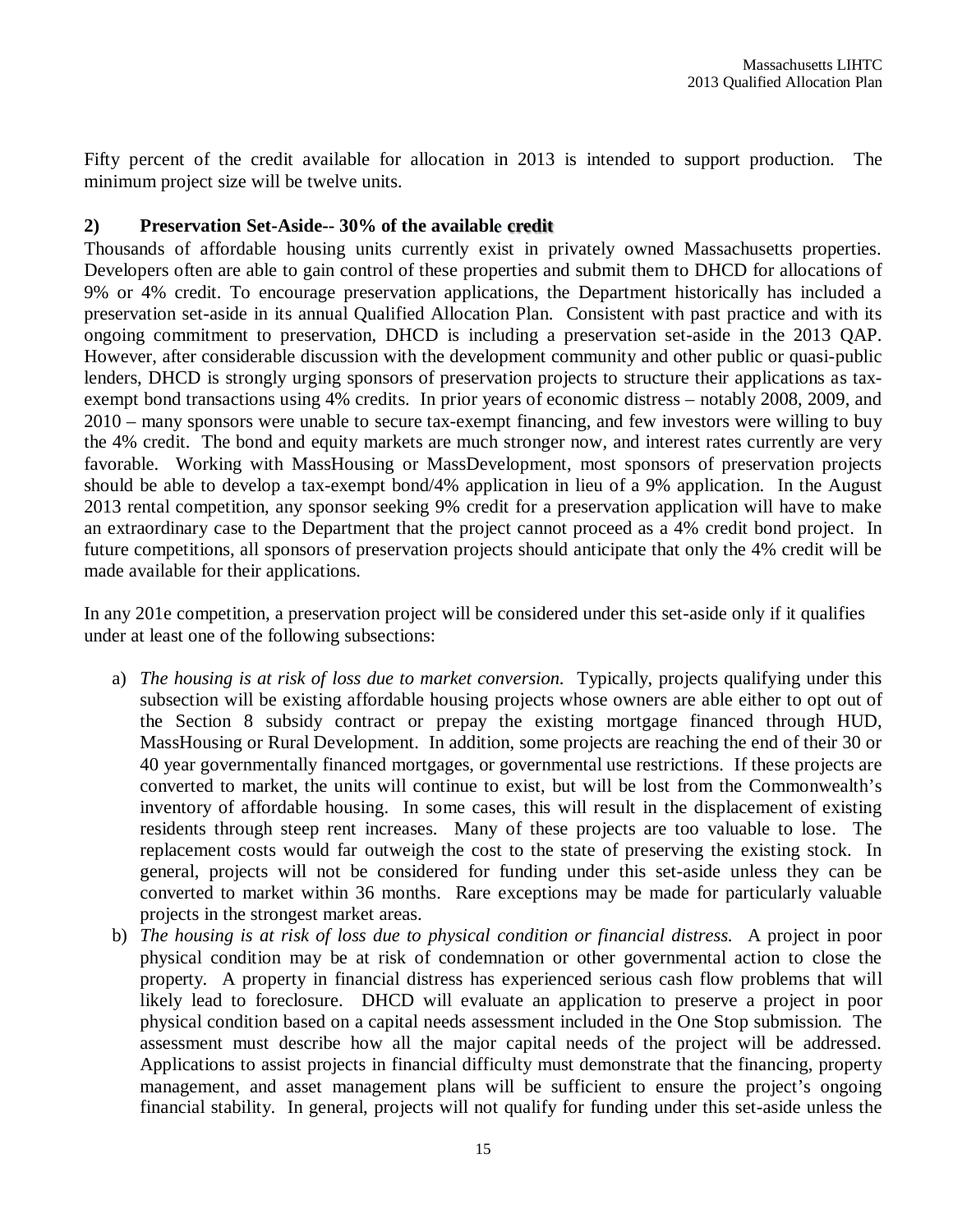capital needs assessment indicates a minimum rehabilitation expenditure of \$30,000 per housing unit.

c) *The application represents a time-limited opportunity to purchase existing affordable housing.* In some cases, a preservation sponsor may have the opportunity to purchase a property due to a seller's need or desire to sell at a particular time. A purchase under Chapter 40T would also qualify under this subsection. While they may represent desirable transactions, projects qualifying as preservation projects under this subsection generally will rank lower than projects qualifying pursuant to subsections a and b above, and only rarely will qualify for competitively allocated 9% tax credits.

The Department intends to award its most valuable resources, such as 9% tax credits, CIPF, HSF, and HOME funds, to the projects that are at greatest risk of loss, or that represent an extraordinary opportunity to purchase and preserve a valuable property. Sponsors seeking these resources will have to demonstrate that the proposed transaction is not feasible using tax-exempt financing and 4% tax credits. In addition to the threshold criteria in Section X, and the competitive scoring criteria in Section XI, the Department will take into account the "Priority Matrix for Preservation Properties", attached as Appendix J.

Within the preservation set-aside, the minimum project size will be twelve units, although the Department expects that most or all applications in this category will represent fairly large-scale projects. There is no maximum project size in this category, although the availability of resources may well restrict project size. Limits on cost, basis, and allocation amounts are described in a later section of this allocation plan. DHCD subsidy limits are described in the section of this plan entitled "Scoring System".

Sponsors seeking DHCD allocations within the preservation set-aside should note that preservation projects, like production projects, must meet all eligibility and scoring criteria set forth in this QAP. Preservation sponsors should note the Department's ongoing commitment to sustainable developments with an emphasis on projects located near major public transit as well as extensive retail and commercial opportunities and services.

The Department recognizes that certain preservation transactions are too large to fit within the normal funding limits yet represent projects of scale well worth preserving. From time to time, if resources are available, DHCD is prepared to accept very large-scale preservation applications on a rolling basis. Such applications typically must represent projects that will include more than 500 units.

### **3) HOPE VI Set-Aside – Up to 20% of the available credit**

In prior years, DHCD has provided 9% and/or 4% tax credits and subsidy funds to HOPE VI projects located in Boston, Cambridge, and Holyoke. Each of the projects has been highly successful and has created a measurable positive impact on the surrounding neighborhood. Consistent with past practice, DHCD is establishing a set-aside within this 2013 QAP for two newly-funded federal HOPE VI projects – Old Colony Phase 2 in Boston and Fairfax Gardens in Taunton. Both projects received federal HOPE VI awards – approximately \$22 million each – at the conclusion of the U.S. Department of HUD's HOPE VI competition in May 2011. Massachusetts was the only state to receive two HOPE VI funding awards. Before the HUD competition began, DHCD provided both projects with commitment letters for 9% tax credits, with final credit amounts to be determined over time. It appears that the two projects, cumulatively, will need approximately \$7 million in 9% credit in order to proceed to full financial closings and construction starts. It is DHCD's intention to spread the 9% credit awards for these projects over as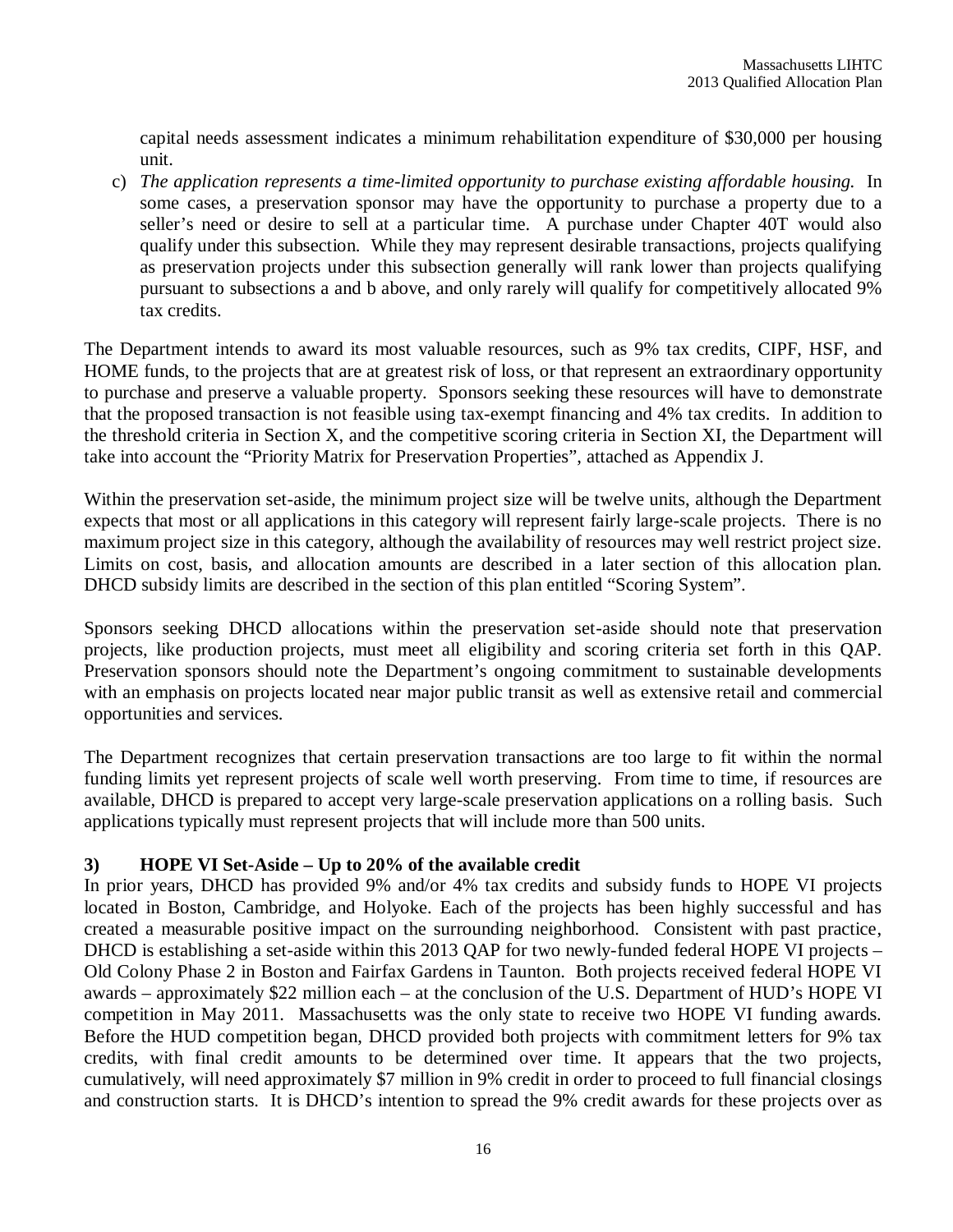many calendar years as possible. At present, the Department expects to allocate up to 20% of its per capita federal authority to these projects in three consecutive calendar years. DHCD also anticipates allocating approximately \$7.5 million total in state housing credits to the two projects. The first awards already have been made to both projects, and both projects have proceeded to financial closings. Given the impact on the total rental resources available in Massachusetts over the next few years, DHCD is prepared to report regularly to the development community on the funding committed to the HOPE VI projects and on their remaining needs.

### **Non-profit set-aside:**

Federal law requires that at least 10% of the credit available in 2013 be allocated to projects involving "qualified non-profit organizations". DHCD will meet the 10% requirement by allocating credit to such organizations through either or both of the set-aside categories described in this section. Historically, the Department has allocated approximately 45% of its 9% credit authority to qualified non-profit organizations.

To be considered a "qualified non-profit", an organization must:

- $\bullet$  Meet criteria described in Section 501(c)(3) or (4) of the Internal Revenue Code and be exempt from payment of taxes under Section 501(a);
- Have as one of its exempt purposes the fostering of low income housing; and
- Not have a prohibited affiliation with, or be controlled by, a for-profit organization, as determined by DHCD.

DHCD will include in the tax credit application the necessary certification to substantiate qualified nonprofit status. DHCD will make the required non-profit determination after reviewing the certification.

In order to count toward the 10% set-aside, a qualified non-profit organization, in accordance with Section 42 of the Internal Revenue Code, must:

- Own an interest in the project, directly or through a partnership; and
- Must materially participate (on a regular, continuous, and substantial basis within the meaning of Section 469(h) of the Internal Revenue Code) in the development and operation of the project throughout the tax credit compliance period.

In addition, qualified non-profit developers -- with or without material participation -- may have a right of first refusal to acquire a tax credit project after year 15, in accordance with Section 42 of the code.

It is likely that some applications will be submitted for projects that include both production and preservation units, as described in this plan. If the majority of the units in a project qualify for the production set-aside, DHCD will evaluate the project in the production category. Conversely, if the majority of the units qualify for the preservation set-aside, DHCD will evaluate the project in the preservation category.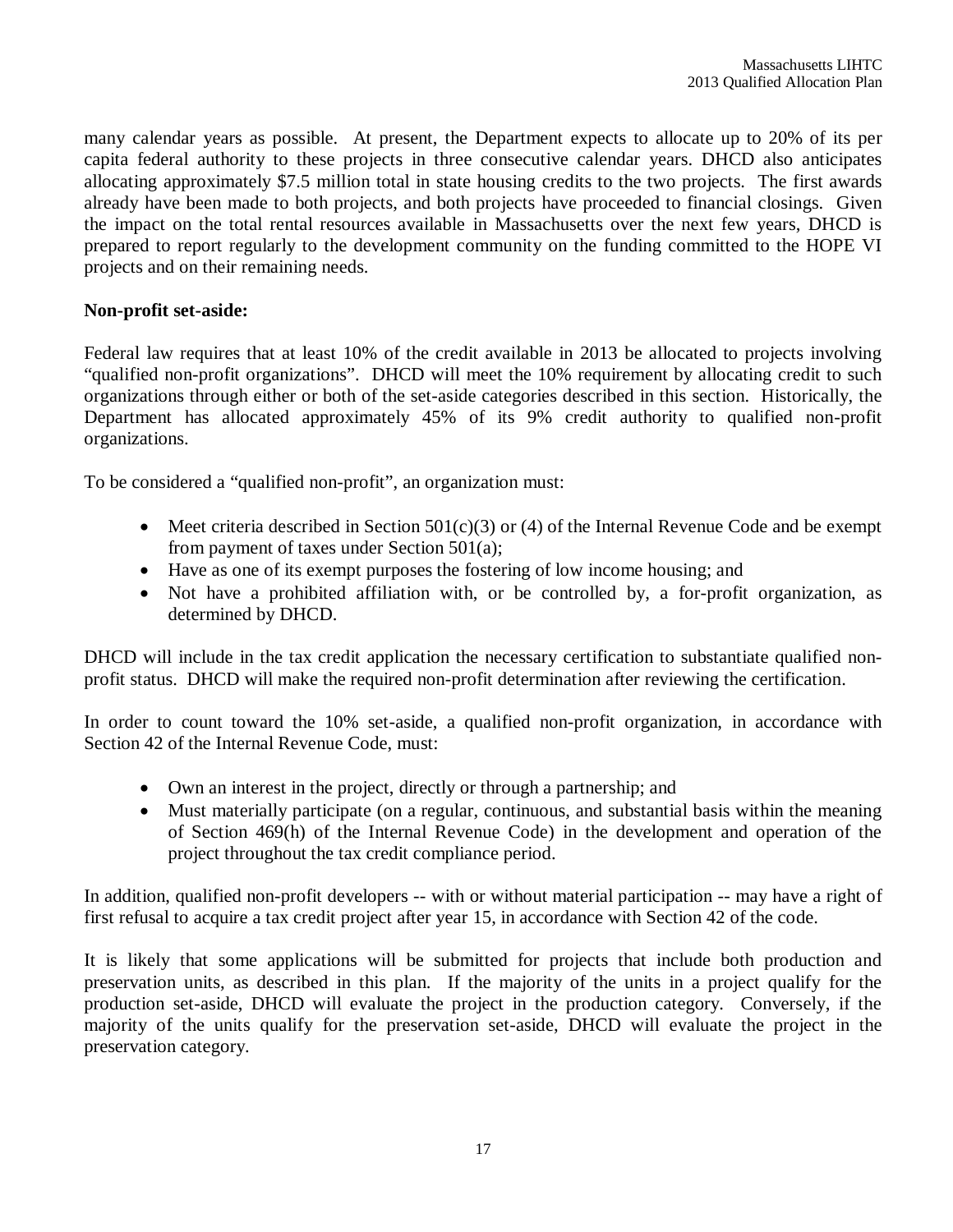Each application to the August 2013 competition must represent a project worthy of consideration by numerous housing and development standards. The Department is intent on allocating its extremely valuable resource, the 9% credit, only to the strongest possible applications. The following statements describe some of the characteristics the Department seeks to encourage and reward through the scoring system, regardless of project type:

- The project will fill a genuine, documented need, readily supported by available market information.
- The project will provide affordable family housing in an area of opportunity.
- The completed project will have a positive impact on the surrounding neighborhood.
- The completed project will have characteristics consistent with May 2007 sustainable development principles.
- The completed project will contain elements of "green design" and will promote conservation of energy resources.
- Consistent with fair housing policies, the completed project will offer expanded opportunities to racial, ethnic, and other groups protected under fair housing laws who are underserved in the community in which the project is located.
- From an architectural perspective, the project will be compatible with the surrounding neighborhood.
- The units, including the affordable units, will be well-designed, desirable places to live.
- The completed project will include units reserved for individuals or families earning less than 30% of area median income, including individuals or families making the transition from homelessness.
- The developer will have made every effort to secure strong local support for the project.
- The development team has the financial strength to carry out the project.
- The development team has an excellent record in affordable housing development and management.
- Whether new construction or rehabilitation, the intended scope of work is appropriate.
- The total development cost of the project is reasonable, both in the context of industry standards and in the context of public perception.
- The developer's fee and overhead are consistent with the Department's written standards.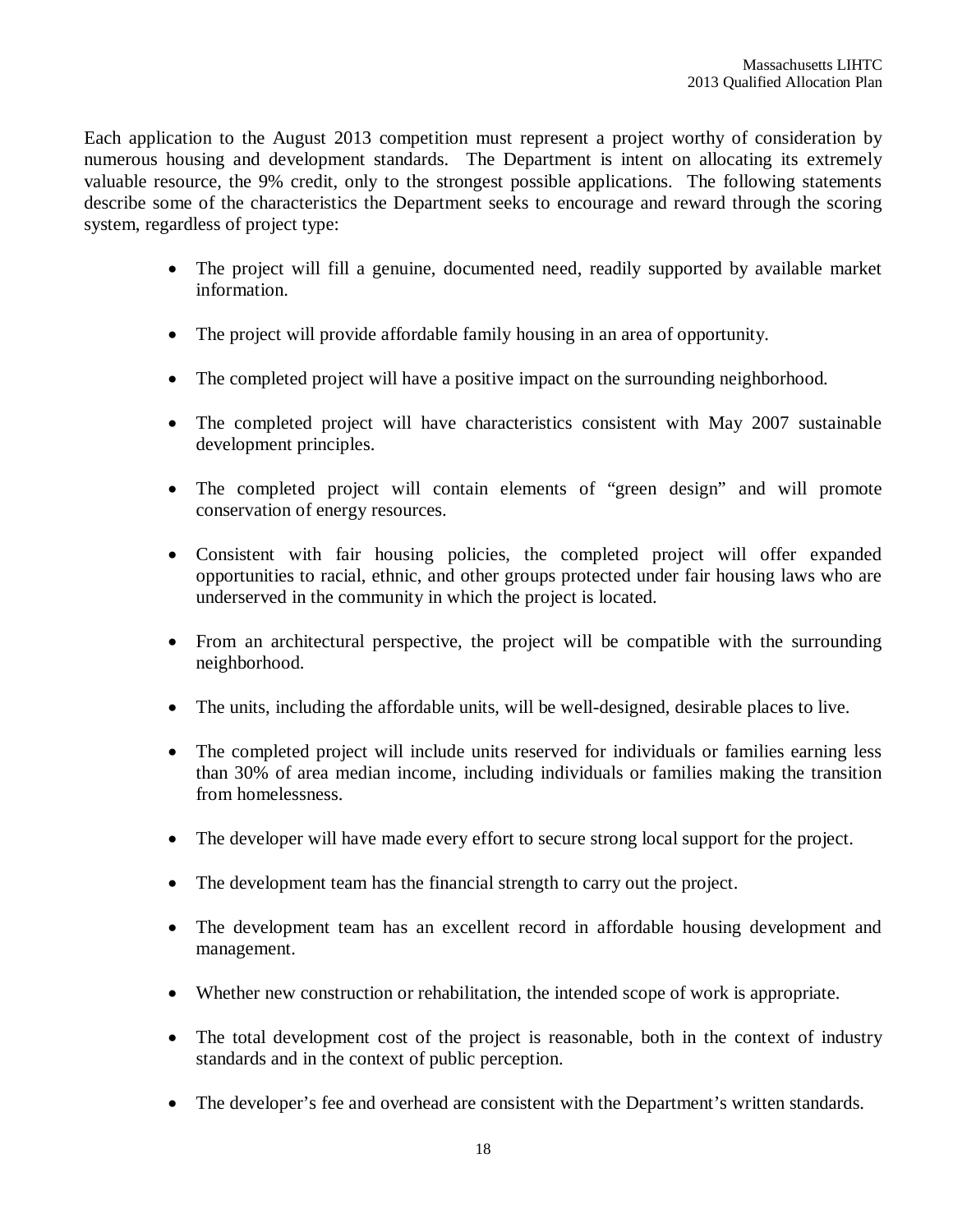- Specific categories of project costs are reasonable, including estimated hard costs, estimated soft costs, and projected operating costs.
- The amount of public subsidy to be invested in the project is reasonable: typically, less than \$100,000 per affordable unit unless the project primarily is a special needs projects.
- No member of the development team will profit unduly from participating in the project.
- The project meets a recognizable public purpose.

In addition, as described in Section I of the document, each project submitted in August 2013 must meet at least one of the four priority categories for funding and must have been pre-approved for submission by DHCD.

# **Section IX. Recommended Cost Limits; Caps on Eligible Basis; Cap on Allocations Per Project**

From time to time, the Department re-evaluates the appropriate recommended cost limits for tax credit projects using cost information from projects in the Department's portfolio. The Department has set the recommended cost limits for larger unit projects within metro Boston at \$250,000 per unit. The recommended limit for larger unit projects outside metro Boston is \$200,000 per unit. Per-project limits on tax credit awards also apply (see below). For 2013, the recommended cost limits are as follows:

| SRO outside the Boston metro area                                        | \$90,000  |
|--------------------------------------------------------------------------|-----------|
| SRO within the Boston metro area                                         | \$100,000 |
| Enhanced SRO outside the Boston metro area                               | \$100,000 |
| Enhanced SRO within the Boston metro area                                | \$125,000 |
| Assisted living unit projects outside the Boston metro area              | \$125,000 |
| Assisted living unit projects within the Boston metro area               | \$150,000 |
| Small unit projects outside the Boston metro area                        | \$150,000 |
| Small unit projects within the Boston metro area                         | \$175,000 |
| Large unit projects outside the Boston metro area                        | \$200,000 |
| Large unit projects within the Boston metro area- preservation set-aside | \$175,000 |
| Large unit projects within the Boston metro area- production set-aside   | \$250,000 |

*Large unit projects* must have an average of at least two bedrooms per unit or consist of at least 65% two or more bedroom units and 10% three or more bedroom units.

*Enhanced SRO projects* must contain kitchen and bathroom facilities in at least two-thirds of the units.

As indicated, these limits are *recommended* limits: they are not intended to be absolute limits for projects seeking tax credits. Applications for projects with costs higher than the recommended limits will undergo greater scrutiny, so that DHCD may attempt to understand the added costs. In these cases, applicants will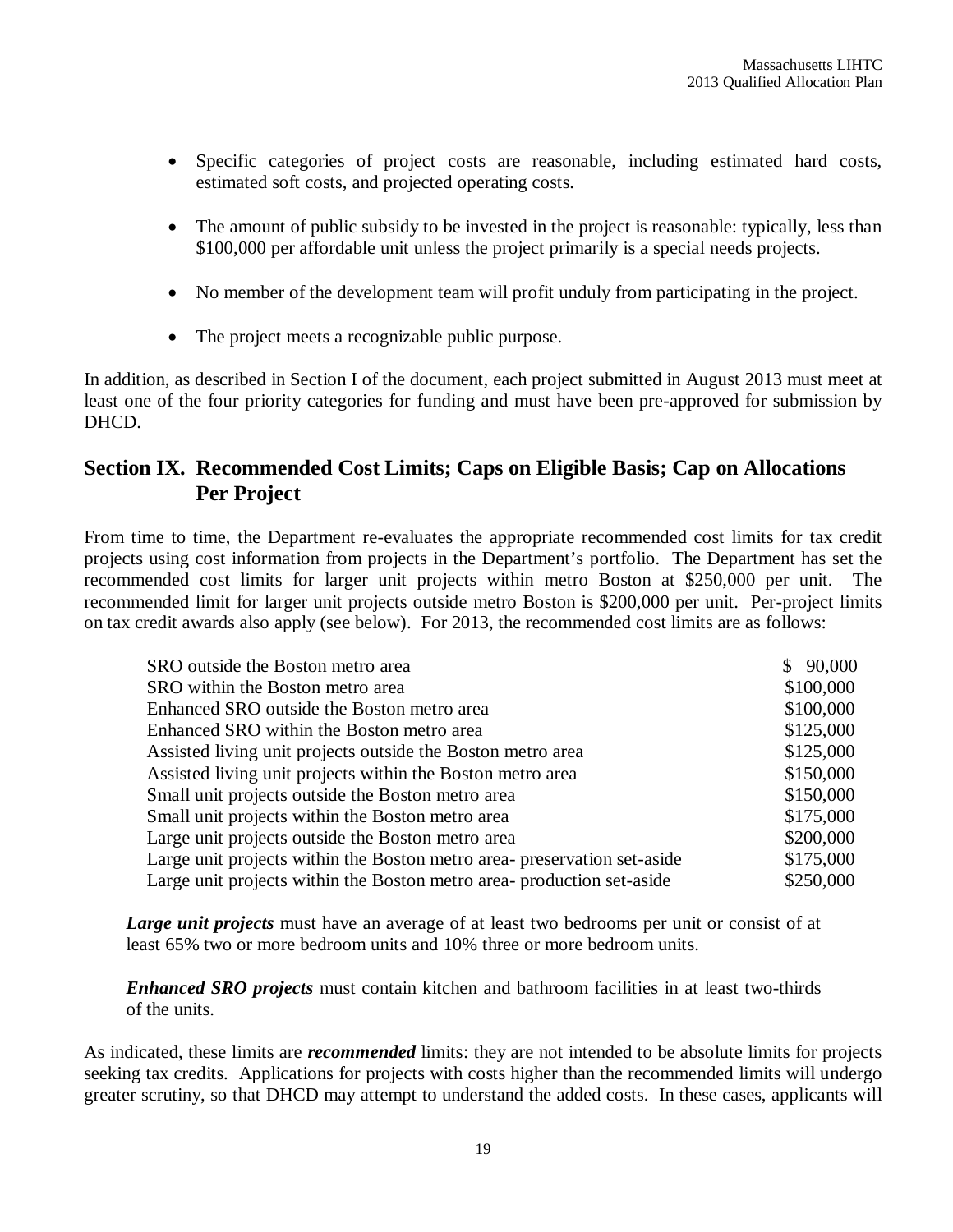have to justify the project costs to DHCD in order to be eligible for 2013 consideration. **However, sponsors should note the following: DHCD reserves the right to deny a tax credit award to any project deemed to be too costly.**

**Additional limitations for competitively allocated credits:** Even if an application is accepted for review with costs higher than the recommended limits, DHCD will typically cap the project's eligible basis. For the purpose of this QAP, DHCD will cap the allowable eligible basis in the production setaside at \$250,000 per assisted unit for projects within the Boston metro area and \$200,000 per assisted unit for projects outside the Boston metro area. DHCD will cap the allowable eligible basis in the preservation set-aside at \$175,000 per assisted unit.

As an example, to determine the amount of tax credits for which a production project within the Boston metro area is eligible, the sponsor must multiply \$250,000 in maximum basis times the number of tax credit units times 9%. The sponsors of a preservation project must multiply \$175,000 in maximum basis times the number of tax credit units times 9%. **For example, a 30 unit 100% tax credit production project within the Boston metro area will be eligible for \$675,000 (\$250,000 \* 30 \* .09 = \$675,000). A 30 unit 100% tax credit production project outside the Boston metro area will be eligible for \$540,000 (\$200,000 \* 30 \* .09 = \$540,000). A 30 unit 100% credit preservation project will be eligible for \$472,500 (\$175,000 \* 30 \* .09 = \$472,500).**

Finally, in order to ensure equitable distribution of limited tax credit resources, the Department has established per-project limits for credit allocations. The Department has established \$500,000 as the maximum amount that can be awarded to an assisted living project. In 2013, the Department has established \$1 million as the maximum allocation amount that typically will be awarded to other projects under this QAP. Requests for allocations greater than \$1 million will be considered on a case-by-case basis if the sponsor is able to demonstrate the potential impact of the project and if DHCD has sufficient credit to make a larger allocation.

### **Section X. Threshold Criteria for 2013 Tax Credit Applications**

During the August 2013 competition, DHCD will first establish that an application meets at least one of four priority categories for funding, as described in Section I of this document. DHCD then will evaluate each tax credit application in accordance with threshold criteria, followed by competitive scoring criteria totaling 182 points. Unless an application meets all the threshold criteria set forth in this section, the Department will not review the application in the competitive scoring categories**. In addition, each applicant must submit a narrative addressing the project's ability to satisfy the threshold requirements.** 

The thirteen threshold criteria that all applications must meet are as follows:

Threshold #1: Conformance with Set-Aside Categories Threshold #2: Quality of Site Threshold #3: Evidence of Local Support or Local Processing Threshold #4: Creditworthiness of Sponsor/Owner Threshold #5: Evidence of Site Control Threshold #6: Identification of All Financing Sources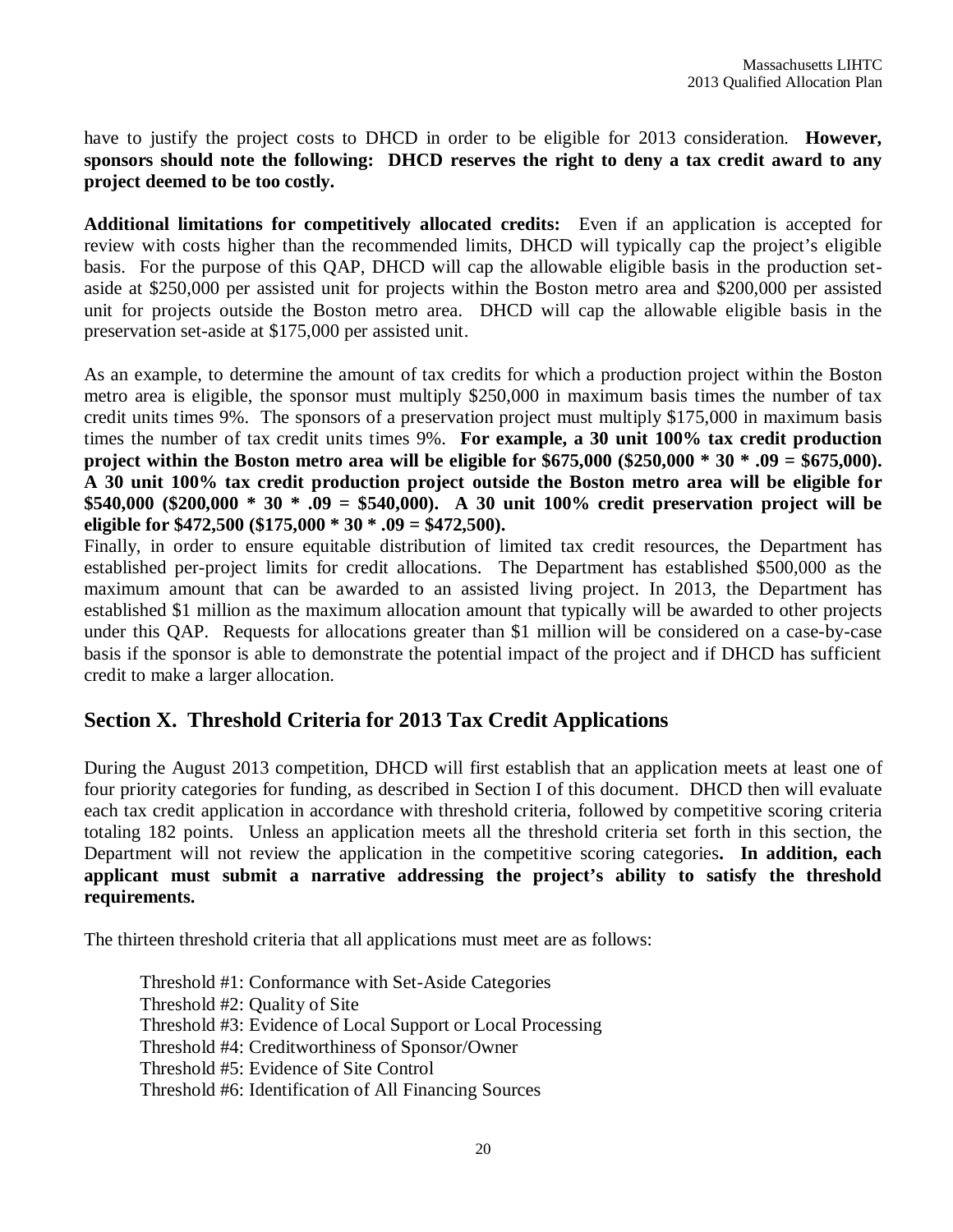Threshold#7: Status of Compliance Monitoring of Other Tax Credit Projects Threshold #8: Good Standing with Respect to Other State Housing Programs Threshold #9: Commitment to a Thirty-Year Term of Affordability Threshold #10: Tenant Supportive Services Threshold #11: Inclusion of Units for Extremely Low Income Persons or Families Threshold #12: Consistency with the May 2007 Sustainable Development Principles Threshold #13: Fair Housing Narrative

The requirements included in each threshold criterion are as follows:

### *Threshold #1: Conformance with Set-Aside Categories*

Each project submitted to the August 2013 competition must meet at least one of four priority funding categories as well as the criteria for either the production or the preservation set-aside. The production set-aside, described in detail in an earlier section of this plan, includes a minimum project size of twelve units. At least 65% of the units in a proposed production project must have two or more bedrooms, and at least 10% of the units must have three bedrooms. DHCD will permit exceptions on the number of bedrooms only if efficiency or one-bedroom units are appropriate for the intended residents. (For example, assisted living projects primarily will include efficiency or one-bedroom units and will not be subject to the two-bedroom requirement. An exception to the bedrooms requirement also will be made for single room occupancy projects.) Regardless of the exceptions described in this paragraph, the Department's priority in this set-aside is the production of rental units suitable for families.

The preservation set-aside also is described in detail in an earlier section of this plan. The minimum project size in this category is twelve units. There is no maximum project size in this category. However, projects over 100 units will undergo greater scrutiny than projects of 100 units or less. The Department encourages the preservation of projects that include units suitable for families, but also encourages the preservation of projects consisting primarily of one-bedroom units for rental by older households. Other preservation projects are predominantly single room occupancy units for rental by individuals with special needs.

### *Threshold #2: Quality of Site*

The quality of the site is one of the most fundamental aspects of any housing project. Like other lenders, both public and private, the Department ideally wishes to fund only those projects in outstanding locations, on problem-free sites. However, in reality, many tax credit applications represent existing, occupied residential properties located on sites that are acceptable, but not ideal. Additional applications represent abandoned or distressed properties that previously were occupied by tenants or homeowners. The sites of these properties also may be less than ideal.

The Department anticipates that some 2013 applications will represent occupied or previously occupied HUD properties. If DHCD were making the decision on quality of site, it might not agree with the decision already made by the U.S. Dept. of HUD. Since a whole class of applications includes sites that have been accepted by the federal housing agency, DHCD has elected not to evaluate "site" as a competitive category in 2013.

However, every 2013 application submitted for consideration still must include a site acceptable, by Department standards, for the proposed housing use. Sponsors should review their sites in light of the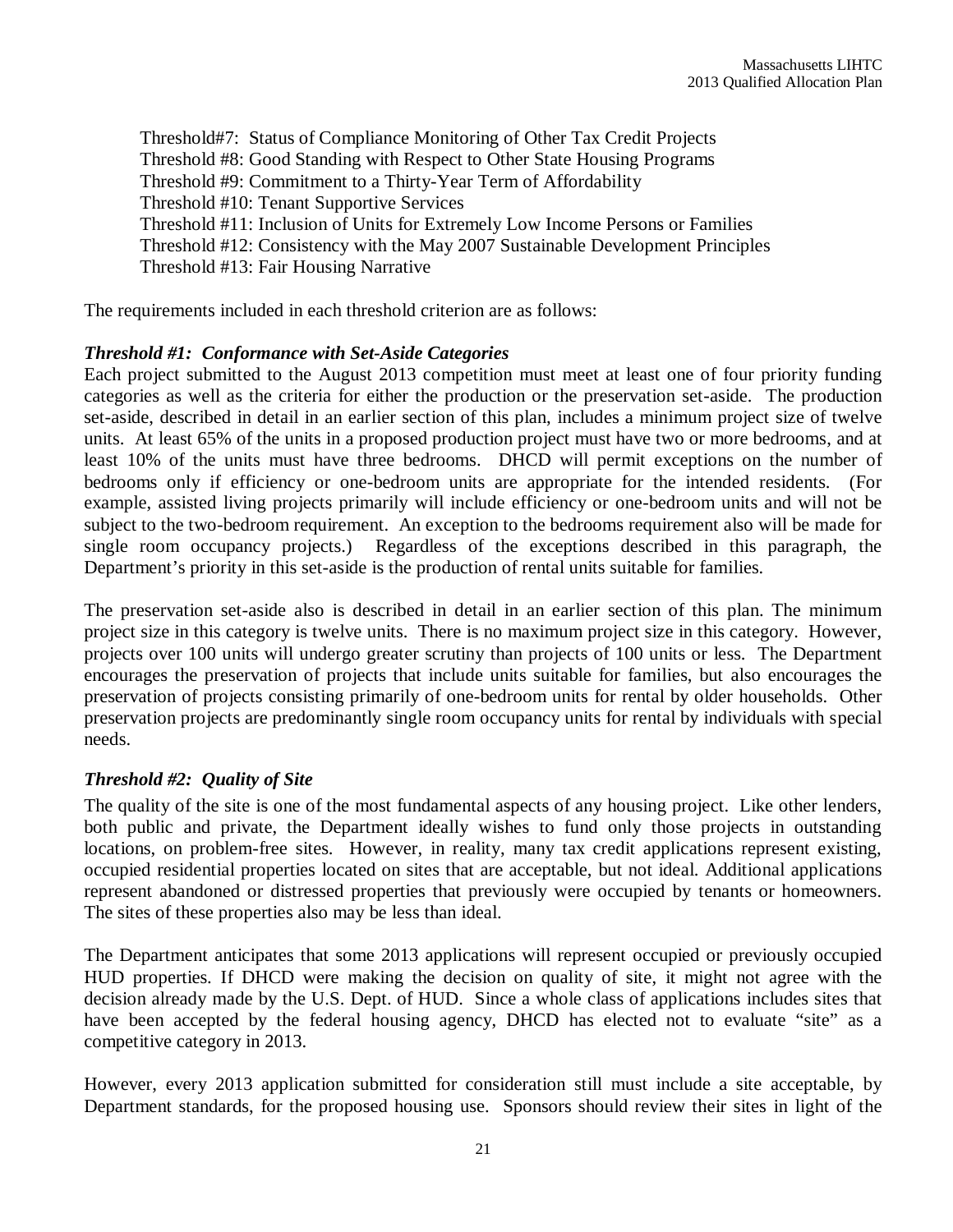May 2007 sustainable development principles outlined in Section II of this QAP. Although site characteristics that are generally consistent with the May 2007 sustainable development principles may be present more often in urban areas, the Department believes that there are opportunities for housing development in all communities. Infill sites near services and transportation, buildings for adaptive reuse, former commercial or industrial sites, and other "smart growth" opportunities exist in rural and suburban communities. The Department encourages the development of projects in such locations, especially since such projects tend to offer greater opportunity to underserved racial and ethnic groups.

Before preparing a One-Stop Affordable Housing Application, each tax credit sponsor should contact DHCD's tax credit staff to schedule a site review. The Department will presume that a site is acceptable if it currently is the location of an occupied housing project, with no significant change proposed to the tenant group to be served. However, DHCD staff will still conduct an on-site assessment using, among other measures, the May 2007 sustainable development principles. To schedule a site review, the tax credit sponsor should contact the Department at least one month prior to the competition deadline for submitting applications. With less than one month's notice, the Department may not be able to conduct a site visit prior to the competition deadline.

### *Threshold #3: Evidence of Local Support or Local Processing*

In an ideal world, every affordable housing project would have the support of two key constituencies: its neighbors and the elected leaders of the community. Unfortunately, many projects lack local support, whether from the owners of abutting properties, local elected officials, or both. In some cases, support is withheld for good reason; in other cases, support is unreasonably withheld. In general, DHCD encourages applications from tax credit projects that have full local support. Projects with the support of the chief elected official will be rewarded in the competitive scoring criteria.

Sponsors sometimes may submit applications for DHCD's credit authority for projects that are not locally supported. If a sponsor/owner cannot demonstrate local support, he or she must instead demonstrate through a written narrative accompanying the One-Stop application substantial efforts to respond to local concerns and obtain the chief elected official's support. If DHCD is not satisfied that the sponsor/owner has made every reasonable effort to obtain support, the Department will reject the tax credit application. Sponsors of HOPE VI projects **must** have the written support of the chief elected official of the community in which the housing will be located in order to be eligible to receive an award of credit through DHCD.

With respect to local contributions, numerous projects submitted for tax credit consideration are located in municipalities that have their own funds through federal sources (i.e. Community Development Block Grant monies, the HOME Program, etc.), or through other sources. For projects located within such municipalities, DHCD typically requires a local contribution of funds in order for the project to receive tax credit consideration.

### *Threshold #4: Creditworthiness of Sponsor/Owner*

The Department will accept tax credit applications from sponsoring entities that are creditworthy by DHCD standards. The standards of creditworthiness include the following:

1) The debt obligations of a partner or other principal of the sponsor/developer entity and the proposed mortgagor/owner entity are paid current;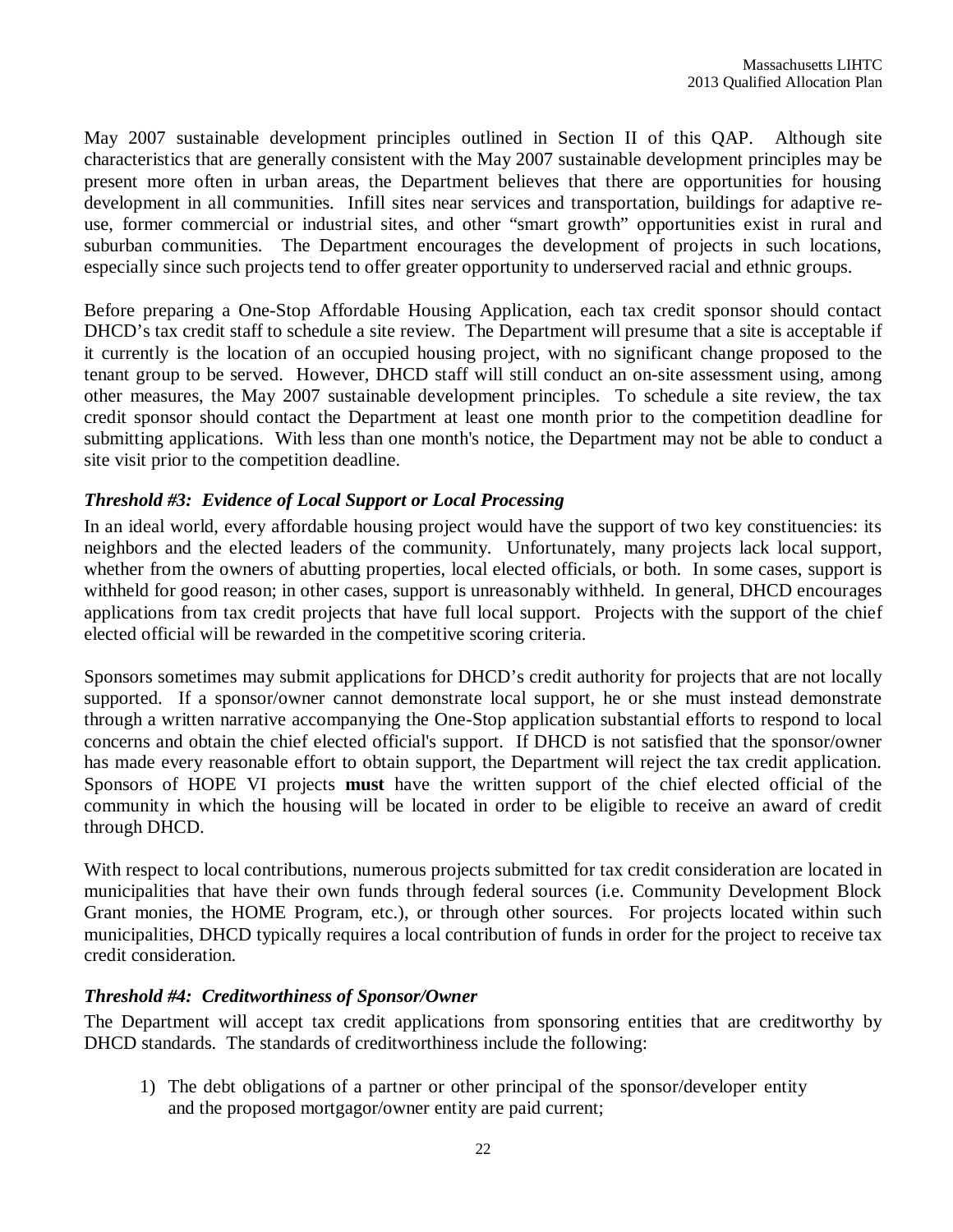- 2) No liens exist against property owned by the partner or other principal;
- 3) The partner or other principal of the sponsor/developer entity and the proposed mortgagor/owner entity has not failed to respond to a public filing such as a lien or a judgment;
- 4) The sponsor/developer entity and the proposed mortgagor/owner entity (including any affiliates) have not experienced any event(s) of foreclosure over the past five years.
- 5) The sponsor/developer entity and the proposed mortgagor entity (including any affiliates) have not declared bankruptcy.

In general, a corporation will not be considered creditworthy if there are tax liens against the corporation, its affiliates, its subsidiaries, or its properties. In addition, if there is a bankruptcy lien against the corporation, it will not be considered creditworthy. DHCD also will determine whether a corporate sponsor is current in payments to its creditors and will require a certificate that all state tax payments are current. The Department will require that a sponsor certify that all of the standards of creditworthiness listed above have been satisfied as part of the One-Stop application submission package.

DHCD will examine the financial strength of a project sponsor using financial statements submitted by the project sponsor. Financial statements must be no more than one year old. An audit will be required for corporations, but not individuals.

Criteria for financial review include the following: The current ratio (current assets divided by current liabilities) must be greater than one. The liabilities to net worth ratio must be less than four. Net worth must be positive, and there must be no "going concern" issue raised by the sponsor's auditors or reviewers. DHCD staff will ascertain whether the amount of unrestricted cash on hand appears sufficient to cover fixed operating expenses. Sponsors may submit explanations for variations from these criteria, and DHCD will consider these explanations in assessing the financial capacity of a project sponsor.

DHCD is considering entering into a Memorandum of Understanding (MOU) with the Internal Revenue Service in order to obtain tax information useful in determining an applicant's creditworthiness and good standing with the agency. If an MOU is executed during 2013, DHCD reserves the right to require that all tax credit applicants complete Form 8821, Tax Information Authorization (Rev. 9-98), naming DHCD as the appointee to receive tax information.

### *Threshold #5: Evidence of Site Control*

The project sponsor must be able to demonstrate full control of all land and buildings included in the project through a fully executed agreement such as an option agreement, a purchase or sale agreement, or another similar instrument. The instrument demonstrating site control must include a sales price and an expiration date. The expiration date of the instrument should extend at least six months beyond the tax credit application deadline. Ownership of a note and assignment of a mortgage when combined with other factors may constitute full site control in certain limited circumstances.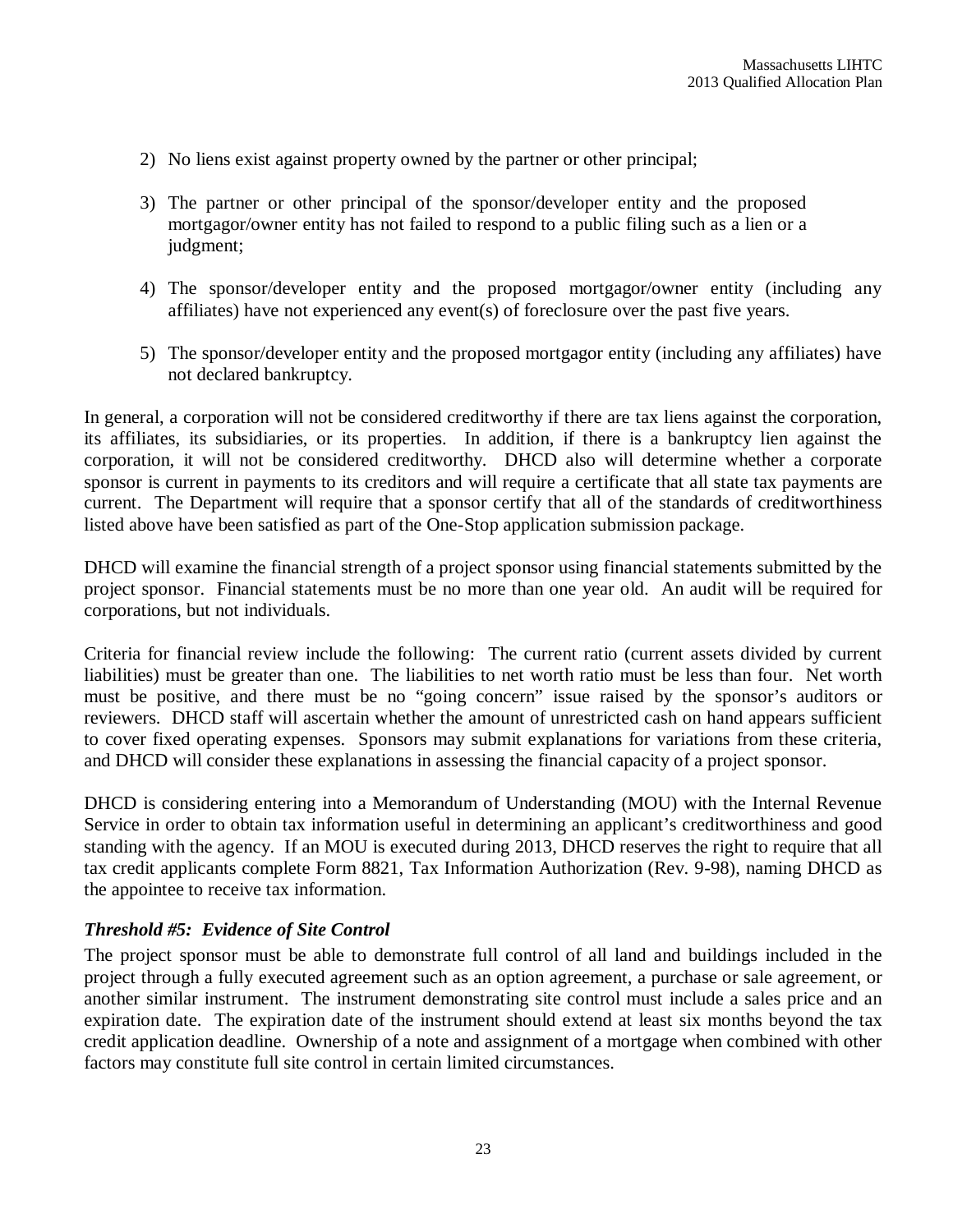The "Competitive Scoring System" section of this plan discusses the Code requirement for incurring costs which meet the so-called ten percent test. Property acquisition often serves as a substantial portion of these costs. If a project sponsor receives a tax credit reservation and later cannot meet the ten percent test, DHCD risks losing the credits. In order to avoid this potential outcome, DHCD attempts to ascertain that sponsors have full site control of all properties included in their respective projects.

The Department will consider all relevant circumstances in determining whether the site control threshold has been satisfied.

### *Threshold #6: Identification of All Financing Sources*

In the One-Stop Affordable Housing application, the sponsor of each tax credit project must identify funding sources sufficient to cover all development and operating costs. The sponsor may not be able to submit firm financing commitments for all sources by the application submission deadline. However, at minimum, the sponsor must submit documentation demonstrating a strong interest from each financing source. All sponsors are expected to submit strong letters from lending sources and a tax credit syndicator or investor. During 2013, DHCD will place particular emphasis on the letters from syndicators and investors.

### *Threshold #7: Status of Compliance Monitoring of Other Tax Credit Projects*

Many development team members submitting projects for 2013 consideration previously have participated in the development of tax credit projects that now are occupied. These projects may already have been monitored to determine compliance with Section 42 of the Internal Revenue Code. DHCD will not accept 2013 applications for tax credits if the proposed development team includes members who are affiliated with existing projects for which Forms 8823 ("Low income Housing Credit Agencies Report of Noncompliance") have been issued for material and/or continuing non-compliance. In addition, DHCD may not accept applications from developers of tax credit projects financed in previous years with outstanding compliance monitoring fees due to the agency. These restrictions apply to all members of the development team. (Ownership and management of a project constitute an affiliation.) Before submitting a 2013 application, a sponsor/owner must verify that all team members can meet this threshold requirement.

### *Threshold #8: Good Standing with Respect to Other State Housing Programs*

Many development team members submitting 2013 tax credit applications have participated in other DHCD-assisted projects. All key members of a development team seeking 2013 tax credits must be in good standing with DHCD with respect to other DHCD-assisted projects. As one example, many tax credit developers have used state HOME assistance. If a developer -- or other key team member - participated in a state-assisted HOME project that has been monitored and determined to be out of compliance, DHCD may not accept a 2013 tax credit application from a team that includes this team member.

As another example, if a key team member has not made satisfactory progress on an earlier DHCDassisted project, the Department may decline to accept a 2013 tax credit application that includes this team member. Developers of tax credit projects financed by DHCD in previous years will not be considered in good standing with the agency unless compliance monitoring and/or tax credit processing fees have been paid in full for all their existing projects. Before submitting a 2013 tax credit application, the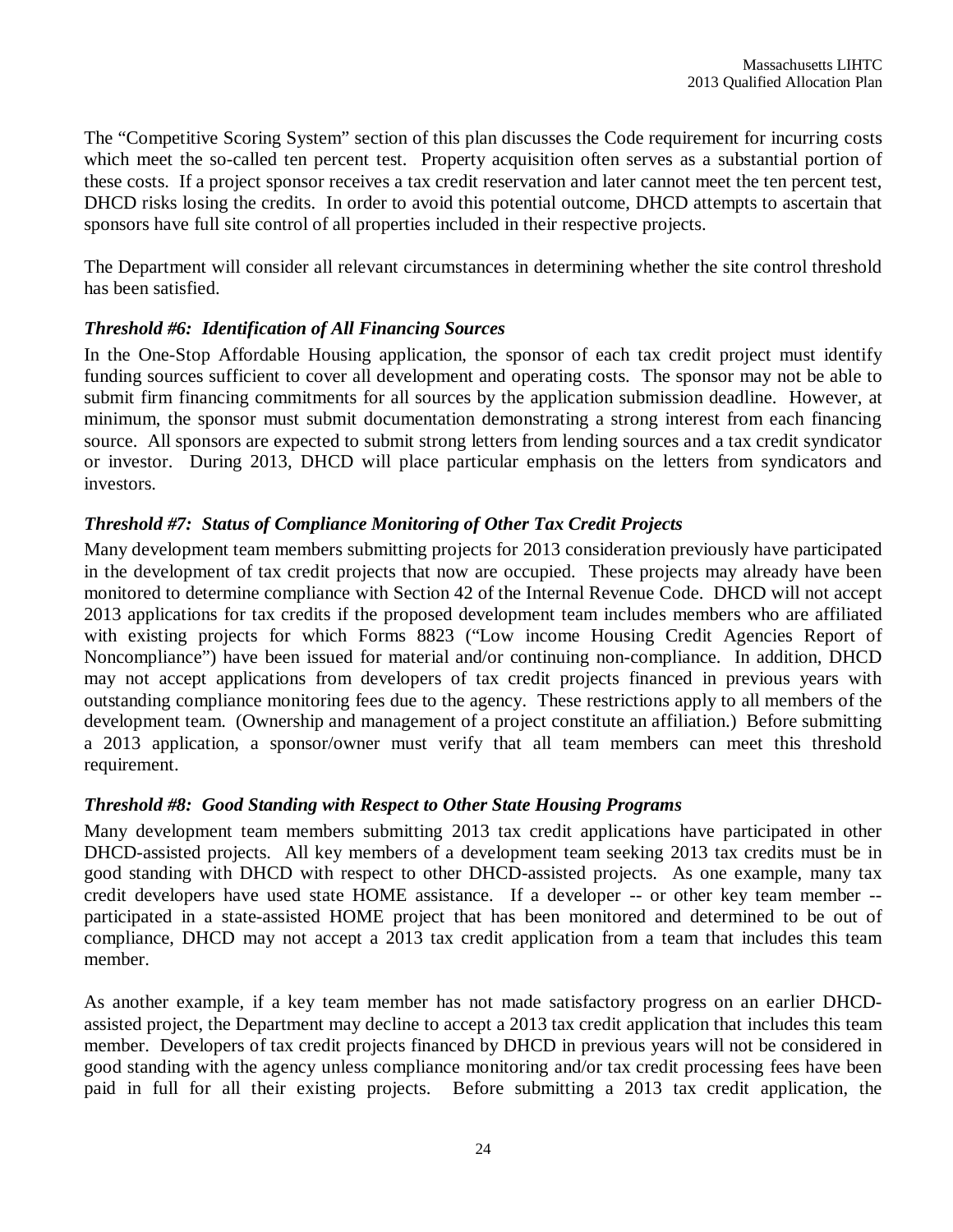sponsor/owner must determine that the following members of the team are in good standing with DHCD: consultant; architect; contractor; management agent; attorney. Obviously, the sponsor/owner also must be in good standing with DHCD.

### *Threshold #9: Commitment to a Thirty-Year Term of Affordability*

The sponsor/owner of each 2013 application must commit to at least a 30-year term of affordability (45 years if applying for Massachusetts State Low Income Housing Tax Credits). With respect to affordability, the sponsor/owner must commit:

- To maintain the tax credit project as low income rental housing for at least 30 years (45 years if applying for Massachusetts State Low Income Housing Tax Credits); and
- To offer to the state an opportunity to present a "qualified contract", as such term is defined in Section 42 of the Internal Revenue Code, for the purchase of the project after expiration of the term of the Agreement.

Each tax credit project owner will be required to sign a Tax Credit Regulatory Agreement and Declaration of Restrictive Covenants ("the Agreement") before receiving the IRS Form(s) 8609. In the Agreement, the owner will be required to submit to DHCD a written request one year before expiration of the term of the Agreement (i.e., applicable term of affordability) for DHCD to procure such a qualified contract.

### *Threshold #10: Tenant Supportive Services*

Sponsors of some tax credit projects, including assisted living projects and HOPE VI projects, provide extensive supportive services for their tenants. The cost of services at assisted living properties and HOPE VI projects is part of the total development cost of the projects. At other tax credit projects, developers – especially non-profit developers -- work with neighborhood groups, churches, local schools, and local employers to attempt to create opportunities for their tenants. The services ultimately available at these projects are not part of total development cost but may prove highly beneficial to both tenants and owners over time. In the 2032 Qualified Allocation Plan, DHCD is requiring each applicant for credit to provide a narrative with the One-Stop funding application describing services available in the community to the existing or future tenants of the project. Developers do not necessarily have to pay for the services, but must identify the services and indicate how they will notify tenants, on a regular basis, of opportunities for further education, employment training, and other important services.

### *Threshold #11: Inclusion of Units for Extremely Low Income Persons or Families*

DHCD requires sponsors of 2013 9% tax credit applications to reserve ten percent of the total number of units in their projects for persons or families earning no more than 30% of area median income. Sponsors seeking allocations of 4% credit for primarily affordable projects will be required to reserve ten percent of the total number of units in their projects for persons or families earning no more than 30% of area median income. If a tax credit sponsor is utilizing tax exempt financing and seeking an allocation of 4% tax credits for a mixed income project with at least 50% of the units at market rates, the sponsor must reserve 15% of the total affordable units for persons or families earning no more than 30% of the area median income.

### *Threshold #12: Consistency with the May 2007 Sustainable Development Principles*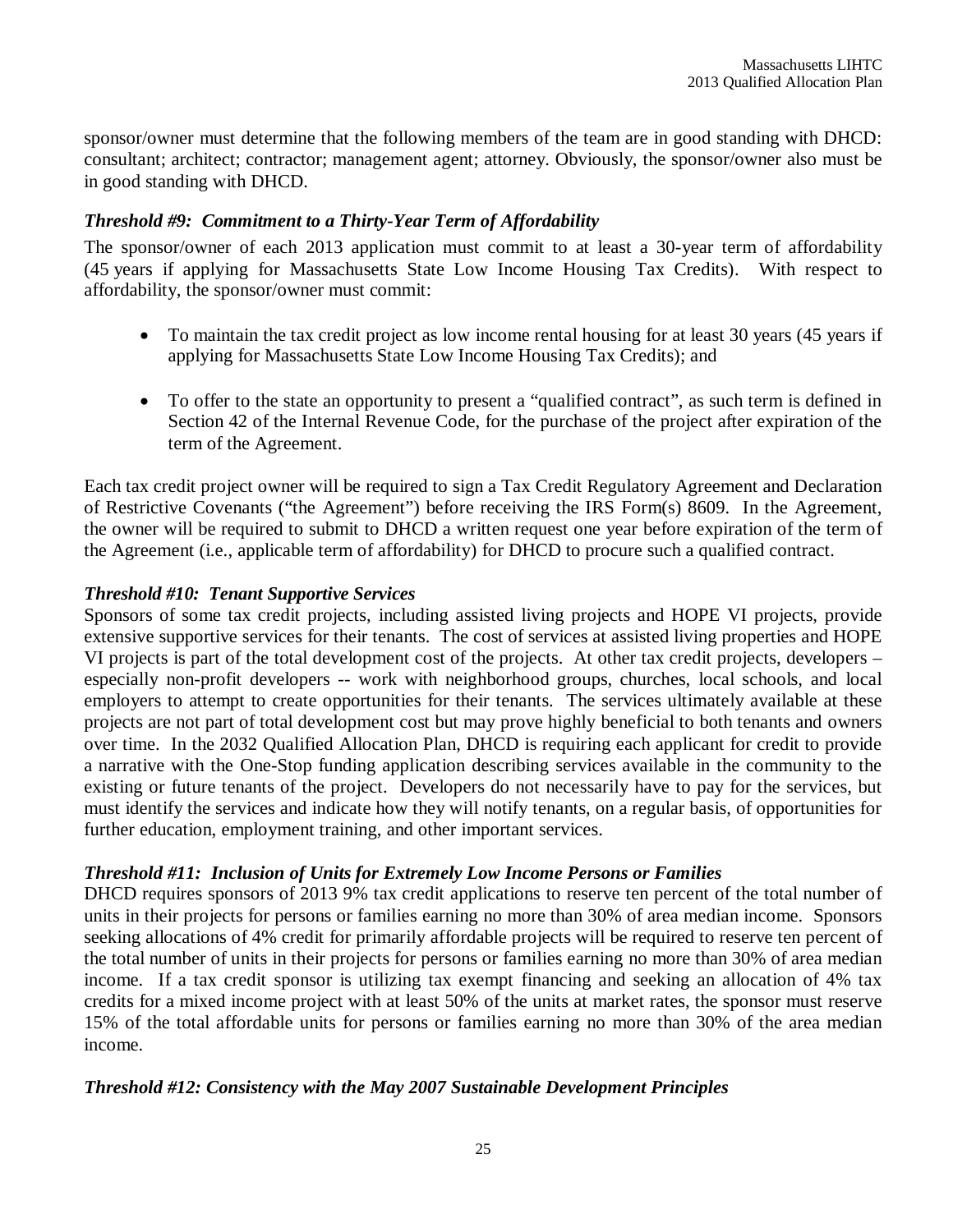The May 2007 sustainable development principles will be applied as a threshold for projects seeking state funding from DHCD and its partner entities. A listing of the principles can be found on pages seven and eight of this document.

### *Threshold # 13: Fair Housing Narrative*

Each sponsor must provide a narrative describing how the project location and type, tenant selection plan, and other applicable policies and procedures will further the Department's Fair Housing Principles provided in Appendix I. The narrative also should clearly describe the efforts that will be made to ensure affirmative fair marketing and outreach to those households and individuals least likely to apply for the affordable units within a project.

### **Each tax credit applicant must submit a narrative addressing the project's ability to satisfy all threshold requirements listed above and on the preceding pages.**

### **Section XI. The Competitive Scoring System**

During the August 2013 competition, DHCD will evaluate all tax credit applications to ensure that they fit within at least one of four priority funding categories. DHCD will then further evaluate all applications in accordance with threshold criteria, then in accordance with competitive criteria, totaling 182 points. Applications for projects that meet all applicable threshold criteria will be scored in two competitive categories totaling 182 points. The two competitive categories are:

- I) Fundamental Project Characteristics -- 100 points
- II) Special Project Characteristics -- 82 points

The four priority funding categories and the threshold criteria are set forth in the preceding section of this plan. The components of the two competitive categories are as follows:

### **Fundamental Project Characteristics**

A total of 100 points is available in this category, which includes the five fundamental components of any affordable housing project, regardless of type. The five fundamental components, valued equally at 20 points each, are:

- A. Financial Feasibility
- B. Design
- C. Development Team
- D. Marketability
- E. Readiness to Proceed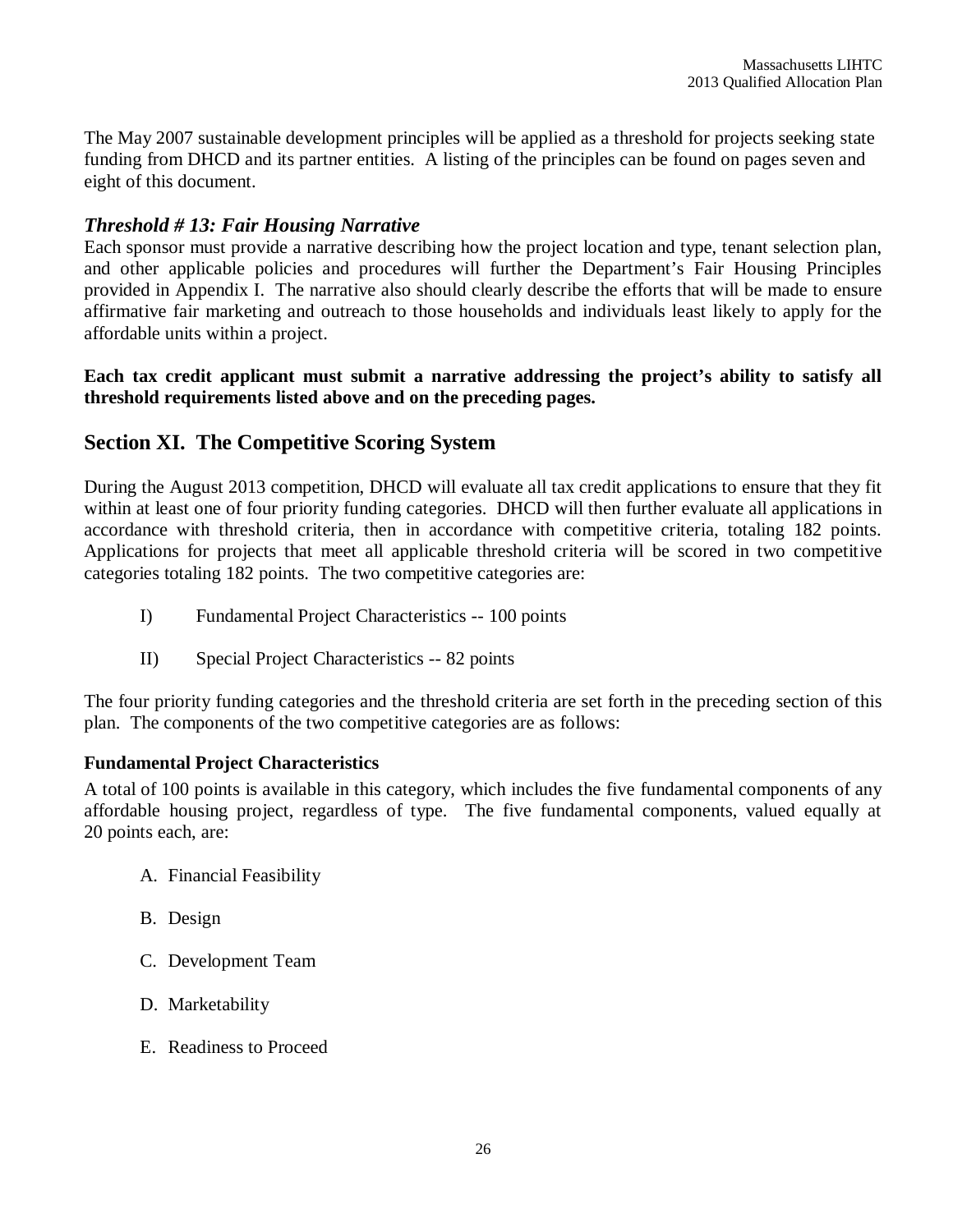Each of the five components of "Fundamental Project Characteristics" is described in detail below and on the following pages. Every tax credit application must score at least 12 points in each of the five components of fundamental project characteristics. If an application scores fewer than 12 points in any of the five categories, it will not receive an allocation of tax credits during 2013. If an application scores at least 12 points in each of the five categories, totaling at least 60 points, it will be evaluated and scored in the second competitive category, "Special Project Characteristics".

If a project is evaluated favorably and receives an allocation of credit during 2013, the sponsor should note that later modifications to the project may result in a re-evaluation by the Department. If a project is modified substantially, the allocation may be withdrawn. DHCD reserves the right to suspend further review of a project once it has identified that the project has failed in any one of the categories included in "fundamental project characteristics."

### **A. Financial Feasibility -- 20 points total; 12 points required minimum**

The information contained in the One-Stop Affordable Housing Application must demonstrate to DHCD's satisfaction that the proposed project is financially feasible during construction and after completion. The sponsor/owner must include in the application solid evidence of financing commitments from construction and permanent lenders. The sponsor/owner must include a comprehensive letter of interest from a syndicator or investor. The quality of the letter is of utmost importance in 2013. The sponsor/owner must identify sufficient financing sources for all project uses in the One-Stop application. The operating proformas included in the application must include trending assumptions and debt service coverage acceptable by current industry standards and explicitly acceptable to DHCD.

The amount of equity raised per tax credit dollar is determined by market forces and, therefore, is subject to change. For 2013 underwriting purposes, DHCD will assume that each project sponsor will obtain \$.90 per tax credit dollar available for development costs. In determining the financial feasibility of the proposal, if a developer is assuming an equity raise higher than 90 cents, DHCD will consider the adequacy of the developer's fee and overhead to cover any gap that would result if an equity raise of only \$.90 per tax credit dollar is achieved.

Sponsors seeking credit in 2013 are encouraged to refer to the Program Guidelines for the Low Income Housing Tax Credit Program dated January 2013 for further details regarding recommended financing. A sponsor/owner using assumptions that deviate from the DHCD-recommended assumptions must justify such deviations to DHCD's satisfaction.

**As part of its financial feasibility review, DHCD will examine all costs for reasonableness, including but not limited to the following: acquisition; construction costs; general development costs; syndication costs; builder's profit, overhead, and general requirements; operating revenues, expenses and cash flow.** 

### **B. Design -- 20 points total; 12 point minimum required score**

The design elements and the proposed scope of work for each 2013 tax credit project will be reviewed by architects and/or cost estimators under contract to DHCD. The architects and/or cost estimators will evaluate the architectural aspects of each project to determine: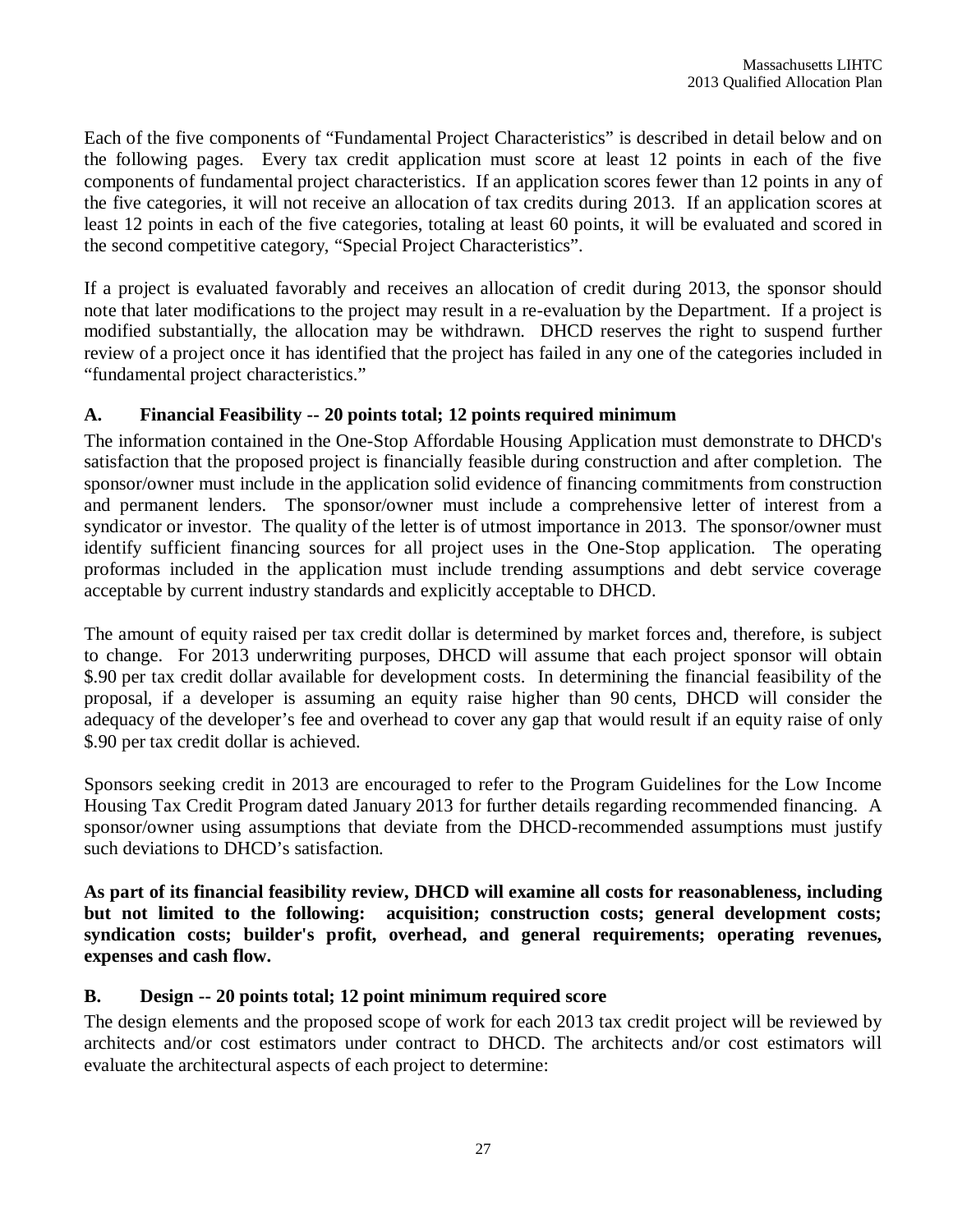- Whether the project conforms with all applicable laws, regulations, code requirements, including those specific to accessibility;
- Whether the project has incorporated certain aspects of "universal design" to increase accessibility (see attached checklist in Appendix H);
- Whether the architectural treatment is appropriate, given community standards and the surrounding neighborhood, as well as the project site;
- Whether proposed amenities are sufficient, appropriate for the target population, but not excessive;
- Whether the site layout and site design adequately address environmental issues; parking needs; rainwater management; appropriate open space requirements; outdoor improvements appropriate for the target population, visitability, etc.;
- Whether the owner/developer has incorporated energy conservation measures that exceed those required by the Building Code, and whether the project complies with energy efficient building envelope guidelines such as EPA's Energy Star standards, for appliance and light fixture selection as well as air sealing and insulation measures, which will result in both greater comfort and operating cost efficiencies;
- Whether the owner/developer has incorporated material selection consistent with promoting a healthful interior environmental quality;
- Whether the owner/developer has incorporated mechanical ventilation measures to control humidity and promote good indoor air quality;
- Whether the owner/developer has provided interior CO detectors as mandated by state regulations;
- Whether the project conforms to state and local coded-mandated regulations for water conservation requirements (1.6 gal toilets, low-flow devices, etc.) as well as storm water retention/recharge. The sponsor should identify and advance water conservations measures that go beyond state/local regulations;
- Whether the owner/developer has provided for sufficient construction oversight, building envelope testing, and building system commissioning to ensure that the design and efficiency measures are properly installed and adjusted.

Project designs that incorporate site planning, exterior envelope detailing and mechanical system technologies to achieve energy efficiency are preferred. Demolition, renovation, and construction processes that result in waste reduction and conservation of resources are preferred. Building materials that are local in origin, that are durable, that incorporate recycled content, or that avoid toxic materials, are preferred. Sponsors must submit the completed forms found in Appendix I to demonstrate the measures that were utilized to achieve high performance and efficiency. Sponsors also should submit the accessibility checklist found in Appendix H in order to enable our reviewing architects to better evaluate the accessibility provision of each project.

In order to be considered eligible for tax credit funding, all units should be built with 3 distinct networks:

- One network installed for phone using CAT5e or better wiring.
- A second network for data installed using CAT5e or better, networked from the unit back to a central location (or a similarly configured wireless data network).
- A third network for TV services using COAX cable.

Costs associated with installing the data network are eligible development cost expenses. This will be a threshold requirement in the design scoring section. Sponsors of projects that do not include the above in their plans and specifications may not be considered eligible for a tax credit award.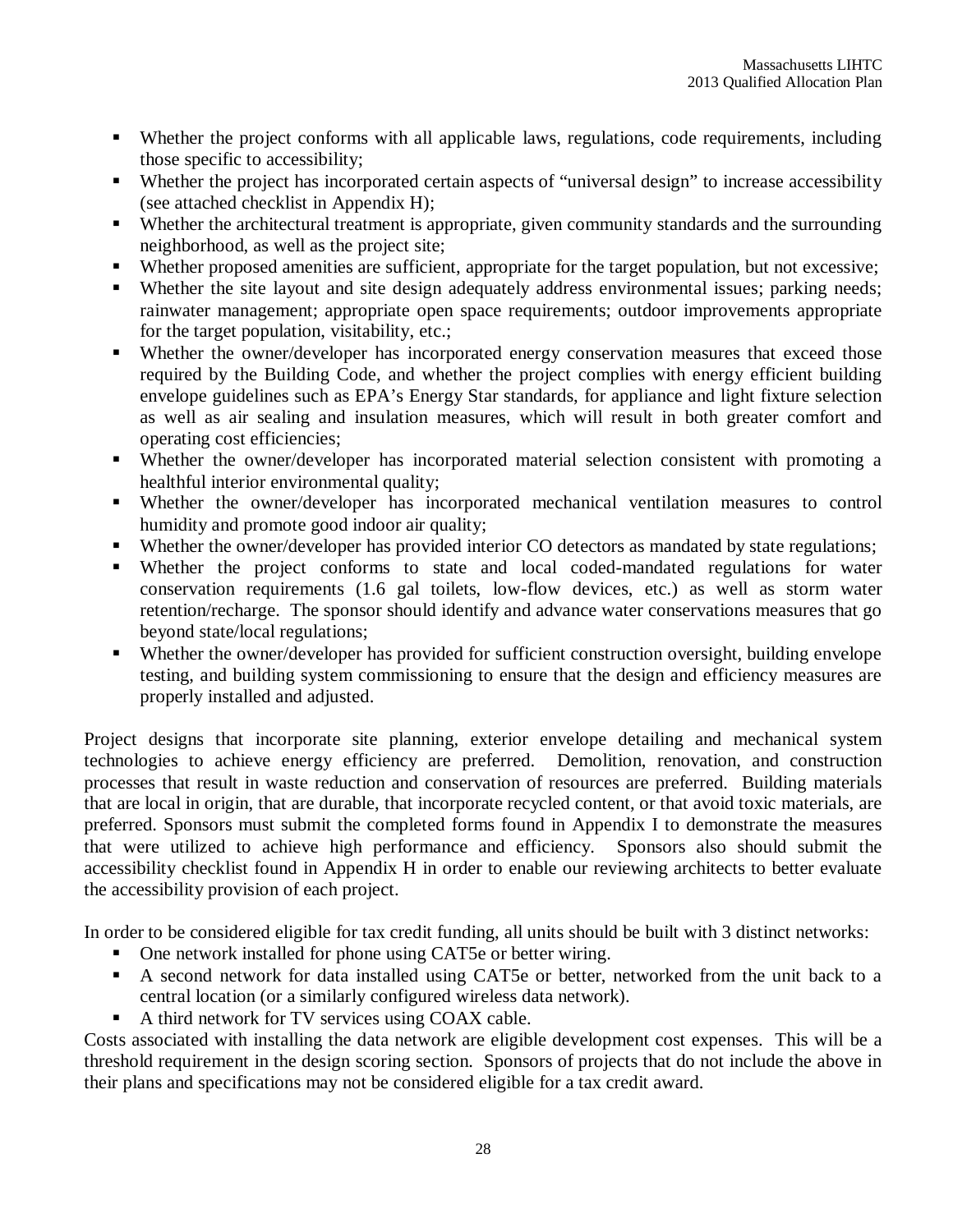In general, DHCD will follow the HOME Rental Program Guidelines and Regulations with respect to the minimum unit and room sizes, minimum suggested counter space, etc., for tax credit projects. With respect to the rehabilitation of existing structures, these minimum standards are intended for guidance and should be met wherever possible. The Department recognizes that, in some cases, constraints such as existing partitions, walls, plumbing, or excessive construction costs will prevent compliance with these standards. If a sponsor determines that it is not feasible to comply with all the HOME standards, he or she should provide an explanation in the tax credit application.

During 2013, DHCD will again require that each sponsor include in his or her application a construction cost proforma prepared by a qualified contractor or architect or a qualified construction cost consultant. DHCD also will require that all sponsors of existing projects submit a letter from the primary lender supporting the construction cost proforma and the proposed scope of work and confirming that such costs cannot be funded in part through a mortgage increase. **In addition, in accordance with industry recommended practices, sponsors of projects applying for funding under the preservation set-aside must submit a capital needs assessment that adequately supports the scope of proposed improvements to the Department's satisfaction. A qualified, licensed architect or engineer must perform this study.** 

In cases where the developer and the general contractor are affiliated, a qualified, unrelated third party contractor, architect or qualified construction cost consultant must prepare the construction cost proforma. Related party contractors are subject to the maximum allowable builder's profit and overhead and general requirements indicated in the Program Guidelines as well.

### **C. Development Team -- 20 points total; 12 point minimum required score**

The key members of the development team are the owner/developer; the consultant; the architect; the contractor; the management agent; and the attorney. DHCD will review the background of the key team members to determine:

- Prior successful experience in developing tax credit projects
- Financial strength
- Physical and financial condition of other properties developed by the sponsor/owner
- Prior experience on other DHCD-assisted projects
- Inclusion of SOMWBA-certified Minority/Women's Business Enterprise members on the team as sponsor/owner; management agent; contractor.
- Inclusion of SOMWBA-certified Minority/Women's Business Enterprise members on the team as architect; attorneys; syndicators; accountants; consultants.

The intent of this scoring category is to identify those teams capable of financing and developing complicated tax credit projects and managing the projects successfully after completion and occupancy. The scoring in this category will reflect whether members of the team currently own or manage troubled properties. The scoring also will reflect whether members of the team recently have been involved with other DHCD-assisted projects that have not progressed to DHCD's satisfaction. In addition, the scoring will reflect whether the team includes members who are M/WBE certified in Massachusetts by the State Office of Minority and Women Business Assistance (SOMWBA).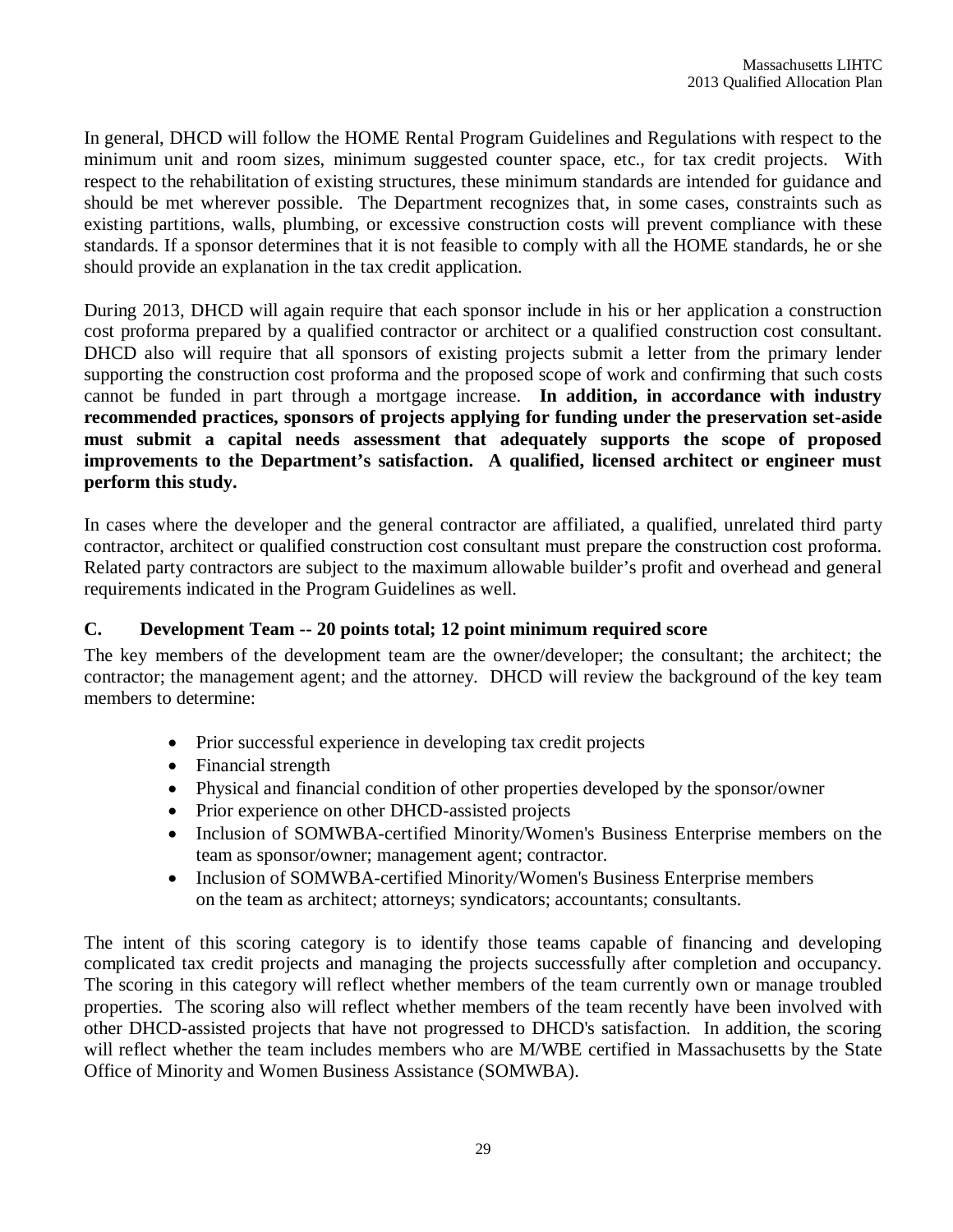To determine the application score in this category, the Department will evaluate the capacity of each key member of the team as identified in the One-Stop. Sponsors of tax credit projects should note that they have two options with respect to identifying a general contractor:

- 1) A sole contractor can be listed in the One-Stop, and the Department will evaluate the capacity of that contractor as part of the scoring process; or
- 2) The names of three possible general contractors can be listed in the One-Stop, and the Department will evaluate all three entities for scoring purposes. If the sponsor chooses this option, the score for the contractor will be the average of the scores for each of the three entities listed.

Whether the sponsor chooses to make the final selection of a contractor before or after submitting the tax credit application, certain subcontract bidding processes must be followed to the Department's satisfaction. If a general contractor is selected before the project is submitted, the sponsor will have to demonstrate at a later time that subcontractors were selected through a process demonstrating competitive pricing of construction. This requirement will be a condition in the tax credit reservation letter. If the sponsor elects to choose a contractor after receiving a tax credit reservation, he or she must select the lowest qualified bidder from a pool of at least three bidders and must document the selection process to the Department's satisfaction. Again, this requirement will be a condition in the tax credit reservation letter.

Regardless of which approach the sponsor selects, the Department will require a submission describing bidding procedures later in the tax credit process.

In order to ensure that management entities have adequate experience in managing tax credit properties, DHCD reserves the right to require tax credit compliance training as a condition of its funding award.

### **D. Marketability-- 20 points total; 12 points required minimum**

Unless a market exists for the proposed project, the project will fail. **The sponsor/owner identified in each 2013 tax credit application must include in the One-Stop Affordable Housing Application a detailed market study prepared by a qualified professional acceptable to DHCD. This Internal Revenue Service requirement applies to all projects, whether production or occupied preservation projects.**

The National Council of Affordable Housing Market Analysts (NCAHMA) has adopted guideline documents detailing its standards for definitions and content in an affordable housing market study. These guideline documents have been included as Appendix G to this allocation plan. The Department will accept membership in the NCAHMA organization as indication that the market analyst is a qualified professional acceptable to the Department. DHCD strongly encourages sponsors to direct their market analyst to produce a market study consistent with NCAHMA guideline materials and standards.

If, during the course of its review, DHCD determines that the market study submitted with the application is inadequate, DHCD will require the sponsor/owner to submit a new market study. An application that includes a market study that does not confirm the viability of the proposed project will in all likelihood not score the minimum points required in this category. The market study included in the application should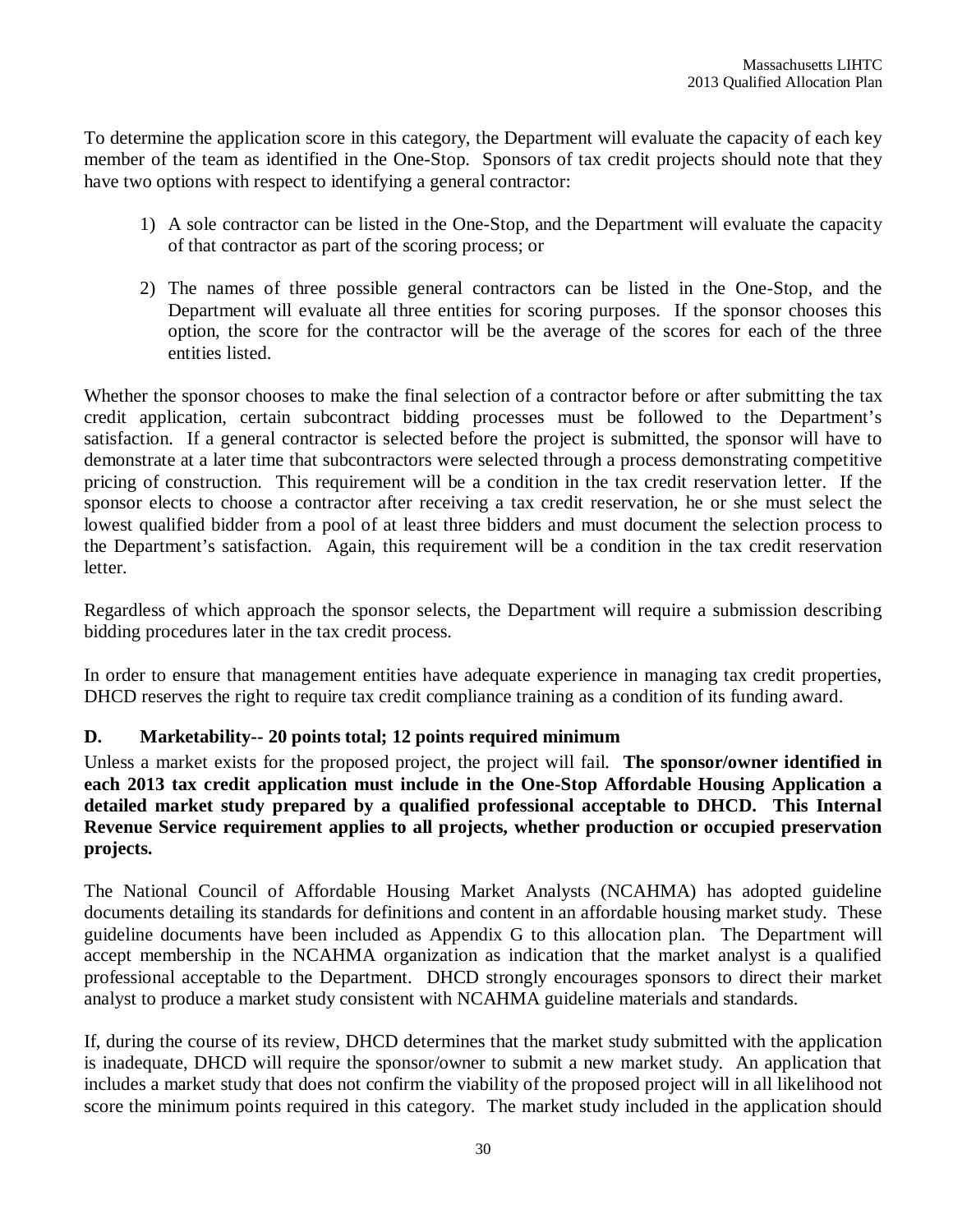address need and demand in the specific housing market, including typical sales prices, rental rates for various types of projects, vacancy rates. The market study should include the sponsor/owner's analysis of why the proposed project will be competitive.

As part of the determination of marketability, DHCD will conduct an independent evaluation of housing need. This evaluation will investigate the project's marketability including whether the project is located:

- a) In a community in which the public housing waiting list exceeds, by a ratio of three to one, the total number of existing federal and state public housing units available for the proposed population (not including units occupied by federal or state rental assistance certificate holders); or
- b) In a community in which there is no public family housing; or
- c) In a community where the rent burden is greater than 30%. Rent burden is defined as the median percentage of gross income spent on housing in the community in which the proposed project is located.

Sponsors of projects for populations with special needs and/or persons with disabilities should carefully address the anticipated demand for the proposed project and the reasons why the project will be attractive to the particular consumer group(s). Sponsors of these projects must include a resident social services plan acceptable to DHCD. (DHCD recognizes that some tenants will bring services with them, and the Department will accept evidence of such services.) DHCD will place special emphasis on the market study for assisted living applications. Given the marketing issues that some assisted living projects have encountered, DHCD may require significant additional documentation from sponsors of such projects. It has become clear to the Department that assisted living projects are particularly difficult to market and operate successfully over time. Sponsors of new assisted living projects will have to make an exceptional case to the Department as to why their projects should be considered for tax credits and other DHCD resources.

DHCD also will review every proposed project's rent structure. In general, the proposed rents will be compared to rents for comparable, unassisted units in the subject market. DHCD also may consider such market factors as home sales, rentals, and average vacancy levels. Additional factors to be evaluated include, but are not limited to, the sponsor's comparables submitted with the One-Stop application and/or market study information, newspaper ads, etc. In determining the feasibility of the projected rents, DHCD will use Section 8 contract rents only if satisfactory evidence of a housing assistance payments contract is included with the One-Stop application. If an executed payments contract is not included, DHCD will compare the proposed rents to the lower of the current HUD FMR for the area or to comparable market rents for the area.

DHCD also will evaluate the sponsor/owner's marketing and outreach plan. All sponsor/owners should include a detailed plan with their respective applications. The plan must indicate in detail how the sponsor intends to market to and attract underserved populations to the project, indicating persons with disabilities and minority households.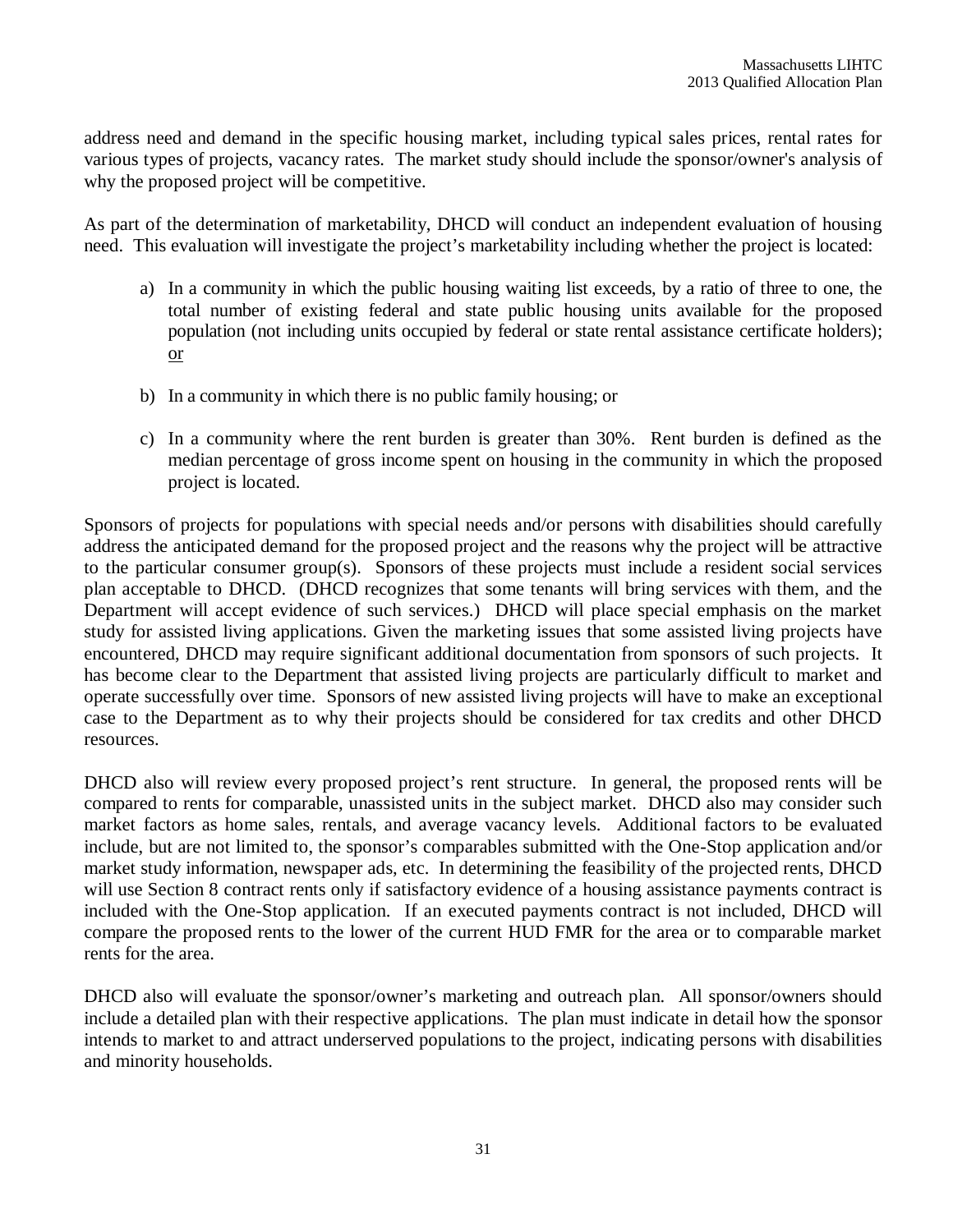### **E. Readiness to Proceed -- 20 points total; 12 points required minimum**

The sponsor/owner of each tax credit application must demonstrate to DHCD's satisfaction the ability to meet the Internal Revenue Service Code ten percent test and to receive a carryover allocation in timely fashion. The ability of the sponsor to attract an investor obviously is critical to readiness. For projects receiving a reservation of tax credits in the first half of the calendar year 2013, the sponsor/owner must incur costs, no later than the close of calendar year 2013, which are more than ten percent of the project's reasonably expected basis. In keeping with recent amendments to the IRS Code, a sponsor/owner receiving a reservation of tax credits in the second half of the calendar year 2013 will have an additional six months from the date of the 2013 carryover allocation or binding forward commitment (or until June 30, 2014) to meet the ten percent test. The Department recognizes that ten percent test deadlines could be further extended but, at this time, has decided to extend the ten percent test deadline by six months, rather than longer. **Sponsor/owners must include with the One-Stop a narrative that addresses the proposed costs to be incurred in meeting the ten percent test as well as an anticipated timeframe for meeting the test.**

The One-Stop application should include evidence of substantial progress in areas including but not limited to land use and zoning approvals, environmental and historic reviews, ability to close on sources of financing, and so on. All applications for projects seeking tax credits should include an ASTM Phase One environmental site assessment for all properties in the project and any other applicable environmental reviews including but not limited to lead, asbestos, and radon testing. For properties located in historic districts or designated as buildings having historical significance, the sponsor/owner must include in a narrative the status of required historical approvals and evidence that the Massachusetts Historical Commission review process is underway or completed.The Department expects sponsors of historic projects to have received federal Part I approval in order to be competitive in the "readiness" evaluation. DHCD also expects sponsors requiring state historic credits to have received a high percentage of the total requested allocation in order to be competitive in scoring categories. **A sponsor seeking tax credits for a project that requires a comprehensive permit under Chapter 40B should be advised that the Department will not issue a reservation of tax credits until the sponsor has been granted the comprehensive permit from the local zoning board of appeals and until the requisite appeals period has ended.** 

During 2013, DHCD will give special consideration in this scoring category to projects that were submitted during a previous competition or competitions but not selected for funding, if DHCD determines that the project sponsors have addressed all issues that prevented them from receiving an earlier allocation.

### **Special Project Characteristics**

The Department has designed this scoring category to encourage and reward projects that include some of the characteristics DHCD would most like to support in affordable housing projects. The points in this scoring category are available to projects that include the following special characteristics:

- Official local support
- Part of a comprehensive neighborhood planning effort
- Inclusion of MBE/WBE members on the development team
- Non-profit sponsorship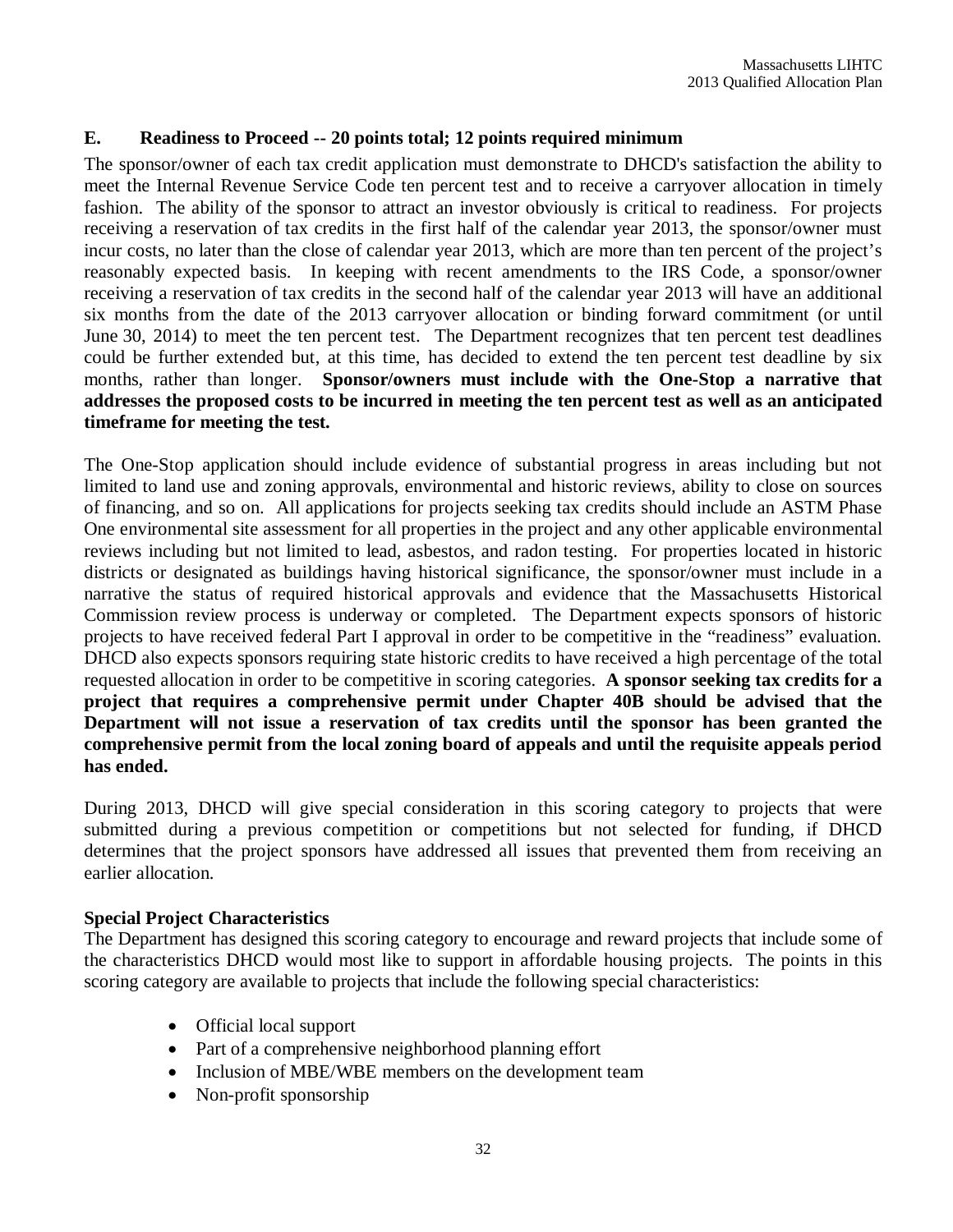- Persons with disabilities as intended consumers
- Special needs groups as intended consumers
- Inclusion of market rate units in the project
- Location in a community with less than 10% subsidized stock
- Conformance with Section 42 Code preferences
- Emphasis on environmentally friendly design
- Enhanced accessibility
- Proximity to transit
- Location in area of opportunity for families (jobs, services, good schools, etc.)

The Department values all of these project characteristics. The maximum points available per category are described on the following pages:

### **Official Local Support -- 4 Points Maximum:**

DHCD will award up to four points to any application with a letter of support from the chief elected official of the community to benefit from the tax credit project. The support letter must specifically endorse the proposed project. The number of points awarded in this category will depend, in part, on whether the chief elected official commits local resources to the project and the extent to which the chief elected official offers support and resources in furtherance of the Department's Fair Housing Principles provided in Appendix J.

### **Inclusion in a Comprehensive Neighborhood Revitalization Effort – 4 points maximum**

Many proposals for tax credit projects are part of neighborhood plans approved by municipal officials and/or housing production plans approved by DHCD. The Department encourages the submission of projects in areas addressed by municipal or state-approved plans. DHCD will award points in this category as follows:

- 2 points for projects to be developed in locations included in formal neighborhood plans, with revitalization components, approved by the chief elected official of the host municipality. The formal written plan must delineate the neighborhood; should identify properties to be demolished or rehabilitated and sites to be redeveloped; and must provide information on access to mass transit, retail and commercial opportunities, and necessary services.
- 2 additional points if the project described above is sponsored by a community-based nonprofit entity certified by DHCD as a Community Development Corporation under the provisions of Chapter 40H.
- 2 points for a project to be developed in a location included in a housing production plan approved by DHCD's Division of Community Services; or two points for projects to be developed in approved "Priority Development Areas" as determined by state agencies including MassDOT and the Executive Office of Housing & Economic Development.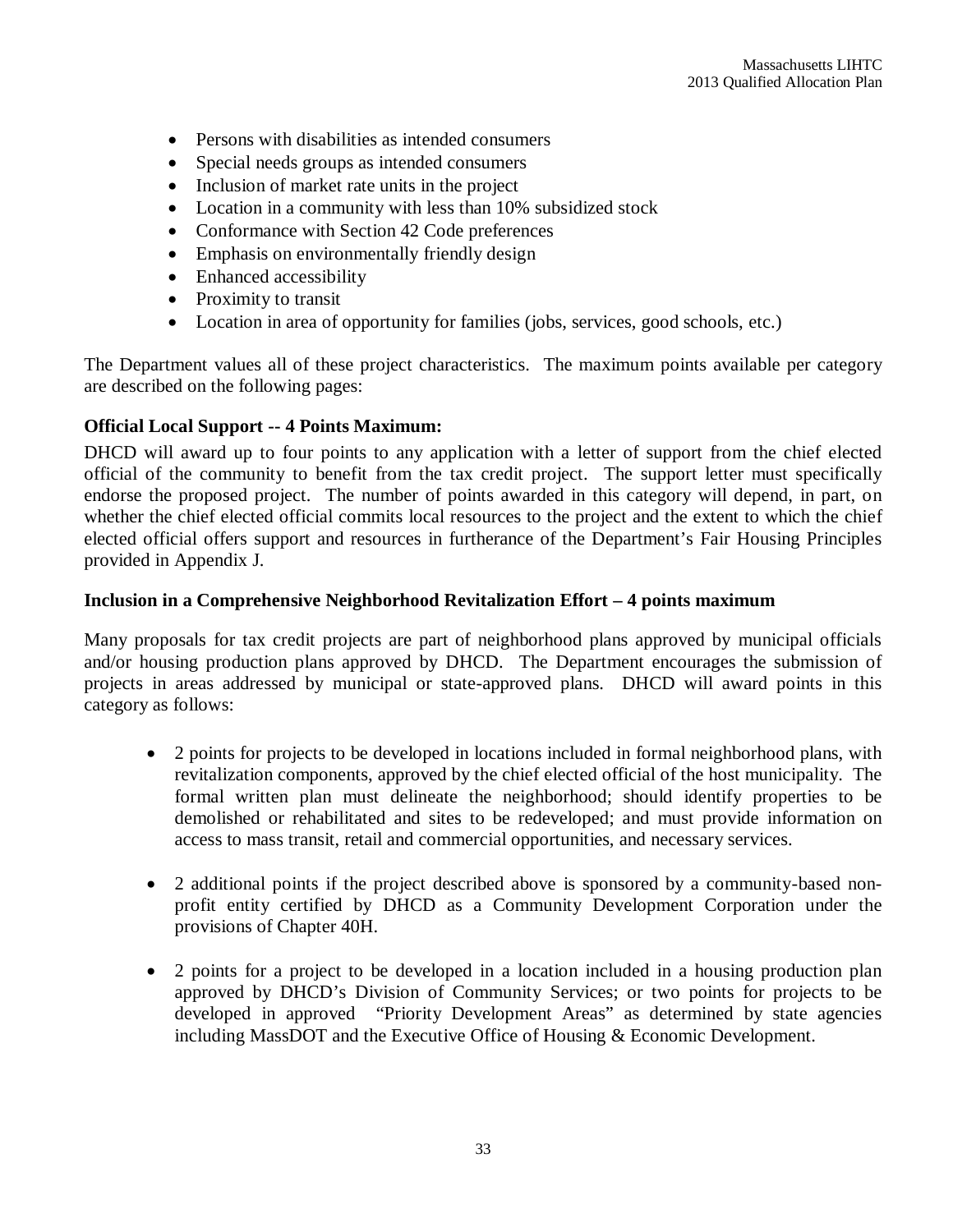### **MBE/WBE Membership on the Development Team -- 6 Points Maximum:**

If the project sponsor, general contractor, or management agent is certified by the State Office of Minority and Women Business Assistance (SOMWBA) as a Minority Business Enterprise (MBE) organization or a Women's Business Enterprise (WBE), DHCD will award six points in this category. If another key member of the development team -- the architect; the developer's consultant; the attorney; the accountant, the syndicator -- is SOMWBA-certified as MBE or WBE, DHCD will award a maximum of three points in this category. (It is important to note that six points will be awarded only if the sponsor, contractor, or management agent is MBE or WBE certified by SOMWBA.) No points will be awarded for development team members who are certified in trades not to be used at the proposed project nor will points be given for any subcontractors who are not under contract with the owner. All SOMWBA certifications must be current in order for the application to receive points.

### **Non-Profit Sponsorship -- 5 Points Maximum:**

Section 42 of the Internal Revenue Code requires that each allocating agency award at least 10% of the annual credit available to projects sponsored by non-profit organizations. In addition to meeting the Section 42 requirements, DHCD wants to encourage non-profit sponsorship of tax credit applications. These applications often represent community-based projects that have strong local support and are critical to the redevelopment of troubled neighborhoods.

In an ongoing effort to encourage qualified non-profits to develop affordable rental housing, DHCD will award points within this category as follows:

5 points for a non-profit sponsor that has been certified by DHCD as a Community Development Corporation under the provisions of Chapter 40H. The sponsor must have the ability to develop a complex affordable rental housing project, either through in-house staff or through consultants expected to serve the project through completion into occupancy.

3 points: If a project is sponsored by a non-profit organization that previously has sponsored and successfully completed at least two LIHTC projects in Massachusetts, DHCD will award three points in this category.

### **Persons with Disabilities or Special Populations as Intended Consumers– 8 Points**

Working with the Executive Office of Health and Human Services (EOHHS) and its commissions, DHCD will award points in this category to projects that offer units for persons with disabilities integrated into larger projects. DHCD will award up to eight points to projects that offer no more than 15% of the total number of units for persons with disabilities, either individuals or families with a household member with disability. The points will be awarded only if the project design, amenity package, and services are appropriate. Sponsors should note that EOHHS approval will be required before DHCD can provide certain subsidy funds to support tax credit projects with units for persons with disabilities.

Projects also may receive up to eight points in this category for providing units with services that are appropriate for special populations, including but not limited to homeless veterans, other homeless individuals or households with identified special needs, frail elderly to be served in assisted living facilities. The points will be awarded only if at least 20% of the units in the project are reserved for a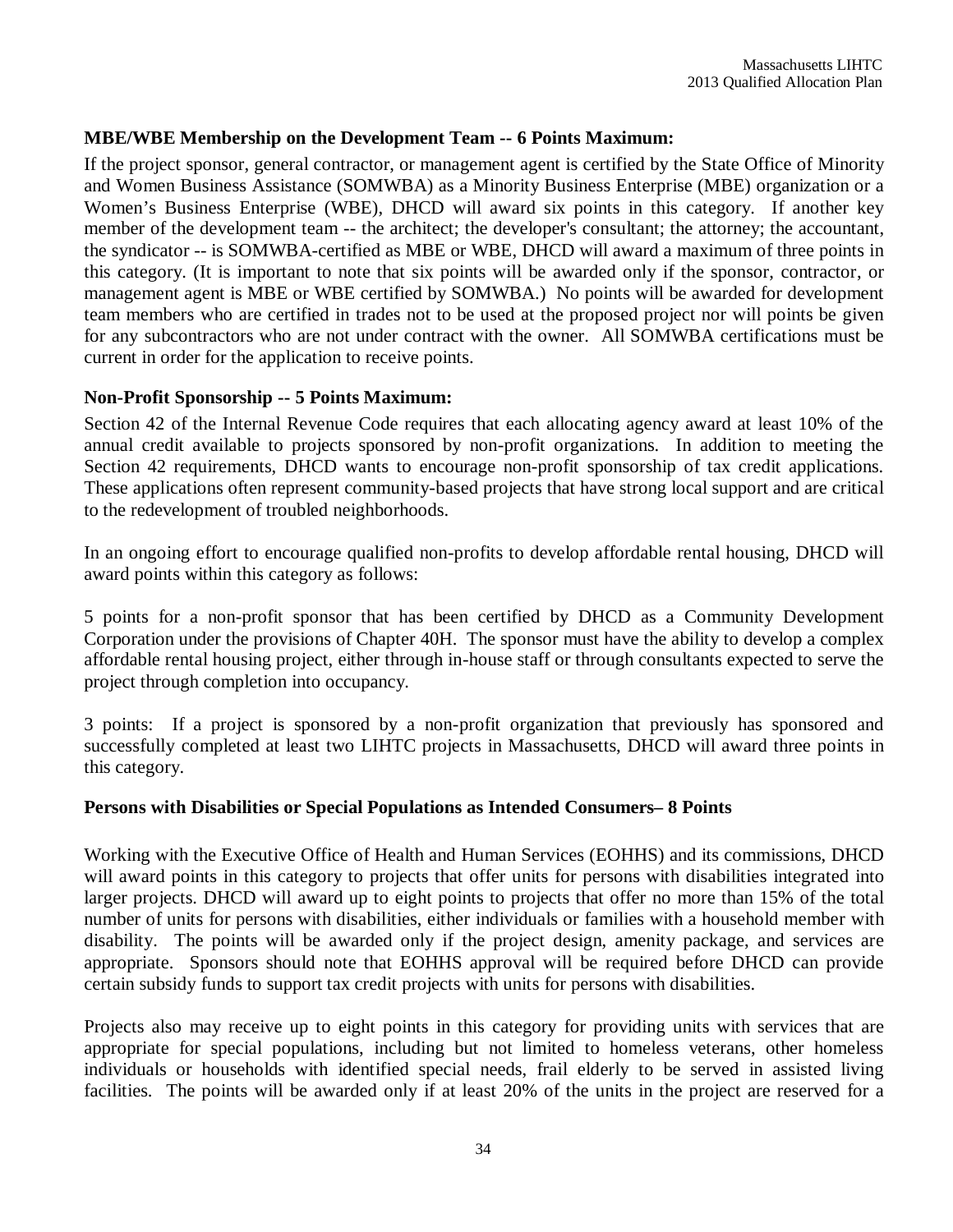special population and if the project design, amenity package, and services are appropriate for the population to be served.

### **Inclusion of Market Rate Units in the Project -- 6 Points Maximum:**

The Department will award six points to a tax credit application that includes at least 50% market rental units. Three points will be awarded to a project with at least 25% market rental units. DHCD will award points in this category only if the marketing information presented by the sponsor and confirmed by the Department supports the proposed mix of market and affordable units.

#### **Location in an Area of Opportunity-- 14 Points Maximum:**

For purposes of allocating the credit in 2013, DHCD has established four priority funding categories, including location of a family project in an "area of opportunity". In 2013, DHCD also is awarding special project points for location within an area of opportunity. The Department defines an area of opportunity in part as a neighborhood or community with a relatively low concentration of poverty based on U.S. Department of HUD data. In addition, DHCD identifies an area of opportunity as a neighborhood or community that offers access to opportunities such as jobs, health care, high-performing school systems, higher education, retail and commercial enterprise, and public amenities. To determine whether a location is an area of opportunity, sponsors should use publicly available data such as employment statistics; location near mass transit, green space, and other public amenities; educational testing data; and so on. Sponsors also should confirm with DHCD that their evaluation of an area of opportunity is consistent with the Department's evaluation, since the Department will make the ultimate decision.

To be eligible to receive points within this category, a family housing project typically must be located in a census tract with a poverty rate below 15%. Projects located in municipalities with overall poverty rates below 15% may also qualify for points within this scoring category. On a case by case basis, at its sole discretion, the Department will permit certain projects to receive points in this category if the poverty rate in the census tract and/or the municipality is 15% or higher, as long as the project is located in an area with compelling attributes that make the location desirable to renters.

To be eligible to receive points within this category, a family housing project also must include certain design characteristics: the project must be configured to contain at least 65% two-bedroom or larger units and at least 10% three-bedroom units, unless either percentage is demonstrated to be infeasible or unsupported by public demand.

If the thresholds described above have been met, DHCD will award points within this category as follows:

#### Up to 8 points for **strength of public school system:**

Points will be awarded to family housing projects as follows based on the percentage of 10th grade students that score in the Advanced or Proficient categories using an average of the 3 MCAS tests (English Language Arts, Mathematics, and Science and Technology Engineering) as available at http://profiles.doe.mass.edu/state\_report/mcas.aspx:

90% or above: 8 points 85% or above: 6 points 80% or above: 4 points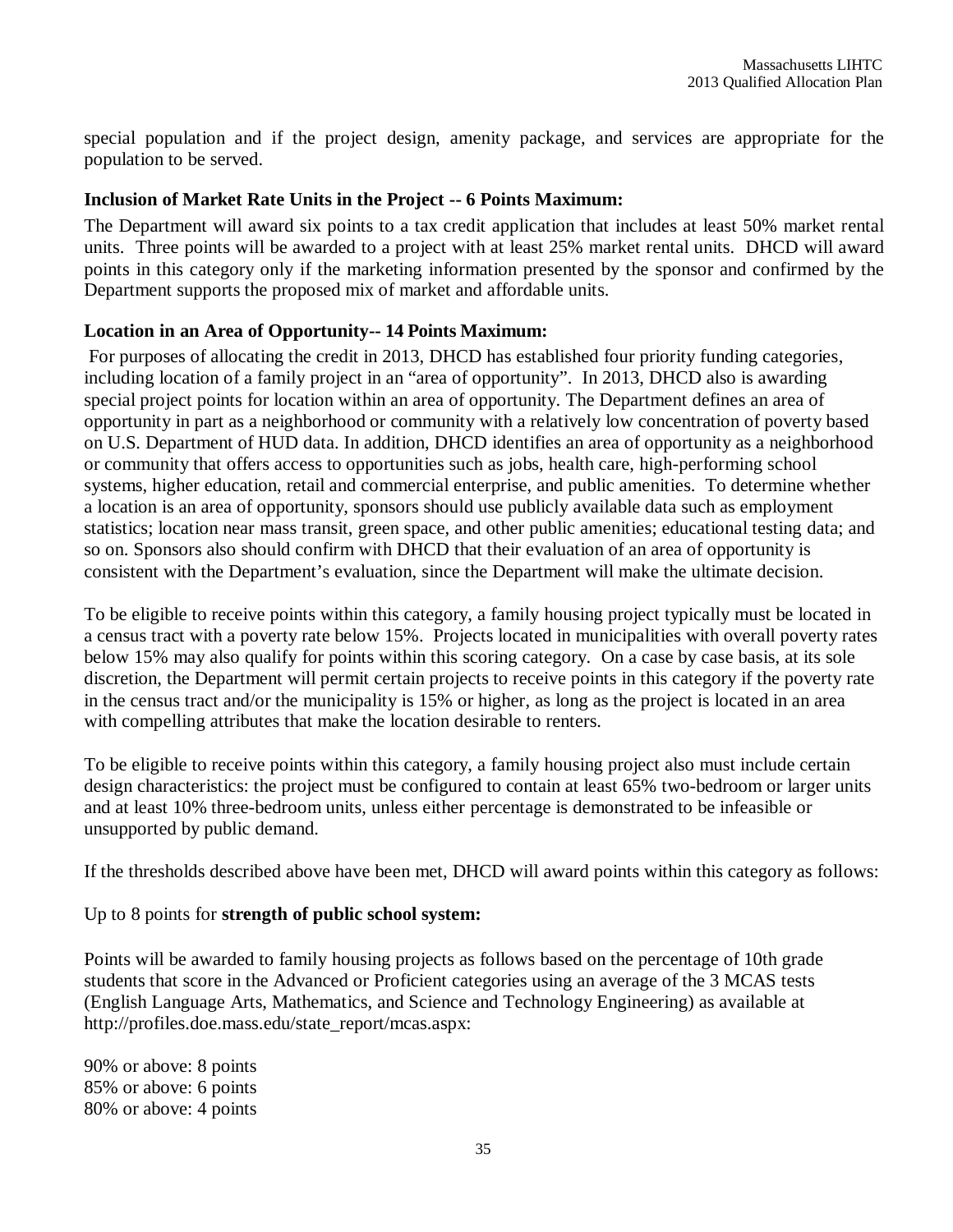75% or above: 2 points

#### Up to 6 points for **access to employment:**

Points will be awarded as follows based on the proximity to jobs of the municipality in which the family housing project is located as defined by average vehicle miles travelled by commuter as available at http://www.mass.gov/hed/housing/affordable-rent/low-income-housing-tax-credit-lihtc.html:

5 miles or less: 6 points 7 miles or less: 4 points 9 miles or less: 2 points

#### Up to 2 points for **access to higher education:**

Two points will be awarded within this category to family housing projects located within two miles of community colleges and/or state colleges/universities within the University of Massachusetts system.

#### Up to 2 points for **access to health care:**

Two points will be awarded within this category to family housing projects located within one mile of a major health care facility, such as a hospital, an urgent care center, or a neighborhood health clinic.

The maximum number of points awarded in this category will be 14 points.

#### **Conformance with Section 42 Code Preferences -- 3 Points Maximum:**

In this category, the **total** number of points available to any project is three.

#### **Extended Term of Affordability**

DHCD will award three points in this category to applications whose sponsors commit to a term of affordability of 50 or more years. The extended term of affordability will be included in the project's regulatory agreement. If a project receives points in this category, DHCD will not permit the term of affordability to be reduced at a later date.

#### **Lowest Income Population to be Served**

DHCD will award three points in this category to projects whose sponsors commit to renting at least 15% of the tax credit eligible units to individuals or families with incomes at or below 30% of area median income. If a project receives points in this category, DHCD will require the sponsor's commitment to be included in the project's regulatory agreement. Units intended to count towards this set-aside must be clearly identified in the application in order for the project to earn points in this category.

#### **Projects Located in Qualified Census Tracts**

DHCD will award three points in this category to a project located in a qualified census tract, the development of which contributes to a concerted community revitalization plan. Internal Revenue Code 42 (d)(5)(C)(ii) defines "Qualified Census Tract" as any census tract designated by the Secretary of HUD in which 50 percent or more of the households have an income less than 60 percent of area median gross income or, in certain instances, there is a poverty rate of at least 25 percent.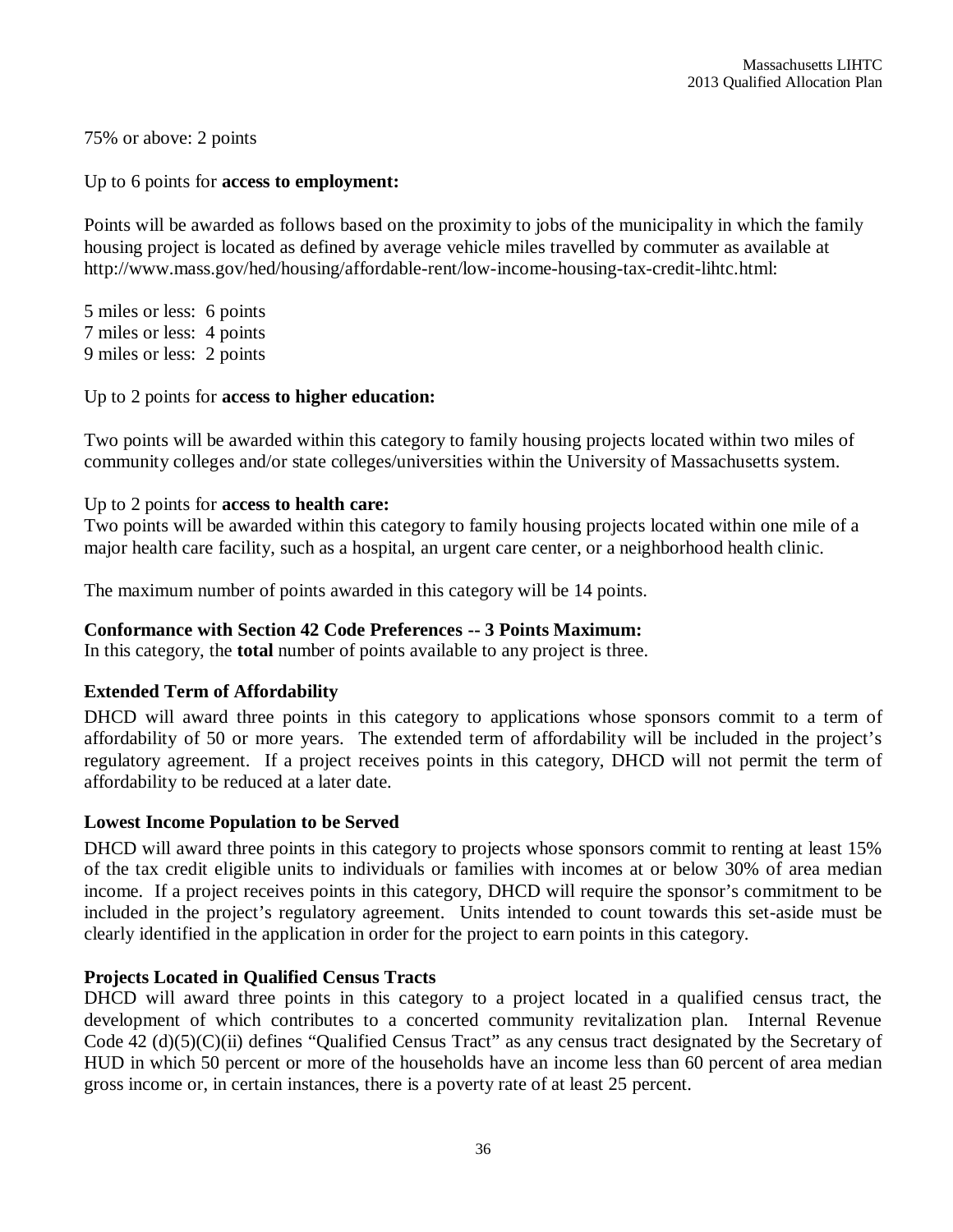#### **Emphasis on Environmentally Friendly Design and Enhanced Accessibility—26 Points Maximum**

DHCD will award up to 26 points in this category for projects that meet the following design criteria.

#### **Energy Efficient Envelope Design—5 Points Maximum**

DHCD will award up to five points to projects where the exterior envelope has been insulated beyond requirements of the Building Code, achieving the values listed below:

#### **Walls-**

R-19 with 2x6 wood stud walls or R-13 plus R-3 continuous insulation with 2x4 wood studs or metal framing.

#### **Foundation Walls-**

 $\blacksquare$  R-11 between wood studs or R-8 continuous

#### **Slab-on-grade floor**-

R-5 at slab perimeter with a complete thermal break and R-5 continuous under slab

**Roof-**

R-35 between wood joists or trusses, or R-30 continuous.

**General-**

- Provide a sealed vapor barrier on the conditioned side of the insulation, and a continuous air infiltration barrier around the insulated perimeter, with all joints sealed, including terminations at roof, windows and doors.
- Install spray foam (minimally expanding) to seal and insulate around all doors and windows, and at framing joints.
- Confirm effective air-sealing measures by commissioning an independent blower door test. Results should show air leakage of less than 8 ACH50. Submit test results at the time of cost certification.
- Confirm that adequate mechanical ventilation is provided throughout in order to maintain healthy air quality.

#### **Efficient Building Systems—5 Points Maximum**

DHCD will award up to five points to projects that include the following in their plans and specifications.

- Installation of boilers with an efficiency of 85% or more, or furnaces with an efficiency of 90% or more. Install controls and heat distribution systems that allow operation of the boiler or furnace at peak efficiency.
- Installation of thermostats with an upper limit of 75 degrees Fahrenheit.
- Installation of an indirectly-fired domestic hot water system or a tank less hot water system.
- No central air-conditioning systems (unless for elderly housing). If local AC units are installed, electricity must be individually metered.
- Where applicable, provision of automatic lighting controls controlled by occupancy and/or lighting conditions.
- Installation of water conservation measures beyond those required by building code including both domestic water system components (low/no water-use appliances and fixtures) as well as water recapturing systems- (rainwater for irrigations, gray water recycling systems, etc.).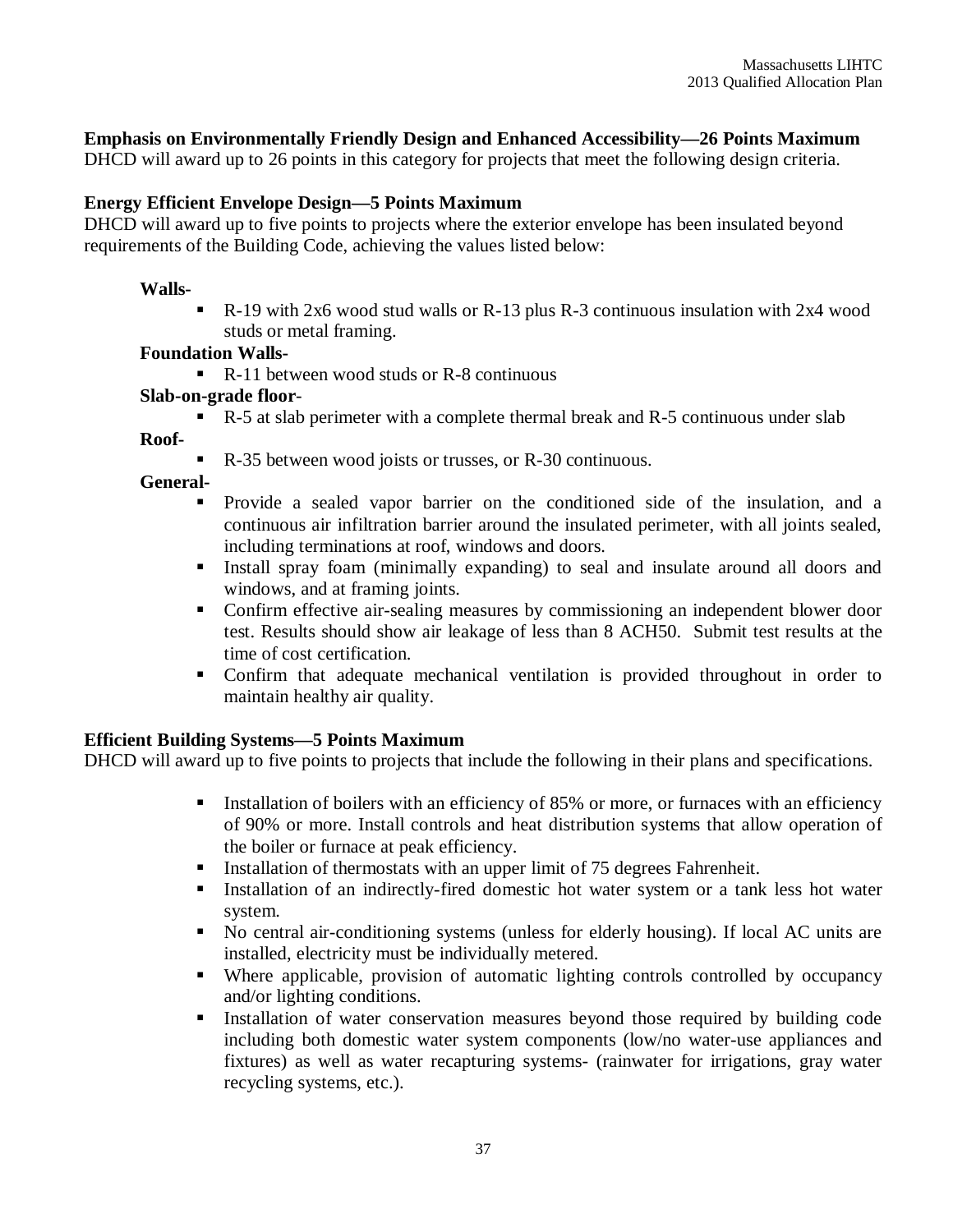#### **Healthy Indoor Air Quality—4 Points Maximum**

DHCD will award up to four points to projects that include the following in the plans and specifications.

- Installation of kitchen exhaust fans ducted to the outside.
- **Provision of continuous or intermittent mechanical ventilation of interior living spaces** using bathroom exhaust fans.
- Use of only low-VOC or no-VOC paints, coatings, and adhesives. Ventilate the building during initial curing period.
- No installation of carpet, or use of only carpets specifically designed to eliminate off gassing. Use of only low-VOC carpet adhesives, or installation with tackless strips. No installation of carpets in areas of the building exposed to heavy pollutant load.
- Avoidance of interior products made with formaldehyde or urea-formaldehyde binders.
- **Provision of separate air exhaust systems for any building areas where janitorial or** maintenance chemicals are to be stored.

#### **Site Design—4 Points Maximum**

DHCD will award up to four points to projects that include the following in the plans and specifications.

- Where possible, orientation of buildings and structures to maximize energy-efficiency and thermal performance. Consideration of building proportions as well as solar, wind, vegetation and other factors.
- Installation of systems for the control of roof/site rainwater via groundwater recharge and/or controlled release into municipal storm sewer systems. This may include storm water retention systems (above or below ground) and/or downspouts to permeable landscape surfaces ample for percolation (including drywells where applicable).
- Use of native landscape plants that are drought tolerant. Avoidance of plants that are on the Massachusetts Invasive Species list. Use of native ground-cover plants in lieu of grass where appropriate. Preservation of existing trees where possible.
- Minimization of light pollution of the night sky by avoiding over-lighting outdoor spaces and by directing lighting toward the ground plane.
- Planting of fast-growing deciduous trees along the south side of the buildings and paved surfaces to provide summer shade.
- $\blacksquare$  Installation of covered bike racks.

#### **Renewable Energy—2 Points Maximum**

DHCD will award up to two points to project that include any of the following in the plans and specifications.

- Wind energy
- **Stationary fuel cells**
- Hydro-electric power
- Solar Photovoltaics
- Solar thermal collectors (hot water)
- **Landfill gas**
- **Bio diesel**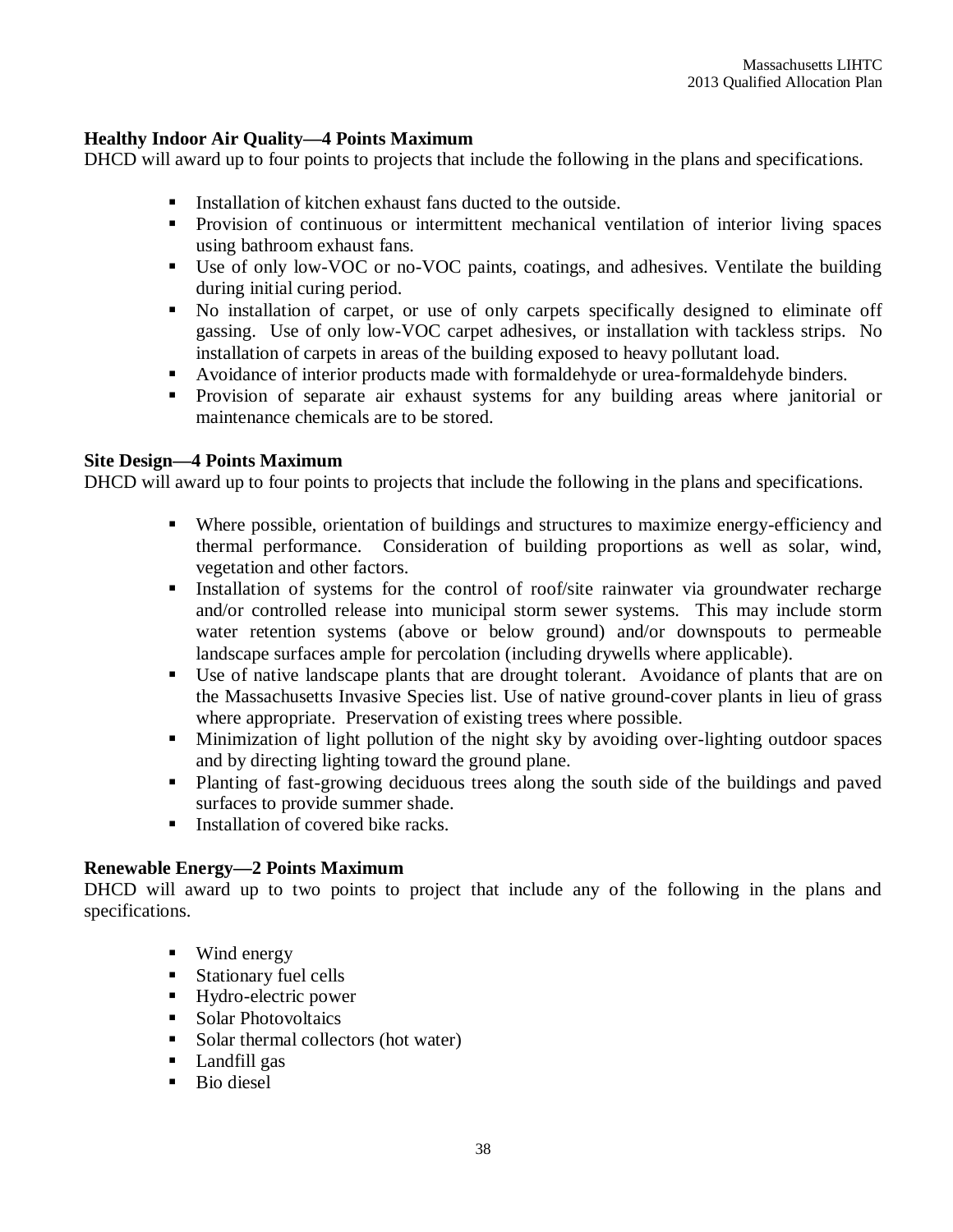#### **Enhanced Accessibility—6 Points Maximum**

DHCD will award up to six points to projects that incorporate any of the following into their plans and specifications.

- 5% or more Group 2 units (minimum 1 unit) in developments otherwise exempt from this requirement.
- Group 1 units in adaptive reuse projects in existing buildings where Group 1 units are not otherwise required.
- In projects that consist of 1 or 2 family dwellings, a minimum of 5% Group 2 units.
- 5% of units outfitted with devices for vision or hearing impaired residents.
- In Group 2 units, two accessible means of egress that are not an exit stairway with areas of refuge.
- **Provision of features of Universal Design.**
- **Provision of features of Visitability.**

#### **Proximity to Transit—6 Points Maximum**

DHCD encourages developers and municipalities to work together to locate projects near major public transit opportunities, such as subway stations, commuter rail stations, ferry terminals and key bus routes. The benefits of locating housing – market rate and affordable – near such opportunities are receiving increasing attention and recognition: lower transportation costs for residents; reduced dependency on cars; reduced vehicle miles traveled; and so on. To encourage locations near major public transit, DHCD will award points within this category as follows:

6 points for projects located within one-half mile of major public transit with nearby services such as retail or commercial opportunities, grocery or convenience stores, restaurants and municipal offices. Major public transit is defined as MBTA subway stops, MBTA commuter rail stops; MBTA "key bus route" stops; and Regional Transit Authority (RTA) intermodal transfer stations.

3 points for projects located within three-quarter mile of major public transit with nearby services as defined in the preceding paragraph.

# **Section XII. The Application Process for Credit in 2013**

The Department of Housing and Community Development typically awards the 9% credit through regularly scheduled competitive funding rounds. In August 2013, DHCD intends to hold a competitive funding round for the 9% credit and other rental resources. In addition, the Department will accept a limited number of applications, meeting very specific criteria, on a rolling basis. (Please see below for eligibility criteria for rolling applications.)

#### **2013 Funding Round:**

The deadline for submitting applications for the August 2013 rental funding round will be August 2, 2013. Sponsors may submit applications for the August round only if they have received approval from DHCD in the pre-qualification process. The pre-applications will be due to DHCD no later than May 15, 2013. Information on the pre-application process is elsewhere in this format. All applications must be submitted on the most current version of the computerized One-Stop Affordable Housing Application. Sponsors are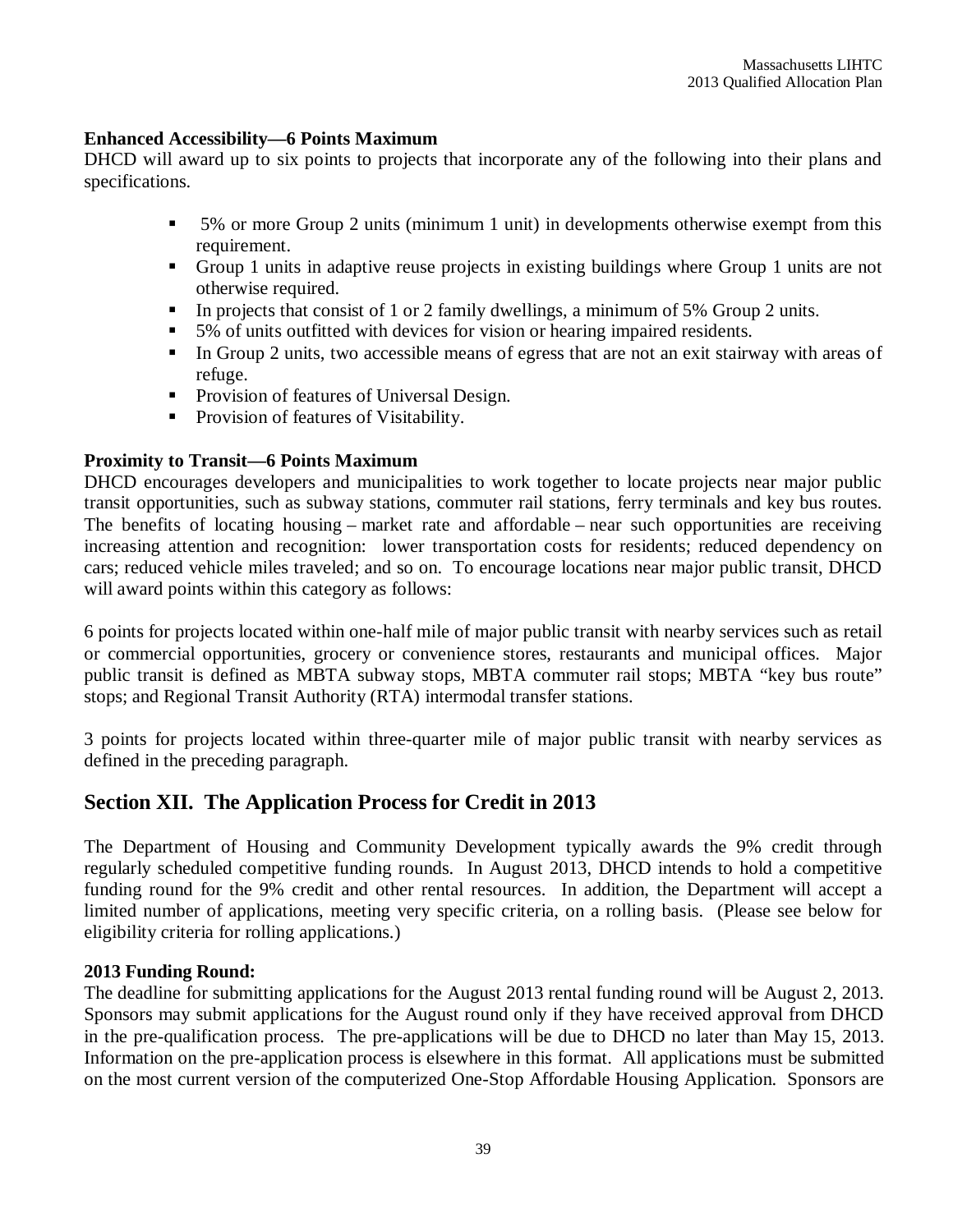required to submit one disk, one copy of architectural materials, three application hard copies, and the application fee no later than the close of business on August 2, 2013 to:

> MA Department of Housing & Community Development Division Housing Development 100 Cambridge Street, Suite 300 Boston, MA 02114

Applicants should refer to the most recent Notice of Funding Availability for further instruction regarding the number of application copies required for proposals seeking multiple funding resources.

#### **Applications received after the close of business on August 2, 2013 will not be reviewed. Prospective applicants are strongly encouraged to meet with DHCD tax credit staff to discuss their particular projects prior to the funding round deadline.**

In addition to the submissions to DHCD, each tax credit sponsor must provide a full copy of the One-Stop application to the chief elected official of the municipality in which the project is located. By September 16, 2013, the sponsor must submit to DHCD a certification that a One-Stop application identical to the submission to DHCD has been delivered to the chief elected official. If at any time during the competition DHCD determines that the sponsor failed to fully comply with this requirement, the Department reserves the right to disqualify the sponsor's application.

The Department anticipates announcing the results of the August 2, 2013, funding competition by the end of October or November 2013.

#### **Rolling Application Process for Homeless Projects**

The application process in Massachusetts for the 9% credit is a competitive process. DHCD typically accepts applications for the 9% credit as well as the Department's rental subsidy resources during regularly scheduled funding competitions. However, during 2013, DHCD reserves the right to accept a limited number of applications, representing projects with very specific characteristics, on a rolling basis. These applications will be reviewed competitively according to the same evaluation criteria used for all 9% credit applications and described in detail within this QAP. During 2013, DHCD may elect to accept rolling applications, on an invitation-only basis, for:

 Tax credit projects in an advanced state of readiness whose sponsors have incorporated a high percentage of units restricted for rental to individuals or households earning less than 30% of area median and making the transition from homelessness. The percentage of restricted units must be at least 25%. In addition, the sponsor must provide a long-term service plan, approved by DHCD, for occupants of the restricted units. Sponsors who believe their projects have the characteristics described above -- with special emphasis on the project's readiness to proceed -- must meet with DHCD. The Department then will determine whether to accept an application for the sponsor's project in advance of the next scheduled funding competition.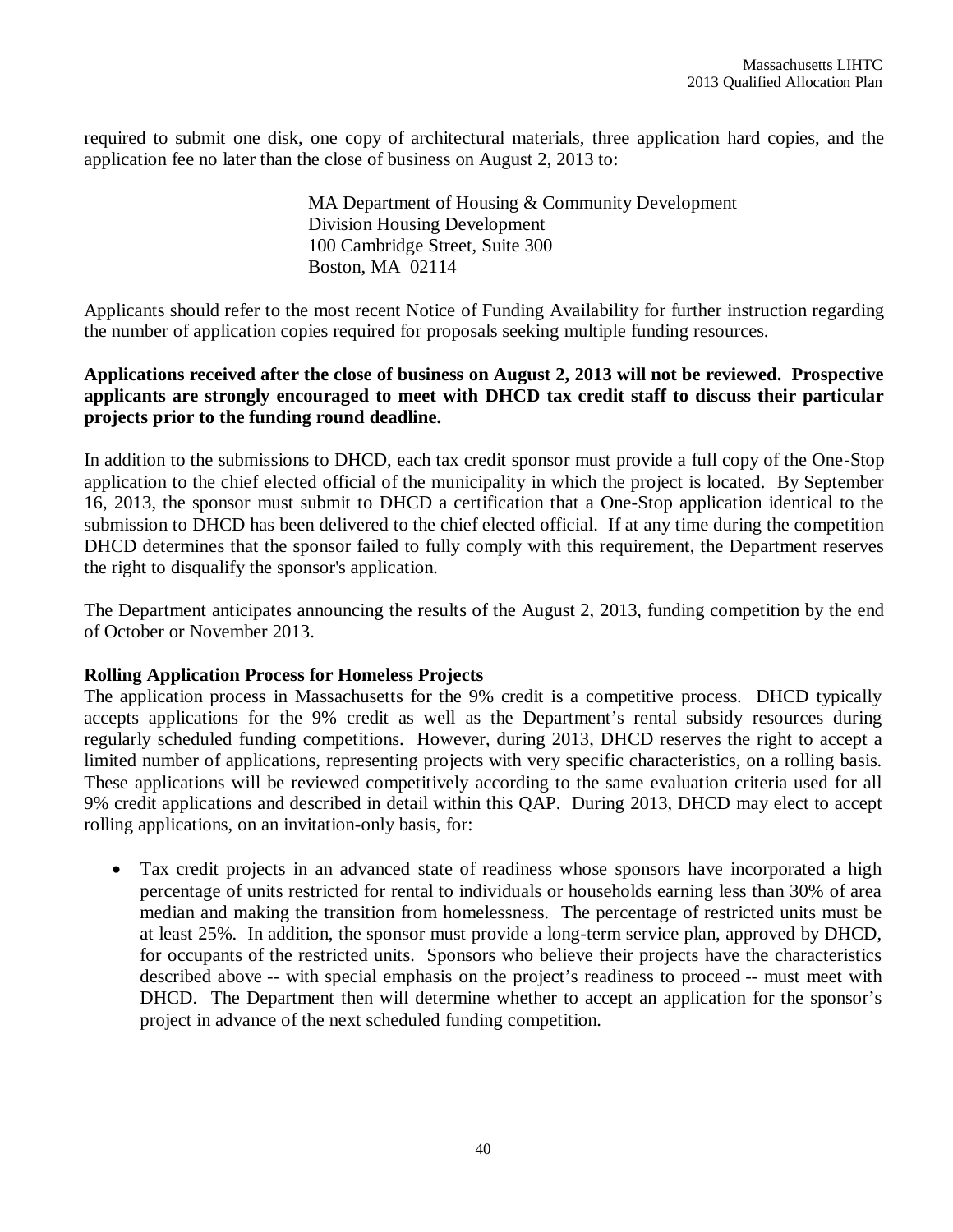#### **Application Completeness:**

Although most development projects change over time, and some projects change substantially, the Department must evaluate all project applications in a fair and equitable way. The One-Stop application essentially is a "snapshot" of a project on the day of submission. For purposes of threshold review and competitive evaluation, the Department will not accept the submission of additional documentation after the application deadline. Each project will be reviewed based on the materials contained in the One-Stop on the deadline for all submissions.

During 2013, DHCD will make an exception to this policy for projects that receive favorable financing commitments during funding competitions conducted by other public-purpose lenders. DHCD will consider the new commitments in its review process during the 2013 tax credit competition. In addition, at its sole discretion, the Department may contact tax credit applicants after the application deadline to seek clarification on certain materials contained in the One-Stop application.

# **Section XIII. Processing Fees; Late Fees; Compliance Monitoring Fees**

#### **A. Processing Fees:**

Sponsors seeking 4% or 9% tax credits during 2013 will be required to pay processing fees as follows. Assuming that the sponsor/owner meets Department deadlines for submitting carryover documentation, the total processing fee will be either 8.5% or 4.5%. For tax credit projects sponsored by for-profit developers, the total processing fee is equal to 8.5% of the annual credit amount. For projects sponsored by non-profit developers, the total processing fee is equal to 4.5% of the annual credit amount. The credit amount will be the amount identified on the carryover allocation. If the project does not need a carryover allocation, the credit amount will be the amount identified on IRS Form 8609.

Sponsors seeking state tax credits during 2013 will be required to pay processing fees as follows. Assuming that the sponsor/owner meets Department deadlines for submitting carryover documentation, the total processing fee will be either 3% or 1.5%. For state tax credit projects sponsored by for-profit developers, the total processing fee is equal to 3% of the annual state credit amount. For projects sponsored by non-profit developers, the total processing fee is equal to 1.5% of the annual state credit amount. The state credit amount will be the amount identified on the carryover allocation. If the project does not need a carryover allocation, the state credit amount will be the amount identified on state credit eligibility statement.

The processing fee(s) for each project submitted during 2013 will be due in three installments:

- at the time of application;
- at the time the project receives a carryover allocation or binding forward commitment;
- at the time of final commitment of the credit.

**It is important to note that the Department will charge a late fee to all sponsors of projects who fail to submit the required documentation and processing fee installments by their deadlines as described below.**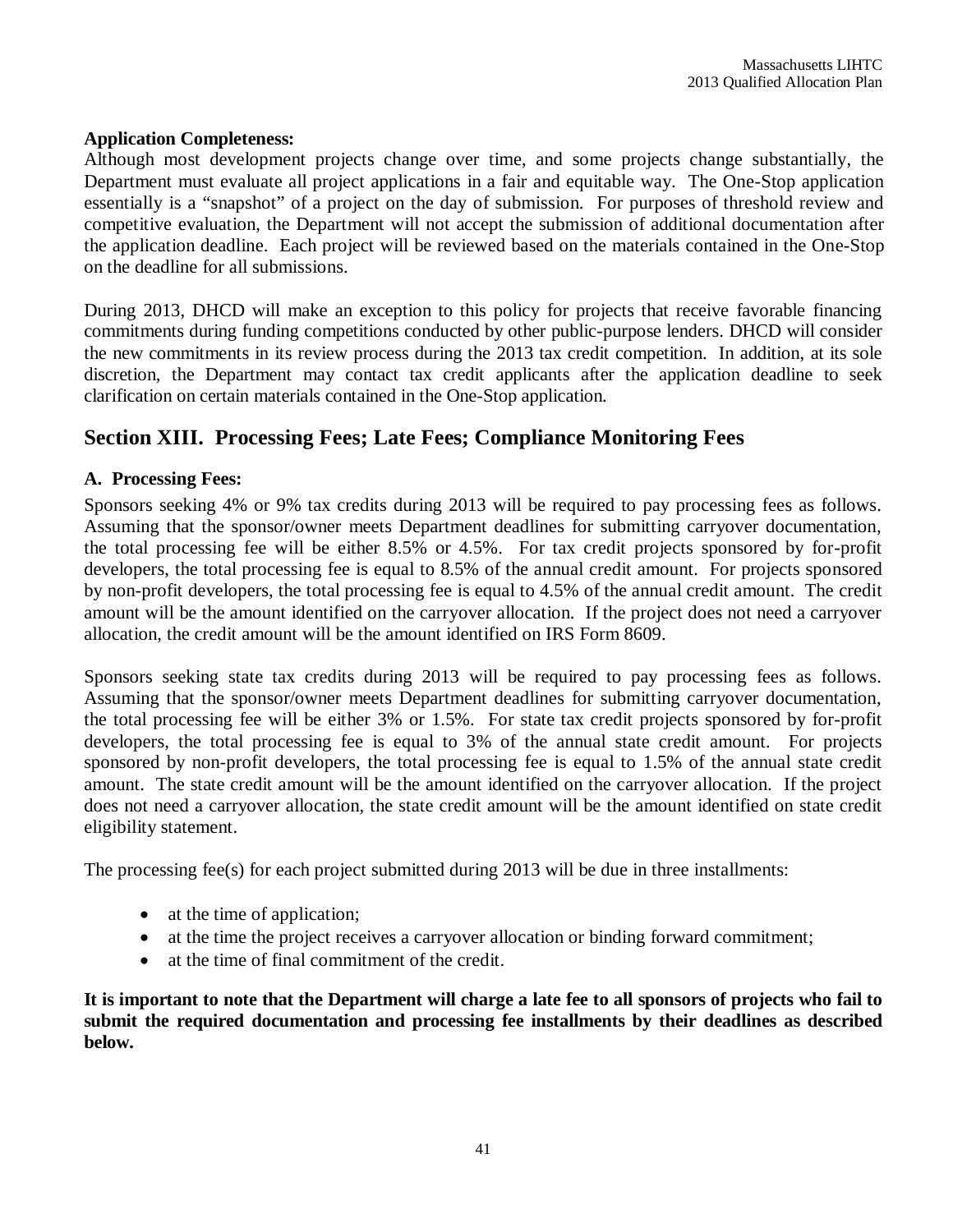#### **First Installment at Application:**

All tax credits sponsors must pay either \$1,050 or \$5,250 at the time of application (for 4% credit projects, this fee will be due at the time of the request for Official Action Status from MassHousing or MassDevelopment). Checks must be made payable to the Department of Housing and Community Development. The application fee is non-refundable. The application fee for non-profit sponsors and for sponsors of projects with 20 or fewer units is \$1,050. All other sponsors must pay \$5,250.

#### **Second Installment at Carryover or Binding Forward Commitment:**

Sponsors must pay the second installment of the processing fee(s) before receiving a carryover allocation or binding forward commitment from DHCD. The amount due in this installment will be one-third of the total processing fee, less the amount of the first installment paid at the time of application. This second payment also is non-refundable. Since 4% credit project sponsors do not need to submit carryover documentation unless they are state credit projects too, this second installment only applies to 4% credit projects if they are state credit projects too.

#### **Third Installment at Allocation:**

Each sponsor must pay the remainder of the total amount of the processing fee(s) before receiving a final allocation of credit and IRS form 8609 and/or state credit eligibility statement from DHCD. The third installment also is non-refundable. For 4% credit projects, the remainder of the total processing fee is due prior to issuance of a 42(m) tax credit eligibility determination letter by DHCD.

#### **B. Late Fees:**

Given the time-sensitive and critical nature of year-end Internal Revenue Code requirements, DHCD reserves the right to charge late fees to any and all sponsors failing to meet the deadlines for submitting required documentation and processing fee payments. **The Department will assess a \$3,000 penalty to any non-profit sponsor and a \$5,000 penalty to any for-profit sponsor who fails to remit the required documentation and the second or third installments of the processing fee within the time specified by the agency. Materials that are more than 60 days past due will trigger an additional penalty fee in the amount of \$3,000 to a non-profit sponsor and \$5,000 to a for-profit sponsor.** The carryover allocation and/or IRS Form 8609(s) will not be released to the sponsor until any outstanding processing fees and late fees have been paid.

Late submission of a signed regulatory agreement to the Department is also subject to a late fee. A finalized regulatory agreement, suitable for execution by the Department, must be submitted by the due date indicated in the regulatory agreement notification package forwarded to the sponsor by tax credit program staff. **A fee assessed for late submission of a regulatory agreement - \$3,000 to a non-profit sponsor, \$5,000 to a for-profit sponsor - will be in addition to any late fee detailed above.**

In addition, any sponsor who fails to meet his or her carryover allocation deadline--thus endangering a portion of the Commonwealth's valuable tax credit resource--should note that the Department has the right to withdraw the tax credit commitment to the particular project. Furthermore, the Department reserves the right to reject future applications for tax credits from those parties who have failed to meet the Department's deadlines for year-end submissions. The Department is prepared to exercise these rights if necessary.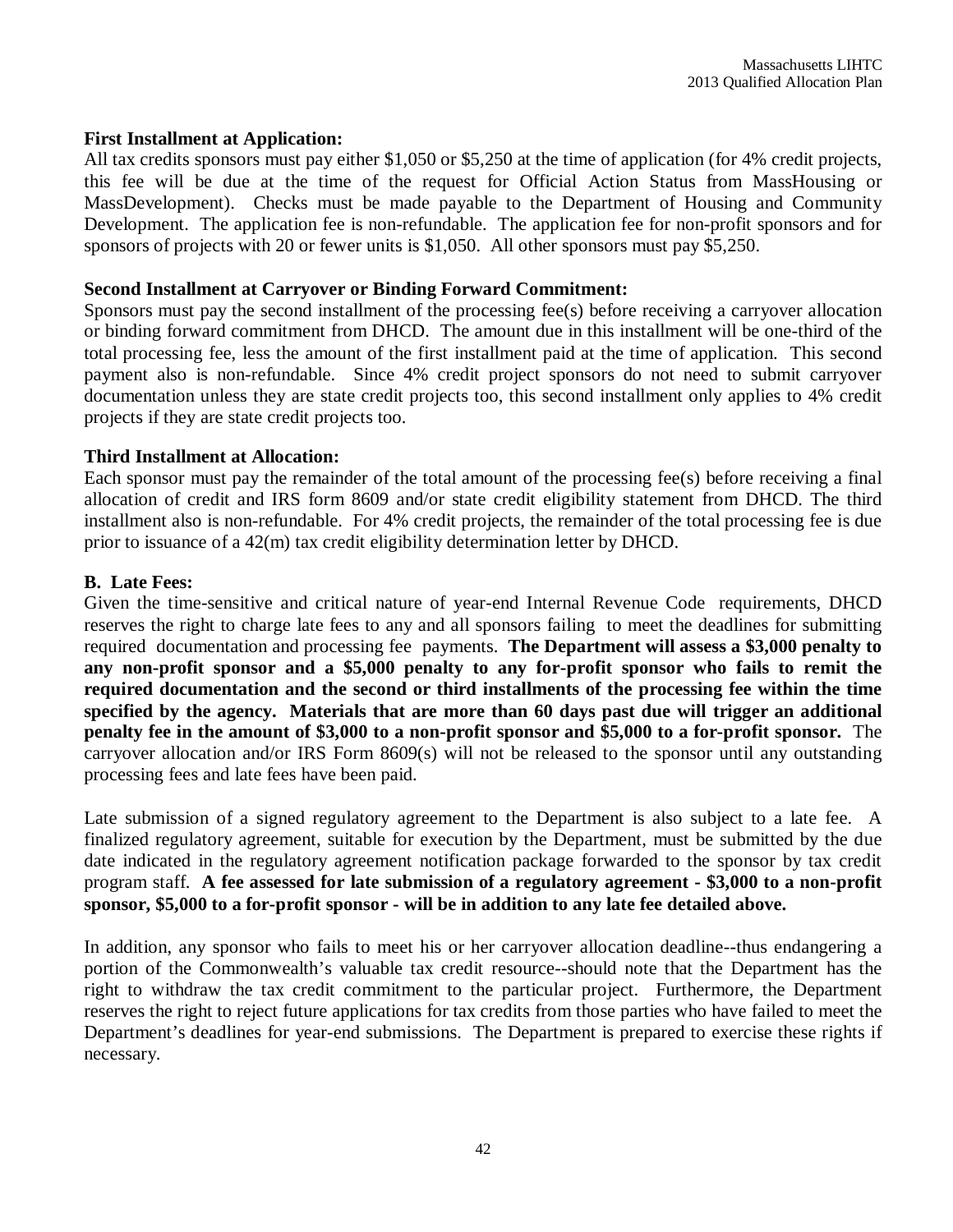#### **C. Compliance Monitoring Fees:**

An annual monitoring fee will be due and payable by all projects (allocation years 1987-2013) to DHCD or its authorized delegate during the term of the compliance period (as defined in Internal Revenue Code Section 42) or required to be placed in an escrow by the owner. The fee will be based on a charge of \$30 per low income unit per year, as adjusted periodically by DHCD by the Consumer Price Index (CPI). If the actual compliance period for a project will begin in a year later than 2013, the monitoring fee will be required beginning in that same year. Projects which received an allocation of tax credits in years prior to 2013 will be required to pay only a tax credit monitoring fee as set forth below, notwithstanding any provision to the contrary in any prior year's Qualified Allocation Plan and/or Program Guidelines, including without limitation provisions for an annual administrative or monitoring fee. DHCD will utilize 1997, the first year that it collected compliance monitoring fees, as its base year in determining all subsequent fee adjustments.

The actual annual fee will be calculated and collected according to one of the two following methods, the selection of which will be at DHCD's sole discretion:

- The annual monitoring fee will be due and payable on a date designated annually by DHCD throughout the term (or remaining term) of the compliance period. Under this method, the fee will be calculated at \$30 per low income unit in 2013, which amount may be adjusted by DHCD periodically by the Consumer Price Index (CPI) for subsequent years. The total annual fee will not exceed the amount of \$4,000 per project in 2013, which amount may be adjusted by DHCD periodically by the Consumer Price Index (CPI) for subsequent years;
- The total amount of monitoring fees for the 15-year compliance period (or remaining years of the compliance period beginning with 2013) will be due and payable in one payment at a date designated by DHCD. DHCD may require projects that have not previously received IRS Form 8609 to make payment prior to the release of Form 8609. Under this method, the fee will be calculated at \$30 per low income unit multiplied by 15 or the number of remaining years in the compliance period, whichever number is less.
- **The total fee will not exceed the amount of \$4,000 per project** multiplied by 15 or the number of remaining years in the compliance period, whichever number is less. At DHCD's discretion, this total amount will be placed in escrow by DHCD or the Owner and will be used for the purpose of monitoring during the compliance period. If DHCD does not institute this method of collection in 2013, **DHCD may adjust the \$30 per low income unit and \$4,000 per project amounts by the Consumer Price Index (CPI) in any subsequent year.**

DHCD reserves the right to charge a reasonable monitoring fee to perform compliance monitoring functions after the completion of the tax credit compliance period (as defined in Internal Revenue Code Section 42) for the remainder of the term of the Tax Credit Regulatory Agreement and Declaration of Restrictive Covenant.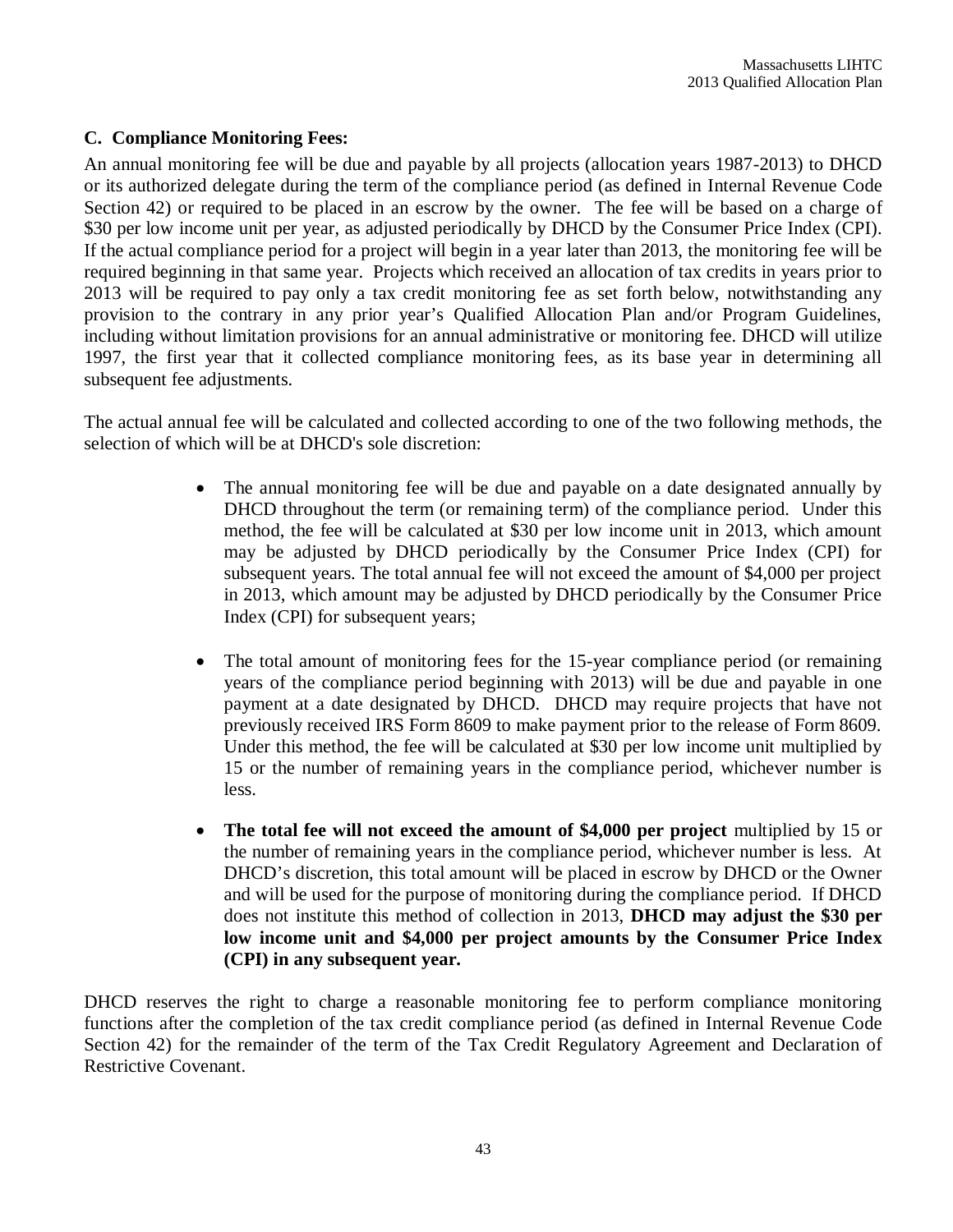Projects that receive funding through the Tax Credit Assistance Program or the Tax Credit Exchange Program must pay an asset management fee in addition to a compliance monitoring fee.

# **Section XIV. Modification of the Allocation Plan**

DHCD will administer the allocation of tax credits in such a manner as it deems appropriate in accordance with federal law and procedure. It will make determinations, publish rules and guidelines, and require use of particular forms as necessary.

The Governor delegates to DHCD the power to amend this plan in response to changes in federal law or regulations. In addition, the Governor recognizes that circumstances not foreseen in the Plan may arise, and therefore delegates to DHCD the authority to resolve conflicts, inconsistencies, and ambiguities in the plan and operation of the program; to respond to any abuse of the allocation system; and, if necessary, to amend the plan after a public hearing. (Please refer also to Appendix C.)

# **Section XV. Program Policies**

**Sponsors of 2013 tax credit projects should take into consideration the program policies described in this section. Additional program policies are described in the Low Income Housing Tax Credit Guidelines available from DHCD.** All applicants should read the guidelines in effect at the time of application**.**

### **A. Assumptions Regarding Value of the Credit and Least Amount Necessary for Feasibility**

Federal legislation requires that the administering agency allocate only the amount of credit necessary to make a project feasible. To determine the least amount of credit necessary for feasibility, DHCD must be aware of the full extent of financial resources available to a project and the project costs. In particular, federal law requires developers to certify to state credit agencies the extent of all federal, state, and local resources that apply or might apply to a project, as well as project costs at three different points in time:

- 1) At the time of application,
- 2) At the time an allocation is made (carryover allocation or binding forward commitment), and
- 3) When the project is placed in service.

To determine the least amount of credit necessary for feasibility at the time of application and at the time of allocation, DHCD will assume that a project is to be syndicated and will determine a credit amount based on a set of assumptions regarding projected net equity to be raised. Developed by DHCD, these assumptions will be applied to all tax credit projects unless the developer provides definitive information, acceptable to DHCD, indicating that different assumptions should be used.

When a project places in service, DHCD requires an audited cost certification in its established format. The IRS Form 8609(s) will not be released to the project owner until the final analysis is completed by DHCD. DHCD may reduce the final allocation as it appears on the 8609(s) for the project if:

The project does not have enough basis to support the original allocation; or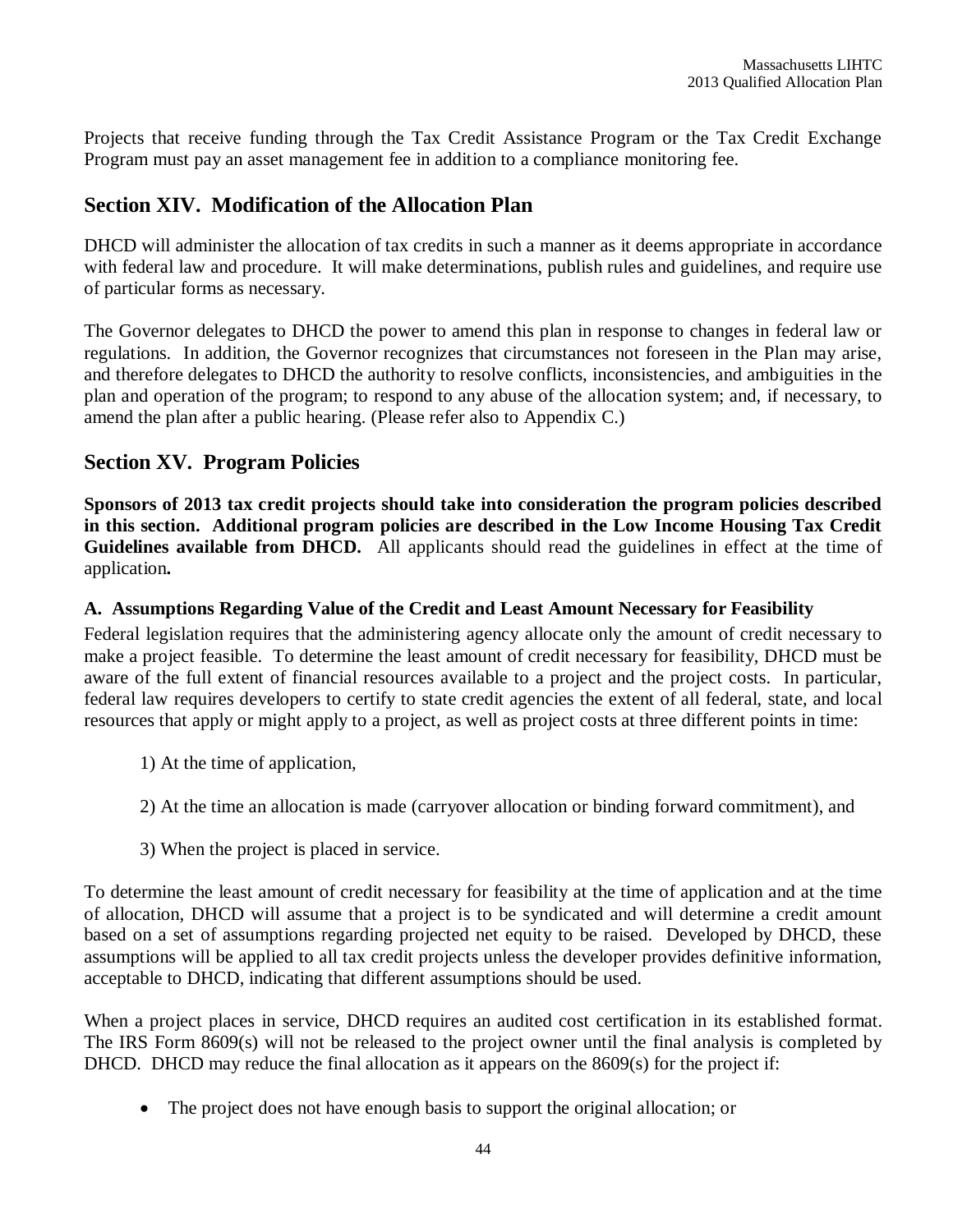• The project costs are not acceptable to DHCD.

**DHCD will examine all costs for reasonableness, including but not limited to the following: acquisition; construction costs; general development costs; syndication costs; builder's profit, overhead, and general requirements; operating revenues, expenses and cash flow. Only reserves required by a lender and/or DHCD will be allowed. If a developer has proceeded with or completed construction of a project without DHCD's knowledge, DHCD may deem tax credits unnecessary for the feasibility of that project. In these circumstances, the project will not be eligible for an award of tax credits. DHCD will not allow a development budget line item carried both as a source and a use, if it has no reasonable basis for being paid but is included for the purpose of calculating the eligible basis in an effort to increase the annual tax credit calculation.**

#### **B. Developer's Fee/Overhead**

DHCD will determine the calculation of each tax credit allocation based on eligible costs that include a developer's fee and overhead that conform to DHCD's maximum allowable developer's fee and overhead limits as calculated below. **Please note that the calculation of fees was changed in the 2000 QAP and those changes are reflected in this document.** DHCD will determine the developer's fee and overhead at three points in time: at the time of application, at the time of carryover allocation, and when the project sponsor applies for IRS form 8609. If the developer's fee and overhead exceed the allowable limits at any of the three points in time, the tax credits allocation will be reduced accordingly. Although DHCD recognizes the evolving nature of projects, in order to promote readiness and to encourage the best possible cost estimates, DHCD reserves the right to disallow increases in total developer's fee and overhead that result primarily from increases in replacement costs after the time of application. For purposes of calculating the developer's fee and overhead, total replacement costs are defined as all total development costs net of project reserves and syndication costs approved by DHCD.

In calculating the allowable developer's fee and overhead, sponsors should consider any development or operating reserves or escrows funded by cash at closing or through syndication as part of the developer's fee and overhead, as follows:

- Reserves or escrows that are intended to remain in the project for more than five years will not be included in the developer's fee and overhead. The five year holding period is assumed to begin on the first day that the development has achieved full occupancy, and end five years following such date;
- 80% of reserves or escrows that are intended to remain in the project for less than five years are included in the developer's fee and overhead;
- All consultant costs, including but not limited to development consultant, syndication consultant, and historic consultant fees, are included in the maximum developer's fee and overhead allowed.

The maximum allowable developer's fee and overhead shall be calculated according to the following schedule (see the exception below):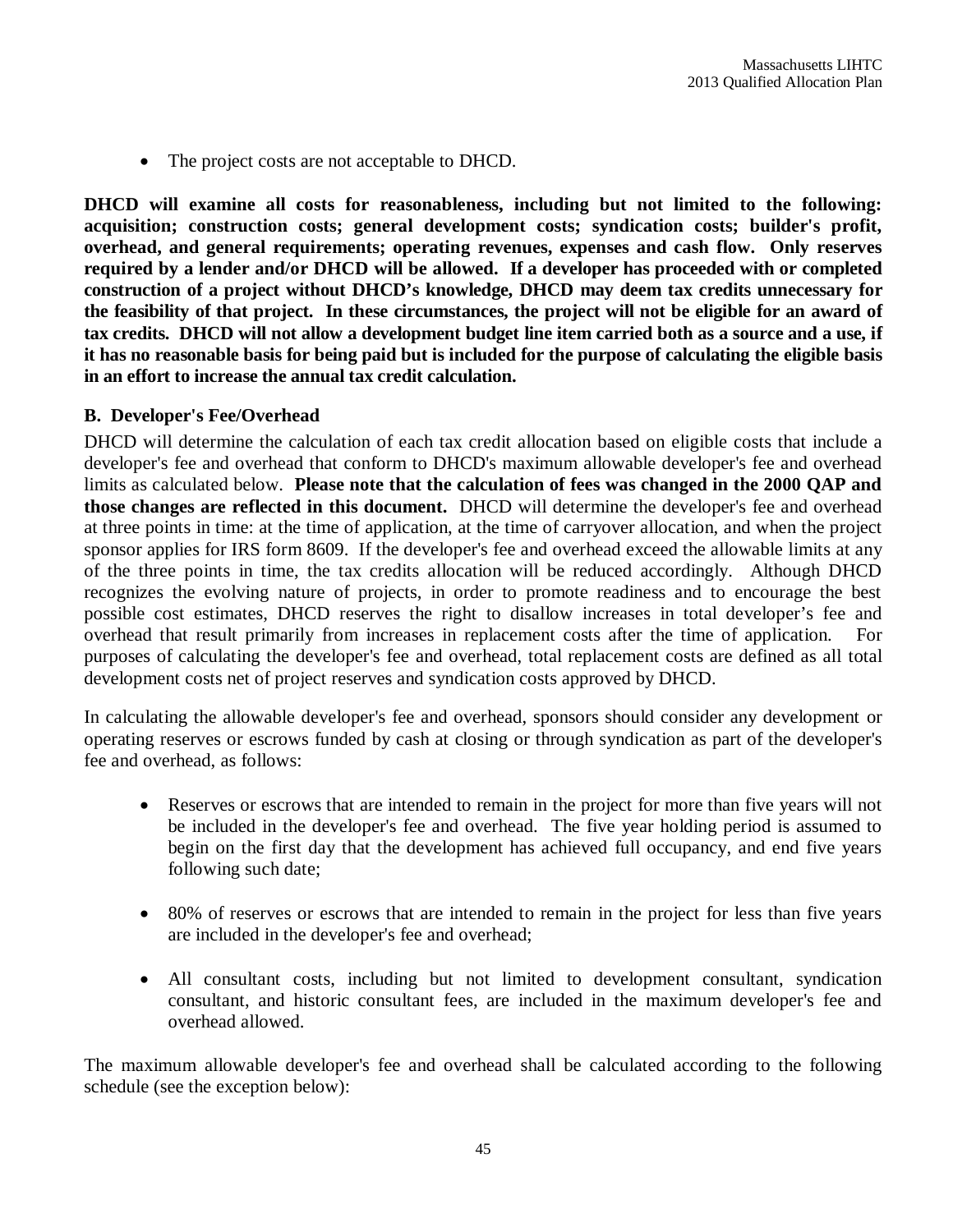- Developer's fee and overhead may equal up to 5% of project acquisition cost, and, in addition;
- Developer's fee and overhead may equal up to 15% of the first \$3 million in total replacement costs less acquisition, and, in addition;
- Developer's fee and overhead may equal up to 12.5% of the total replacement costs less acquisitions that are from \$3 million to \$5 million, and, in addition;
- Developer's fee and overhead may equal up to 10% of the total replacement costs less acquisition that is over \$5 million.

**If the developer's fee and/or overhead for a project is determined to be unreasonable, the Director of DHCD reserves the right to reduce the permissible fee, even though that fee may otherwise meet program guidelines based on the project's size.** As previously noted, DHCD intends to re-evaluate its maximum allowable developer's fee and overhead limits as part of its overall review of program costs. The Department will make any proposed changes available to the public for review and discussion once its review has been completed. Once any changes to the current limits have been approved, the Department will hold a public hearing and modify the allocation plan accordingly to incorporate the new limits.

#### **C. Compliance Monitoring**

Beginning with 1990 allocations, the federal legislation requires that an extended low income use agreement be in effect for a minimum of 30 years for every project receiving tax credits. To enforce these and other program use restrictions, DHCD will require that each project owner enter into a Tax Credit Regulatory Agreement and Declaration of Restrictive Covenants ("the Agreement"). In the case of buildings of which at least 50% of the aggregate basis (including land and the building) is financed with the proceeds of tax-exempt bonds, DHCD will require that the owner enter into an Extended Low Income Housing Agreement and Declaration of Restrictive Covenants ("the Agreement") with the Massachusetts Housing Finance Agency (MHFA) or the Massachusetts Development Finance Agency (MDFA). These Agreements limit the use of all of the low income units to rental housing, with income and rental restrictions, for a minimum period of thirty years.

In addition, DHCD has an obligation, as of January 1, 1992, to monitor the compliance of all tax credit projects with tax credit requirements as set forth in Section 42 of the Internal Revenue Code and applicable regulations. DHCD will monitor tax credit projects for compliance with the requirements of the Agreement. DHCD also will perform physical inspections taking into consideration local health, safety and building codes. Owners may be charged an annual fee to cover the administrative costs of such monitoring.

DHCD's procedure for monitoring compliance with Low Income Housing Tax Credits requirements is outlined in Appendix B to this plan. DHCD's procedure is adopted pursuant to Section 42(m) (1)(B) of the Internal Revenue Code and Treasury Regulation Section 1.42-5. DHCD reserves the right to amend this procedure as may be necessary or appropriate to conform to applicable changes in the Internal Revenue Code or regulations promulgated there under. Notwithstanding anything to the contrary in this Allocation Plan, DHCD may adopt such amendments without a public hearing process, but shall give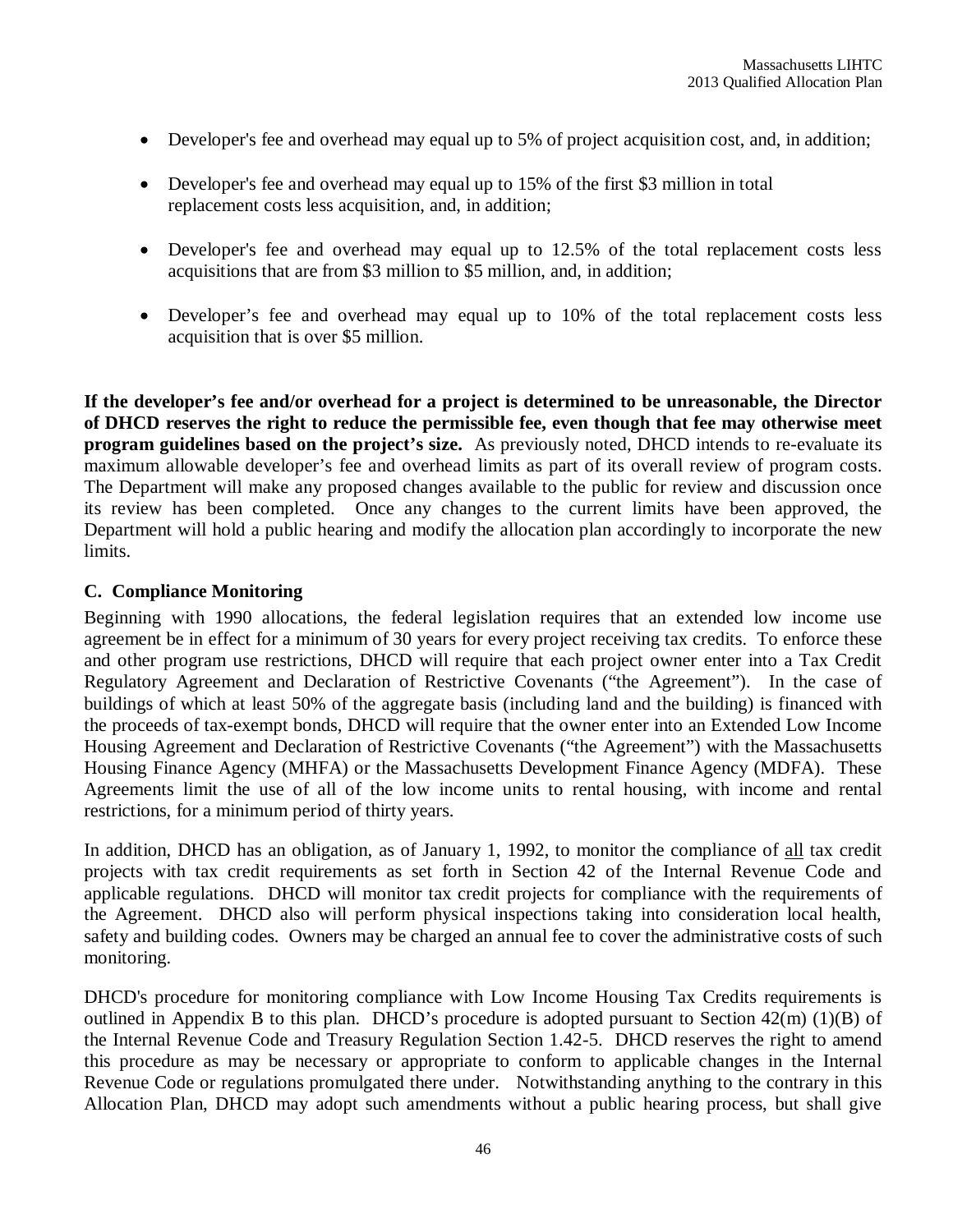reasonable notice before implementation of any such amendment to all tax credit applicants and owners. In addition, DHCD may adopt further monitoring forms and procedures as part of its Low Income Housing Tax Credit Guidelines or as otherwise deemed appropriate.

Pursuant to Section 42(m) (1) (B) and Treasury Regulation Section 1.42-5(f), DHCD may retain an agent or other private contractor ("Authorized Delegate") to perform compliance monitoring functions. Any reference to DHCD in this monitoring procedure shall also include, where appropriate, an Authorized Delegate of DHCD.

Pursuant to Section 42 (m)(1)(B)(iii), **this monitoring procedure applies to all owners of buildings or projects for which the low income housing credit is or has been claimed at any time.** If DHCD becomes aware of noncompliance that occurred prior to January 1, 1992, DHCD is required to notify the Internal Revenue Service of such noncompliance. The monitoring procedure includes provisions for record keeping and record retention, annual certification and review, on-site records review, building inspection, and notification to owners and the Internal Revenue Service of noncompliance.

# **D. 130% Rule**

Projects located in qualified census tracts or difficult-to-develop areas as identified by the U.S. Department of Housing and Urban Development and/or by the Department of Housing and Community Development may seek up to 130% of the rehabilitation credit basis amount for which they are eligible. Current information on the designation of difficult development areas by DHCD is included in Section IV of this QAP. The 130% factor may not be applied to the acquisition basis. DHCD will award up to 130% of the rehabilitation credit at its discretion and only if necessary for project feasibility. Current information about the designation of qualified census tracts and difficult development areas was issued by HUD on April 20, 2012 and September 28, 2012, respectively.

Tax-exempt projects are eligible for up to 130% of credit, subject to the determination of least amount of credit necessary for feasibility, only if the project is located in a qualified census tract or difficult-todevelop area as identified by the U.S. Department of Housing and Urban Development.

# **E. Lead Paint**

All units in all tax credit buildings must be de-leaded prior to the issuance of a final allocation (IRS Form(s) 8609) for the project. All de-leading work must be performed in accordance with the provisions of M.G.L. c.111, 190-199B, 105 CMR 460.000.

#### **F. Handicapped Accessibility**

In order to enable DHCD to evaluate the accessibility provisions of each project, sponsors must provide summary information regarding accessibility using the checklist found in the Appendix H. In addition to the requirements of the Massachusetts Architectural Access Board (MAAB), projects may also be subject to other applicable federal, state, and local statutes and regulations such as the Fair Housing Act (FHA), Section 504 of the Rehabilitation Act of 1973, the Architectural Barriers Act of 1968 (ABA), and the Americans with Disabilities Act (ADA).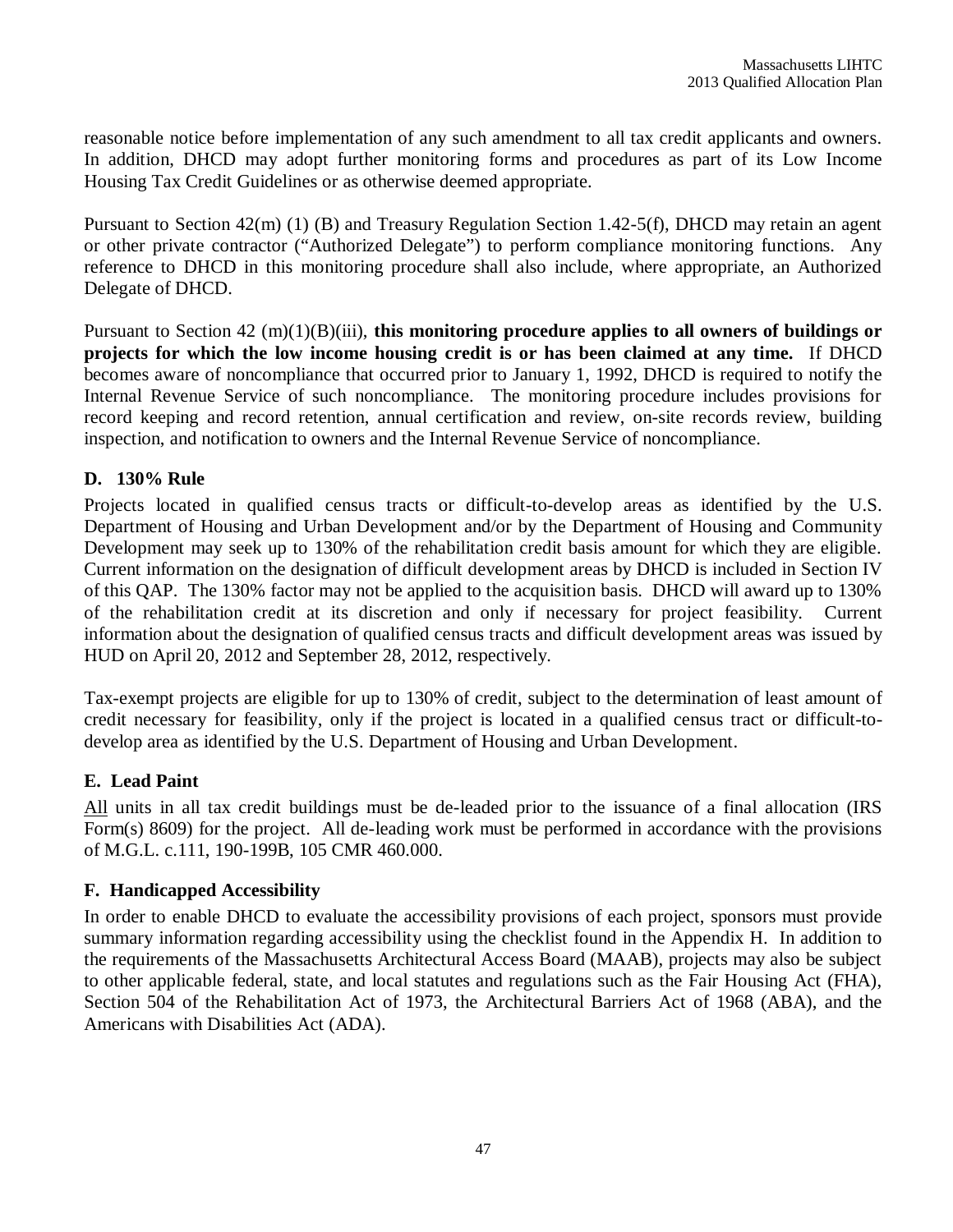# **G. Affirmative Action**

DHCD requires developers to establish affirmative action goals for the percent of minority participation in each project. Developers and management agents must establish effective marketing plans to reach the identified minority groups that are least likely to apply for the housing being provided. Prior to initial occupancy of any unit in the project, the owner shall adopt and implement 1) an affirmative fair marketing plan for all units and 2) a tenant selection plan for the low income units, in both cases consistent with any standards and guidelines adopted by DHCD as then in effect and consistent with all applicable laws. Both the affirmative fair marketing and tenant selection plans shall be subject to review by DHCD, at DHCD's request.

If a tax credit project is located in a predominantly white neighborhood in the City of Boston, according to a list maintained at DHCD, the affirmative fair marketing plan shall have the percentage goals for occupancy of the low income units which reflect the racial and ethnic composition of the City of Boston as determined in the most recent U.S. Census. As of the date of the issuance of this allocation plan, these percentages are as follows:

| <b>Race:</b>     |  |
|------------------|--|
| <b>Total Pop</b> |  |

| <b>Total Population:</b>                | 100.00% |
|-----------------------------------------|---------|
| White alone                             | 53.9%   |
| Black or African American alone         | 24.4%   |
| American Indian and Alaska Native alone | 0.4%    |
| Asian alone                             | 8.9%    |
| Native Hawaiian and Other Pacific       |         |
| Islander alone                          | 0.04%   |
| Other total (some other race and two or |         |
| more races)                             | 12.3%   |
| <b>Ethnicity:</b>                       |         |
| Total Population:                       | 100%    |
| Hispanic or Latino                      | 17.5%   |
| Not Hispanic or Latino                  | 82.5%   |

# **H. Local Preference**

DHCD will allow up to 70% local preference in tax credit projects if the sponsor is able to demonstrate to DHCD's satisfaction that a need for such preference exists. The documentation of local housing need must be fully substantiated in the project's market study or through other supporting documentation such as the Municipality's Consolidated Plan or a local affordable housing plan. The Department will issue further guidance on documenting local housing need during 2013. To ensure that the local preferences established for the project do not violate applicable fair housing laws and, therefore, do not have a discriminatory effect on protected classes, the sponsor must:

- develop an affirmative fair marketing plan targeting those least likely to apply in accordance with the DHCD's Affirmative Fair Marketing Plan guidelines provided in Appendix I;
- **Example 1** list vacant units upon availability with Citizen's Housing and Planning Association's (CHAPA's) Massachusetts Accessible Housing Registry at http://www.chapa.org;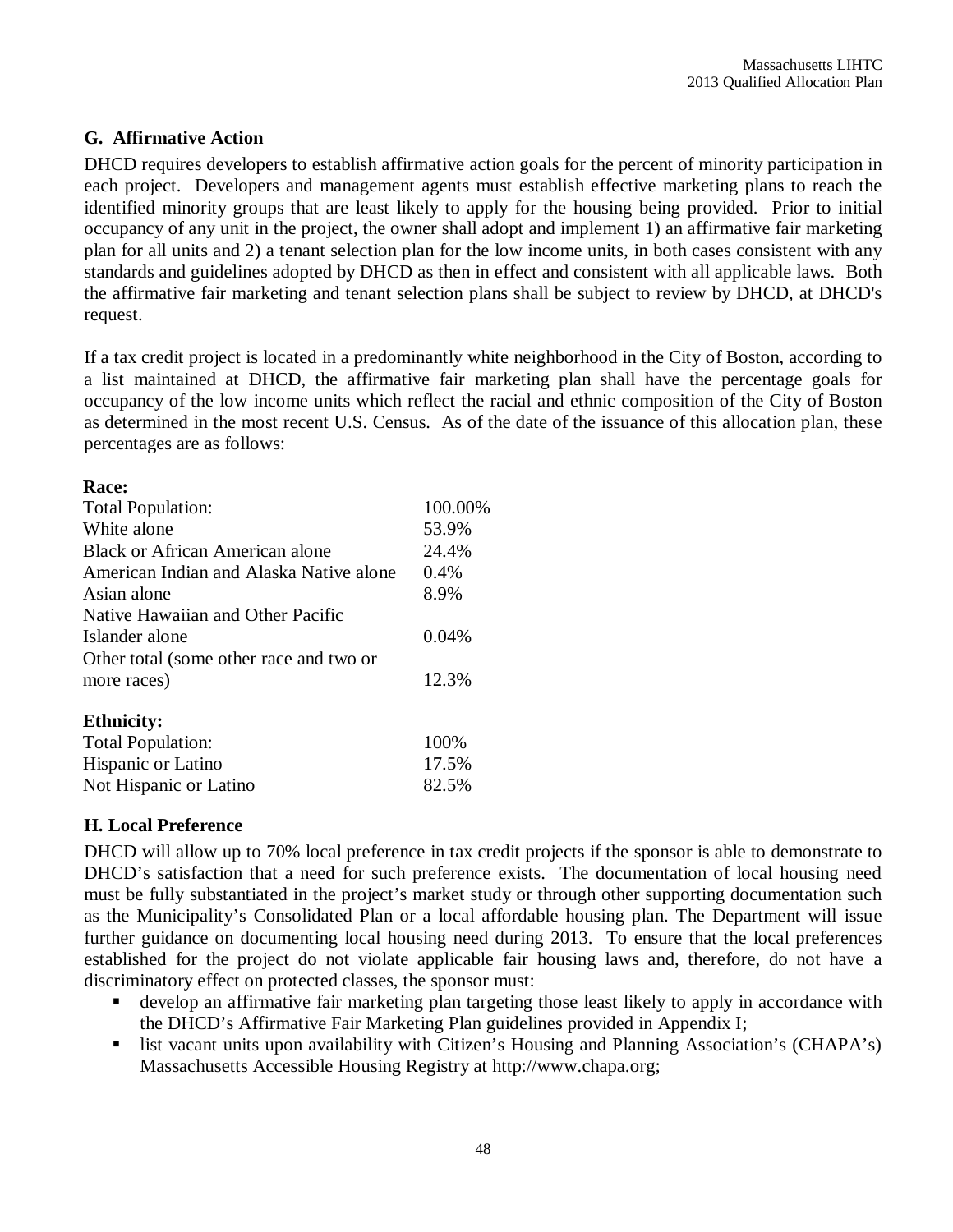- list vacant units located in the Boston-Cambridge-Quincy MSA, upon availability, with the City of Boston's Metrolist (Metropolitan Housing Opportunity Clearing Center), at Boston City Hall, P.O. Box 5996, Boston, MA 02114-5996 (617-635-3321);
- develop a tenant selection lottery system consistent with that described in the "Guidelines for Housing Programs in Which Funding is Provided Through a Non-Governmental Entity" (NEF Guidelines) as published by the Department as well as the additional provisions provided in Appendix I.

Both the affirmative fair marketing plan and the tenant selection lottery system will be reviewed by DHCD program staff at the time of carryover allocation. Please see Appendix J for additional information on developing the lottery.

# **I. HUD Subsidy Layering Guidelines**

Pursuant to Section 911 of the Housing and Community Development Act of 1992, HUD is required to determine that projects receiving or expecting to receive both federal, state or local assistance and tax credits do not obtain subsidies in excess of that which is necessary to produce affordable housing. On December 15, 1994, the U.S. Dept. of HUD issued administrative guidelines referred to as subsidy layering guidelines, regarding limitations on combining Low Income Housing Tax Credits with HUD and other government assistance in the Federal Register. The guidelines make a provision for housing credit agencies to implement the subsidy layering reviews for projects that are at least receiving HUD housing assistance and are receiving or allocated Low Income Housing Tax Credits. Housing credit agencies may perform the subsidy layering review function provided that the housing credit agency certifies to HUD that it will properly apply the guidelines that HUD establishes. DHCD is the housing credit agency in Massachusetts. However, at the time of issuance of this allocation plan, DHCD has not made the certification to HUD to assume these responsibilities. Applicants should call the Low Income Housing Tax Credit Program office for updated information and/or a copy of the guidelines. If DHCD does not assume these responsibilities, subsidy layering will be performed by HUD in accordance with its guidelines.

# **J. Project Size**

In order to avoid undue concentration of resources in any one area, DHCD will consider tax credit projects of 100 units or more on a case-by-case basis. DHCD will require a detailed market study and will closely examine the probable absorption rate for these projects.

# **K. Single Room Occupancy**

Federal law requires that a Low Income Housing Tax Credit unit may not be used on a transient basis. Tax regulations require a minimum lease term of six months. However, single room occupancy units rented on a month-to-month basis may qualify for the credit if they are funded under the Stewart B. McKinney Act.

# **L. Housing for the Homeless**

The tax credit has become a substantial resource for transitional housing for the homeless. The portion of a building used to provide supportive services may be included in the qualified basis. Transitional housing for the homeless must contain sleeping accommodations and kitchen and bathroom facilities and be located in a building used exclusively to facilitate the transition of homeless individuals to independent living within 24 months.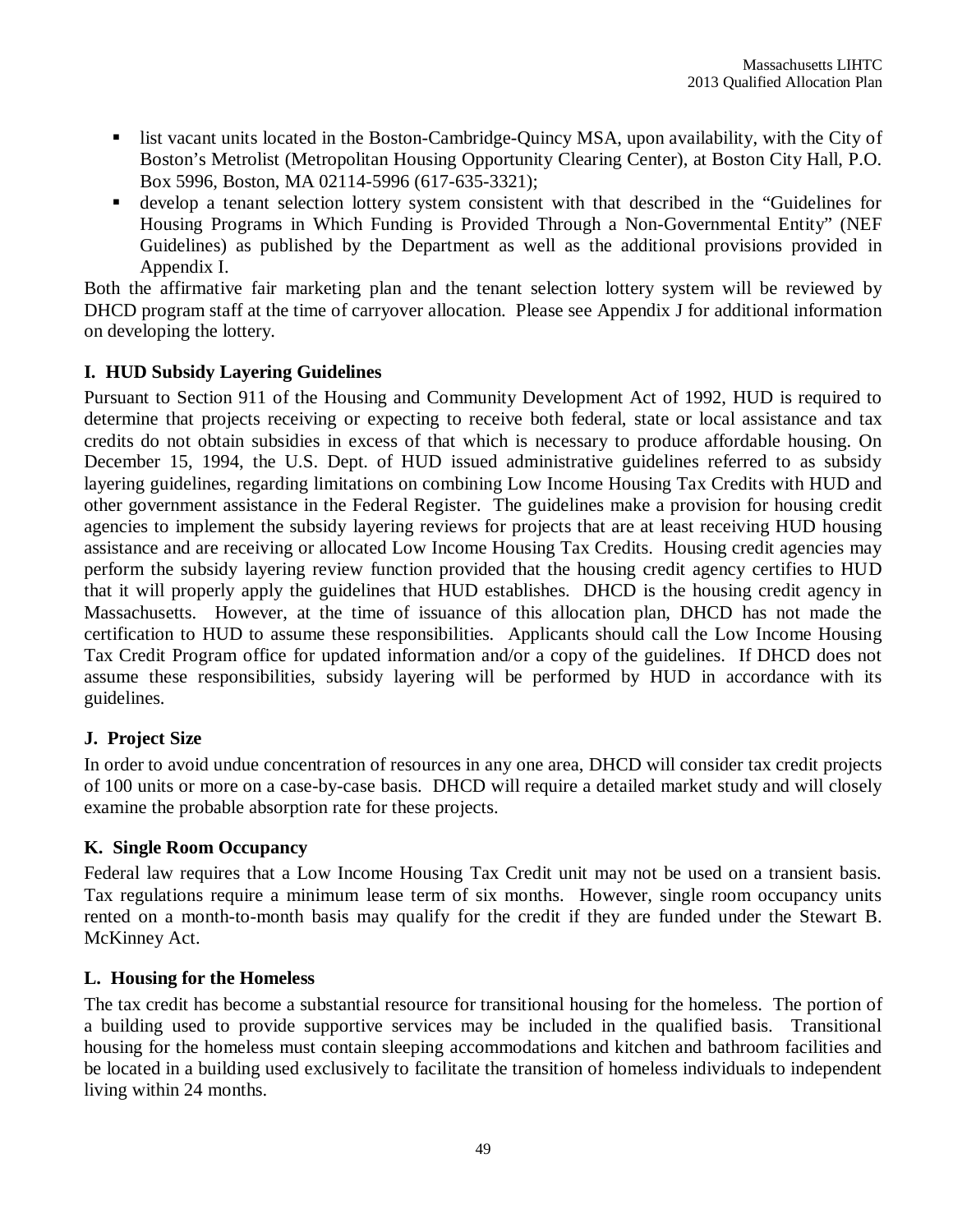#### **M. Luxury Items in Tax Credit Projects**

In accordance with federal tax law, the eligible basis of a building must be reduced by the amount of the adjusted basis attributable to those market units in the building that are above average quality standard of the low income units. However, the developer may elect to exclude from the eligible basis the excess cost of the market units, provided that such excess cost does not exceed 15% of the cost of a low income unit.

#### **N. Fair Housing and Occupancy Data Collection**

The mission of DHCD through its programs and partnerships is to be a leader in creating housing choice and providing opportunities for inclusive patterns of housing occupancy for all residents of the Commonwealth, regardless of income, race, religious creed, color, national origin, sex, sexual orientation, age, ancestry, familial status, veteran status, or physical or mental impairment. It shall be DHCD's objective to ensure that new and ongoing programs and policies affirmatively advance fair housing, promote equity, and maximize choice. In order to achieve this objective, DHCD shall be guided by the following principles found in Appendix J below.

In order to help the Department assess the impacts of local preference on affirmative marketing goals and compliance with applicable civil rights laws, all project owners will be required to report household characteristic data for all tax credit units at the time of final rent-up and on an annual basis from that point forward. The report will include but may not be limited to the following data points: capital subsidies restricting the unit, size of the tenant household, income level of the tenant household, race and ethnicity of the head of household (to the extent available), number of children under the age of six, number of children under the age of 18, and type of rental assistance if any. Project owners or their specified designees will be required to report using the web-based data collection system developed by the Department.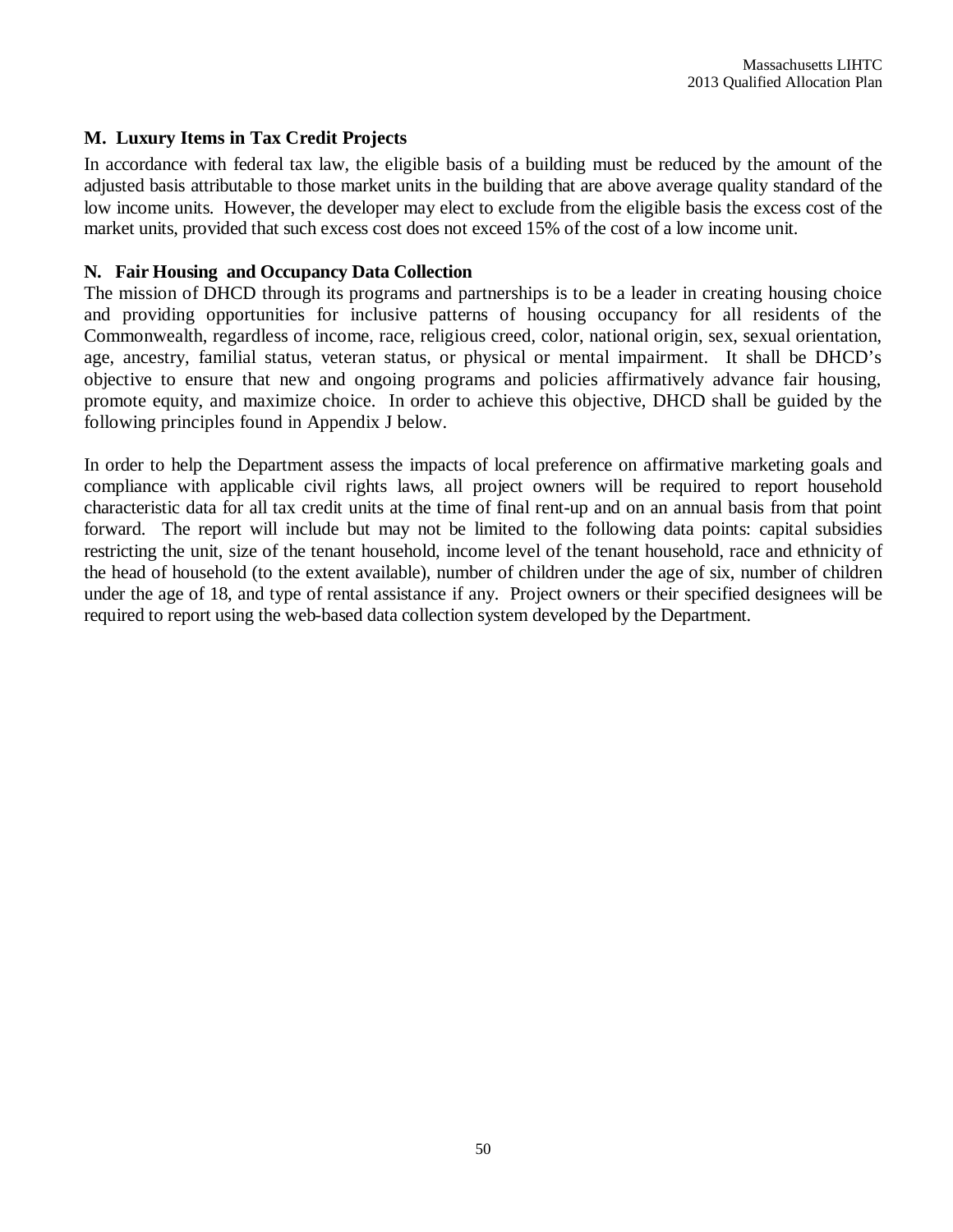# **APPENDICES**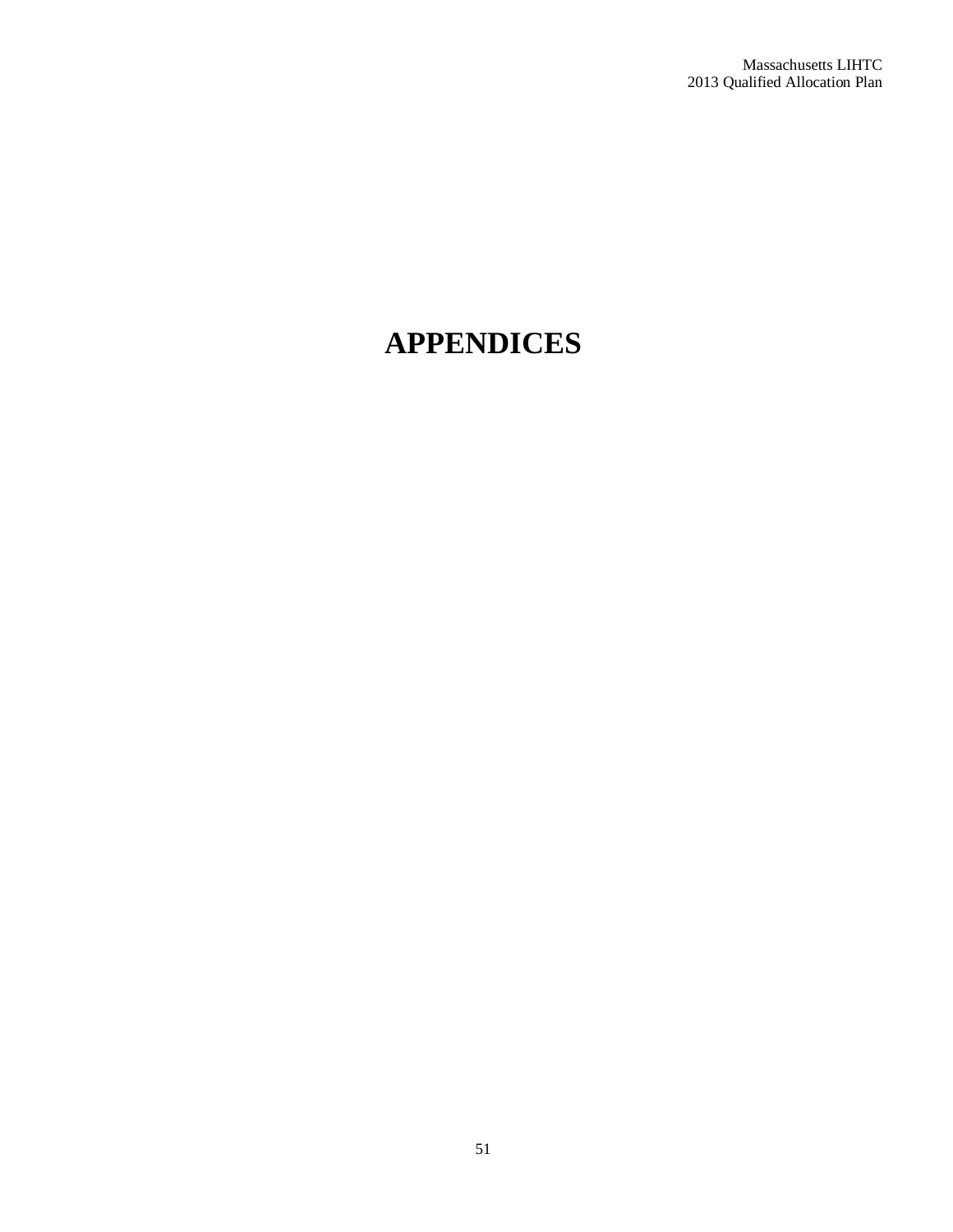# **APPENDIX A - 2013 RENTAL ROUND PRE-APPLICATION TO DHCD**

| Project Name: 1000 Manual Communication of the Manual Communication of the Manual Communication of the Manual Communication of the Manual Communication of the Manual Communication of the Manual Communication of the Manual                          |                                                                                                                                                                                                                                |
|--------------------------------------------------------------------------------------------------------------------------------------------------------------------------------------------------------------------------------------------------------|--------------------------------------------------------------------------------------------------------------------------------------------------------------------------------------------------------------------------------|
| Project Location:                                                                                                                                                                                                                                      |                                                                                                                                                                                                                                |
| Project Type (family, elderly 62+, special needs): ______________________________                                                                                                                                                                      |                                                                                                                                                                                                                                |
| Project Sponsor: 2000 and 2000 and 2000 and 2000 and 2000 and 2000 and 2000 and 2000 and 2000 and 2000 and 200                                                                                                                                         |                                                                                                                                                                                                                                |
| Other Key Members of Team:                                                                                                                                                                                                                             |                                                                                                                                                                                                                                |
| Architect:                                                                                                                                                                                                                                             |                                                                                                                                                                                                                                |
| Possible Contractors: 2000 and 2000 and 2000 and 2000 and 2000 and 2000 and 2000 and 2000 and 2000 and 2000 and 2000 and 2000 and 2000 and 2000 and 2000 and 2000 and 2000 and 2000 and 2000 and 2000 and 2000 and 2000 and 20<br>(no more than three) |                                                                                                                                                                                                                                |
| Management Agent: 1997 and 1997 and 1997 and 1997 and 1997 and 1997 and 1997 and 1997 and 1997 and 1997 and 19                                                                                                                                         |                                                                                                                                                                                                                                |
| Consultant: Consultant Consultant Consultant Consultant Consultant Consultant Consultant Consultant Consultant                                                                                                                                         |                                                                                                                                                                                                                                |
|                                                                                                                                                                                                                                                        | Entity preparing cost estimates: No. 1996. The set of the set of the set of the set of the set of the set of the set of the set of the set of the set of the set of the set of the set of the set of the set of the set of the |
| <b>Sponsor Contact Name:</b>                                                                                                                                                                                                                           | Email Address:                                                                                                                                                                                                                 |

Provide a short narrative describing your strategy for securing M/WBE participation and for ensuring equal opportunity for women and minorities to participate as labor in your project:

Conformance with DHCD Priority Categories (see attached):

Provide short narrative response: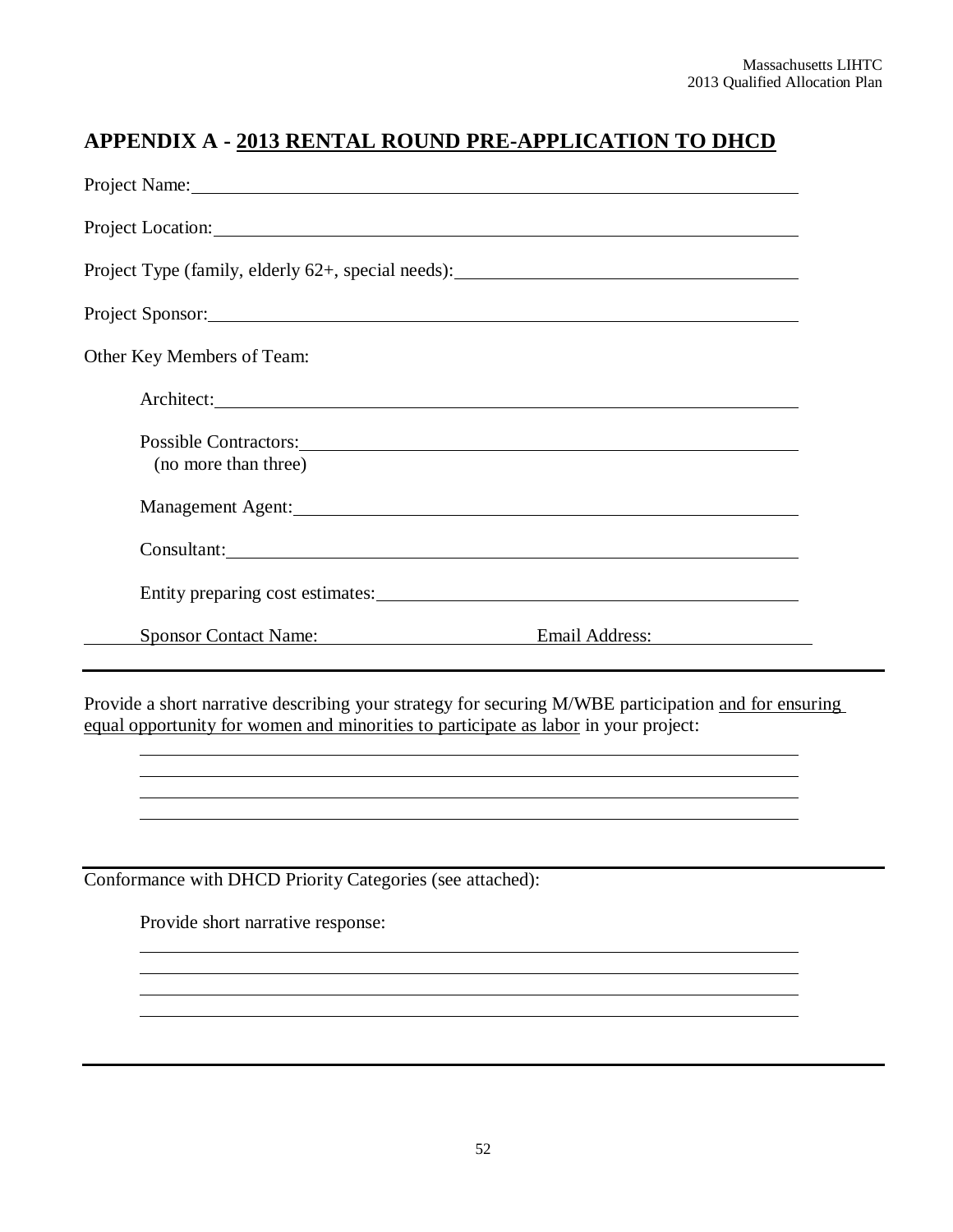#### **Unit Mix**

| <b>AMI</b>       | $30\%$ or<br>below | 50% or<br>below | $60\%$ or<br>below | 80% or<br>below | <b>Market</b> | <b>Total</b><br><b>Units</b> |
|------------------|--------------------|-----------------|--------------------|-----------------|---------------|------------------------------|
| <b>SRO</b>       |                    |                 |                    |                 |               |                              |
| <b>Studio</b>    |                    |                 |                    |                 |               |                              |
| 1 Bdrm           |                    |                 |                    |                 |               |                              |
| 2 Bdrm           |                    |                 |                    |                 |               |                              |
| 3 Bdrm           |                    |                 |                    |                 |               |                              |
| <b>Total AMI</b> |                    |                 |                    |                 |               |                              |

Total Development Cost (TDC):

TDC Per Unit:

Operating Costs Per Unit:

#### **Debt Service Coverage** Year 1 Year 2 Year 3 Year 4 Year 5 Year 6 Year 7 Year 8 Year 9 Year 10 Year 11 Year 12 Year 13 Year 14 Year 15

#### **Cash Flow per Unit**

| Year | Year | Year | Year   Year   Year | Year Year | $\vert$ Year $\vert$ | Year   Year   Year   Year   Year |                  |  | Year |
|------|------|------|--------------------|-----------|----------------------|----------------------------------|------------------|--|------|
|      |      |      |                    |           |                      | 10                               | $1^{\circ}$<br>┸ |  |      |
|      |      |      |                    |           |                      |                                  |                  |  |      |

Anticipated Funding Requests of DHCD:

(Please note QAP limits on 9% and State funding requests)

| 4% Credit | 9% Credit | 9% Credit<br>per Tax<br>Credit Unit | <b>State</b><br>$Credit*$ | State Credit   Total<br>per Unit | <b>DHCD</b><br><b>Subsidies</b> | <b>DHCD</b><br>Subsidy per<br>Unit |
|-----------|-----------|-------------------------------------|---------------------------|----------------------------------|---------------------------------|------------------------------------|
|           |           |                                     |                           |                                  |                                 |                                    |

DHCD Subsidy Request – Check all that apply

 $\mathsf{AHTF}\ \Box$ 

CATNHP  $\Box$  CIPF  $\Box$  CBH  $\Box$  FCF - DDS  $\Box$  FCF - DMH  $\Box$  HIF  $\Box$  HOME  $\Box$  HSF  $\Box$ 

Amount of matching funds to be provided by town/city: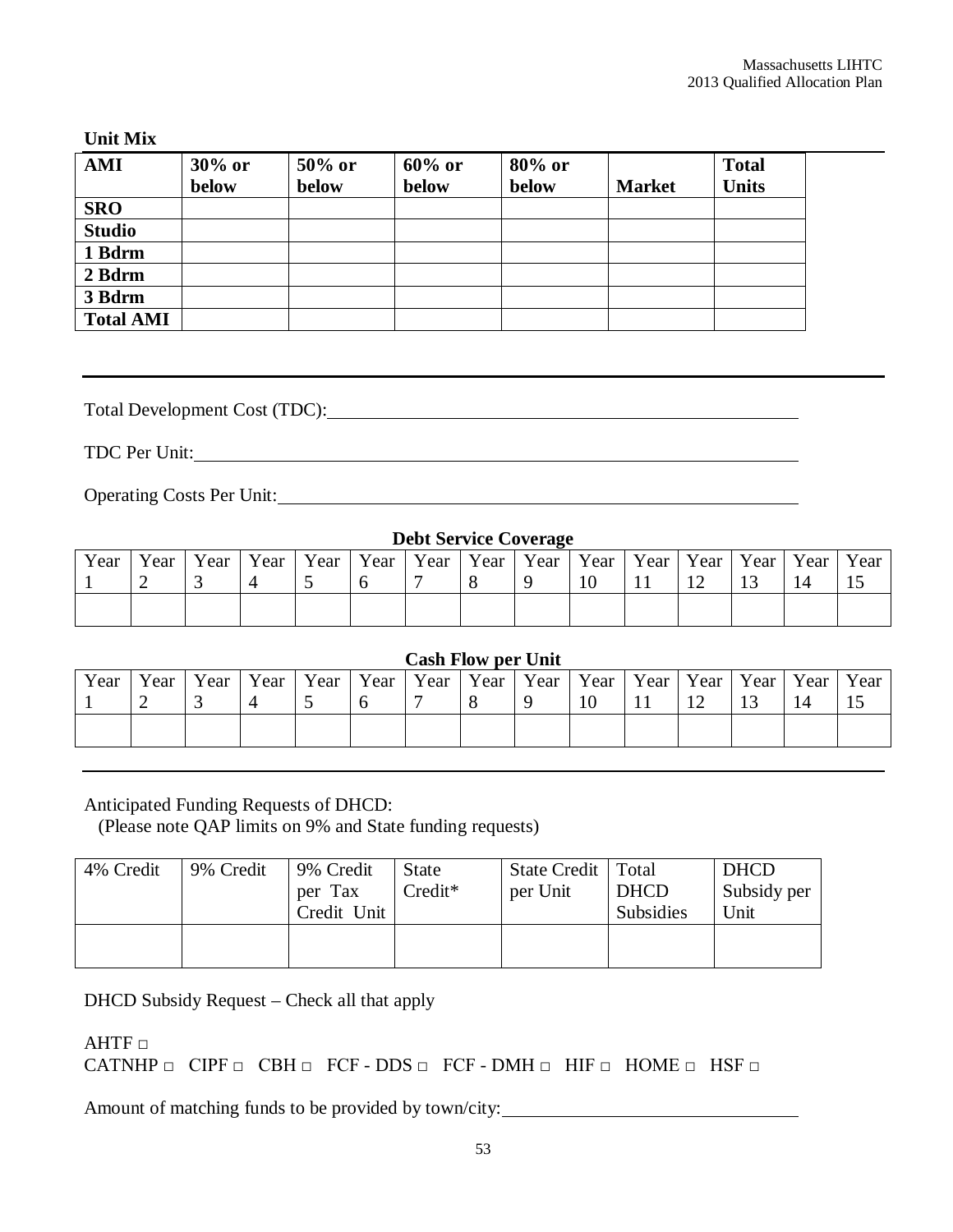| Are the matching funds committed?<br>(match typically is a mandatory requirement)                                                                                                                                                                                                                                                                                         |  |  |  |  |
|---------------------------------------------------------------------------------------------------------------------------------------------------------------------------------------------------------------------------------------------------------------------------------------------------------------------------------------------------------------------------|--|--|--|--|
| *During the 2013 funding competition, a sponsor may submit only one application for state credits.                                                                                                                                                                                                                                                                        |  |  |  |  |
| What form of site control exists and when does it expire?<br><u>Letting</u><br><b>Status of Zoning:</b>                                                                                                                                                                                                                                                                   |  |  |  |  |
| Chapter 40B Projects:                                                                                                                                                                                                                                                                                                                                                     |  |  |  |  |
| Provide exact status of Chapter 40B process, including site approval letter issuance, zoning board                                                                                                                                                                                                                                                                        |  |  |  |  |
| <b>City of Boston Projects:</b><br>Is the project subject to Article 80 large/small project review? Yes ________ No ________<br>If so, has the project been approved?<br>If not, provide exact description of status of Article 80 approval process: _____________<br>If the project is not subject to Article 80 review, please describe the status of zoning approvals: |  |  |  |  |
| All other projects:                                                                                                                                                                                                                                                                                                                                                       |  |  |  |  |
| Is the project zoned? $Yes \_\_\_\_$ No $\_\_\_\_\_$<br>If not, provide exact description and status of all necessary approvals.<br>,我们也不能在这里的人,我们也不能在这里的人,我们也不能在这里的人,我们也不能在这里的人,我们也不能在这里的人,我们也不能在这里的人,我们也不能在这里的人,我们也                                                                                                                                                     |  |  |  |  |
| Status of environmental review:                                                                                                                                                                                                                                                                                                                                           |  |  |  |  |
| Has an ASTM Phase 1 been completed?<br>Yes<br>No<br>If yes, describe additional actions required, if any.                                                                                                                                                                                                                                                                 |  |  |  |  |
| Historic Approvals:                                                                                                                                                                                                                                                                                                                                                       |  |  |  |  |
| Does the project have MHC sign-off? Yes________ No_________                                                                                                                                                                                                                                                                                                               |  |  |  |  |
| Does the project require historic tax credit equity? Yes_________ No___                                                                                                                                                                                                                                                                                                   |  |  |  |  |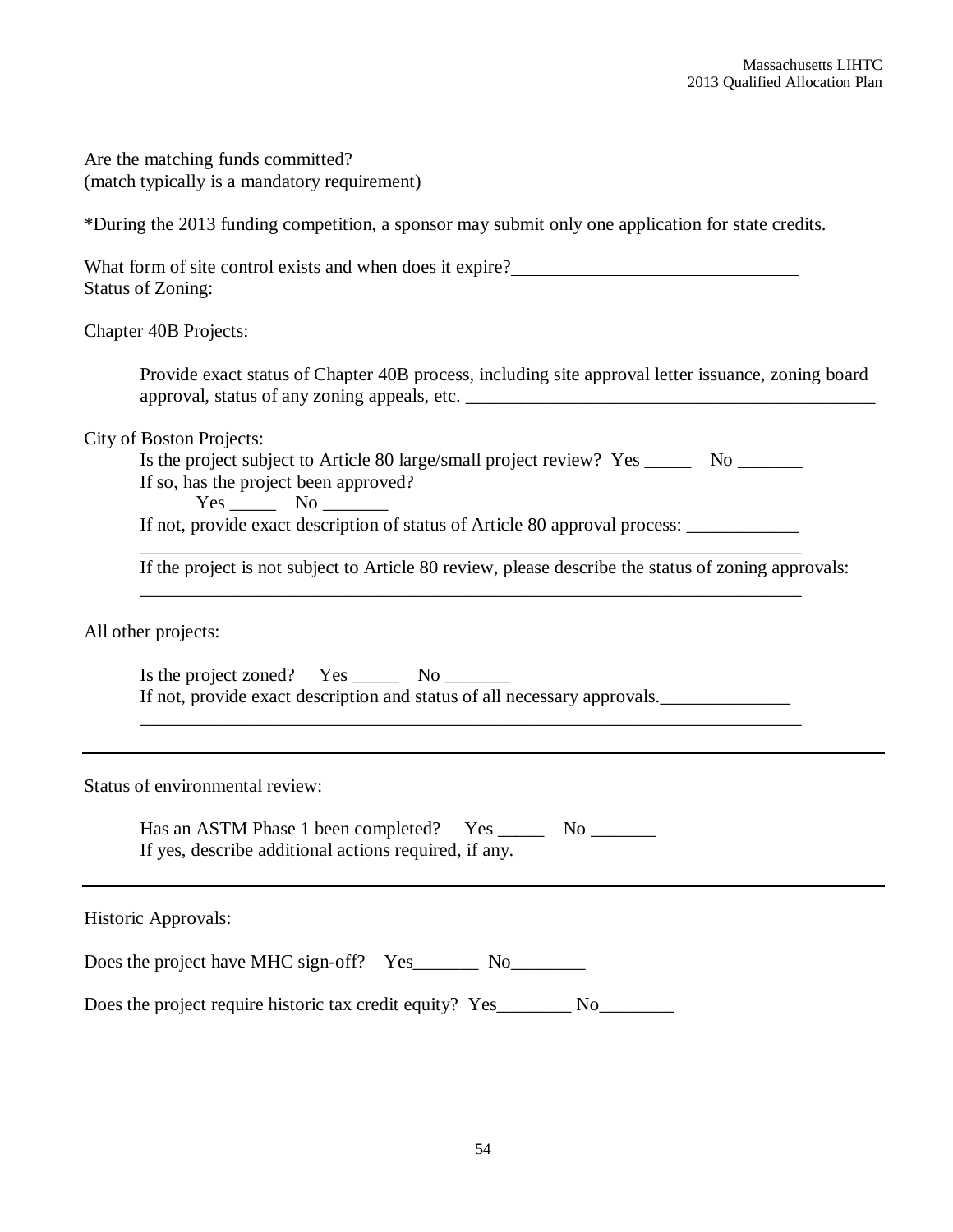If yes:

| <b>State Historic Equity</b> | <b>State Historic Credit</b> | Federal Historic | Federal Historic      |
|------------------------------|------------------------------|------------------|-----------------------|
| Amount in Budget             | <b>Award Amount</b>          | Equity           | Credit Award          |
|                              | Planned                      | Amount in Budget | <b>Amount Planned</b> |
|                              |                              |                  |                       |

State Historic:

Total award amount for which the project is eligible:\_\_\_\_\_\_\_\_\_\_\_\_\_\_\_\_\_\_\_

Total award amount for which the project has received awards:\_\_\_\_\_\_\_\_\_\_\_\_\_\_\_\_\_\_\_

(Please attach state historic credit approval letters.)

Federal Historic

Part 1 Approval Received? Yes \_\_\_\_\_\_\_ No\_\_\_\_\_\_\_\_

Part 2 Approval Received? Yes\_\_\_\_\_\_\_\_ No\_\_\_\_\_\_\_\_\_

(Please attach Part 1 and 2 approvals.)

If Part 1 and/or Part 2 have not been approved, please provide date(s) of submission to the U.S. Department of Interior

Preservation Projects Only:

Using the priority matrix for preservation projects and tier definitions included as Appendix K in the QAP, please indicate the risk factor category and tier that your project best fits, and attach supporting documentation:

| <b>Risk Factor</b>                         | Tier 1 | Tier 2 | Tier 3 |
|--------------------------------------------|--------|--------|--------|
| 1: Risk of Loss to Market Conversion       |        |        |        |
| 2: Risk of Loss Due to Physical Condition  |        |        |        |
| 3: Risk of Loss due to Financial Viability |        |        |        |
| 4: Market Condition Opportunity            |        |        |        |
|                                            |        |        |        |

Additional Comments:\_\_\_\_\_\_\_\_\_\_\_\_\_\_\_\_\_\_\_\_\_\_\_\_\_\_\_\_\_\_\_\_\_\_\_\_\_\_\_\_\_\_\_\_\_\_\_\_\_\_\_\_\_\_\_\_\_\_\_\_\_\_\_\_\_\_\_

\_\_\_\_\_\_\_\_\_\_\_\_\_\_\_\_\_\_\_\_\_\_\_\_\_\_\_\_\_\_\_\_\_\_\_\_\_\_\_\_\_\_\_\_\_\_\_\_\_\_\_\_\_\_\_\_\_\_\_\_\_\_\_\_\_\_\_\_\_\_\_\_\_\_\_\_\_\_\_\_\_\_\_\_\_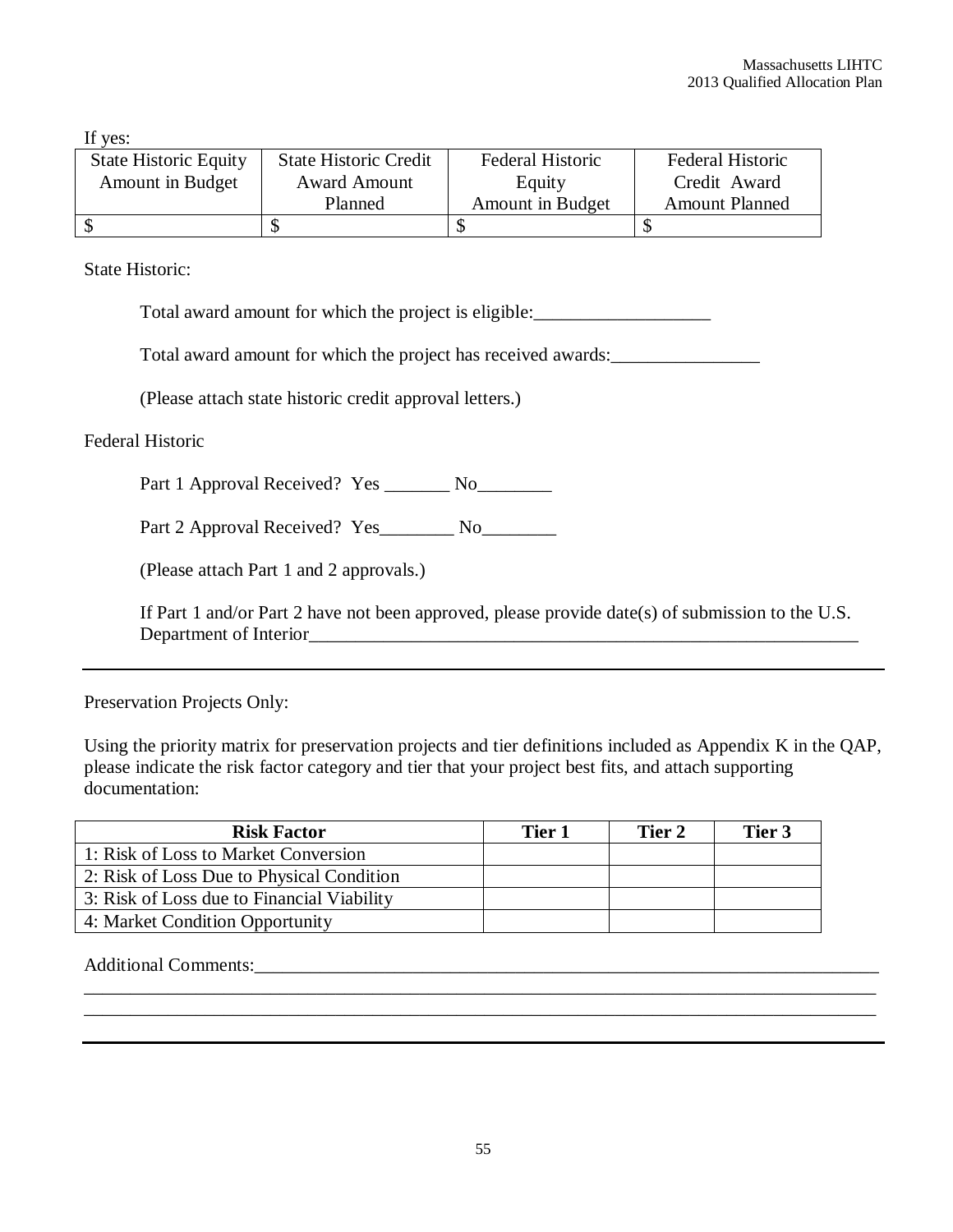Market Information:

| Please describe the market conditions in the primary market area, including, but not limited to:                                                                                                                               |  |
|--------------------------------------------------------------------------------------------------------------------------------------------------------------------------------------------------------------------------------|--|
| Rental Vacancy Rate: 1988 and 1988 and 1988 and 1988 and 1988 and 1988 and 1988 and 1988 and 1988 and 1988 and 1988 and 1988 and 1988 and 1988 and 1988 and 1988 and 1988 and 1988 and 1988 and 1988 and 1988 and 1988 and 198 |  |
| Average 1-BR Rent:                                                                                                                                                                                                             |  |
| Average 2-BR Rent:                                                                                                                                                                                                             |  |
| Average 3-BR Rent:                                                                                                                                                                                                             |  |
| Median 1-BR Rent:                                                                                                                                                                                                              |  |
| Median 2-BR Rent:                                                                                                                                                                                                              |  |
| Median 3-BR Rent:                                                                                                                                                                                                              |  |
| Unemployment Rate:                                                                                                                                                                                                             |  |
| <b>Median Sales Price:</b>                                                                                                                                                                                                     |  |
|                                                                                                                                                                                                                                |  |

Please note: the sponsor does not need to provide a market study at this time, but needs to indicate the source of the information provided above:

Does the sponsor have a project with a prior DHCD award that has not yet closed? If so, identify project and date of DHCD award:

If the project is intended to serve the elderly  $(62 \text{ and older only})$ , has the town or city supported an affordable family housing project within the past three years? If so, identify the project and the year it proceeded to construction:

**Please note: Sponsors of projects seeking Community Based Housing (CBH) or Facilities Consolidation Fund (FCF) assistance must also complete the following sections (pages 6-10) of this document.**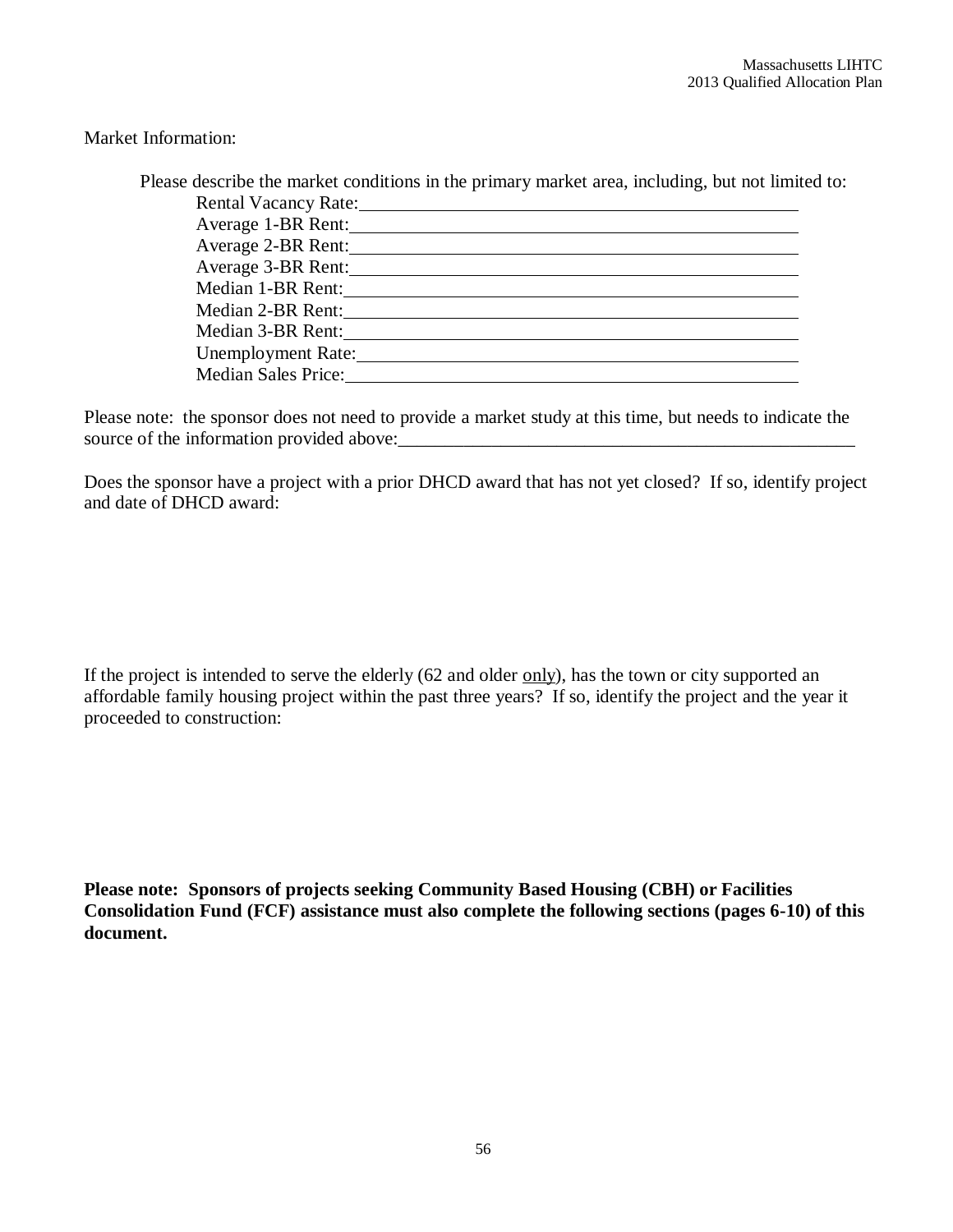#### **Community Based Housing (CBH) Preliminary Application Addendum**

# (COMPLETE ONLY IF APPLYING FOR CBH FUNDING)

The CBH program presents an opportunity to expand the range of housing options in the community for people with disabilities. The program funds integrated housing units that meet the housing needs and preferences of people with disabilities who are institutionalized or at risk of institutionalization.

The Mass Rehab Commission (MRC) and Executive Office of Health and Human Services (EOHHS) require that CBH units be accessible for persons with mobility impairments. Priority will be given to projects that expand opportunities for integrated housing for people with disabilities by providing rental units in larger housing developments that are accessible and visitable. All CBH units must be affordable to a household with an income as low as 15% of AMI, with documented operating subsidy..

To ensure that projects meet design and program goals, all prospective CBH developers should review Achieving Access Parts One and Two as well as the CBH program guidelines available on the Community Economic Development Assistance Corporation (CEDAC) website, www.CEDAC.org. All prospective CBH projects must receive a certification from MRC in order to proceed to full application. By filing this pre-application with MRC and CEDAC, applicants begin the certification process.

Please complete the CBH pre-application addendum and deliver the full pre-application plus CBH addendum to DHCD, with a copy to Margaret Dionne at MA Rehabilitation Commission (MRC) as well as to (Margaret.Dionne@state.ma.us) and Sara Barcan at CEDAC (sbarcan@cedac.org).

| <b>Unit Size</b> | <b>Unit Type</b><br>(townhouse,<br>flat, duplex,<br>single) | <b>Total</b><br><b>Number</b> | <b>Accessible for</b><br>persons with<br>mobility<br>impairment | Other<br>'program'<br>units or set<br>asides (FCF<br>for example) | <b>Proposed</b><br>number of<br><b>CBH</b> units |
|------------------|-------------------------------------------------------------|-------------------------------|-----------------------------------------------------------------|-------------------------------------------------------------------|--------------------------------------------------|
| Studio           |                                                             |                               |                                                                 |                                                                   |                                                  |
| One              |                                                             |                               |                                                                 |                                                                   |                                                  |
| Bedroom          |                                                             |                               |                                                                 |                                                                   |                                                  |
| Two              |                                                             |                               |                                                                 |                                                                   |                                                  |
| Bedroom          |                                                             |                               |                                                                 |                                                                   |                                                  |
| Three            |                                                             |                               |                                                                 |                                                                   |                                                  |
| Bedroom          |                                                             |                               |                                                                 |                                                                   |                                                  |
| Four<br>Bedroom  |                                                             |                               |                                                                 |                                                                   |                                                  |
| Total            |                                                             |                               |                                                                 |                                                                   |                                                  |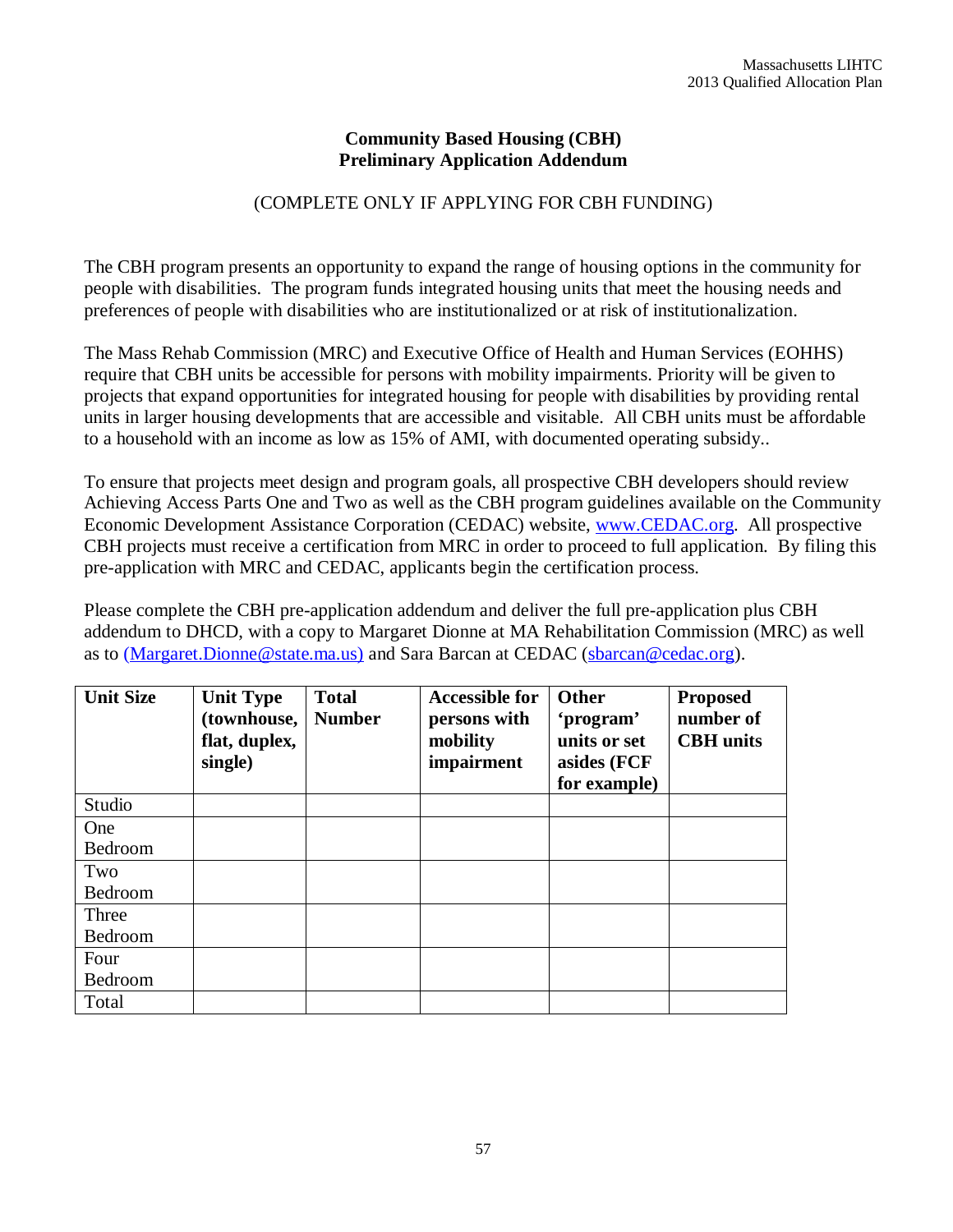| Visitability                  | Are all units in the development visitable by persons with      |
|-------------------------------|-----------------------------------------------------------------|
|                               | disabilities?                                                   |
|                               | If no, how many are visitable?                                  |
| Universal Design-refer        | Does the development incorporate Universal Design Features in   |
| to CBH checklist              | all units and common spaces?                                    |
|                               | How many units comply with UD principles?                       |
| <b>Accessible Units</b>       | Do the accessible units meet all applicable state and federal   |
|                               | standards? Check which ones apply—521 CMR; UFAS; FHA.           |
|                               | Do the accessible units (or will the accessible units) meet the |
|                               | CBH criteria as listed in the Design Checklist?                 |
| Adaptable units               |                                                                 |
| Elevator $Y/N$ ; how          |                                                                 |
| many?                         |                                                                 |
| Proximity to                  |                                                                 |
| accessible                    |                                                                 |
| transportation                |                                                                 |
| Proximity to shopping         |                                                                 |
| Other - <i>describe other</i> |                                                                 |
| amenities and features        |                                                                 |

# **Project Features** (*please describe)*

1. Description of Site / Location (i.e., proximity to goods and services, including mass transit):

\_\_\_\_\_\_\_\_\_\_\_\_\_\_\_\_\_\_\_\_\_\_\_\_\_\_\_\_\_\_\_\_\_\_\_\_\_\_\_\_\_\_\_\_\_\_\_\_\_\_\_\_\_\_\_\_\_\_\_\_\_\_\_\_\_\_\_\_\_\_\_\_\_\_\_

\_\_\_\_\_\_\_\_\_\_\_\_\_\_\_\_\_\_\_\_\_\_\_\_\_\_\_\_\_\_\_\_\_\_\_\_\_\_\_\_\_\_\_\_\_\_\_\_\_\_\_\_\_\_\_\_\_\_\_\_\_\_\_\_\_\_\_\_\_\_\_\_\_\_\_

\_\_\_\_\_\_\_\_\_\_\_\_\_\_\_\_\_\_\_\_\_\_\_\_\_\_\_\_\_\_\_\_\_\_\_\_\_\_\_\_\_\_\_\_\_\_\_\_\_\_\_\_\_\_\_\_\_\_\_\_\_\_\_\_\_\_\_\_\_\_\_\_\_\_\_

\_\_\_\_\_\_\_\_\_\_\_\_\_\_\_\_\_\_\_\_\_\_\_\_\_\_\_\_\_\_\_\_\_\_\_\_\_\_\_\_\_\_\_\_\_\_\_\_\_\_\_\_\_\_\_\_\_\_\_\_\_\_\_\_\_\_\_\_\_\_\_\_\_\_\_

- 2. Experience of Sponsoring Organization with CBH projects:
- 3. Services Anticipated, if any (if service partner has been selected, please identify):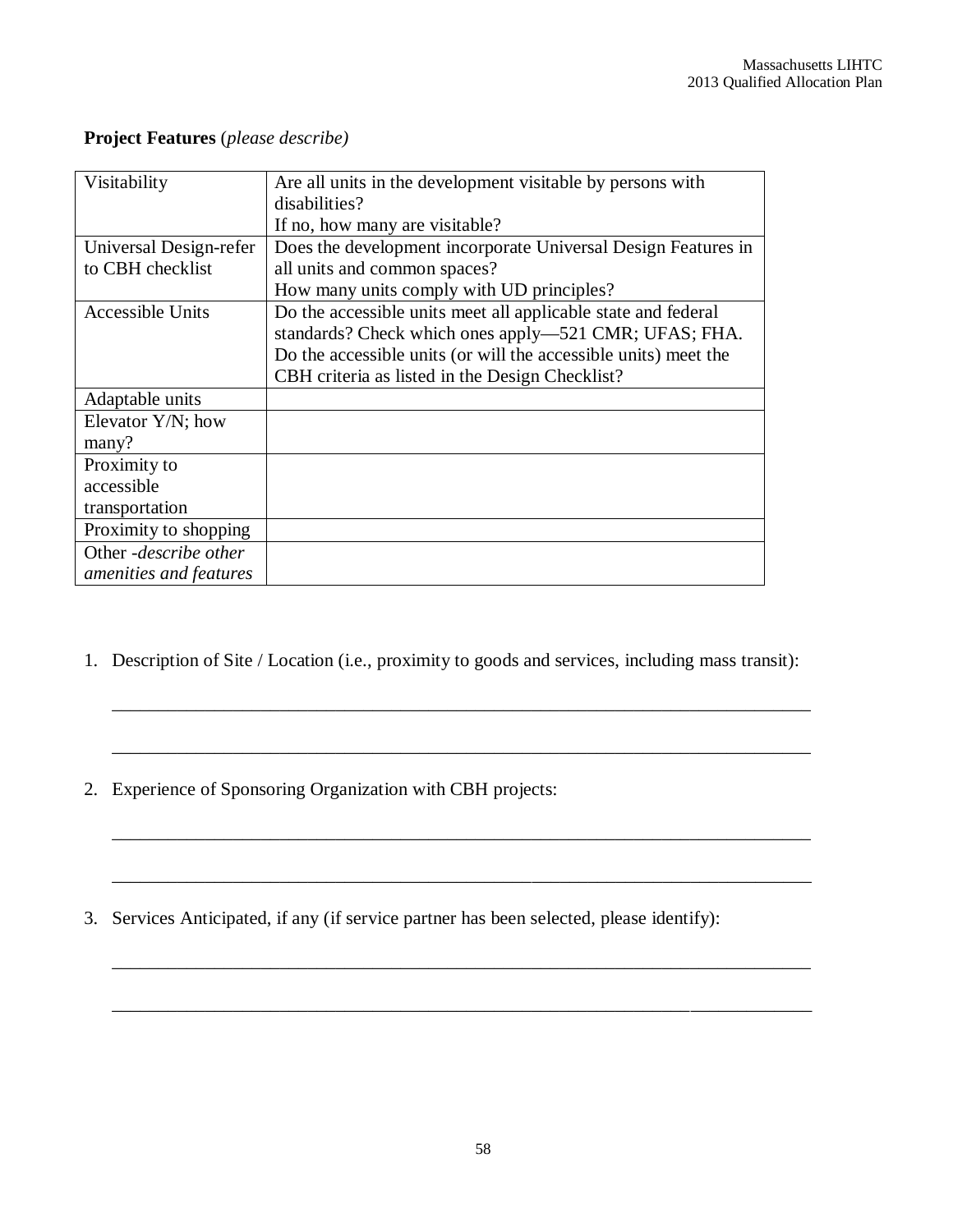4. Source of Service Funding, if any:

# **Financing Plan**

- 1. Please indicate estimated total amount of CBH request:
- 2. Please indicate proposed source of operating subsidy below:

\_\_\_\_\_\_\_\_\_\_\_\_\_\_\_\_\_\_\_\_\_\_\_\_\_\_\_\_\_\_\_\_\_\_\_\_\_\_\_\_\_\_\_\_\_\_\_\_\_\_\_\_\_\_\_\_\_\_\_\_\_\_\_\_\_\_\_\_\_\_\_\_\_\_

\_\_\_\_\_\_\_\_\_\_\_\_\_\_\_\_\_\_\_\_\_\_\_\_\_\_\_\_\_\_\_\_\_\_\_\_\_\_\_\_\_\_\_\_\_\_\_\_\_\_\_\_\_\_\_\_\_\_\_\_\_\_\_\_\_\_\_\_\_\_\_\_\_\_\_

\_\_\_\_\_\_\_\_\_\_\_\_\_\_\_\_\_\_\_\_\_\_\_\_\_\_\_\_\_\_\_\_\_\_\_\_\_\_\_\_\_\_\_\_\_\_\_\_\_\_\_\_\_\_\_\_\_\_\_\_\_\_\_\_\_\_\_\_\_\_\_\_\_\_\_\_\_\_

\_\_\_\_\_\_\_\_\_\_\_\_\_\_\_\_\_\_\_\_\_\_\_\_\_\_\_\_\_\_\_\_\_\_\_\_\_\_\_\_\_\_\_\_\_\_\_\_\_\_\_\_\_\_\_\_\_\_\_\_\_\_\_\_\_\_\_\_\_\_\_\_\_\_\_\_\_\_

| Project-based Section 8        |  |
|--------------------------------|--|
| $\Box$ MRVP                    |  |
| $\Box$ Other – please specify: |  |

Comments on Financing Plan:

# **Developer Track Record**

Please describe previous experience with the CBH program, if any.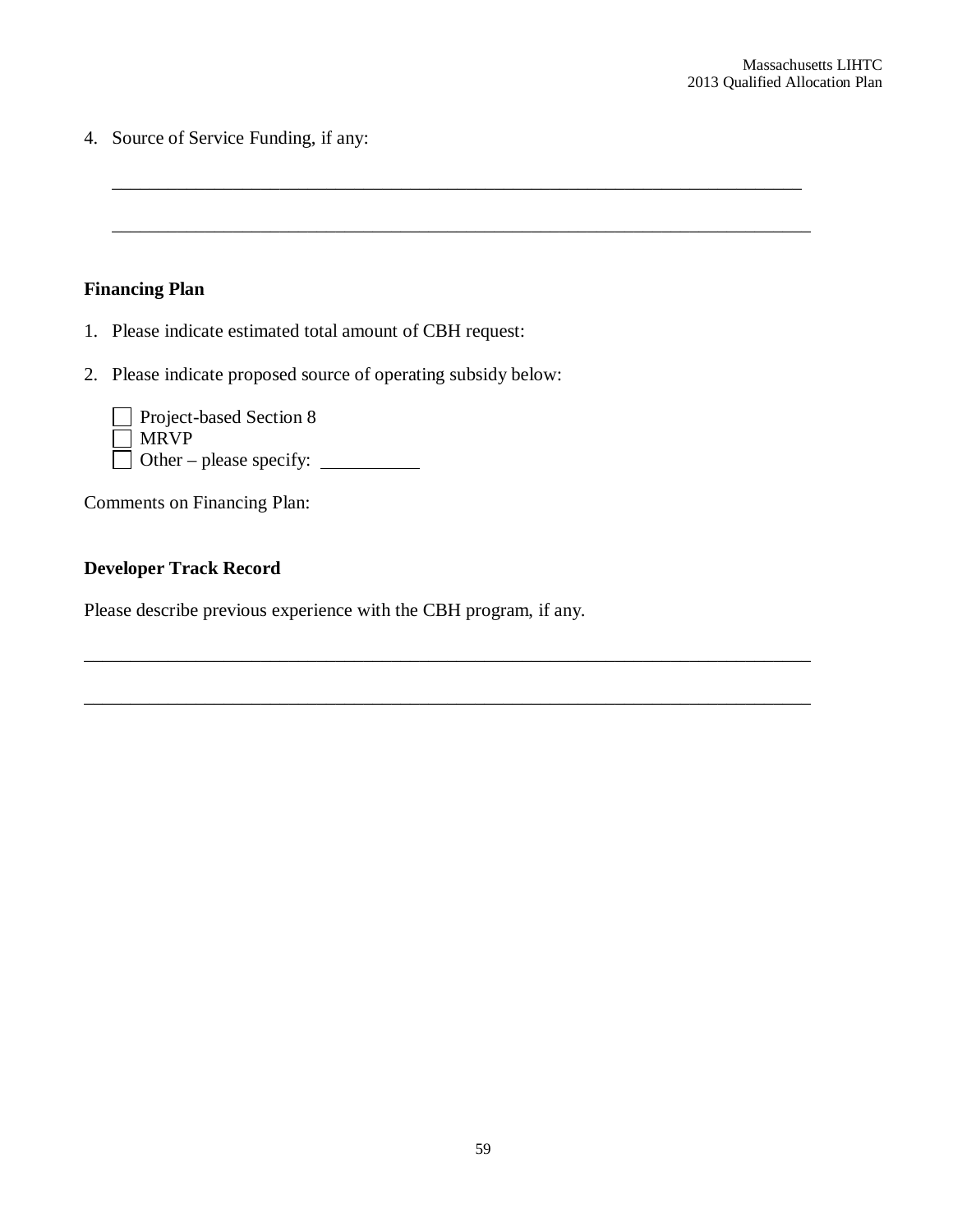# *Facilities Consolidation Fund (FCF) Preliminary Application Addendum\**

(COMPLETE ONLY IF APPLYING FOR FCF FUNDING)

- 5. Agency: DMH / DDS (circle)
- 6. Number of FCF Units Requested:\_\_\_\_\_\_\_\_\_\_\_\_\_\_\_\_\_\_\_\_\_\_\_\_\_\_\_\_\_\_\_\_\_\_\_\_\_\_\_\_\_\_\_\_\_\_\_\_\_\_\_\_\_\_\_\_\_\_\_\_\_\_
- 7. Unit Sizes (# of bedrooms per FCF unit):
- 8. Property Type (townhouse; apartment building; etc.):

\_\_\_\_\_\_\_\_\_\_\_\_\_\_\_\_\_\_\_\_\_\_\_\_\_\_\_\_\_\_\_\_\_\_\_\_\_\_\_\_\_\_\_\_\_\_

9. Description of Site / Location (i.e., proximity to goods and services, including mass transit):\_\_\_\_\_\_\_\_\_\_\_\_\_\_\_\_

\_\_\_\_\_\_\_\_\_\_\_\_\_\_\_\_\_\_\_\_\_\_\_\_\_\_\_\_\_\_\_\_\_\_\_\_\_\_\_\_\_\_\_\_\_\_\_\_\_\_\_\_\_\_\_\_\_\_\_\_\_\_\_\_\_\_\_\_\_\_\_\_\_\_\_\_\_\_\_\_\_\_\_\_\_

\_\_\_\_\_\_\_\_\_\_\_\_\_\_\_\_\_\_\_\_\_\_\_\_\_\_\_\_\_\_\_\_\_\_\_\_\_\_\_\_\_\_\_\_\_\_\_\_\_\_\_\_\_\_\_\_\_\_\_\_\_\_\_\_\_\_\_\_\_\_\_\_\_\_\_\_\_\_\_\_\_\_\_\_\_

\_\_\_\_\_\_\_\_\_\_\_\_\_\_\_\_\_\_\_\_\_\_\_\_\_\_\_\_\_\_\_\_\_\_\_\_\_\_\_\_\_\_\_\_\_\_\_\_\_\_\_\_\_\_\_\_\_\_\_\_\_\_\_\_\_\_\_\_\_\_\_\_\_\_\_\_\_\_\_\_\_\_\_\_\_

\_\_\_\_\_\_\_\_\_\_\_\_\_\_\_\_\_\_\_\_\_\_\_\_\_\_\_\_\_\_\_\_\_\_\_\_\_\_\_\_\_\_\_\_\_\_\_\_\_\_\_\_\_\_\_\_\_\_\_\_\_\_\_\_\_\_\_\_\_\_\_\_\_\_\_\_\_\_\_\_\_\_\_\_\_

\_\_\_\_\_\_\_\_\_\_\_\_\_\_\_\_\_\_\_\_\_\_\_\_\_\_\_\_\_\_\_\_\_\_\_\_\_\_\_\_\_\_\_\_\_\_\_\_\_\_\_\_\_\_\_\_\_\_\_\_\_\_\_\_\_\_\_\_\_\_\_\_\_\_\_\_\_\_\_\_\_\_\_\_\_

\_\_\_\_\_\_\_\_\_\_\_\_\_\_\_\_\_\_\_\_\_\_\_\_\_\_\_\_\_\_\_\_\_\_\_\_\_\_\_\_\_\_\_\_\_\_\_\_\_\_\_\_\_\_\_\_\_\_\_\_\_\_\_\_\_\_\_\_\_\_\_\_\_\_\_\_\_\_\_\_\_\_\_\_\_

\_\_\_\_\_\_\_\_\_\_\_\_\_\_\_\_\_\_\_\_\_\_\_\_\_\_\_\_\_\_\_\_\_\_\_\_\_\_\_\_\_\_\_\_\_\_\_\_\_\_\_\_\_\_\_\_\_\_\_\_\_\_\_\_\_\_\_\_\_\_\_\_\_\_\_\_\_\_\_\_\_\_\_\_\_

\_\_\_\_\_\_\_\_\_\_\_\_\_\_\_\_\_\_\_\_\_\_\_\_\_\_\_\_\_\_\_\_\_\_\_\_\_\_\_\_\_\_\_\_\_\_\_\_\_\_\_\_\_\_\_\_\_\_\_\_\_\_\_\_\_\_\_\_

\_\_\_\_\_\_\_\_\_\_\_\_\_\_\_\_\_\_\_\_\_\_\_\_\_\_\_\_\_\_\_\_\_\_\_\_\_\_\_\_\_\_\_\_\_\_\_\_\_\_\_\_\_\_\_\_

10. Experience of Sponsoring Organization with FCF projects:

\_\_\_\_\_\_\_\_\_\_\_\_\_\_\_\_\_\_\_\_\_\_\_\_\_\_\_\_\_\_\_\_\_\_\_\_\_\_\_\_\_\_

11. Population to be Served: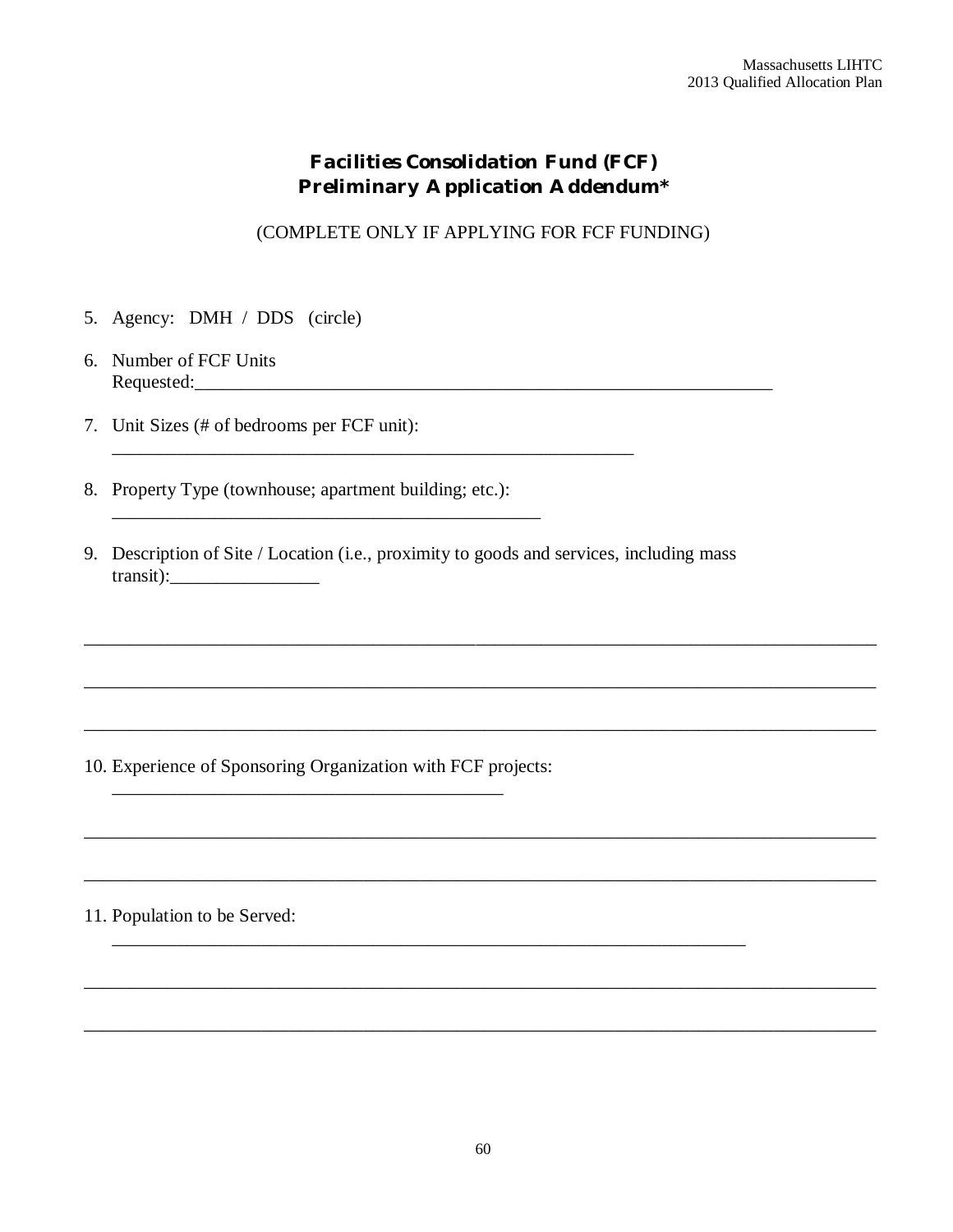12. Services Anticipated (if service partner has been selected, please  $identity):$ 

#### 13. Source of Service Funding:

\* For projects seeking FCF in combination with other DHCD resources, complete and return full preapplication with addendum to DHCD as well as the DMH or DDS Area Housing Coordinator with a copy to Sara Barcan at CEDAC or sbarcan@cedac.org. All FCF applicant projects must be certified by DMH or DDS in order to proceed to full application. Submission of this pre-application to the appropriate agency begins the certification process. For DDS group homes and other projects seeking FCF without other state resources, please visit the CEDAC website www.CEDAC.org for the appropriate preapplication.

\_\_\_\_\_\_\_\_\_\_\_\_\_\_\_\_\_\_\_\_\_\_\_\_\_\_\_\_\_\_\_\_\_\_\_\_\_\_\_\_\_\_\_\_\_\_\_\_\_\_\_\_\_\_\_\_\_\_\_\_\_\_\_\_\_\_\_\_\_\_\_\_\_\_\_\_\_\_\_\_\_\_\_\_\_

\_\_\_\_\_\_\_\_\_\_\_\_\_\_\_\_\_\_\_\_\_\_\_\_\_\_\_\_\_\_\_\_\_\_\_\_\_\_\_\_\_\_\_\_\_\_\_\_\_\_\_\_\_\_\_\_\_\_\_\_\_\_\_\_\_\_\_\_\_\_\_\_\_\_\_\_\_\_\_\_\_\_\_\_\_

\_\_\_\_\_\_\_\_\_\_\_\_\_\_\_\_\_\_\_\_\_\_\_\_\_\_\_\_\_\_\_\_\_\_\_\_\_\_\_\_\_\_\_\_\_\_\_\_\_\_\_\_\_\_\_\_\_\_\_\_\_\_\_\_\_\_\_\_\_\_\_\_\_\_\_\_\_\_\_\_\_\_\_\_\_

\_\_\_\_\_\_\_\_\_\_\_\_\_\_\_\_\_\_\_\_\_\_\_\_\_\_\_\_\_\_\_\_\_\_\_\_\_\_\_\_\_\_\_\_\_\_\_\_\_\_\_\_\_\_\_\_\_\_\_\_\_\_\_\_\_\_\_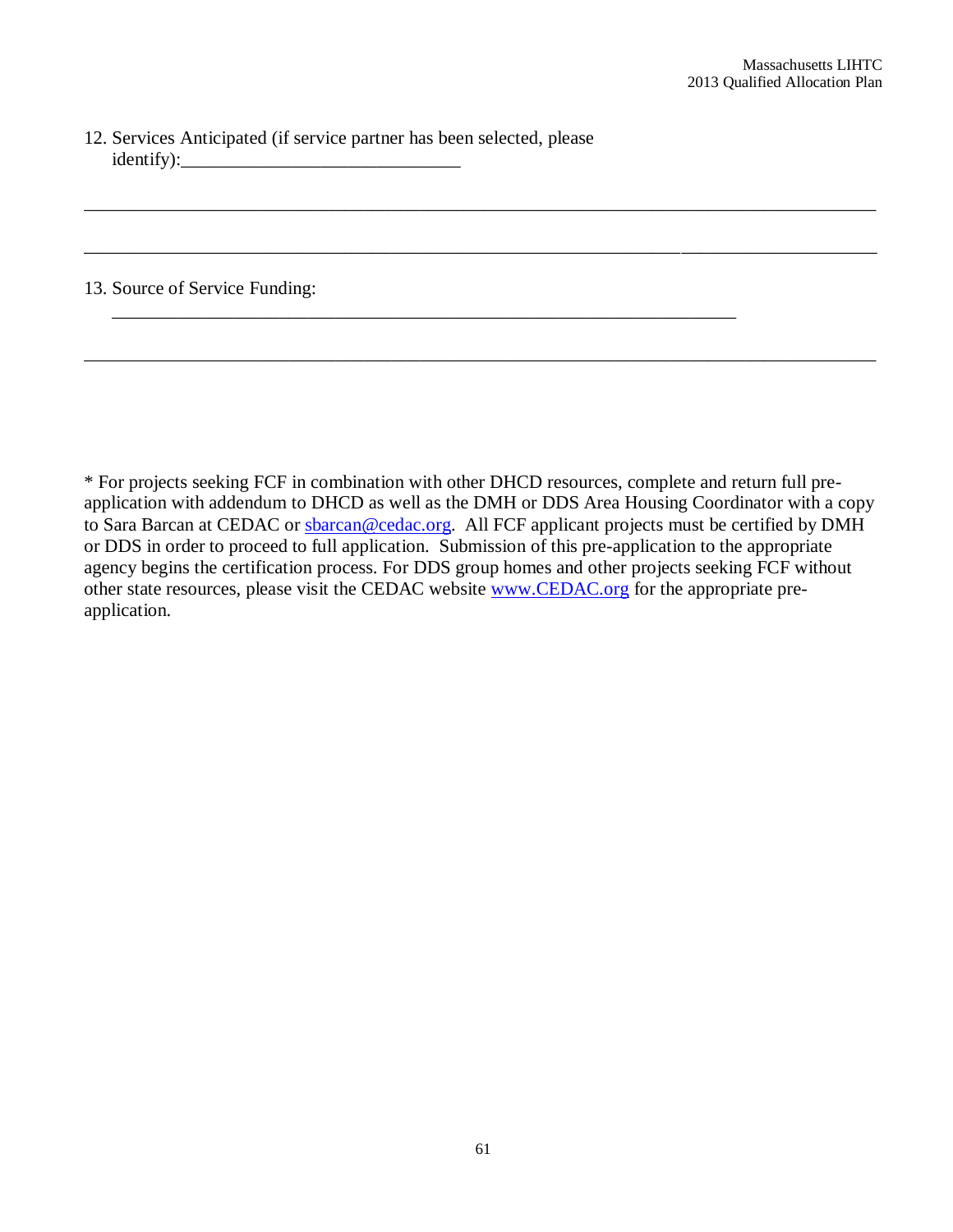# **Appendix B: Compliance Monitoring Procedure**

The compliance monitoring procedure includes five components:

- 1. Record keeping and Records Retention
- 2. Annual Certification and Review
- 3. Records Review
- 4. Building Inspection
- 5. Notification of Noncompliance

These components are based on and incorporate the requirements of Internal Revenue Code Section 42 and Treasury Regulation Section 1.42-5. "Low income units" refers to tax credit eligible units as defined by Section  $42(g)$ .

#### **I. Record keeping And Record Retention**

Record keeping: For each year in the compliance period, which is equal to 15 taxable years beginning the first year the tax credit is taken, the Owner shall maintain records for each building in the project showing the:

- a. Total number of residential rental units in the building (including the number of bedrooms and the size in square feet of each residential rental unit);
- b. Percentage of residential rental units in the building that are low income units as defined by Section  $42(g)$ , and the size in square feet of each low income unit.
- c. Rent charged on each residential rental unit in the building (including any utility allowance);
- d. Number of occupants in each low income unit if the rent is determined by the number of occupants per unit under Section  $42(g)(2)$  (as in effect prior to 1989 amendments);
- e. Annual income certification for each low income tenant per unit unless specifically waived by the Internal Revenue Service under Revenue Procedure 2004-38.
- f. Documentation to support each low income tenant's income certification (for example, a copy of the tenant's federal income tax returns, W-2 Form, verification from a third party such as an employer or a state agency paying unemployment compensation, and/or a statement from the local housing authority declaring that the tenant did not exceed the income limit under Section  $42(g)$  if a tenant is receiving Section 8 housing assistance payments,);
- g. Each low income vacancy in the building and information that shows when, and to whom, the next available units were rented;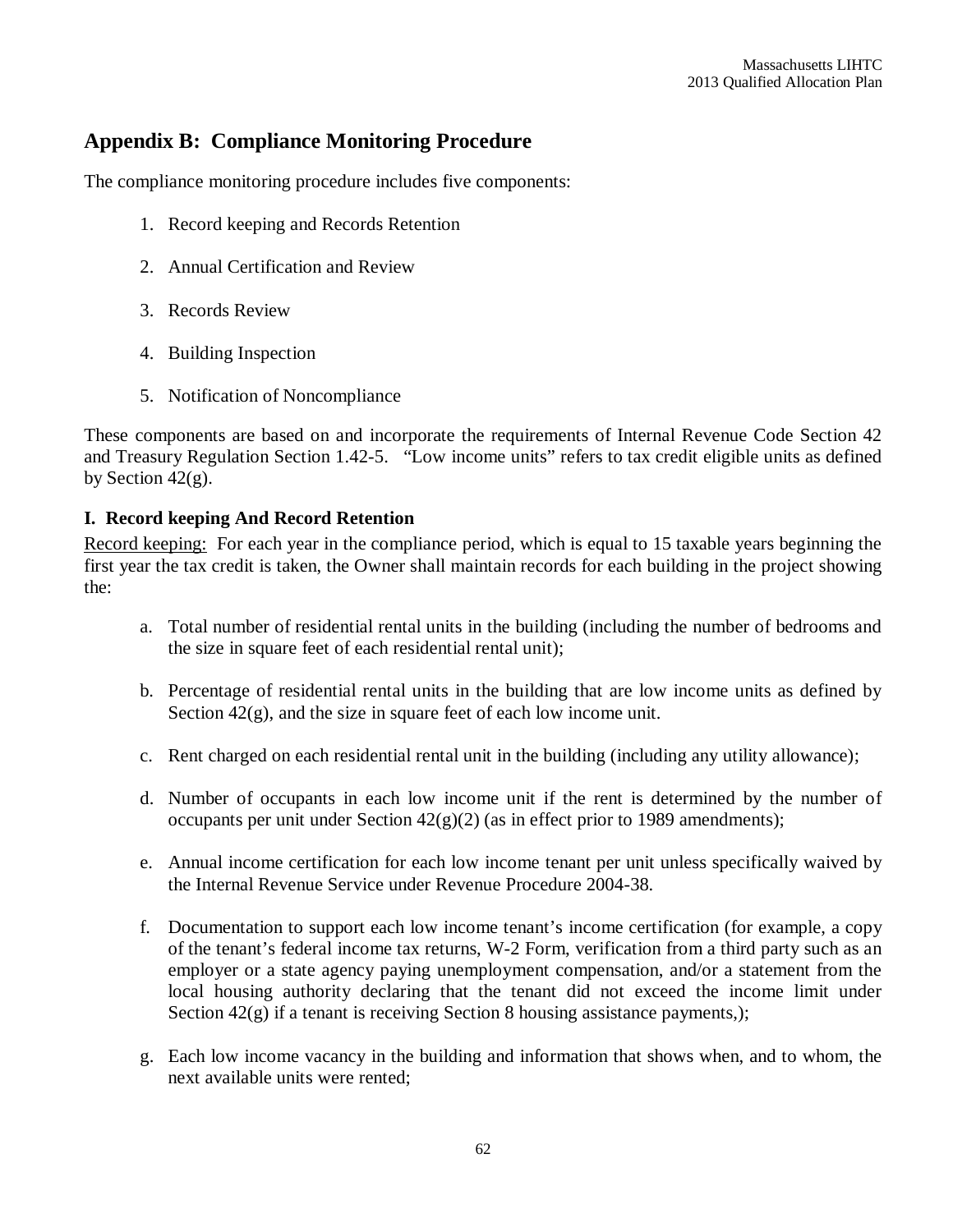- h. Eligible basis and qualified basis of the building at the end of the first year of the credit period; and
- i. Character and use of the nonresidential portion of the building included in the building's eligible basis under Section 42(d).

Specific Requirements: In accordance with Treasury Regulation Section 1.42-5 and Revenue Procedures 94-64 and 94-65, DHCD adopts the following specific requirements: (i) As provided in Section 5.01(3) of Revenue Procedure 94-64, the requirement for annual income re-certification will apply to all owners, including all owners of 100% low income buildings unless specifically waived by the Internal Revenue Service under Revenue Procedure 2004-38. (ii) As provided in Section 4.04 of Revenue Procedure 94-65, DHCD will require owners to obtain documentation, other than the statement described in Section 4.02 of the Revenue Procedure, to support a low income tenant's annual certification of income from assets.

Records Retention: The Owner shall retain records for the first year of the credit period for at least six years beyond the due date (with extensions) for filing the tax return for the last year of the compliance period of the building. The Owner shall retain the records described above for all subsequent years in the compliance period for at least six years after the due date (with extensions) for filing the federal income tax return for that year.

Additionally, for each year that the Agreement remains in effect after the compliance period, the Owner shall retain records adequate to demonstrate compliance with the terms and conditions of the Agreement, including, but not necessarily limited to, income and rent records pertaining to tenants. The Owner shall retain the records pertaining to a particular year for at least 6 years following the close of that year.

**Inspection Records Retention:** The Owner shall also retain and provide, for DHCD's inspection, any original report or notice issued by a state or local authority of a health, safety, or building code violation concerning the Project. Retention of the original violation report or notice is not required beyond the time when DHCD reviews the report or notice and completes its inspection pursuant to Section III below, except where the violation remains uncorrected*.*

# **II. Annual Certification and Review**

Submission of Certification: The Owner of every project that has received tax credits must submit to DHCD at least annually for each year in the compliance period an Owner's Certification of Continuing Tax Credit Compliance, which will be provided by DHCD. In this document, the Owner shall certify to DHCD, under the penalty of perjury, that for the preceding 12-month period:

- a. The project was continually in compliance with the terms and conditions of its Agreement with DHCD, MHFA or MDFA;
- b. The project met either the 20-50 test under Section  $42(g)$  (1) (A) or the 40-60 test under Section  $42(g)$  (1) (B), whichever minimum set-aside test was applicable to the project (The 20-50 test means that a minimum of 20% of the project's units were set aside for tenants at 50% of the area median income at tax credit restricted rent levels. The 40-60 test means that a minimum of 40% of the project's units were set aside for tenants at 60% of the area median income at tax credit restricted rent levels);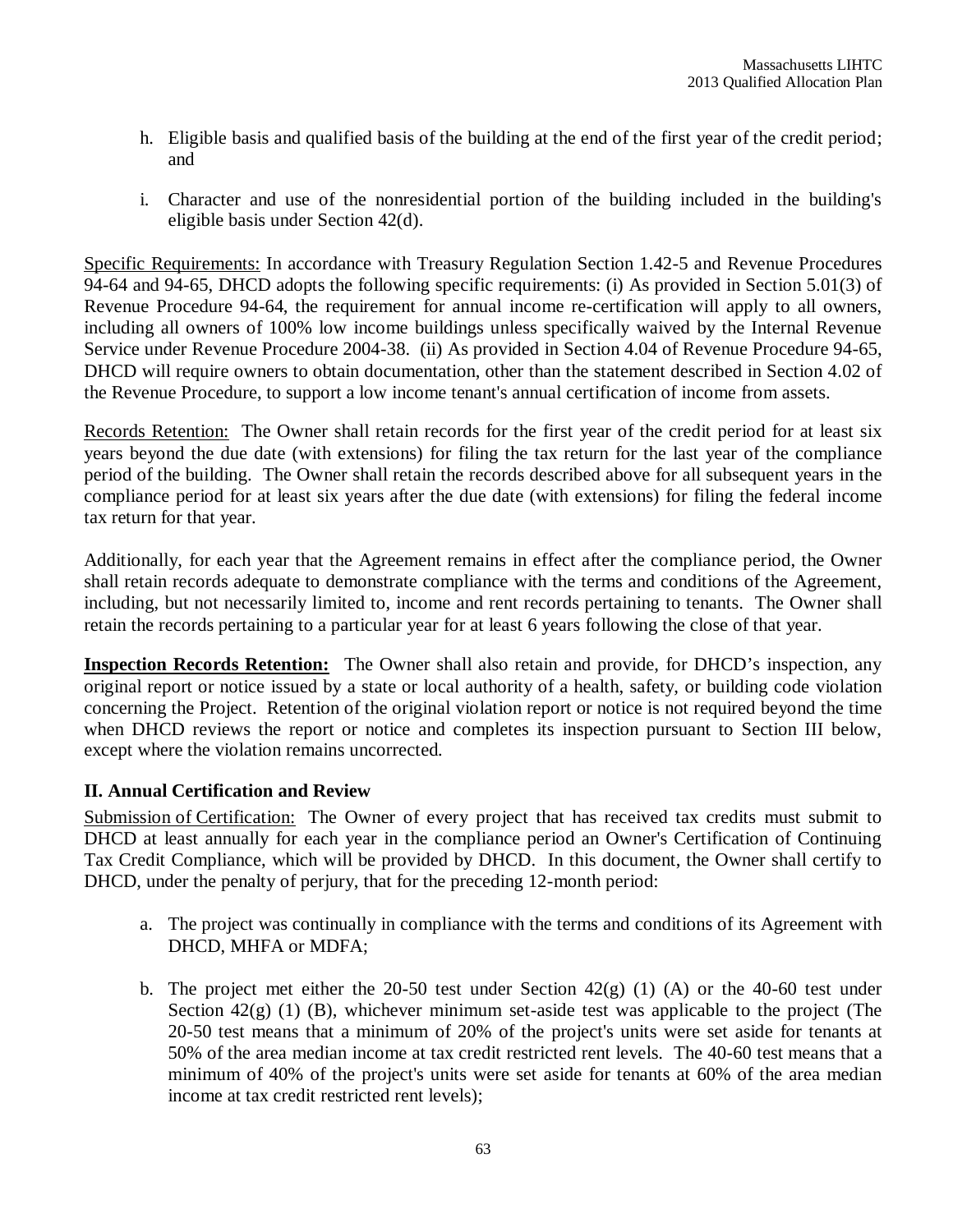- c. There was no change in the applicable fraction as defined by Section  $42(c)(1)(B)$  of any building in the project, or that there was a change, and a description of that change is provided;
- d. The Owner has received an annual income certification from each low income tenant, and documentation to support that certification; or in the case of a tenant receiving Section 8 housing assistance payments, that the Owner has received a statement from a public housing authority that the tenant's income does not exceed the applicable income limit under Section 42(g). In accordance with Treasury Regulation Section 1.42-5 and Revenue Procedures 94-64, 94-65 and 2004-38, DHCD adopts the following specific requirements: (i) As provided in Section 5.01(3) of Revenue Procedure 94-64, the requirement for annual income re-certification will apply to all owners, including all owners of 100% low income buildings, unless specifically waived by the Internal Revenue Service under Revenue Procedure 2004-38. (ii) As provided in Section 4.04 of Revenue Procedure 94-65, DHCD will require owners to obtain documentation, other than the statement described in Section 4.02 of the Revenue Procedure, to support a low income tenant's annual certification of income from assets;
- e. Each low income unit in the project was rent-restricted under Section  $42(g)(2)$ ;
- f. All units in the project were for use by the general public (as defined in Treas. Reg. 1.42-9), including the requirement that no finding of discrimination under the Fair Housing Act, 42 U.S.C. 3601-3619, occurred for the project. (A finding of discrimination includes an adverse final decision by the Secretary of the Department of Housing and Urban Development (HUD), 24 CFR 180.680, an adverse final decision by a substantially equivalent state or local fair housing agency, 42 U.S.C. 3616a(a)(1), or an adverse judgment from a federal court.);
- g. The buildings and low income units in the project were suitable for occupancy, taking into account local health, safety, and building codes (or other habitability standards), and the state or local government office responsible for making local health, safety, or building code inspections did not issue a violation report or notice for any building or Low Income unit in the project. Alternatively, if a violation report or notice was issued by a state or local government office, the owner must state whether the violation has been corrected and must also attach to the Owner's Certification either a statement summarizing the violation report or notice or a copy of the violation report or notice;
- h. There was no change in the eligible basis (as defined in Section 42(d)) of any building in the project, or there was a change, and information regarding the nature of that change is provided;
- i. All tenant facilities included in the eligible basis under Section 42(d) of any building in the project were provided on a comparable basis without charge to all tenants in the building;
- j. If a low income unit in the project became vacant during the year, reasonable attempts were made to rent that unit or the next available unit of comparable or smaller size to tenants having a qualifying income before any units in the project were or will be rented to tenants not having a qualifying income;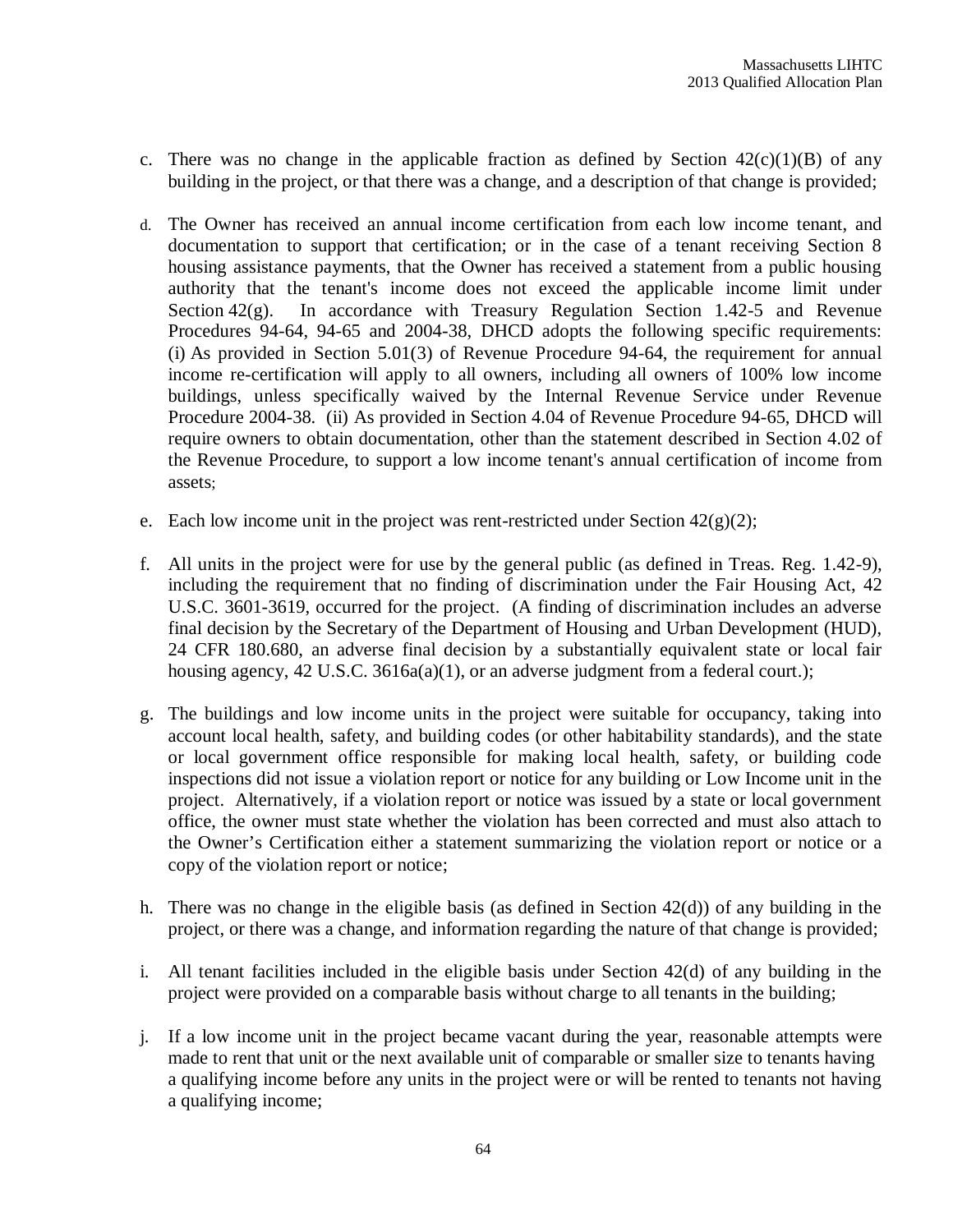- k. If the income of tenants of a low income unit in the building increased above the limit allowed in Section  $42(g)(2)(D)(ii)$ , the next available unit of comparable or smaller size in the building was or will be rented to tenants having a qualifying income;
- l. An extended low income housing commitment as described in Section  $42(h)(6)$  was in effect (for buildings subject to Section 7108(c)(1) of the Omnibus Budget Reconciliation Act of 1989), including the requirement under Section 42(h)(6)(B)(iv) that an owner cannot refuse to lease a unit in the project to an applicant because the applicant holds a voucher or certificate of eligibility under Section 8 of the United State Housing Act of 1937;
- m. All low income units in the project were used on a nontransient basis (except for transitional housing for the homeless provided under Section  $42(i)(3)(iii)$  or single room occupancy units rented on a month-by-month basis under Section  $42(i)(3)(B)iv$ ; and
- n. Any additional information that DHCD deems pertinent.

In addition, the Owner must submit completed IRS Forms 8609 [with parts I and II (the top and bottom sections) completed] to DHCD for every building in the project for the first year of the compliance period. For every year of the compliance period thereafter, the Owner must submit Schedule A of Form 8609 for every building in the project. The Owners of all low income housing projects will also be required to submit to DHCD at least once each year information on tenant income and rent for each low income unit, and documentation regarding the occupancy characteristics for all units, including DHCD project completion reports and other data collection requests in the form and manner designated by DHCD, in order to illustrate compliance with fair housing requirements.

Review of Certification: DHCD will review the above-described certifications submitted by Owners for compliance with the requirements of Section 42 for all tax credit projects, including those buildings financed by the Rural Housing Services (RHS), formerly the Farmers Home Administration (FMHA), under its Section 515 Program, and buildings of which at least 50% of the aggregate basis (including land and the building) is financed with the proceeds of tax-exempt bonds and administered by MHFA or MDFA.

The submission and review of certifications described above shall be made at least annually covering each year of the compliance period which is equal to 15 taxable years beginning with the first year the tax credit is taken. DHCD reserves the right to continue monitoring for any additional term that the Agreement remains in effect.

#### **III. Records Review**

DHCD will conduct a records review of a project's low income units which have been selected for on-site inspection pursuant to Section IV below.

The records review will include an examination of the annual low income certifications, the documentation the Owner has received supporting the certifications, and the rent records for the tenants in those units. The Owner must have definitive documentation to support the income certification. For example, in the case of a tenant receiving Section 8 housing assistance payments, a letter from the local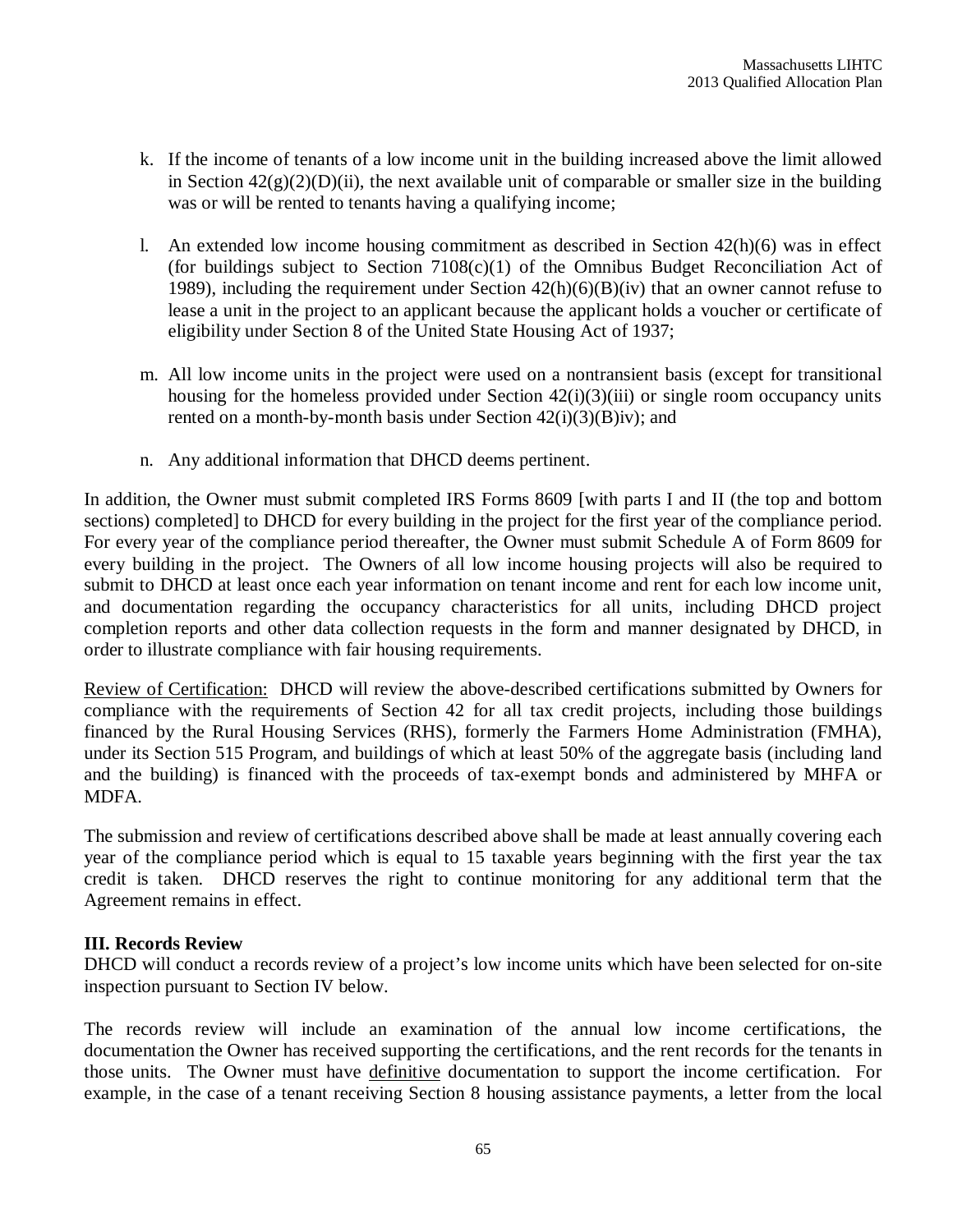housing authority will only be accepted if that statement notes the tax credit income limit for the tenant's family size in the municipality, states that the tenant's income does not exceed such tax credit income limit, and states the effective date of the certification.

In conjunction with the selection of units to be inspected under Section IV below, DHCD will select the records to be reviewed randomly and in a manner that will not give an owner advance notice that tenant records for a particular year will or will not be reviewed. However, DHCD may give an owner reasonable notice that tenant record review will occur so that the owner may assemble the tenant records. The review of tenant records may be undertaken wherever the owner maintains or stores the records (either on-site or off-site).

In addition to the above procedures, DHCD will review the records from the first year of the compliance period for every project in order to establish initial eligibility for the Low Income Housing Tax Credit.

Buildings financed by the RHS under its Section 515 Program and buildings of which at least 50% of the aggregate basis (taking into account the building and land) is financed with the proceeds of tax-exempt bonds will be excepted from this records review provision if DHCD enters into an agreement with the RHS and/or MHFA or MDFA, providing among other terms and conditions that RHS and/or MHFA or MDFA must provide information concerning the income and rent of the tenants in the building to DHCD. DHCD may assume the accuracy of any such information provided by RHS, MHFA, or MDFA. DHCD shall review such information and determine that the income limitation and rent restriction of Section  $42(g)$  (1) and (2) are met. However, if the information so provided is not sufficient for DHCD to make this determination, DHCD must request the necessary additional information directly from the Owner of the buildings.

The certifications and review under Sections I and II must be made at least annually covering each year of the 15-year compliance period. DHCD retains the right to require such certifications and review for any additional term that a Low Income Housing Tax Credit Regulatory Agreement between the owner and DHCD (or its successors) remains in effect.

# **IV. Building Inspection**

DHCD will conduct an on-site inspection of all buildings in a project by the end of the second calendar year following the year the last building in the project is placed in service. The minimum number of units to be inspected will be the greater of twenty percent of the project's low income units or three low income units.

Following the initial inspection, DHCD will conduct an on-site inspection of all buildings in a project at least once every three years. The minimum number of units to be inspected will be the greater of twenty percent or the project's low income units or three low income units.

DHCD will select the low income units to be inspected randomly and in a manner that will not give an owner advance notice that a unit will or will not be inspected. However, DHCD may give an owner reasonable notice that an inspection of the building and low income units will occur so that the owner may notify tenants of the inspection.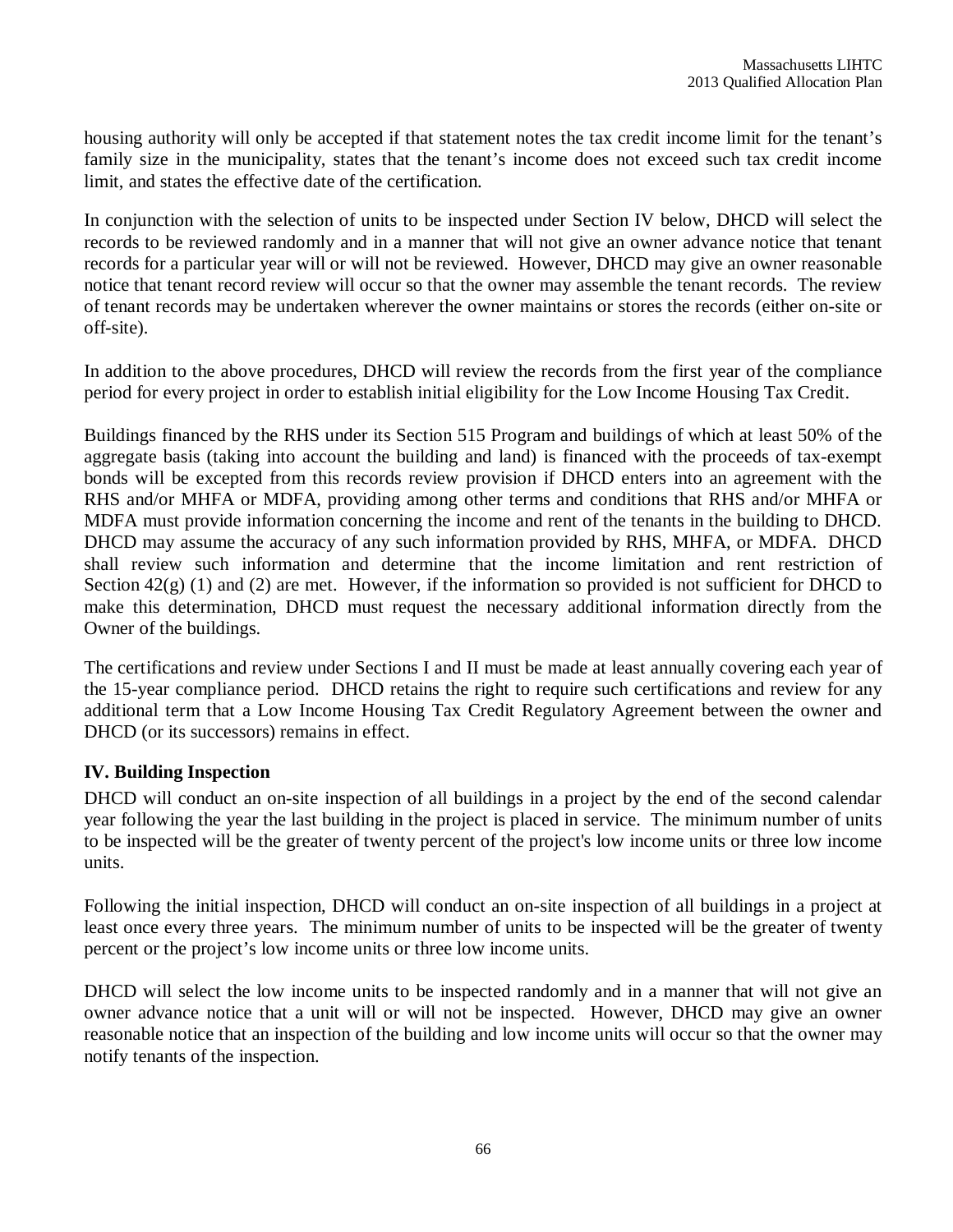DHCD will review any health, safety, or building code violations reports or notices retained by the owner as required in Section I above and will determine:

- a. Whether the buildings and units are suitable for occupancy, taking into account state and local health, safety and building codes (or other habitability standards); or
- b. Whether the buildings and units satisfy, as determined by DHCD, the uniform physical condition standards for public housing established by HUD (24 CFR 5.703).

Regardless of whether DHCD makes its determination under a. or b. above, the project must continue to satisfy applicable state and local health, safety, and building codes. If DHCD becomes aware of any violation of these codes, it must report the violation under Section V below.

A building financed by RHS under its Section 515 program will be excepted from this inspection provision if RHS inspects the building (under 7 CFR part 1930) and the RHS and DHCD enter into a memorandum of understanding, or other similar arrangement, under which RHS agrees to notify DHCD of the inspection results.

DHCD retains the right to perform on-site inspections of the buildings of any project at least through the end of the compliance period and for any additional term that a Low Income Housing Tax Credit Regulatory Agreement and Declaration of Restrictive Covenants between the owner and DHCD remains in effect.

### **V. Notification of Non-Compliance**

DHCD will provide prompt written notice to the Owner if DHCD does not receive the certifications described above, does not receive or is not permitted to review the tenant income certifications, supporting documentation, and rent record described above, or discovers by inspection, review, or in some other manner, that the project is not in compliance with Section 42. DHCD will file Form 8823, "Low Income Housing Credit Agencies Report of Noncompliance of Building Disposition", with the IRS no later than 45 days after the end of the correction period and no earlier than the end of the correction period, whether or not the noncompliance or failure to certify is corrected. The correction period, as specified in the noncompliance notice to the Owner, shall not exceed 90 days from the date of the notice to the Owner, unless extended by DHCD for up to six months where DHCD determines that there is good cause for granting an extension. DHCD will retain records of noncompliance or failure to certify in accordance with applicable Treasury regulations. If noncompliance or failure to certify is corrected within three years after the end of the correction period, DHCD will file Form 8823 reporting the correction.

DHCD will report its compliance monitoring activities annually on Form 8610, "Annual Low Income Housing Credit Agencies Report".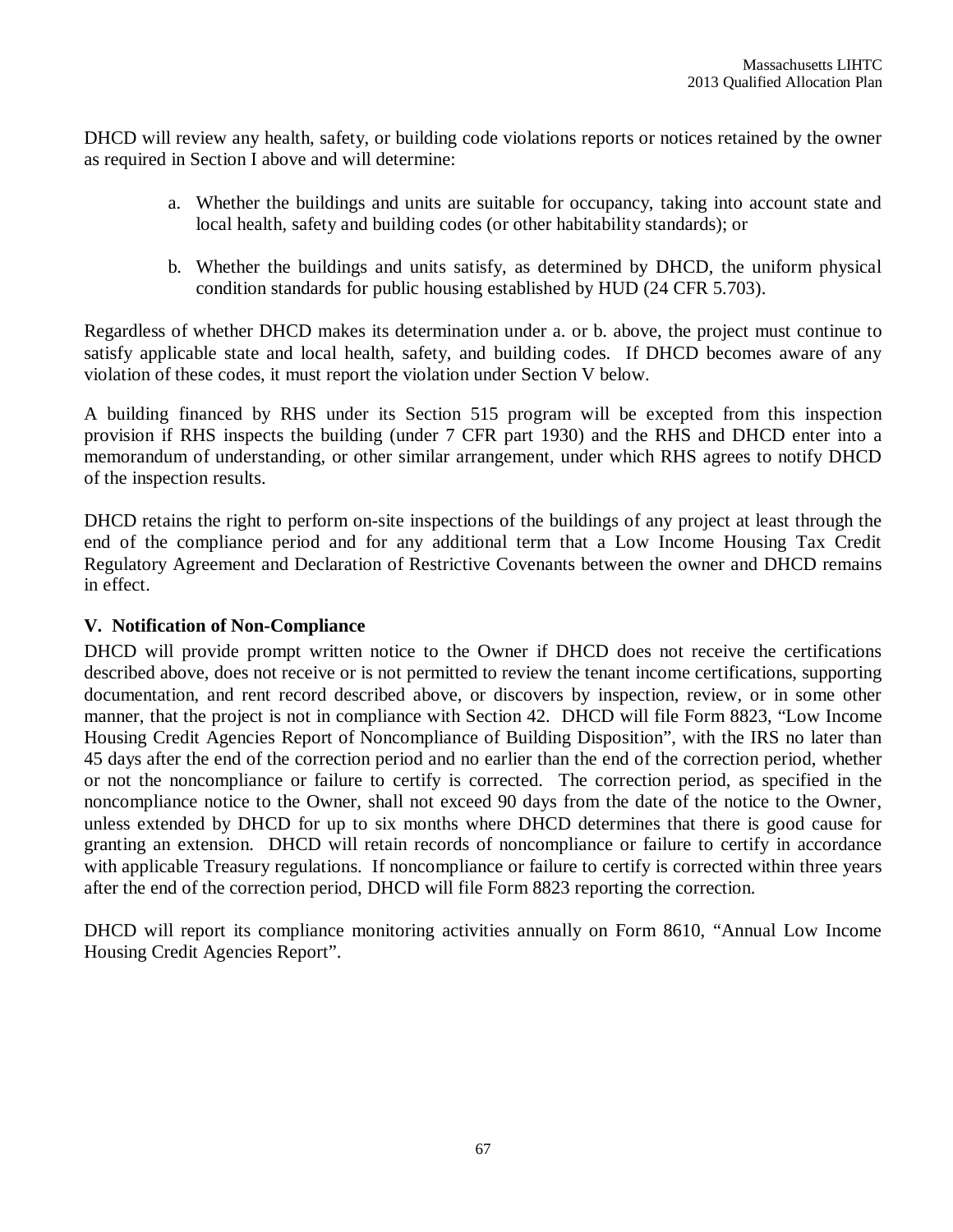# **Appendix C: Future Changes to the 2013 Allocation Plan**

Without limiting the generality of DHCD's power and authority to administer, operate, and manage the allocation of Low Income Housing Tax Credits according to federal law, federal procedures and this Plan, DHCD shall make such determinations and decisions, publish administrative guidelines and rules, require the use of such forms, establish such procedures and otherwise administer, operate, and manage allocations of tax credits in such manner as may be, in DHCD's determination, necessary, desirable, or incident to its responsibilities as the administrator, operator, and manager of the Low Income Housing Tax Credit Program.

The Governor recognizes and acknowledges that DHCD may encounter situations which have not been foreseen or provided for in the Plan and expressly delegates to DHCD the authority to amend the Plan, after the public has had the opportunity to comment through the public hearing process, and to administer, operate, and manage allocations of tax credits in all situations and circumstances, including, without limiting the generality of the foregoing, the power and authority to control and establish procedures for controlling any misuse or abuses of the tax credit allocation system and the power and authority to resolve conflicts, inconsistencies or ambiguities, if any, in this Plan or which may arise in administering, operating, or managing the Low Income Housing Tax Credit Program.

The Governor further expressly delegates to DHCD the ability to amend this Plan to ensure compliance with federal law and regulations as such federal law may be amended and as federal regulations are promulgated governing tax credits.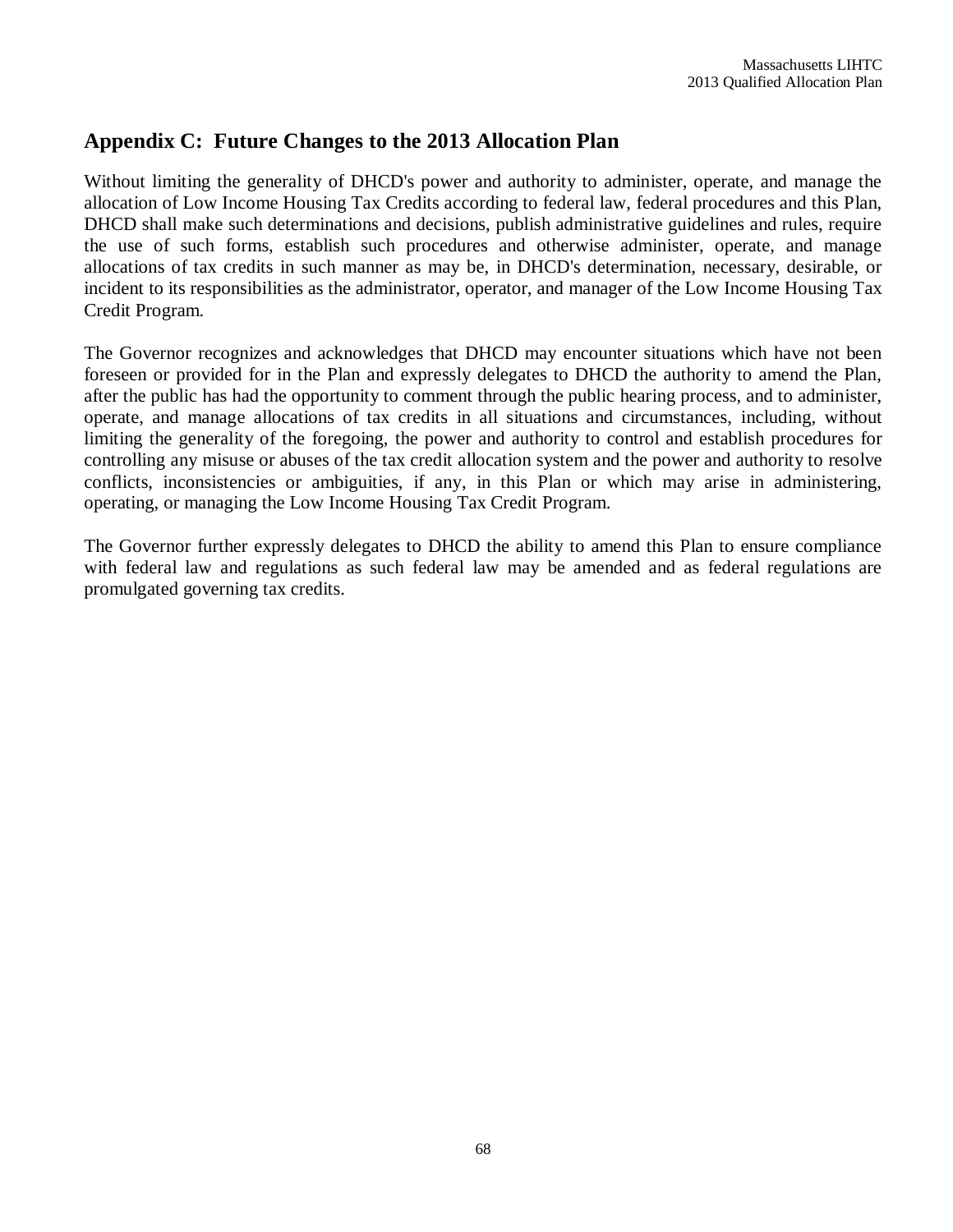# **Appendix D: Summary of Comments and Suggestions from the Public Process**

During January 2013, the Department held two public hearings on the draft 2013 QAP. The first hearing was held in Boston on January 11; the second was held in Lawrence on January 18. In addition, DHCD accepted written comments on the document through January 31, 2013. At the close of the comment period, DHCD had heard oral testimony and/or received written comments from the following individuals or organizations:

Barnstable County HOME Consortium (Paul Ruchinskas) Beacon Communities (Darcy Jameson) Citizens Housing and Planning Association City of Boston, Department of Neighborhood Development (Jed Baumwell) Disability Law Center, Inc./Boston Center for Independent Living/Stavros Center for Independent Living Executive Office of Health and Human Services Gatehouse Group Massachusetts Association of CDCs Massachusetts Law Reform Institute (Judith Liben) WinnDevelopment (Larry Curtis)

Interested parties may obtain copies of the oral and/or written testimony by contacting the Department with a formal request. The comments received are summarized briefly as follows:

- The pre-application process set forth in the 2012 and 2013 QAPs is a sound process.
- The changes to recent QAPs (priority funding categories; pre-application process) are good changes.
- The QAP is clearly written, and the executive summary, with historical information on past years, is helpful.
- DHCD should support projects in urban areas as well as in communities perceived as "areas of opportunity".
- There is great need for affordable housing for the City of Boston, as demonstrated by extremely long waiting lists for affordable units and rents too high for many families to afford.
- Energy efficient projects are important, but can be costly.
- Certain scoring points should be added for "certified" community development corporations (CDCs).
- The Department should prepare regular reports comparing QAP goals to eventual outcomes.
- DHCD should reevaluate its requirements regarding local support. Requiring local support may discourage developers from working in non-supportive communities.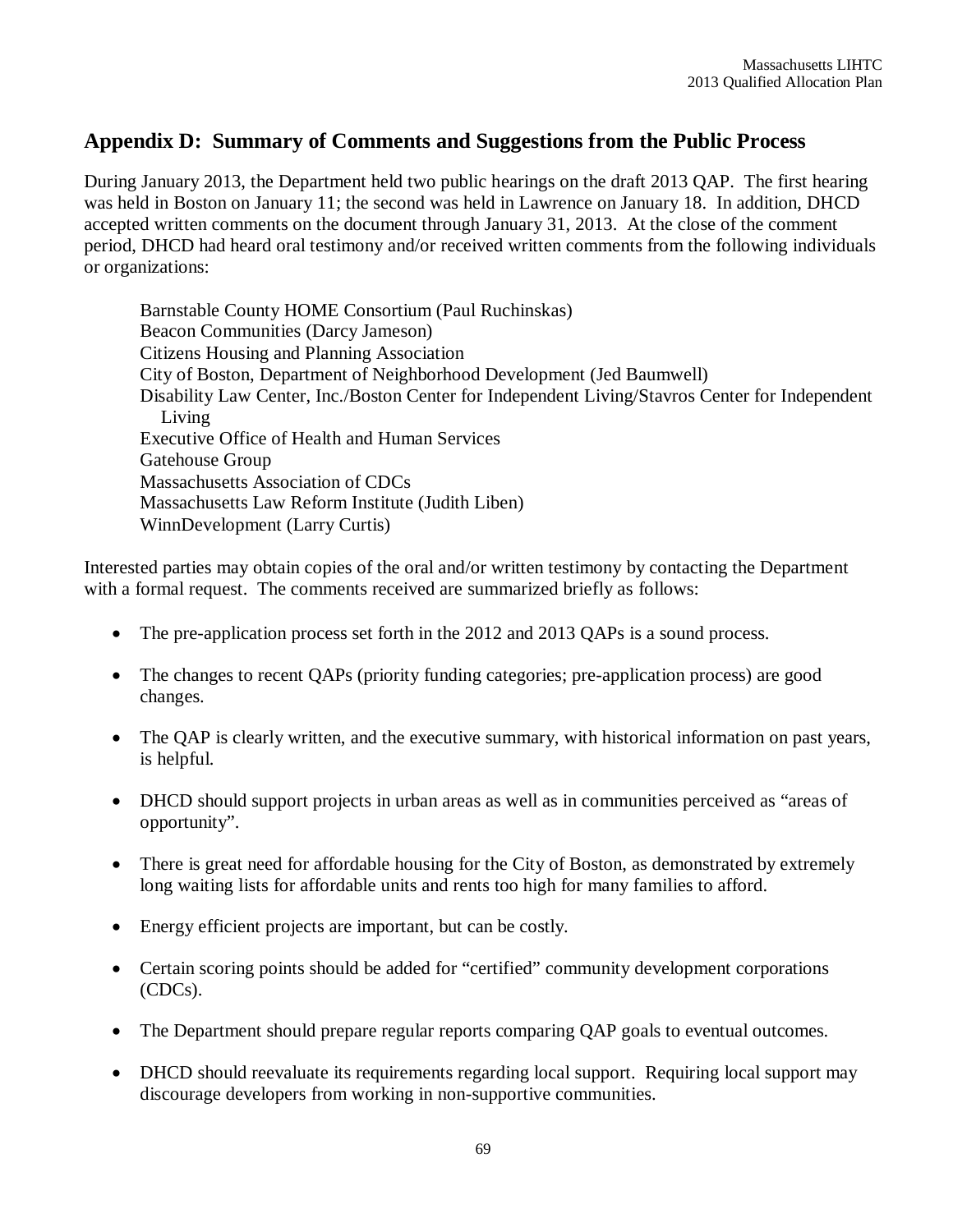- The Department should strongly encourage new housing production in opportunity areas and should focus on encouraging projects in locations with high-performing elementary and high schools.
- DHCD should place more emphasis on aiding homeless families, rather than the current emphasis on aiding households earning less than 30% of area median income (AMI).
- DHCD should establish a more focused definition of comprehensive neighborhood revitalization plan within the QAP.
- Some Cape Cod projects may have difficulty qualifying for tax credits through one of the four new priority funding categories.
- Some Chapter 40B projects located in "areas of opportunity" may not have the access to transit encouraged in the QAP.
- DHCD should establish a mandatory ten percent set-aside within every project for persons with disabilities. Pennsylvania recently established a set-aside, and North Carolina has a set-aside.
- DHCD should enhance the requirements for "visitability" for all projects.
- DHCD should include standards for accessible design as well as green design in its QAP.
- The QAP needs to promote the need for affordable, accessible community-based housing for persons who were formerly institutionalized. The Administration is supporting "Community First", and the QAP should reflect that.
- While DHCD and EOHHS have a good working relationship, they should continue to work closely together to develop more permanent supportive housing for EOHHS clients with disabilities.
- However, as DHCD places more emphasis on supportive housing, it should recognize that some tenants who apply for affordable housing bring services with them. These tenants should not be precluded from bringing services to a project.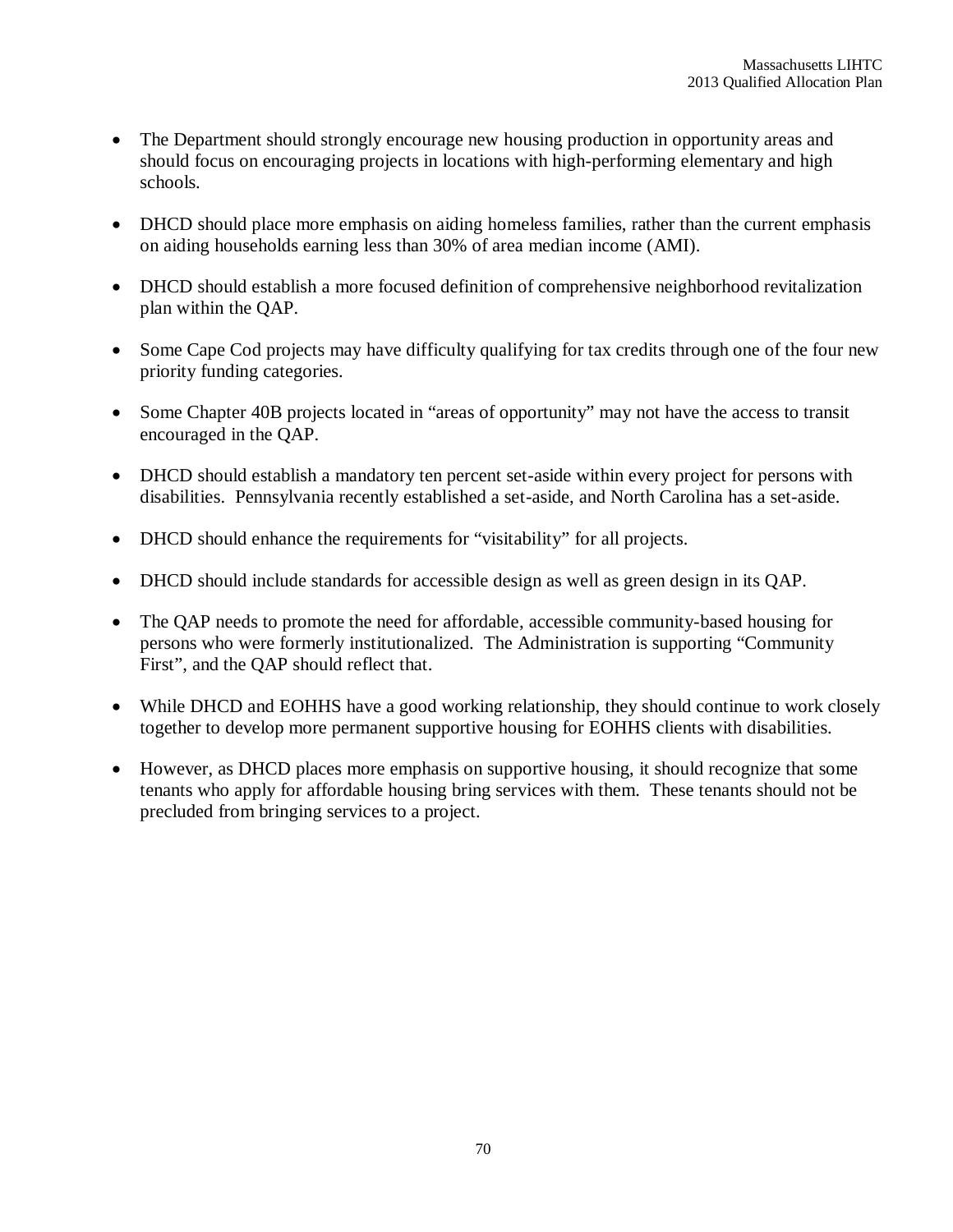# **Appendix E: The Massachusetts Low Income Housing Tax Credit Program**

# **760 CMR 54.00: MASSACHUSETTS LOW-INCOME HOUSING TAX CREDIT PROGRAM**

54.01: Scope, Purpose and Applicability

- 54.02: Definitions
- 54.03: Amount of Credit Authorized
- 54.04: Eligible Projects
- 54.05: Eligible Recipients
- 54.06: Allotment of Credit Among Partners, etc.
- 54.07: Transferability of Credit
- 54.08: Prerequisites to Claiming Credit
- 54.09: Placed in Service Requirement; Time for Claiming Credit
- 54.10: Carryforward of Credit
- 54.11: Limitations on Credit; Ordering of Credit
- 54.12: Recapture
- 54.13: Reporting and Recordkeeping Requirements
- 54.14: Application Process and Administrative Fees
- 54.15: Reference to Federal Credit Rules
- 54.16: Authorization of Department to Take Further Actions

# **54.01: Scope, Purpose and Applicability**

(1) General. 760 CMR 54.00 explains the calculation of the low-income housing tax credit established by M.G.L. c. 23B, §3, M.G.L. c .62, § 6I and M.G.L. c. 63, § 31H (St. 1999, c. 127, §§ 34, 82, 90). The Department of Housing and Community Development may allocate Massachusetts low-income housing tax credit in the amount set forth in M.G.L. c. 23B, §3, M.G.L. c .62, § 6I and M.G.L. c. 63, § 31H (St. 1999, c. 127, §§ 34, 82, 90) for projects that qualify for the federal low-income housing tax credit under Section 42 of the Internal Revenue Code of 1986, as amended.

(2) Effective Date. 760 CMR 54.00 takes effect upon promulgation and applies to tax years beginning on or after January 1, 2001.

# **54.02: Definitions**

For purposes of 760 CMR 54.00 et seq., the following terms have the following meanings, unless the context requires otherwise:

Act, M.G.L. c. 23B, § 3, M.G.L. c. 62, § 6I and M.G.L. c. 63, § 31H (St. 1999, c. 127, § § 34, 82, 90).

Allocation of Massachusetts Credit, the award by the Department of the authorized Massachusetts lowincome housing tax credit among qualified Massachusetts projects.

Allotment, in the case of a qualified Massachusetts project owned by an unincorporated flow through entity, such as a partnership, limited liability company or joint venture, the share or portion of credit allocated to the qualified Massachusetts project that, consistent within and subject to 760 CMR 54.06,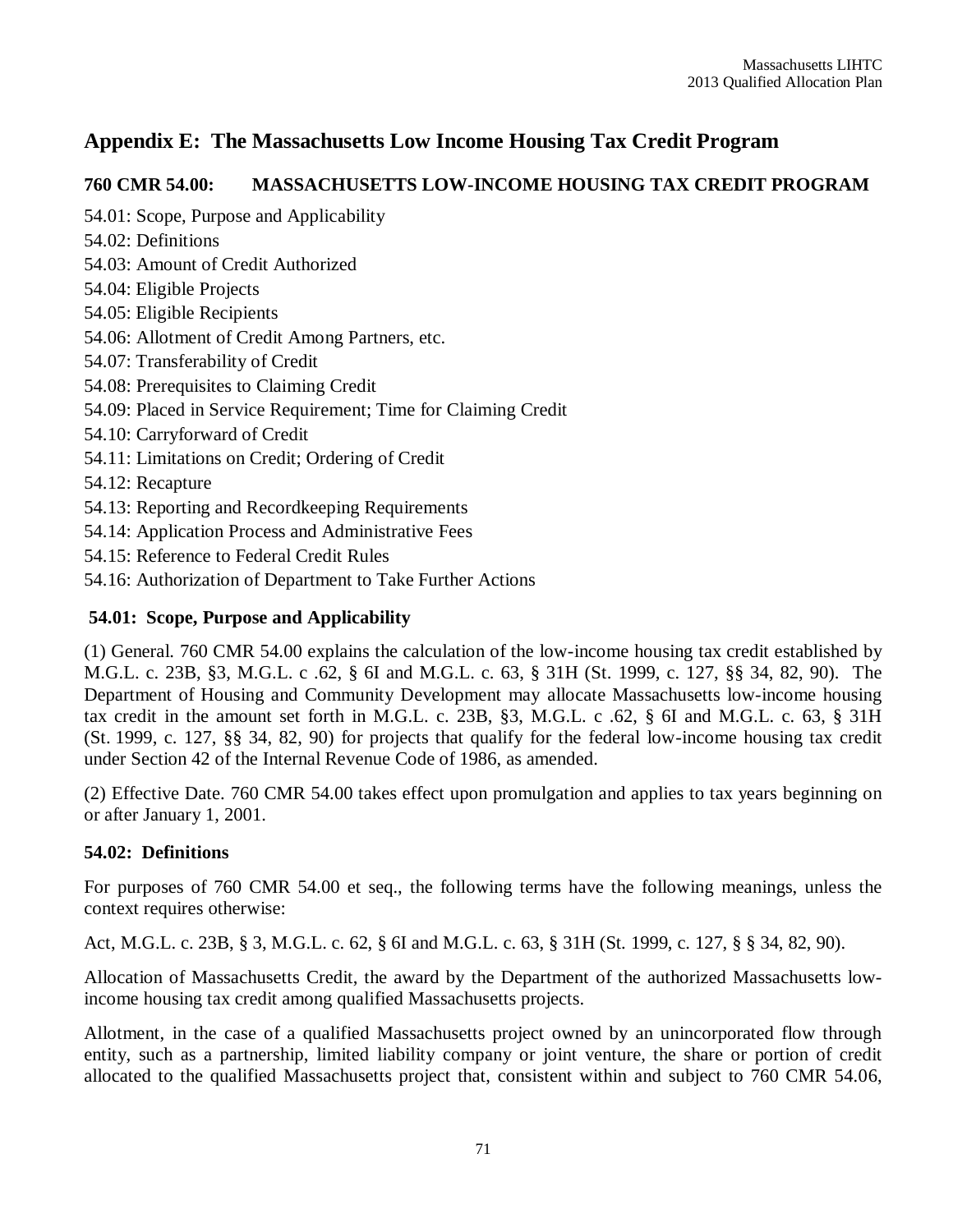may be claimed by a taxpayer who is designated a member or partner of such entity or by a transferee of such member or partner.

Building Identification Number, the identification number assigned to each building in a qualified Massachusetts project by the Department.

Code, the Internal Revenue Code of 1986, as amended and in effect for the taxable year.

Commissioner, the Commissioner of Revenue.

Compliance Period, the period of 15 taxable years beginning with the first taxable year during which a qualified Massachusetts project first meets all of the requirements of 760 CMR 54.08.

Credit Period, the five-year period during which a qualified Massachusetts project is eligible for the Massachusetts low-income housing tax credit. The credit period begins with the taxable year in which a project meets all of the requirements of 760 CMR 54.08 and ends five years later.

Department, the Department of Housing and Community Development.

Eligibility Statement, a statement authorized and issued by the Department certifying that a given project is a qualified Massachusetts project and setting forth the annual amount of the Massachusetts low-income housing tax credit allocated to the project. The Department shall only allocate tax credit to qualified Massachusetts projects consisting of one or more buildings that are all placed in service on or after January 1, 2001.

Federal Carryover Allocation federal carryover allocation of a tax credit where a federal low-income housing tax credit is allocated under Section 42 (h)(1)(E) or (F) of the Code prior to the calendar year in which the buildings comprising the project are placed in service.

Federal Low-income Housing Tax Credit the federal tax credit as provided in Section 42 of the Code.

Low Income Project, a qualified low-income housing project, as defined in Section 42 (g)(1) of the Code, which has restricted rents that do not exceed 30% of the applicable imputed income limitation under said Section 42 of the Code, for at least 40% of its units occupied by persons or families having incomes of 60% or less of the median income or for at least 20% of its units occupied by persons or families having incomes of 50% or less of the median income.

Median Income, the area median gross income as such term is used in Section 42 of the Code, and which is determined under United States Department of Housing and Urban Development guidelines and adjusted for family size.

Placed in Service, this term shall have the same meaning as the term is given under Section 42 of the Code and the federal regulations thereunder.

Qualified Massachusetts Project, a low-income project located in the Commonwealth which meets the requirements of M.G.L. c. 23B, §3 M.G.L. c.62 §6I and M.G.L. c. 63, § 31H (St. 1999, c. 127, §§ 34, 82, 90) and whose owner enters into a regulatory agreement.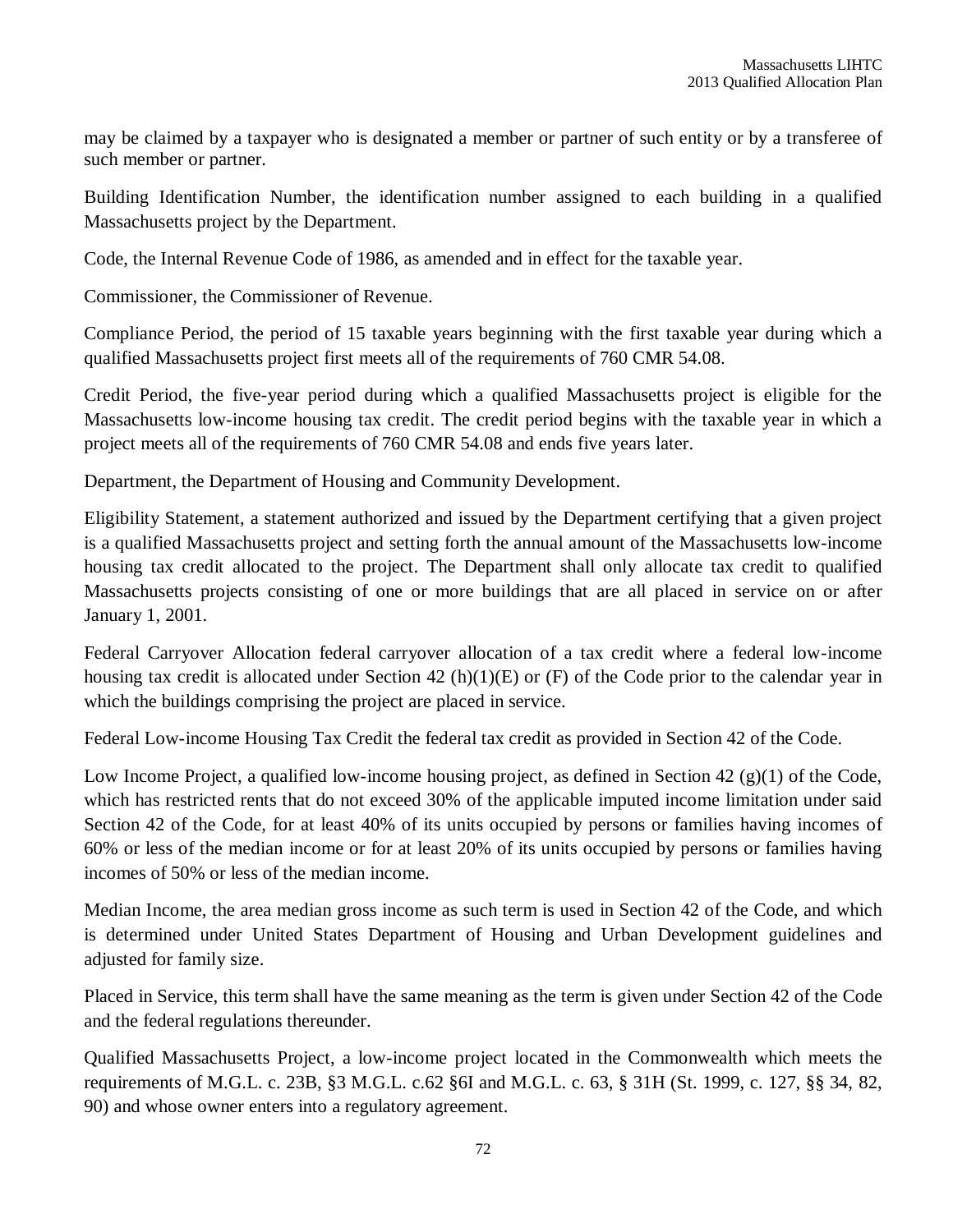Regulatory Agreement an agreement between the owner of a qualified Massachusetts project and the Department recorded as an affordable housing restriction under M.G.L c. 184 with the registry of deeds or the registry district of the land court in the county where the project is located that requires the project to be operated in accordance with the requirements of 760 CMR 54.00, and M.G.L. c. 23B, §3, M.G.L. c .62, § 6I and M.G.L. c. 63, § 31H (St. 1999, c. 127, § § 34, 82, 90) for not less than 30 years from the expiration date of the compliance period.

Taxpayer any person, firm, or other entity subject to the personal income tax under the provisions of M.G.L. c. 62, or any corporation subject to an excise under the provisions of M.G.L. c. 63

# **54.03: Amount of Credit Authorized**

(1) Authorized Amount. The amount of Massachusetts low-income housing tax credit authorized to be allocated annually equals the sum of:

(a) \$10,000,000;

(b) unused Massachusetts low-income housing tax credits, if any, for the preceding calendar years; and

(c) Massachusetts low-income housing tax credits returned to the department by a Qualified Massachusetts Project.

## **54.04: Eligible Projects**

(1) Project Eligibility. Qualified Massachusetts Projects for which the Department has issued an eligibility statement are eligible for an allocation of Massachusetts low-income housing tax credit.

(2) Prioritization by the Department. The Department shall amend or supplement its existing qualified allocation plan or its program guidelines, or both, to provide taxpayers guidance on how Massachusetts low-income housing tax credit will be allocated among competing projects. Such guidance shall adhere to the statutory requirements of providing the least amount of Massachusetts low-income housing tax credit necessary to ensure financial feasibility of selected projects while allocating the total available Massachusetts low-income housing tax credit among as many Qualified Massachusetts Projects as fiscally feasible. Subject to these statutory constraints, the Department may, in its discretion, provide guidance that

(a) requires owners of projects with more than a designated dollar amount of federal credit to fund a portion of project equity from funds attributable to the Massachusetts low-income housing tax credit,

(b) encourages owners of certain projects to raise equity primarily using the Massachusetts low-income housing tax credit while using a minimal amount of the so-called 9% federal low-income housing tax credit,

(c) encourages the creation of projects funded through a combination of Massachusetts low-income housing tax credit and the so-called 4% federal low-income housing tax credit allowable to buildings financed with tax-exempt bonds, and

(d) encourages the creation of any other projects that the Department deems to be consistent with the statutory goal of increasing the overall number of low-income housing units.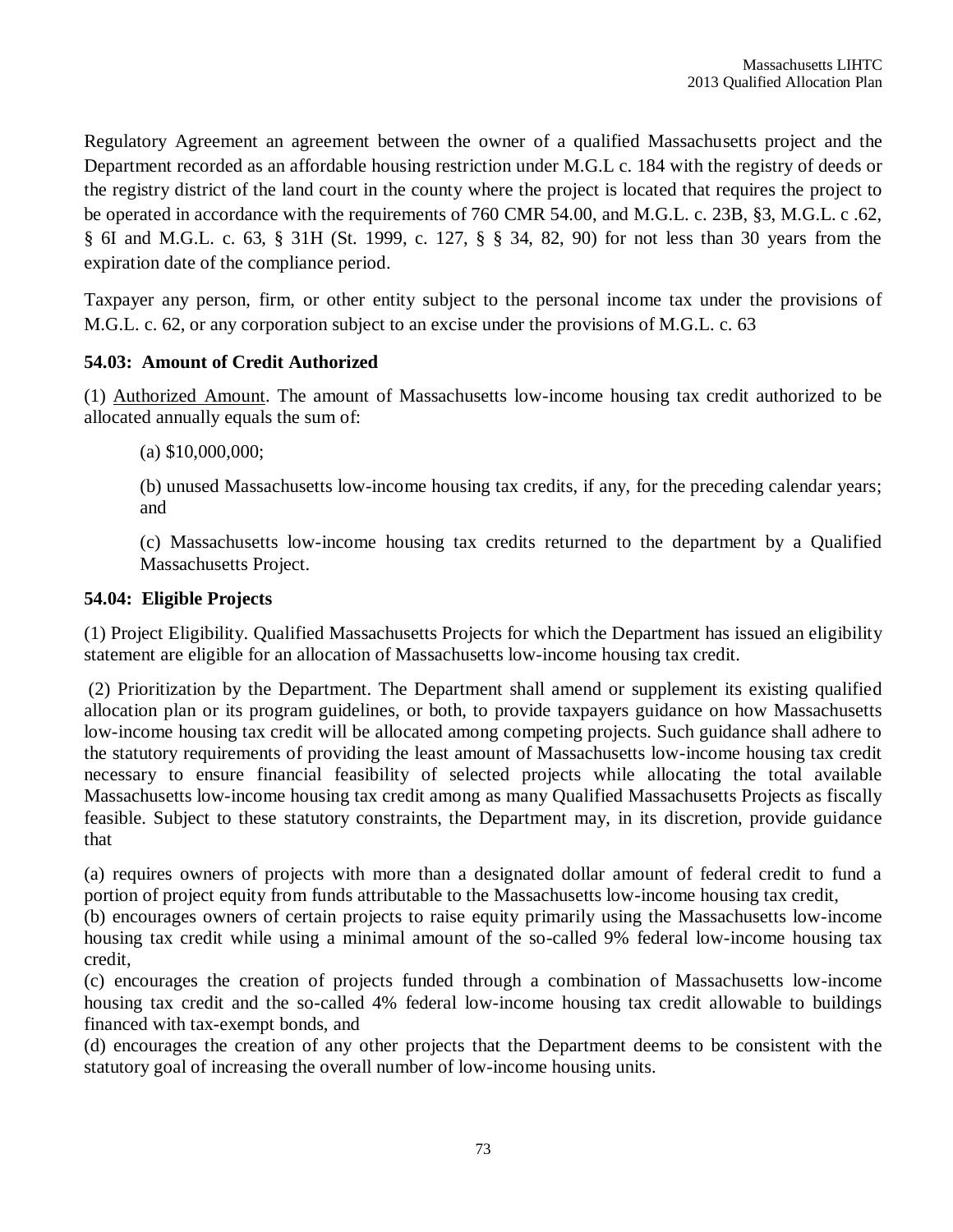## **54.05: Eligible Recipients**

Any person or entity (of whatever type) with an ownership interest in a Qualified Massachusetts Project is eligible to receive an allocation of Massachusetts low-income housing tax credit with respect to such project.

## **54.06: Allotment of Credit Among Partners, etc.**

Whenever an owner of a Qualified Massachusetts Project with respect to which Massachusetts lowincome housing tax credit has been allocated is an unincorporated flow-through entity, such as a partnership, limited liability company or joint venture, the entity may allot the Massachusetts tax credit available to the entity among persons designated by it as partners or members in such amounts or proportions as they may agree in the organizational documents governing such entity, provided that the owner certifies to the Commissioner the amount of Massachusetts low-income housing tax credit allotted to each member or partner on a form designated by the Commissioner. The allotment of Massachusetts low-income housing tax credit need not follow or be consistent with the allocation, as the word is used in Section 704(b) of the Code, of other partnership items (e.g., income, loss, deduction or credit, including the federal low-income housing tax credit). Similarly, whenever Massachusetts low-income housing tax credit is allocated with respect to a Qualified Massachusetts Project that is owned through a joint tenancy or similar ownership arrangement, the owners of such project may allot the right to claim the Massachusetts low-income housing tax credit allocated with respect to such project among themselves in such amounts as they agree, without regard to their actual ownership interest in the project, provided that the owners certify to the Commissioner the amount of Massachusetts low-income housing tax credit allotted to each owner on a form designated by the Commissioner.

## **54.07: Transferability of Credit**

(1) Transferors, Transferees. Any taxpayer with an ownership interest in a Qualified Massachusetts Project with respect to which there has been allocated Massachusetts low-income housing tax credit and any taxpayer to whom the right to claim Massachusetts low-income housing tax credit has been allotted or transferred may transfer the right to claim unclaimed Massachusetts low-income housing tax credit to any other Massachusetts taxpayer without the necessity of transferring any ownership interest in the original project or any interest in the entity which owns the original project. The transferor must transfer all credit attributable to periods after the transfer date agreed upon by the parties. For treatment of carry forward credit, see 760 CMR 54.10.

(2) Transfer Contract Requirements. A taxpayer, owning an interest in a Qualified Massachusetts Project or to whom the right to claim Massachusetts low-income housing tax credit has been allotted or transferred, who transfers his, her or its credit such that credit may be claimed by a taxpayer without ownership in the project and without an interest in the entity that owns the project must enter into a transfer contract with the transferee. The transfer contract must specify the following:

- (a) Building Identification Numbers for all buildings in the project;
- (b) the date each building in the project was placed in service;
- (c) the 15-year compliance period for the project;

(e) the taxpayer or taxpayers that are responsible for paying recapture if recapture should occur.

<sup>(</sup>d) the schedule of years during which the credit may be claimed and the amount of credit previously claimed; and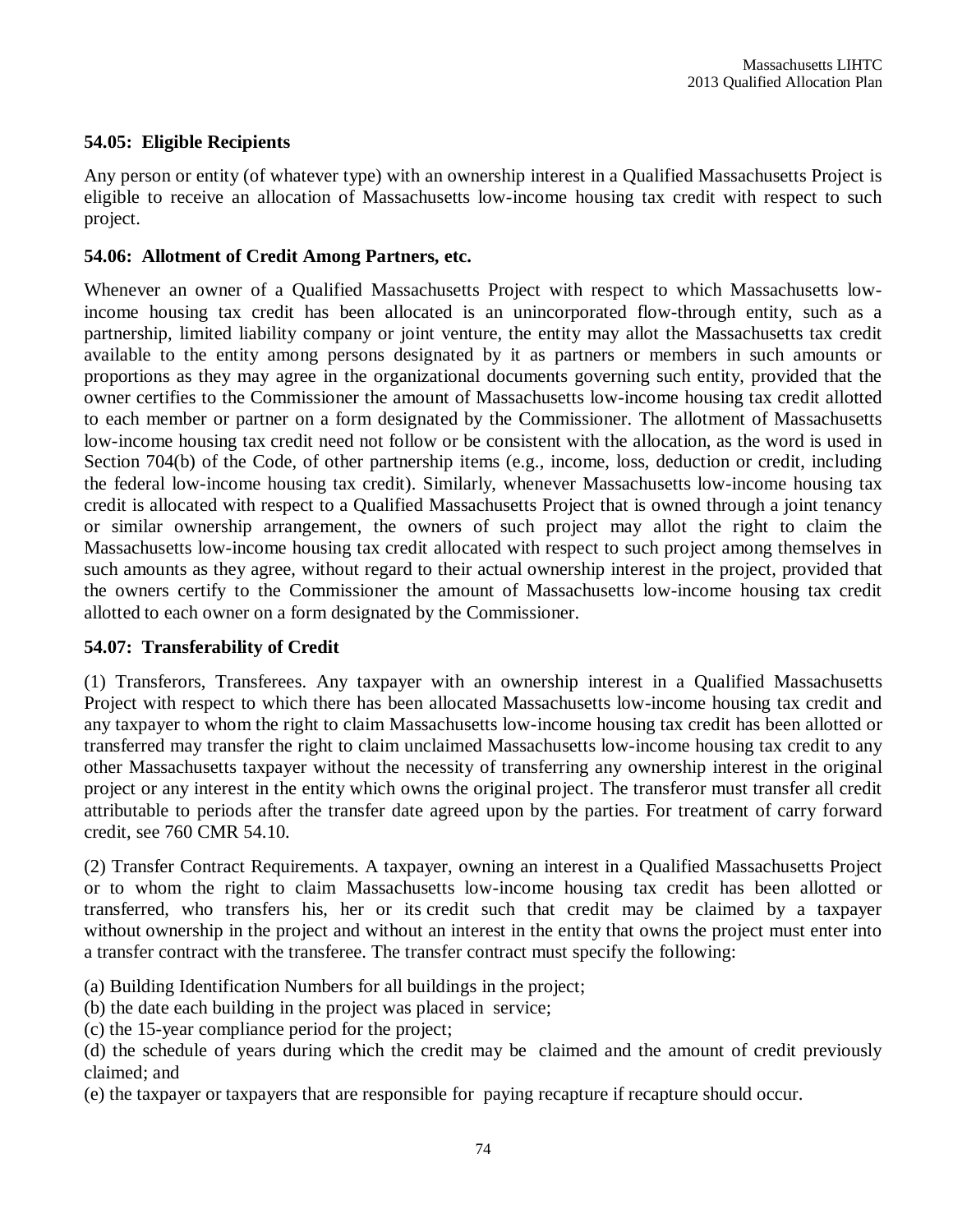The transferring party shall attach a copy of this contract to the transfer statement required under 760 CMR 54.13(4).

(3) Transferred Eligibility to Claim Credit. Any taxpayer who is a transferee of the right to claim a Massachusetts low-income housing tax credit with respect to a Qualified Massachusetts Project may, provided all transfer requirements and all other requirements for claiming such credit are met, claim such credit notwithstanding the fact that the credit may initially have been allocated to a taxpayer paying a different income tax (i.e., personal or corporate)

(4) Sale of Credit is Sale of Capital Asset. The sale of Massachusetts low-income housing tax credit will be treated as the sale of a capital asset under the Massachusetts personal income tax or the net income measure of the corporate excise.

(5) Examples. The following examples illustrate the application of 760 CMR 54.07:

(a) Example 1. If taxpayer X receives an allotment of Massachusetts low-income housing tax credit as a partner in a partnership that owns a Qualified Massachusetts Project, taxpayer X may transfer the Massachusetts low-income housing tax credit allotted to it to taxpayer Y, whether or not taxpayer Y is a partner in the partnership.

(b) Example 2. Credit is allocated with respect to a project owned by a limited liability company and allotted to individuals who are members in the company. One of the members may sell his or her credit to a corporation, whether or not such corporation is a member in the company.

## **54.08: Prerequisites to Claiming Credit**

When Massachusetts low-income housing tax credit is allocated with respect to a Qualified Massachusetts Project, such credit may not be claimed by any taxpayer with respect to any building in such project unless and until

(1) all buildings in such project have been placed in service, and

(2) the project has met the minimum set-aside and occupancy requirements of Section  $42(g)$  of the Code. Before the end of the first taxable year in which credit is claimed, the taxpayer must record a Regulatory Agreement in a form acceptable to the Department with respect to such project.

# **54.09: Placed in Service Requirement; Time for Claiming Credit**

(1) Placed in Service Requirement. All buildings in a project must generally be placed in service in the year in which the allocation of Massachusetts low-income housing tax credit is made. Notwithstanding the foregoing sentence:

(a) with respect to a project that has an allocation of federal low-income housing tax credit, whenever such project qualifies for a federal carryover allocation under Section 42(h)(1)(E) or (F) of the Code and the federal regulations thereunder, such project may continue to be a Qualified Massachusetts Project if the owner of the project enters into a satisfactory carryover allocation agreement with the Department prior to the end of the year in which the allocation of credit is made;

(b) with respect to a project for which the federal low-income housing tax credit is allowable by reason of Section 42(h)(4) of the Code applicable to buildings financed with tax exempt bonds, such project may continue to be a Qualified Massachusetts Project if, in the judgment of the Department, the project would otherwise meet all of the requirements for a federal carryover allocation under Section 42(h)(1)(E) or (F)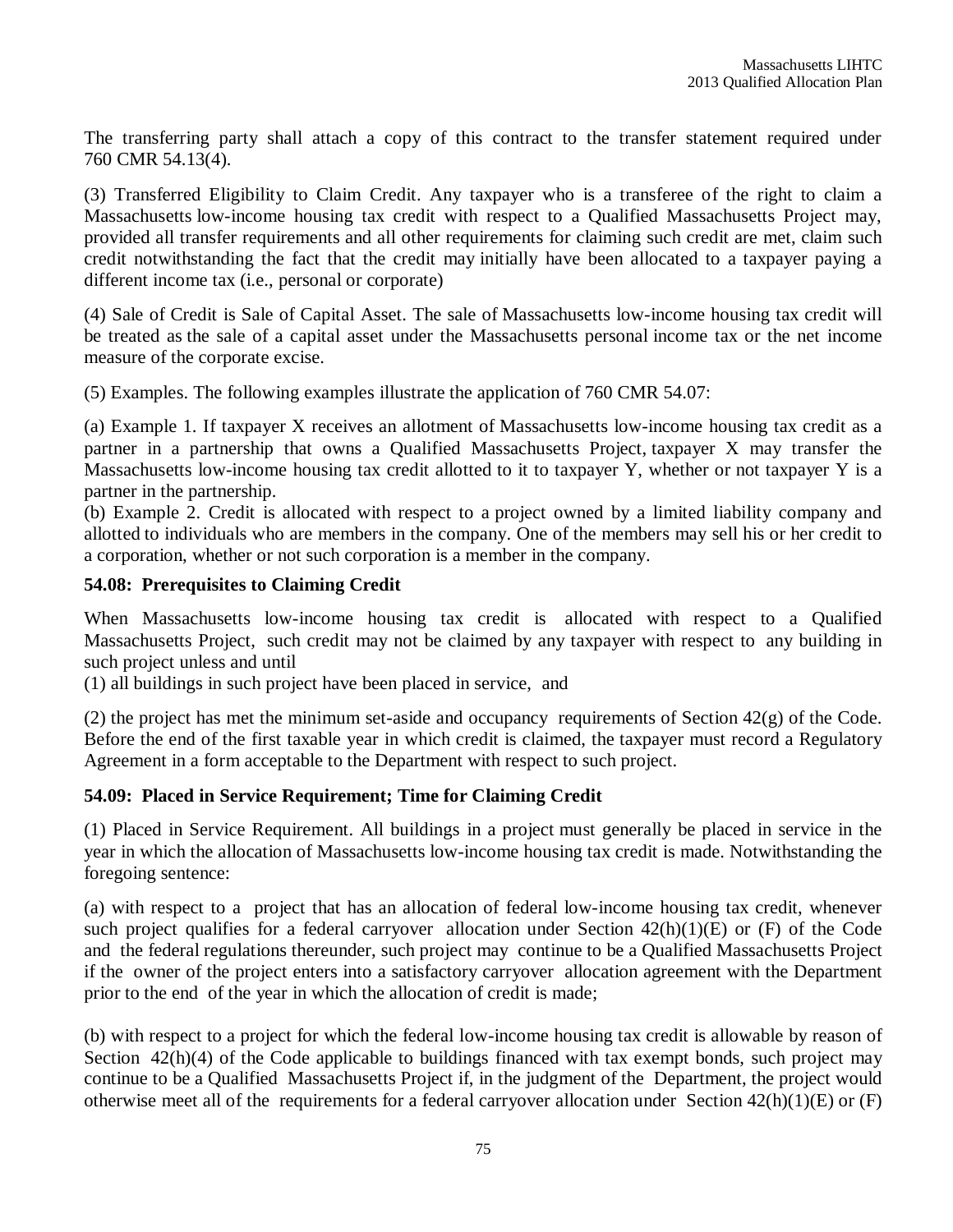of the Code and the federal regulations thereunder and the owner of the project enters into a satisfactory carryover allocation agreement with the Department prior to the end of the year in which the allocation of credit is made; and

(c) with respect to all projects that do not have an allocation of federal low-income tax credit and for which such credit is not allowable by reason of Section 42(h)(4) of the Code, such project may continue to be a Qualified Massachusetts Project if, in the judgment of the Department, the project would meet the standards and requirements for a federal carryover allocation under Section 42(h)(1)(E) or (F) of the Code and the regulations thereunder, if, at the time of the allocation of the Massachusetts low-income tax credit, the project had, instead, been allocated a federal low-income tax credit, and the owner of the project enters into a satisfactory carryover allocation agreement with the Department prior to the end of the year in which the allocation of the Massachusetts low-income housing tax credit is made.

The Department shall provide a form of Massachusetts carryover allocation agreement for the Massachusetts low-incoming housing tax credit.

(2) Timing of Claiming Credit. Any taxpayer holding the right to claim Massachusetts low-income housing tax credit with respect to a Qualified Massachusetts Project may claim a pro rata portion of the annual amount of Massachusetts low-income housing tax credit allocated with respect to such project for the calendar year in which such project first meets the conditions described in 760 CMR 54.08, with proration based on the portion of such calendar year during which the project meets those conditions. Any amount of annual credit deferred on account of proration may be claimed in the sixth tax year, assuming the project remains qualified.

(3) Early Credit Election. Notwithstanding the generally applicable timing for claiming Massachusetts low-income housing tax credit described in 760 CMR 54.09(2), an owner of a Qualified Massachusetts Project may elect to accelerate the time for claiming the credit. Provided that the project first meets the conditions described in 760 CMR 54.08, an owner of such Qualified Massachusetts Project may file a notice with the Commissioner in a form to be determined by the Commissioner that the owner has elected to accelerate the credit.

(4) Effect of Early Credit Election. When an owner of a Qualified Massachusetts Project makes an early credit election in the first year of the credit period and such project meets the requirements for making such an election, then notwithstanding 760 CMR 54.09(2), any taxpayer holding the right to claim Massachusetts low-income housing tax credit with respect to such project shall claim the taxpayer's share of the project's entire annual allocation of Massachusetts low-income housing tax credit for the taxable year in which such election is validly made, without proration or adjustment on account of the date during such year on which the project is placed in service or on which such election is made, subject to any other applicable limitations.

(5) Examples. The following examples illustrate the application of 760 CMR 54.09.

(a) Example 1. Assume \$100,000 of Massachusetts low income housing tax credit is allocated with respect to a project in 2001. The project is owned by one individual who retains the right to claim such credit. No Massachusetts carryover allocation agreement under 760 CMR.54.09(1) has been entered into. The individual's tax year coincides with the calendar year. If the project meets the conditions described in 760 CMR 54.08 and is placed in service on October 1, 2001, then the individual holding the right to claim such credit may claim \$25,000 in Massachusetts low-income housing tax credit on his or her Massachusetts tax return for the year 2001 subject to any other applicable limitations. The individual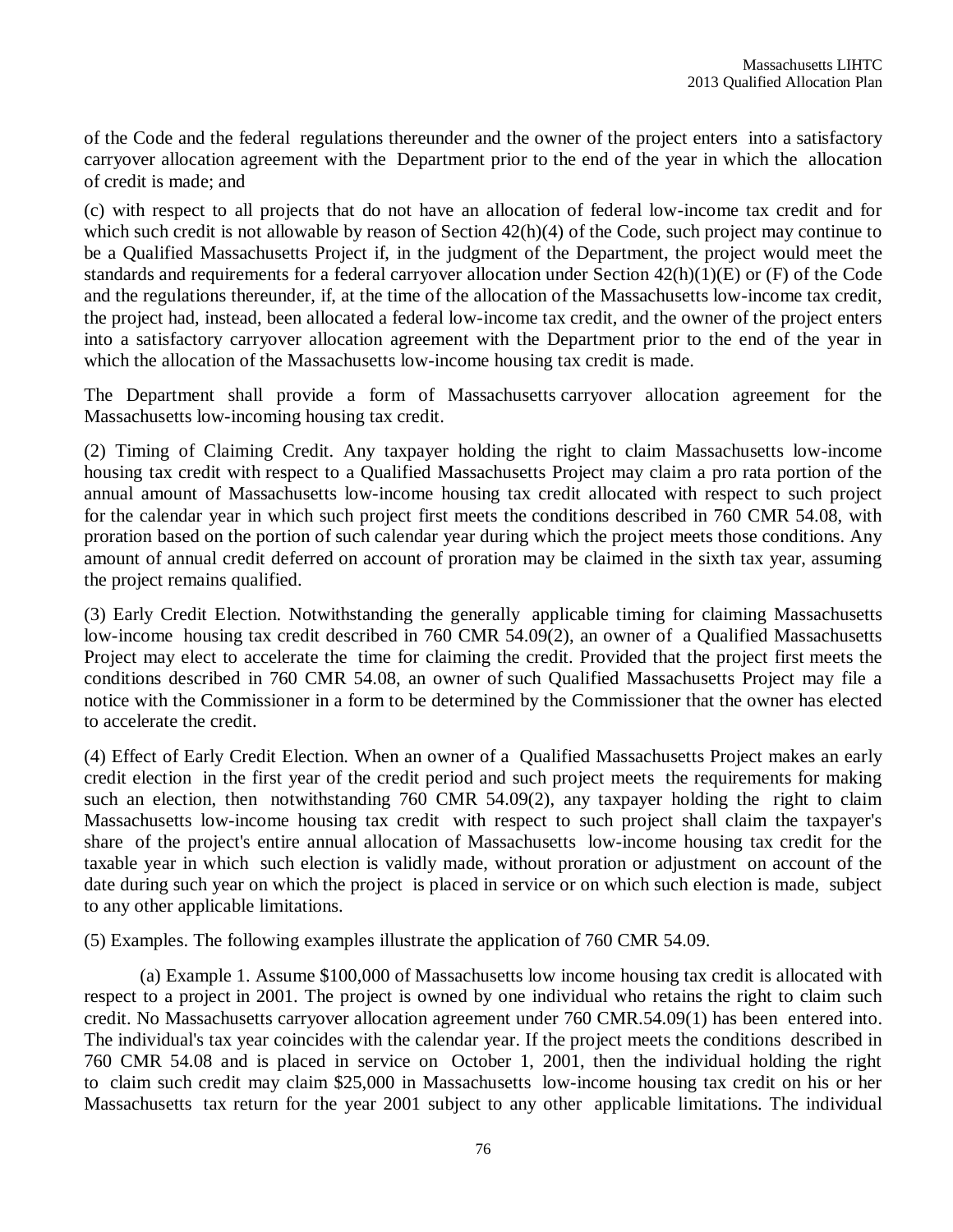would be expected to claim \$100,000 on his or her Massachusetts tax returns for each of the years 2002, 2003, 2004, and 2005, and to claim \$75,000 on his or her Massachusetts tax return for the year 2006, assuming the project remains qualified and the individual retains the right to claim all of the credit.

(b) Example 2. The same individual elects to take the early credit option instead of the pro rata approach. The individual may claim \$ 100,000 in Massachusetts low income housing tax credit on his or her tax return for 2001, and \$ 100,000 per year for each of the subsequent four years.

(c) Example 3. The same individual has a tax year that runs from July I to June 30. The individual elects to take the early credit option. The individual takes the \$100,000 credit available on October 1, 2001 in his tax year that ends on June 30, 2002 and \$ 100,000 per year for each of the taxpayer's subsequent four tax years.

## **54.10: Carryforward of Credit**

(1) Carryforward Period. Any amount of the credit that exceeds the claimant's tax due may be carried forward to any of the five subsequent taxable years.

(2) Transfer of Carryforward. A taxpayer who transfers an unclaimed portion of the credit pursuant to 760 CMR 54.07(1) may choose whether or not to include carryforward credit from prior years in the transfer.

(3) Transferee Treated Like Original Owner. For the purpose of determining the carryforward period, the transferee shall be bound by the same schedule for claiming a credit as the taxpayer originally entitled to the credit as an owner of a qualified Massachusetts project, regardless of how often the credit has been transferred.

## **54.11: Limitations on Credit; Ordering of Credit**

(1) Limitations on Credit. The credit may not be applied to increase the maximum amount of credit allowed under M.G.L. c. 63, or to reduce the minimum corporate excise imposed under M.G.L. c. 63.

(2) Ordering of Credit. The credit may be applied in combination with other credits allowed under M.G.L. c. 63 in any order. Similarly, the credit may be applied in combination with other credits allowed under M.G.L. c. 62 in any order.

(3) Credit Nonrefundable. The credit is not refundable to the taxpayer. The following text is effective 11/24/2000.

# **54.12: Recapture**

(1) Recapture; Disallowance. Whenever an event or circumstance occurs with respect to a Qualified Massachusetts Project that results in any recapture of federal low-income housing tax credit or if, in the judgment of the Department, the project would meet the condition for recapture of federal low-income housing tax credit under Section 42(j) of the Code and the regulations thereunder, if, at the time of the allocation of the Massachusetts low-income tax credit, the project had, instead, been allocated a federal low-income tax credit, then any Massachusetts low-income housing tax credit claimed with respect to the project shall be subject to recapture in the amount described below, subject to the standards and requirements of Section 42(j) of the Code and the regulations thereunder, and any Massachusetts lowincome housing tax credit allocated to such project and not yet claimed as of the date of the recapture event shall be disallowed. Notwithstanding any agreement between transferor and transferee, each taxpayer who has claimed any portion of the Massachusetts low-income housing tax credit allocated to the project in question shall be liable for payment of his, her or its respective recapture amount as specified in 760 CMR 54.12(3).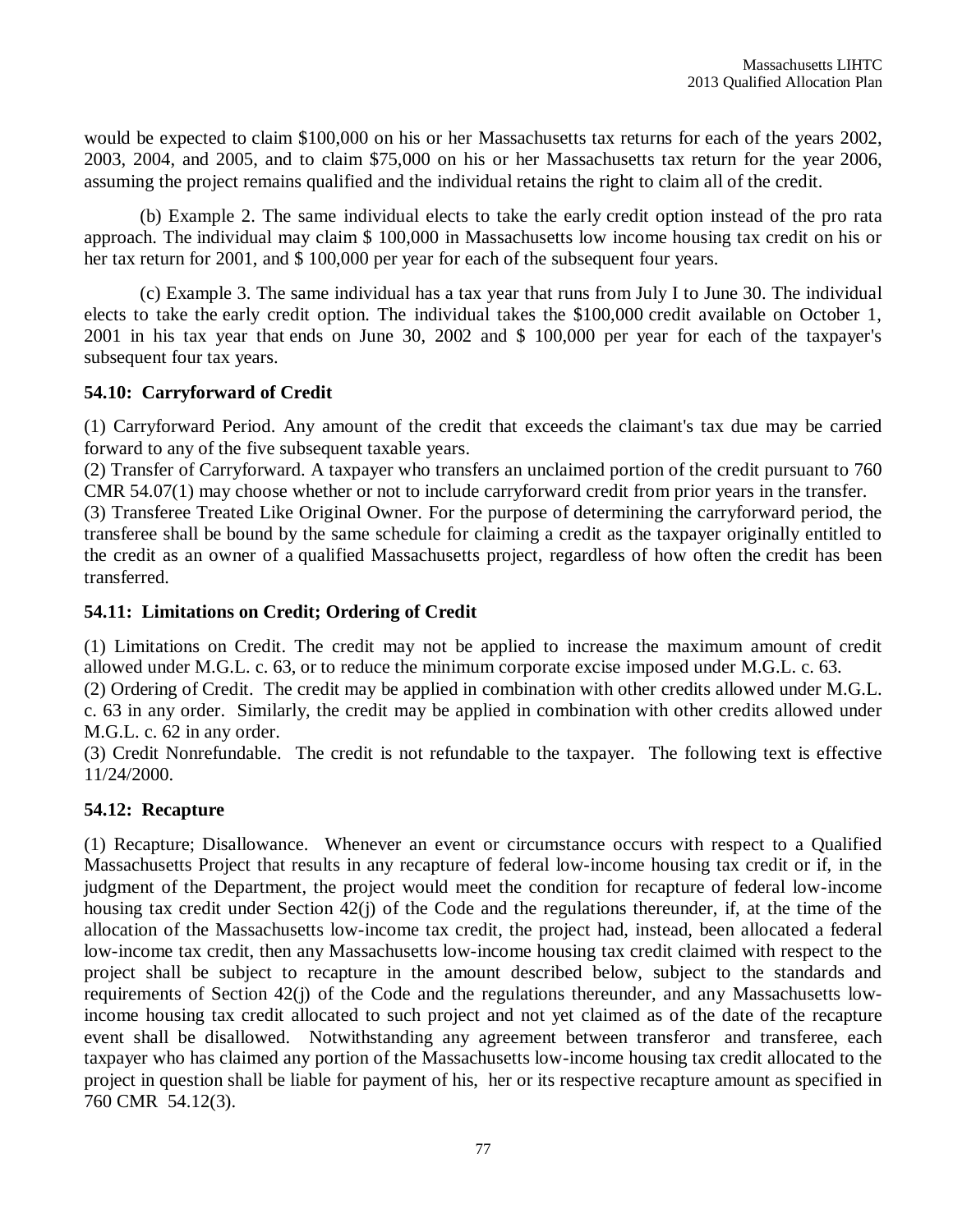(2) Recapture Period. Massachusetts low-income housing tax credit allocated with respect to a project is subject to recapture (and disallowance to the extent not yet claimed) at any time during the 15-year compliance period.

(3) Recapture Fraction.

(a) With respect to projects that have an allocation of federal low-income housing tax credits, a fraction in which the numerator is the amount of all federal low-income housing tax credit recaptured with respect to the project and the denominator is the amount of all federal low-income housing tax credit previously claimed with respect to the project.

(b) With respect to projects that do not have an allocation of federal low-income housing tax credit, a fraction calculated according to the standards and requirements of Section 42(j) of the Code, as if a federal low-income housing tax credit had been allocated to the project instead of a Massachusetts lowincome housing tax credit.

(4) Amount of Recapture. The amount of Massachusetts low-income housing tax credit to be recaptured from any taxpayer upon the occurrence of a recapture event equals the product of

(a) the Massachusetts low-income housing tax credit claimed by such taxpayer prior to the recapture event times

(b) the recapture fraction.

(5) Timing of Recapture. The amount of recapture of the Massachusetts low-income housing tax credit shall be reported and shall be subject to tax in the taxable year during which the recapture event takes place.

(6) Example. The following example illustrates the application of 760 CMR 54.12. Assume, the owner of a Qualified Massachusetts Project is a calendar year taxpayer. The annual credit amount allocated to the project is \$20,000. The project meets the requirements of 760 CMR 54.08 on October 1, 2001. Taxpayer makes an early credit election and takes a \$20,000 credit for tax year 2001. Taxpayer takes a second \$20,000 credit for tax year 2002. On April 1, 2003, the project goes out of compliance and becomes subject to federal recapture, or would become subject to federal recapture if federal credits had been awarded instead of state credits. No credit is available to taxpayer for tax years 2003, 2004 and 2005. The \$40,000 credit previously taken by the taxpayer is subject to recapture according to the formula in 760 CMR 54.12(4).

# **54.13: Reporting and Recordkeeping Requirements**

(1) Taxpayer Requirements. In order to claim the credit, a taxpayer must provide to the Commissioner the following:

(a) eligibility statement as provided in 760 CMR 54.13(2);

(b) allotment certification, if applicable, as provided in 760 CMR 54.13(3);

(c) transfer statement, if applicable, as provided in 760 CMR 54.13(4) (with a copy of transfer contract,

if applicable, as provided in 760 CMR 54.07(2)); and

(d) Massachusetts carryover allocation agreement, if applicable, as provided in 760 CMR 54.09(1).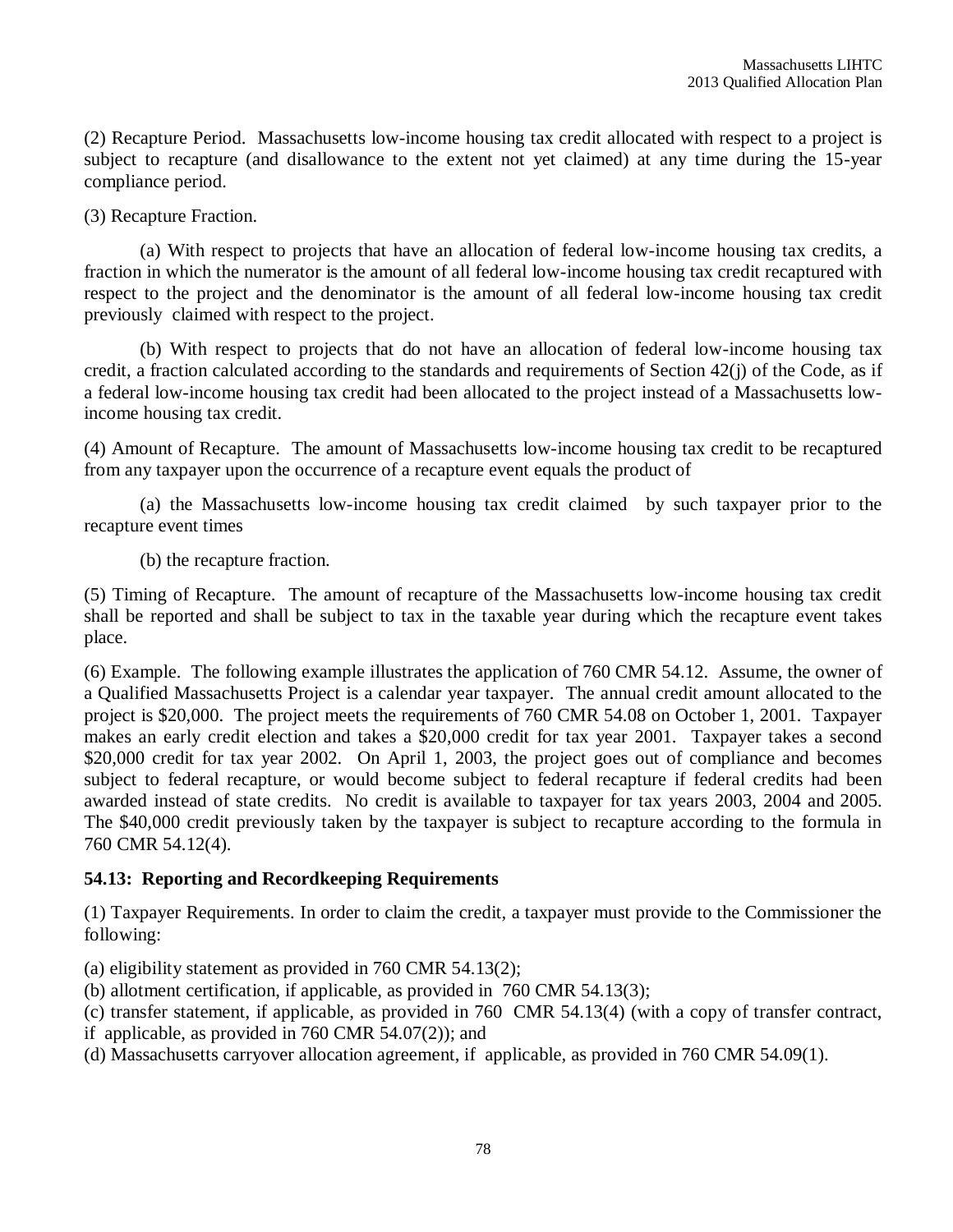(2) Eligibility Statement. The Department shall adopt a form of eligibility statement to be issued by the Department evidencing a Qualified Massachusetts Project's eligibility for Massachusetts low-income housing tax credit. Each taxpayer claiming any Massachusetts low-income housing tax credit with respect to a project shall file a copy of the eligibility statement with each Massachusetts tax return on which any Massachusetts low-income housing tax credit is claimed.

(3) Allotment Certification. The Commissioner, in consultation with the Department, shall provide a form of allotment certification to be filed by any unincorporated flow-through entity

(a) that is the owner of a project with respect to which Massachusetts low-income housing tax credit has been allocated or the following text is effective 11/24/2000

(b) to which the right to claim a Massachusetts low-income housing tax credit has been allotted or transferred. The entity shall file such certification with the Commissioner following the close of the first taxable year in the credit period or the first taxable year the entity holds the right to claim credit, whichever is later. Such certification shall provide the name and federal taxpayer identification number of each taxpayer with an interest in the entity on the date the project met all of the requirements of 760 CMR 54.08, and shall also indicate the amount of Massachusetts low-income housing tax credit allotted to each such taxpayer. The certification shall also contain such other information as the Commissioner may from time to time require. Each taxpayer claiming any Massachusetts low-income housing tax credit by way of a flow-through entity shall file a copy of such certification with each Massachusetts tax return on which any Massachusetts low-income housing tax credit is claimed.

(4) Transfer Statement. The Commissioner, in consultation with the Department, shall promulgate a form of transfer statement to be filed by any person who transfers the right to claim Massachusetts low-income housing tax credit with respect to a Qualified Massachusetts Project. The transfer statement shall be required in addition to the transfer contract required in 760 CMR 54.07(2).

The transferor shall file a transfer statement with the Commissioner within 30 days after transfer. The transferor shall also provide a copy of such statement to the owner of the project with respect to which the transferred credit was allocated within 30 days after transfer. The transfer statement shall provide the name and federal taxpayer identification number of each taxpayer to whom the filing transferor transferred the right to claim any Massachusetts low-income housing tax credit with respect to the project and shall also indicate the amount of Massachusetts low-income housing tax credit, including any carry forward credit, transferred to each such person or entity. The statement shall also contain such other information as the Commissioner may from time to time require. A copy of the transfer contract, if required under 760 CMR 54.07(2), shall be attached to the transfer statement. Each taxpayer claiming any Massachusetts low-income housing tax credit shall file with each Massachusetts tax return on which any Massachusetts low-income housing tax credit is claimed copies of all transfer statements and transfer contracts necessary to enable the Commissioner to trace the claimed credit to the credit that was initially allocated with respect to the project. Each project owner shall file copies of all transfer statements and transfer contracts received regarding a project with such owner's annual Massachusetts tax or informational return.

(5) Record keeping Requirements. Owners of qualified Massachusetts projects and taxpayers that transfer or claim credit with respect to such projects shall be required to keep all records pertaining to credit until the expiration of the regulatory agreement; if a Massachusetts carryover allocation agreement is entered into with the Department under 760 CMR 54.09(1), the records must include a copy of the Massachusetts carryover allocation agreement and documents relevant thereto.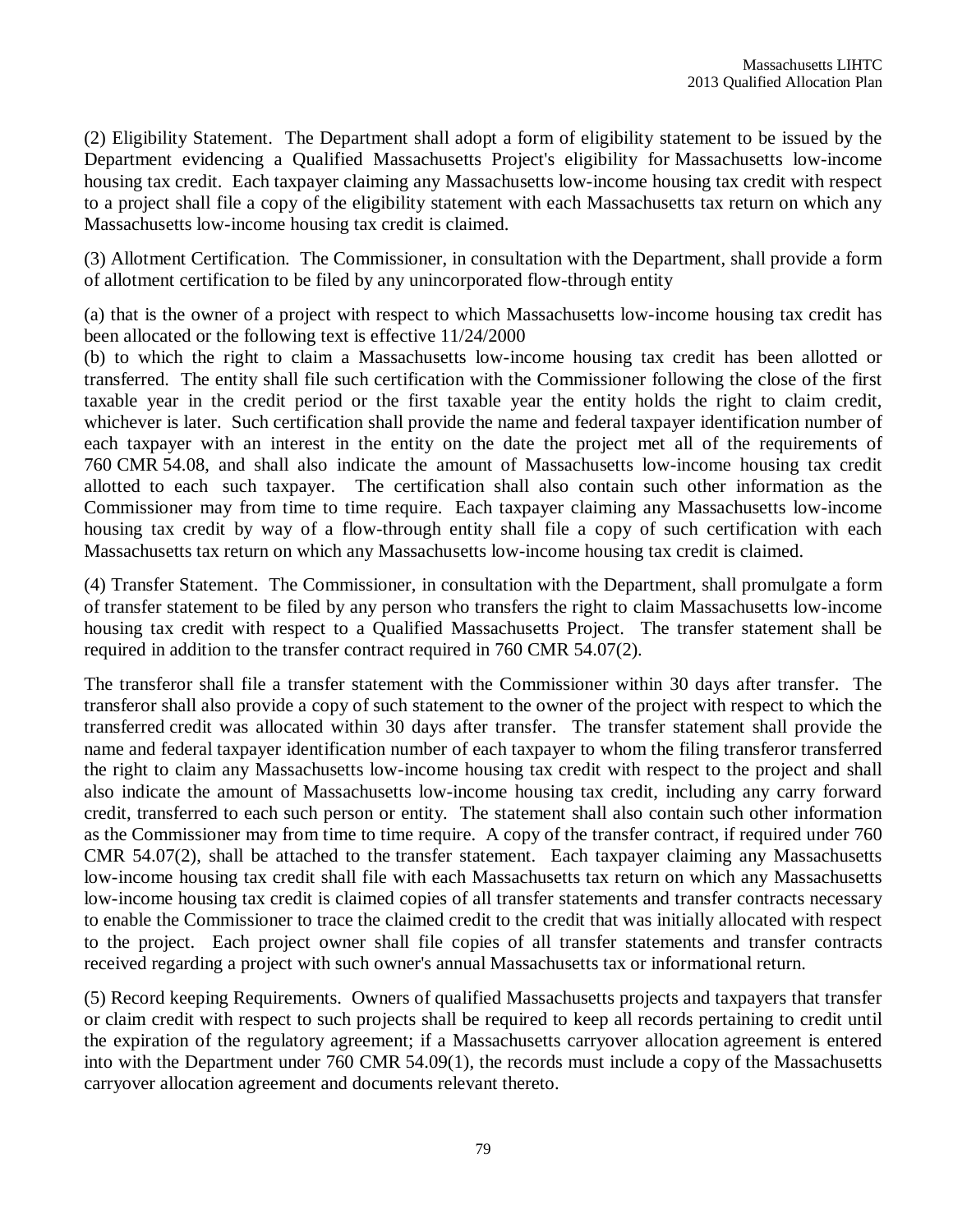## **54.14: Application Process and Administrative Fees**

(1) Application. Project applicants seeking an allocation of Massachusetts low-income housing tax credit shall include a request for such credit allocation in the same application to be filed with the Department through which such proponent requests an allocation of federal low-income housing tax credit. With respect to projects described in 760 CMR 54.09(1)(b), the request for Massachusetts low-income housing tax credit shall be made in the form of a letter to the Department accompanied by:

(a) a copy of the applicant's submission to the agency providing the tax-exempt bond financing for the project; and

(b) such additional information as would be included in an application to the Department for a federal low-income housing tax credit allocation. The Department shall issue guidance describing any additional information to be included with credit requests. The Department may require that the applicant provide analyses of alternative funding scenarios that allow the Department to evaluate the comparative efficiency of allocating varying levels of federal and Massachusetts low-income housing tax credit to such proposed project.

(2) Filing Fee. Each application seeking an allocation of Massachusetts low-income housing tax credit shall be accompanied by a filing fee set by the Department which shall be payable to the Commonwealth of Massachusetts.

## **54.15: Reference to Federal Credit Rules**

Unless otherwise provided in M.G.L. c. 23B, §3, M.G.L. c .62, § 6I and M.G.L. c. 63, § 31H (St. 1999, c 127, §§ 34, 82, 90) or 760 CMR 54.00 or unless the context clearly requires otherwise, the Massachusetts low-income housing tax credit shall be administered and allocated in accordance with the standards and requirements applicable to the federal low-income housing tax credit as set forth in Section 42 of the Code and the federal regulations adopted there under, and with respect to the administration of the Massachusetts low-income housing tax credit, whenever the word "Secretary" appears in the Code and associated regulations, it shall be taken to mean Director of the Department.

## **54.16: Authorization of Department to Take Further Actions**

Nothing in 760 CMR 54.00 shall be deemed to limit the authority of the Department to take all actions deemed by the Department in its discretion to be consistent with the authority granted the Department under M.G.L. c. 23B, §3, M.G.L. c.62, § 6I and M.G.L. c. 63, § 31H (St. 1999, c. 127, §§ 34, 82, 90).

# REGULATORY AUTHORITY

760 CMR 54.00: M.G.L. c. 23B, §§ 3, 6; M.G.L. c. 62, §§ 6I (a), (c)(7), (e), (f)(4), (g); M.G.L. c. 63,  $\S$   $\S$   $31H$  (a), (c)(7), (e), (f)(4), (g).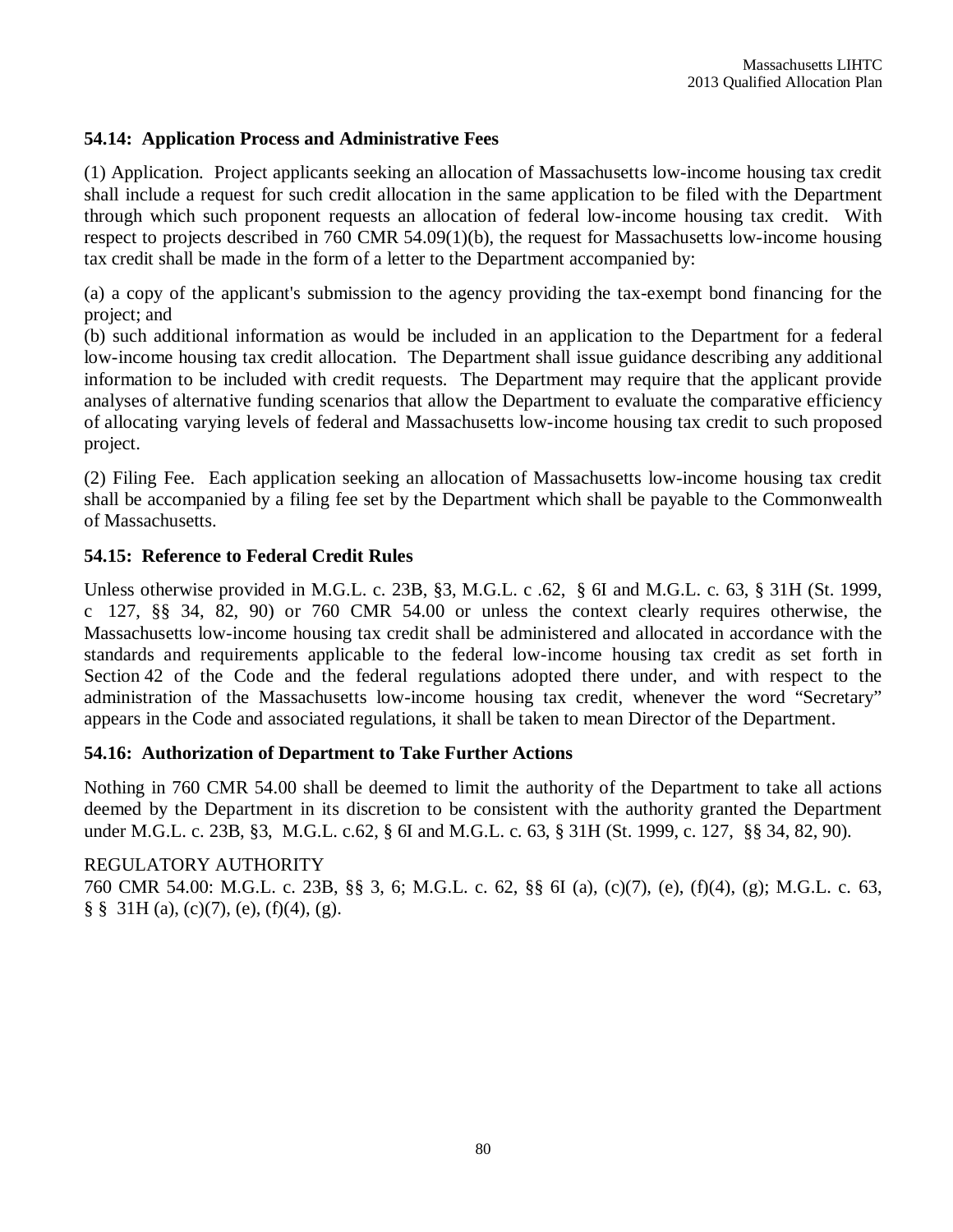# **Appendix F: Glossary of Terms**

Tax credit applicants should note that the federal rules governing Low Income Housing Tax Credits are complex. All developers should consult a qualified tax attorney or accountant to determine eligibility for the credit. The terms defined below are not meant to substitute for a reading of Section 42 but are only meant to provide prospective applicants with a general understanding of commonly used terms.

| 4% Credit                   | The term "4% credit" refers to the 30% tax credit, which has a<br>present value equal to 30% of the project's qualified development<br>costs, or approximately 4% per year over a 10-year period. The<br>"4% credit" is available in two situations: 1) Development costs of<br>new building or substantial rehabilitation developed with a federal<br>subsidy, including tax-exempt financing; and 2) Acquisition cost of<br>an existing building, which must also be substantially rehabilitated<br>(the greater of $$6,000$ per low income unit or 20 % of the depreciable<br>basis of the building) in order to qualify for the credit for the<br>acquisition cost.                                                                                                                                                                                                              |
|-----------------------------|--------------------------------------------------------------------------------------------------------------------------------------------------------------------------------------------------------------------------------------------------------------------------------------------------------------------------------------------------------------------------------------------------------------------------------------------------------------------------------------------------------------------------------------------------------------------------------------------------------------------------------------------------------------------------------------------------------------------------------------------------------------------------------------------------------------------------------------------------------------------------------------|
| 9% Credit                   | The term "9% credit" refers to the 70% tax credit, which has a<br>present value equal to 70% of the project's qualified development<br>costs, or approximately 9% per year over a 10-year period. The<br>"9% credit" is available for the development costs of a new building<br>or substantial rehabilitation of an existing building without a federal<br>subsidy.                                                                                                                                                                                                                                                                                                                                                                                                                                                                                                                 |
| <b>Applicable Fraction</b>  | The smaller of the "unit fraction" or the "floor space fraction" (see<br>Section $42(c)(1)$ of the Internal Revenue Code. The "unit fraction" is<br>the fraction of qualified low income units in the building. The "floor<br>space fraction" is the fraction of total floor space contained in the<br>qualified low income units in the building.                                                                                                                                                                                                                                                                                                                                                                                                                                                                                                                                   |
| <b>Carryover Allocation</b> | An exception to the general rule that a credit allocation is valid only<br>if the allocation occurs within the calendar year in which the<br>building is placed in service. Under this type of allocation, 1) more<br>than 10 percent of the project's reasonably anticipated basis (costs)<br>must be incurred by the end of the calendar year in which the<br>allocation is made; and 2) the building(s) in the project must be<br>placed in service by the end of the second calendar year following<br>the year of the allocation. "However, projects which receive<br>reservations in the second half of any calendar year will have six<br>months from the date of allocation (or until the following June 30, if<br>later) to incur more than 10 percent of the project's reasonably<br>anticipated basis as of the end of the second calendar year following<br>allocation". |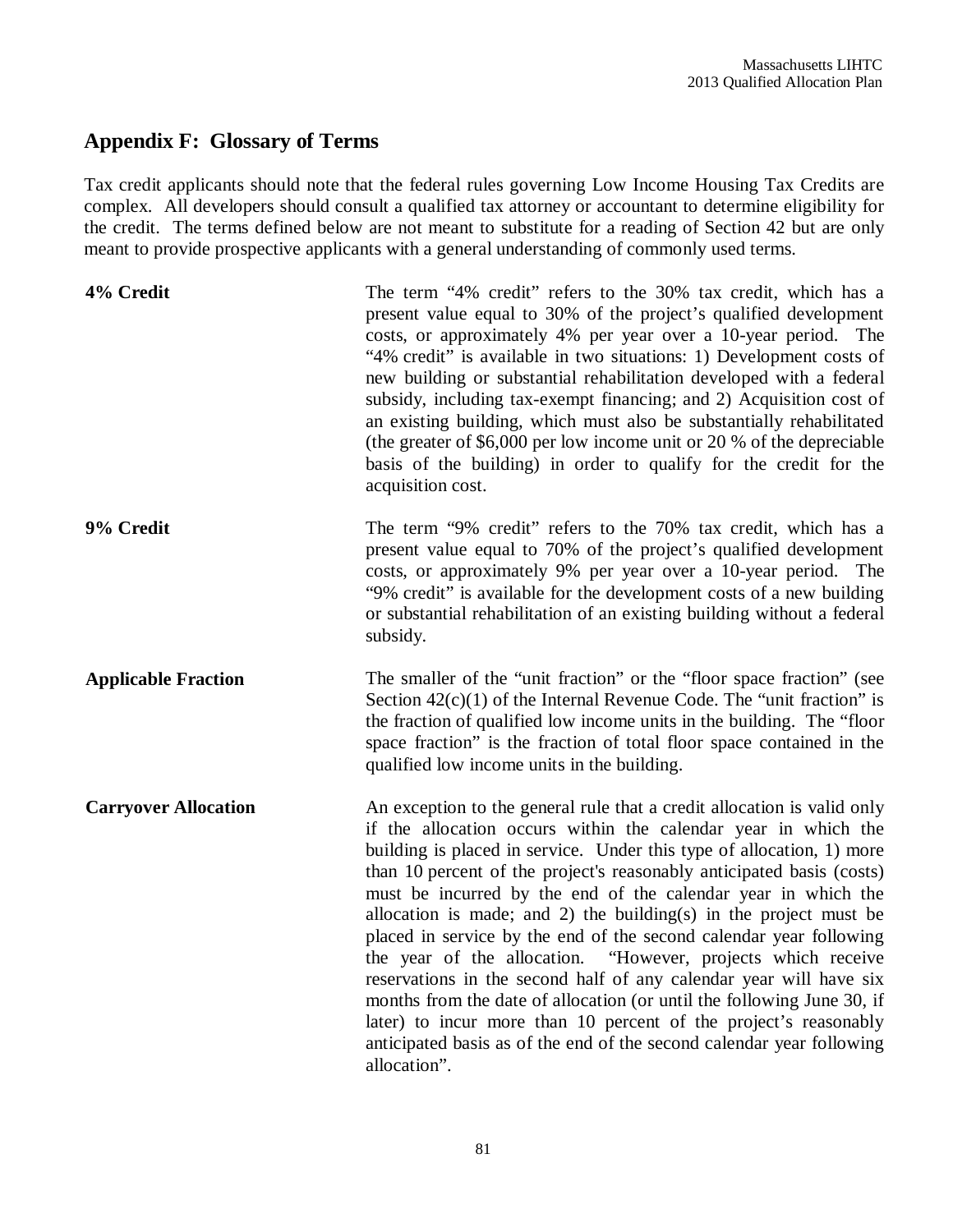**Compliance Monitoring** DHCD must actively monitor all tax credit projects to determine if they are complying with the various requirements of the tax credit program, which include, but are not limited to, determining whether the rents charged on tax credit units exceed maximum allowable rents and whether the incomes of tenant households at initial occupancy and during subsequent reviews exceed maximum allowable income limits.

**Department of Housing and Community Development** The Department of Housing and Community Development (DHCD) is the designated tax credit allocating agency for the Commonwealth of Massachusetts. DHCD administers federal community development programs, administers the state's public housing programs, coordinates its anti-poverty efforts, and provides a variety of services to local government officials. The focus of DHCD is to make state and federal funds and technical assistance available to strengthen communities and help them plan new developments, encourage economic development, revitalize older areas, improve local government management, build and manage public housing, stimulate affordable housing through the private sector and respond to the needs of low- income people.

**Eligible Basis** The sum of the eligible cost elements that are subject to depreciation, such as expenditures for new construction, rehabilitation, building acquisition, and other costs used to determine the cost basis of the building(s) (see IRC Section 42 for a more detailed definition). The eligible basis is increased by 30 percent if the building(s) in the project are located in a difficult development area or qualified census tract.

**EUR** Title VI subtitle A of the Cranston-Gonzalez National Affordable Housing Act contains the Low Income Housing Preservation and Resident Homeownership Act of 1990 ("LIHPRHA" or Expiring-Use Restriction ("EUR") program). Contracts under low-interest loan programs of the 1960's & 1970's permitted certain owners to prepay federally assisted mortgages after the twentieth year of the forty year mortgage term. The statute's basic objectives are to assure that most of the "prepayment" inventory of HUD-assisted housing remains affordable to low income households and to provide opportunities for tenants to become homeowners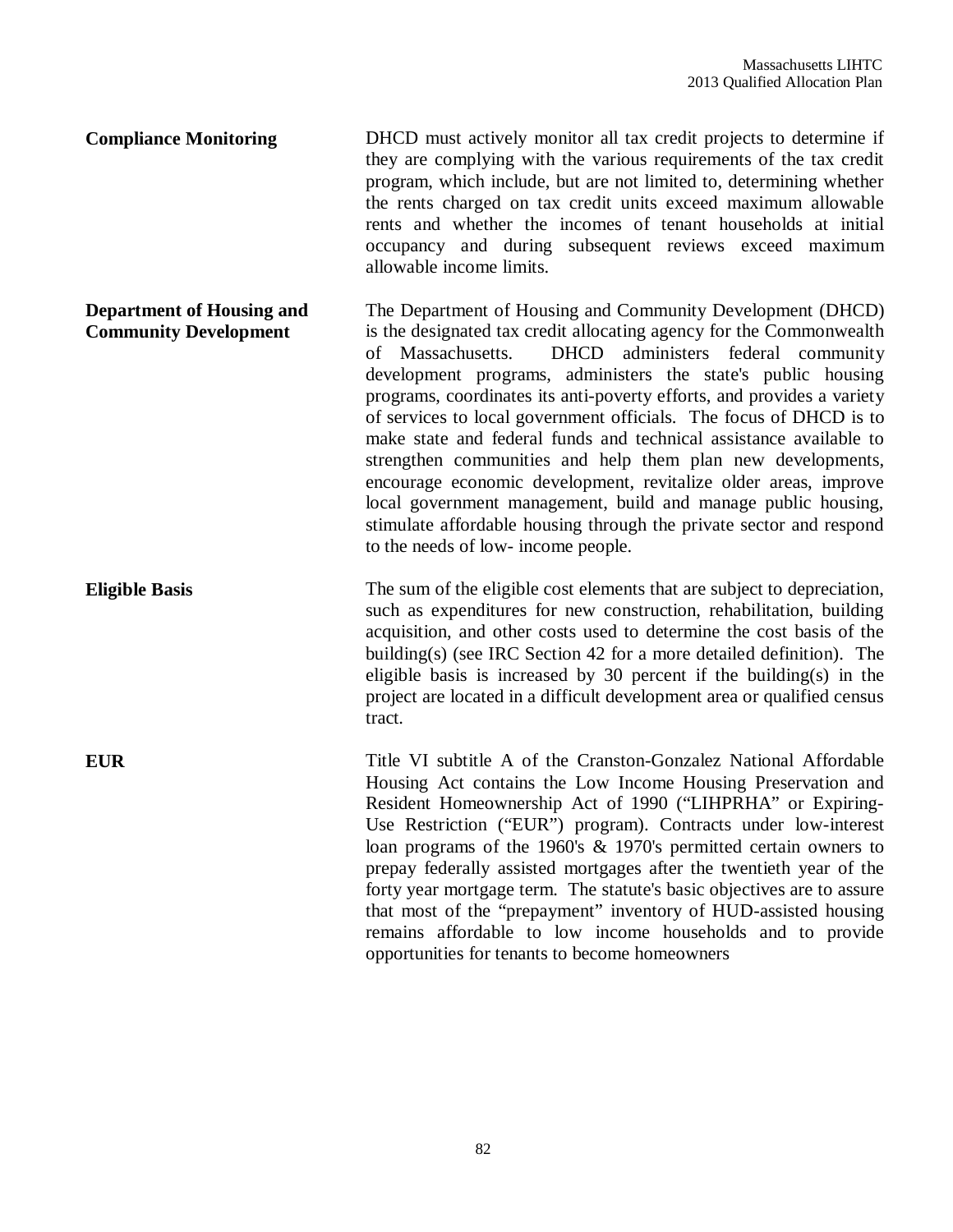| <b>HOPE VI</b>                                            | In 1992, Congress created the Urban Revitalization Demonstration<br>Program (otherwise known as HOPE VI) for the purpose of<br>revitalizing severely distressed public housing developments. HOPE<br>VI is funded by the U.S. Department of Housing and Urban<br>Development to provide localities with funds and flexibility to<br>reshape existing public housing neighborhoods. It can supply up to<br>\$50 million to transform an entire public housing development. |
|-----------------------------------------------------------|---------------------------------------------------------------------------------------------------------------------------------------------------------------------------------------------------------------------------------------------------------------------------------------------------------------------------------------------------------------------------------------------------------------------------------------------------------------------------|
| <b>Internal Revenue Code</b>                              | The Low Income Housing Tax Credit Program (LIHTC) is a housing<br>program contained within Section 42 of the Internal Revenue Code<br>of 1986, as amended, governs tax credits for owners or investors in<br>low income housing projects.                                                                                                                                                                                                                                 |
| <b>Massachusetts Development</b><br><b>Finance Agency</b> | The Massachusetts Development Finance Agency (MDFA) was<br>created by the Massachusetts legislature to expand economic<br>development opportunities. MDFA funds its programs through the<br>sale of taxable and tax-exempt bonds to private investors.                                                                                                                                                                                                                    |
| <b>Massachusetts Housing Finance</b><br>Agency            | The Massachusetts Housing Finance Agency (MHFA) was created<br>Massachusetts legislature to expand rental<br>the<br>by<br>and<br>homeownership opportunities for low and moderate income<br>households. MHFA funds its programs through the sale of taxable<br>and tax-exempt bonds to private investors.                                                                                                                                                                 |
| <b>Qualified Basis</b>                                    | The portion or percentage of the eligible basis that qualifies for the<br>tax credit. A building's qualified basis equals its eligible basis<br>multiplied by its applicable fraction.                                                                                                                                                                                                                                                                                    |
| <b>Section 42</b>                                         | Section 42 of the Internal Revenue Code of 1986, as amended,<br>governs tax credits for owners or investors in low income housing<br>projects, which has received an allocation under the terms of this<br>plan.                                                                                                                                                                                                                                                          |
| <b>TDC</b>                                                | Total Development Costs. Costs incurred for the purchase and/or<br>rehabilitation of<br>existing buildings<br>new<br>construction.<br><b>or</b><br>Development costs may include planning, oversight, relocation,<br>demolition, construction or rehabilitation, reserves and all other costs<br>necessary to develop the affordable housing project.                                                                                                                     |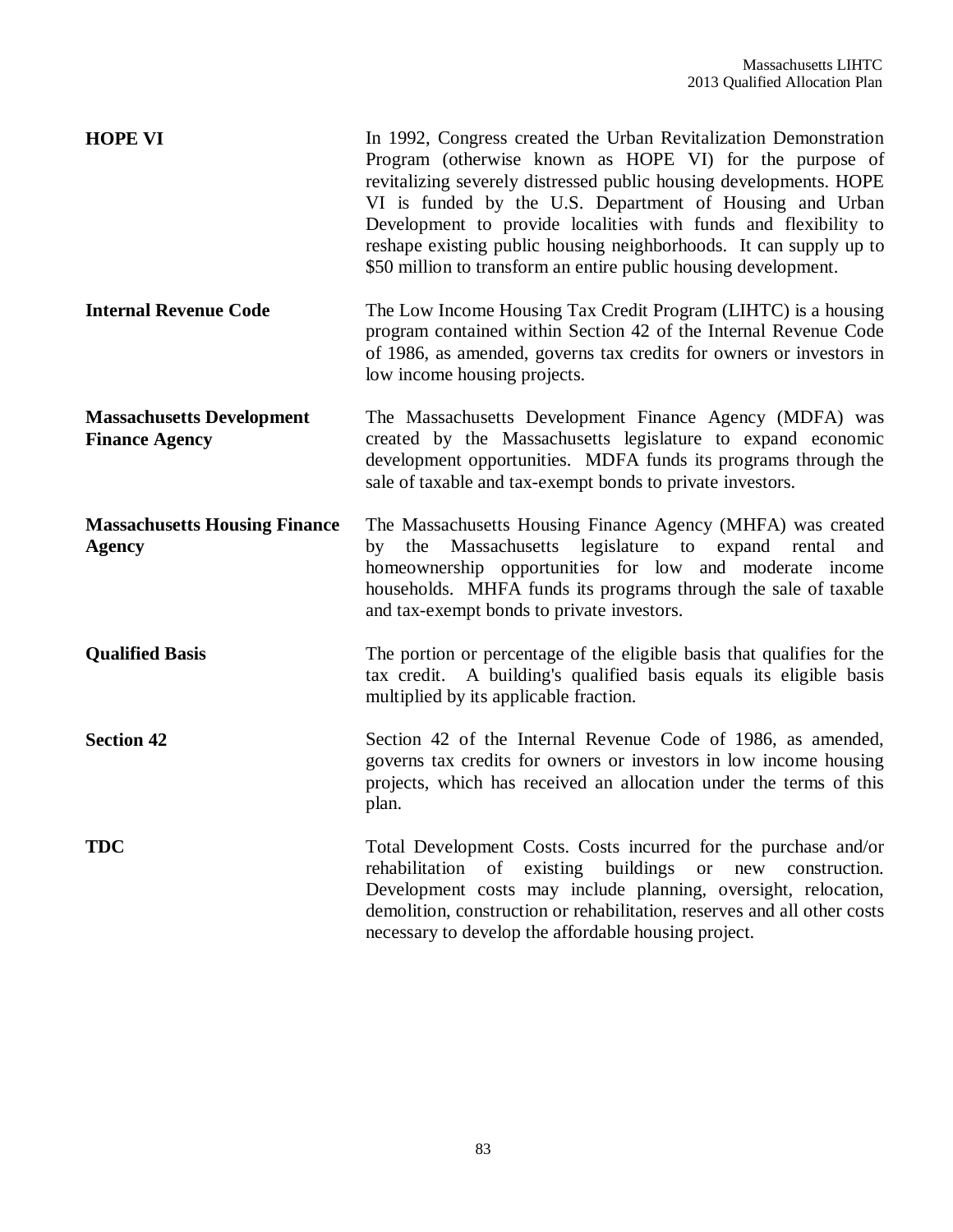**Ten Percent (10%) Test** In order to qualify for a carryover allocation, the developer's basis in the property at the end of the year in which the allocation is received must be more than ten percent of the amount that the project's basis is reasonably expected to be at the end of the second year following the allocation year. Basis consists of the project's depreciable costs and land that is reasonably expected to be part of the project. However, projects which receive reservations in the second half of the calendar year will have six months from the date of allocation to meet the ten percent test.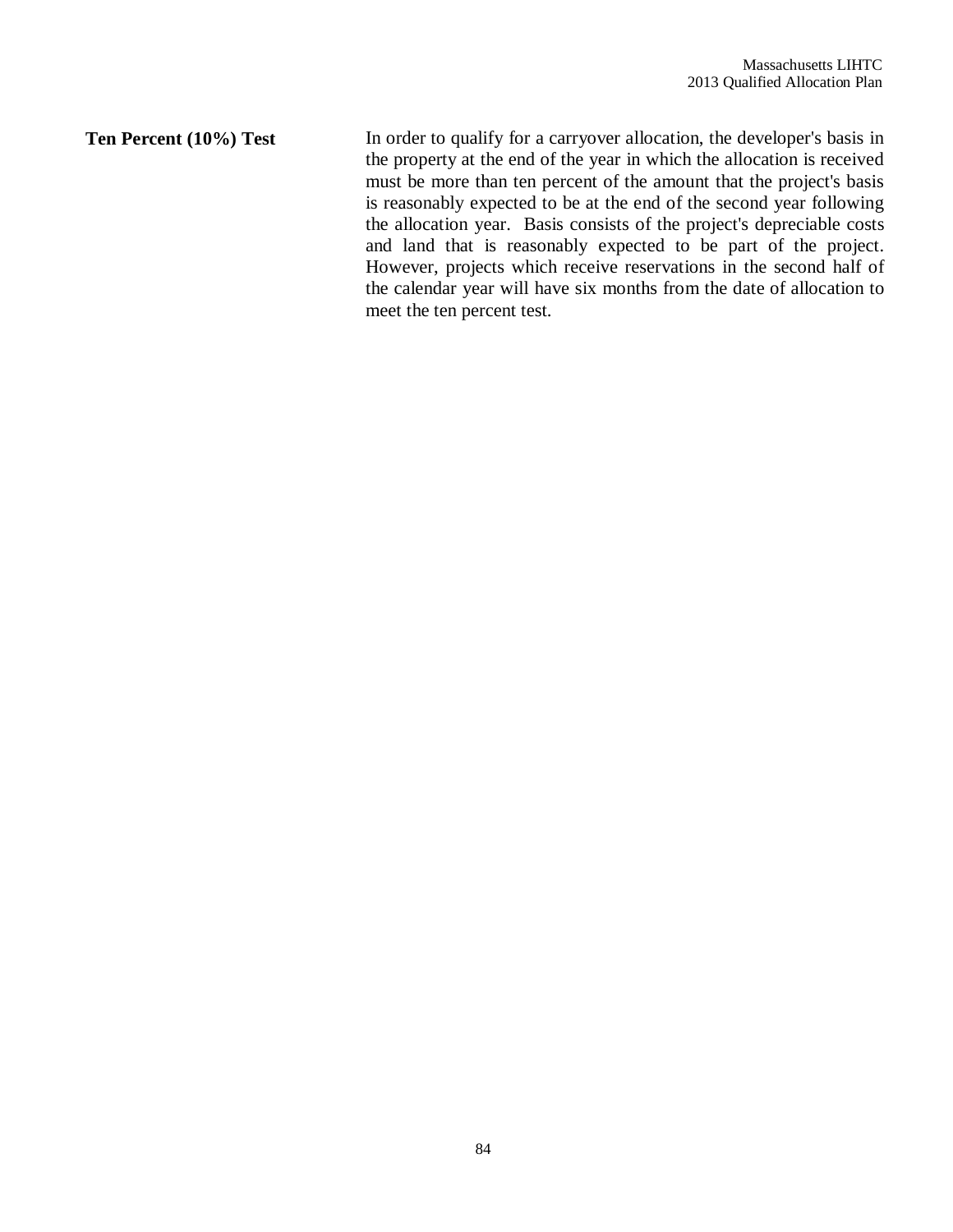# **Appendix G. National Council of Affordable Housing Market Analysts Model Content Standards for Market Studies For Rental Housing**

## **I. Purpose.**

The purpose of these standards is to provide standardized terminology and content for Market Studies of affordable rental housing prepared for developers, governmental agencies, lenders, or investors, of rental housing which is to be financed in whole or in part by State Housing Finance Agencies and other public funding or regulatory agencies. The standards outline the content, data, analysis and conclusions to be included in Market Studies for rental housing. These standards do not establish the format or presentation for the report. The terminology attached as Exhibit A is an integral part of these standards. Defined terms are capitalized.

## **II. Content**

# **A Executive Summary.**

Each market study should include a concise summary of the data, analysis and conclusions, including the following:

- 1. A concise description of the site and the immediately surrounding area.
- 2. A brief summary of the project including the proposed population to be served.
- 3. Precise statement of key conclusions reached by the analyst.
- 4. Precise statement of analyst's opinion of Market Feasibility including the prospect for long term performance of the property given housing and demographic trends and economic factors.
- 5. Provide recommendations and/or suggest modifications to the proposed project.
- 6. Provide a summary of market related strengths and/or weaknesses which may influence the subject development's Marketability, including compatibility with surrounding uses, the appropriateness of the subject property's location, unit sizes and configuration, and number of units.
- 7. A summary of positive and negative attributes and issues that will affect the property's performance and lease-up and points that will mitigate or reduce any negative attributes.

# **B. Project Description.**

The market study should include a project description to show the analyst's understanding of the project at the point in time the market study is undertaken. The project description should include:

- 1. Proposed number of units by: number of bedrooms and baths, income limit as a percent of AMI, unit size in square feet, and utility allowances for Tenant Paid Utilities, proposed rents, and Target Population, including income restrictions and any special needs set-asides.
- 2. The utilities expected to be paid by tenants and energy sources for tenant paid hot water, heat, cooking;
- 3. For rehabilitation projects, identification of any existing assisted housing program at the property such as Section 8, Section 202, Section 811, BMIR, Section 236, etc., as well as current occupancy levels, current rents and proposed rents.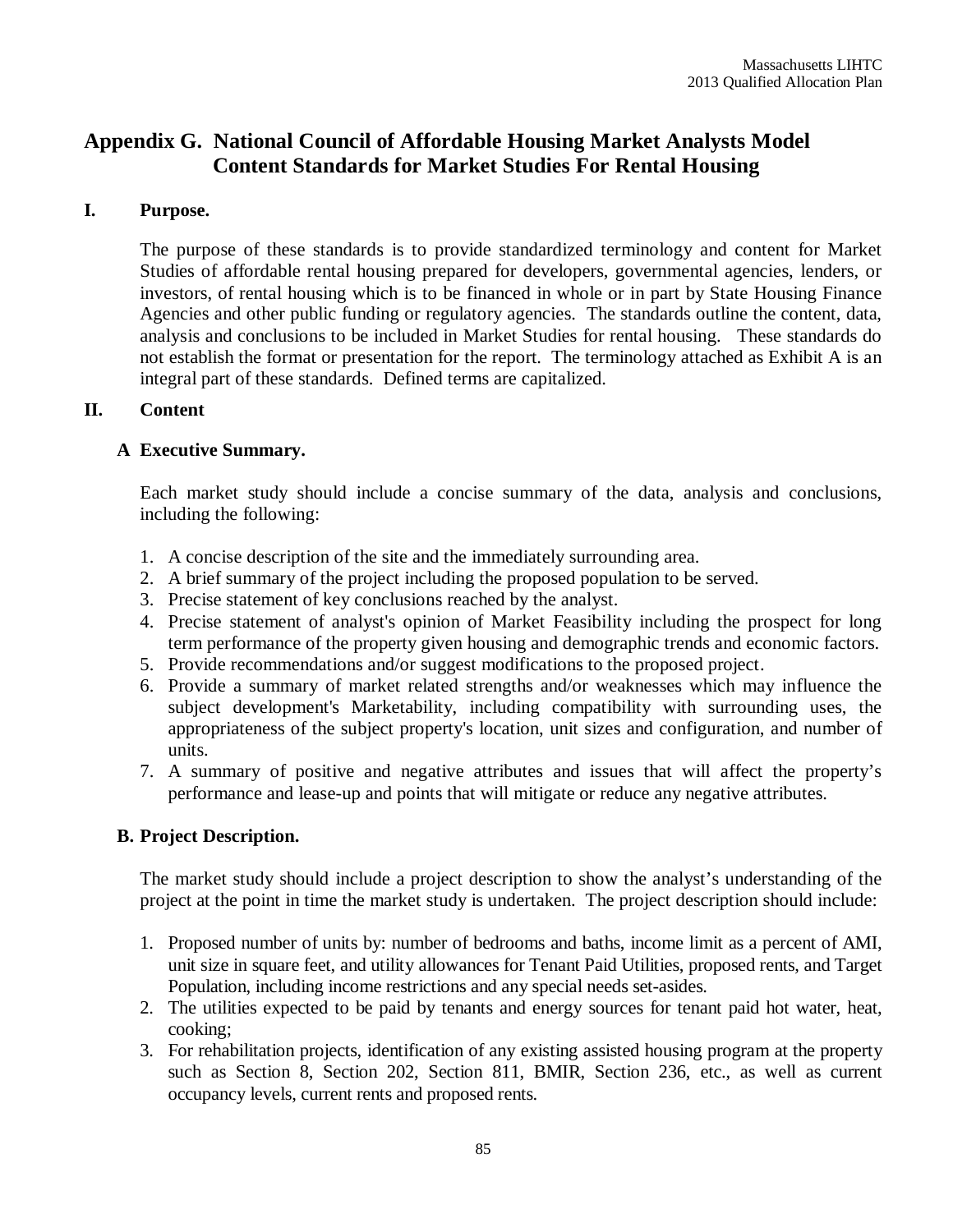- 4. Developer's projected dates for construction start and completion, and start of pre-leasing.
- 5. Description of: the number of buildings, design (walk-up, elevator, etc.), and number of stories, unit and common amenities, site amenities and parking. For rehabilitation projects provide a description of the methodology for the rehabilitation and the scope of work. The status or date of architectural plans and name of the architect should be referenced. A copy of the floor plans and elevations should be included as an attachment to the report.

## **C. Location and Market Area Definition**

- 1. Define the Primary (PMA) and Secondary (SMA) Market Areas including a map that clearly delineates the areas and an explanation of the basis for the boundaries of the PMA and SMA. Identify PMA and SMA boundaries by census tracts, jurisdictions, street names, or other geography forming the boundaries. Also define the larger geographic area in which the PMA is located (i.e. city, county, MSA, etc.).
- 2. Provide a description of the site characteristics including its size, shape, general topography and vegetation and proximity to adverse conditions.
- 3. Provide photographs of the site and neighborhood, and a map clearly identifying the location of the project and the closest transportation linkages, shopping, schools, medical services, public transportation, places of worship, and other services such as libraries, community centers, banks, etc. In situations where it is not feasible to show all the categories on a map, the categories may be addressed in the narrative.
- 4. Describe the Marketability of the proposed development.
- 5. Describe and evaluate the visibility and accessibility of the site.
- 6. Provide information or statistics on crime in the Primary Market Area relative to data for the overall area. Address any local perceptions of crime or problems in the Primary Market Area.

## **D. Population and Households**

- 1. Provide total population, age and income target data for the Primary Market Area using the 1990 Census, 2000 Census, current year estimates, and a five year projection. Data from other legitimate studies, such as Claritas, CACI and similar demographic information companies, with detail on Household size, tenure, age and other relevant categories may be provided. Provide the same information for the Secondary Market Area, if one has been defined. Indicate the source for all data, provide a methodology for estimates and provide an analysis of trends indicated by the data.
- 2. Provide a breakdown of Households by tenure for 1990 Census, 2000 Census, current year and five year projection.
- 3. Provide an analysis of trends indicated by the data and include reference sources for the data and methodology for analyzing the data.
- 4. Provide a breakdown of households by incomes in \$5,000-\$10,000 increments, by household size and by tenure for 1990 and 2000 Census, current year, and five year projection.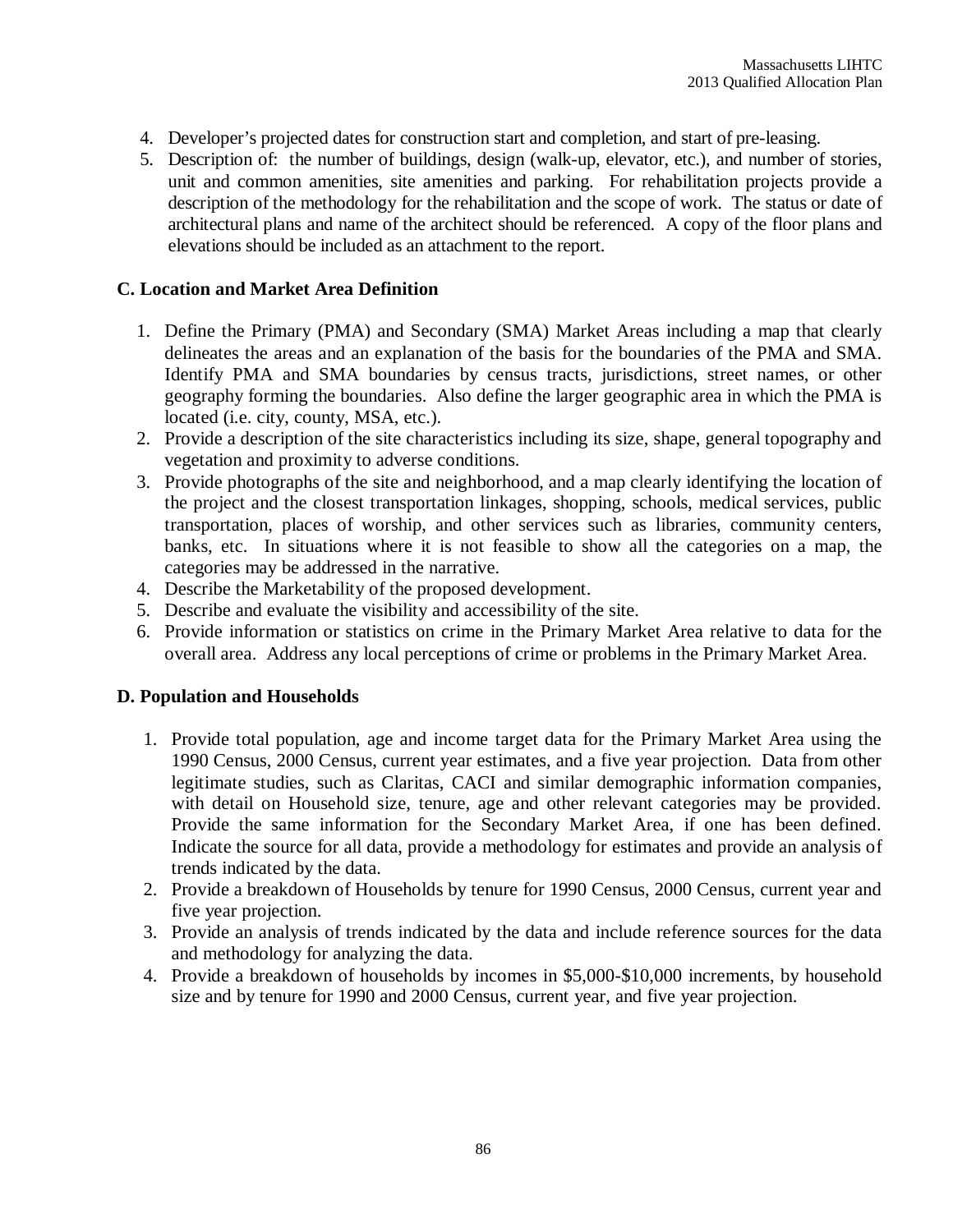## **E. Employment and Economy.**

Provide data and analysis on the employment and economy of the Primary Market Area to give an understanding of the overall economic health of the community in which the Primary Market Area is located. List sources for the data and methodology for the analysis.

- 1. Provide a description of employment by industry sector for the Primary Market Area or smallest geographic area available that includes the Primary Market Area and compare the data to the larger geographic area, e.g. the city, county, labor market area, or MSA.
- 2. List major employers in the PMA, the type of business and the number employed and compare the data to the larger geographic area (i.e. MSA, County, Secondary Market Area, etc.).
- 3. Show the historical unemployment rate for the last ten years (or other appropriate period) for the PMA and compare to the larger geographic area (i.e. MSA, County, Secondary Market Area, etc.).
- 4. Show employment growth over the same period or a more recent, shorter period (last 5 years). Compare to the larger geographic area.
- 5. Comment on trends for employment in the PMA in relation to the subject.
- 6. If relevant, comment on the availability of affordable housing for employees of businesses and industries that draw from the Primary Market Area.
- 7. Provide a breakdown of typical wages by occupation.
- 8. Provide commuting patterns for workers such as how many workers in the PMA commute from surrounding areas outside the PMA.

## **F. Existing Rental Housing Stock.**

Provide information on other multifamily rental housing in the Primary Market Area and any rental housing proposed to be developed in the Primary Market Area. This section of the Market Study should include:

- 1. If relevant in the market, a 10-year, or other appropriate period, history of building permits, if available, by housing type and comments on building trends in relation to household trends.
- 2. Identify a list of existing Comparable Properties, including: name, location, population served, type of design, age and condition, number of units by bedroom type, rent levels, number of bedrooms and baths for each unit type, size in square footage of units, kitchen equipment, type of utilities (state whether paid by tenant or owner and energy sources for hot water, heat and cooking), unit and site amenities included, site staffing, occupancy rate, absorption history (if recently completed), name, address and phone number of property contact. Attach photos of each Comparable Property. Include a map identifying the location of each Comparable Property in relation to the subject.
- 3. Describe the size of the overall rental market in the PMA, including the percentage of Market Rate and Affordable Housing properties.
- 4. Provide a narrative evaluation of the subject property in relation to the Comparable Properties, and identify the Competitive Properties, which are most similar to the proposed development. The analyst should state why the comparables referenced have been selected, which are the most directly comparable, and explain why certain projects have not been referenced.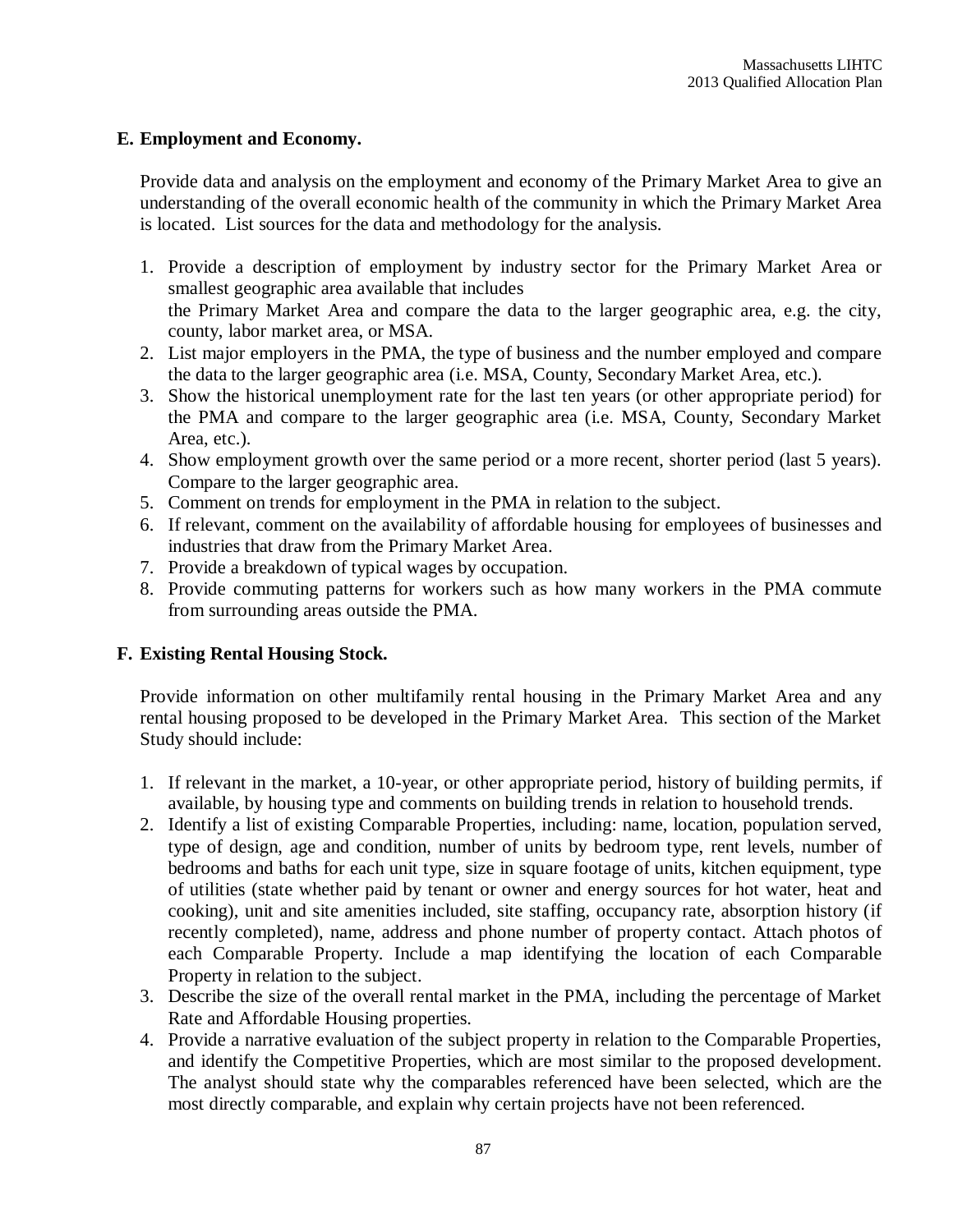- 5. For each Comparable Property comparisons to the subject rents based on the Comparable Property Amenities, Tenant Paid Utilities, location, parking, concessions and rent increase or decrease trends.
- 6. Discuss the availability of affordable housing options, including purchase or sale of homes.
- 7. When relevant, include a list of LIHTC projects with allocations in or near the market area that are not placed in service, giving as much known detail as possible on estimated Placed-In-Service dates, unit mix and Income Levels to be served. As noted in Section III the Housing Finance Agency is expected to provide this information to the analyst.
- 8. Discuss the impact of the subject development on the existing housing stock.
- 9. The Market Vacancy Rate for the Primary Market Area rental housing stock by population served (i.e. market rate, Low Income Housing Tax Credit, and Project Based Rent Assistance) and type of occupancy (i.e. family, seniors, special populations) and unit size.
- 10. Identify the number of people on waiting lists for each project.

## **G. Local Perspective of Rental Housing Market and Housing Alternatives.**

The Market Study should include a summary of the perspective on the rental market, need for the proposed housing and Unmet Housing Need in the market. The local perspective should consider:

- 1. Interviews with local planners, housing and community development officials and market participants to estimate proposed additions to the supply of housing that would compete with the subject and to evaluate the local perception of need for additional housing.
- 2. Interview local Public Housing Authority (PHA) officials and seek comment on need for housing and possible impact of the proposed development on their housing inventory and waiting lists for assisted housing. Include a statement on the number and availability of Housing Choice Vouchers and the number and types of households on the waiting lists for Housing Choice Vouchers. Compare subject's proposed rents to local payments standards or median rents.
- 3. The cost and availability of home ownership and mobile home living, if applicable.

## **H. Analysis.**

- 1. Provide a detailed analysis of the income levels of the potential tenants for the proposed units. State and support the minimum household income used for total housing expenses to set the lower limit of the targeted household income range. If required, provide an analysis based on the regulating agency's requirements.
- 2. Derive a Market Rent and an achievable rent and then compare them to the developer's proposed rent. Quantify and discuss Market Advantage of the subject and impact on Marketability.
- 3. Calculate the Capture Rate for each Income Limit in the subject property incorporating any Housing Finance Agency or other regulating agency restrictions such as age, income, living in Substandard Conditions, renters versus home owners, household sizes, etc.
- 4. Calculate the Penetration Rate.
- 5. Define and justify the Absorption Period and Absorption Rate for the subject property.
- 6. Project and explain any future changes in the housing stock within the market area.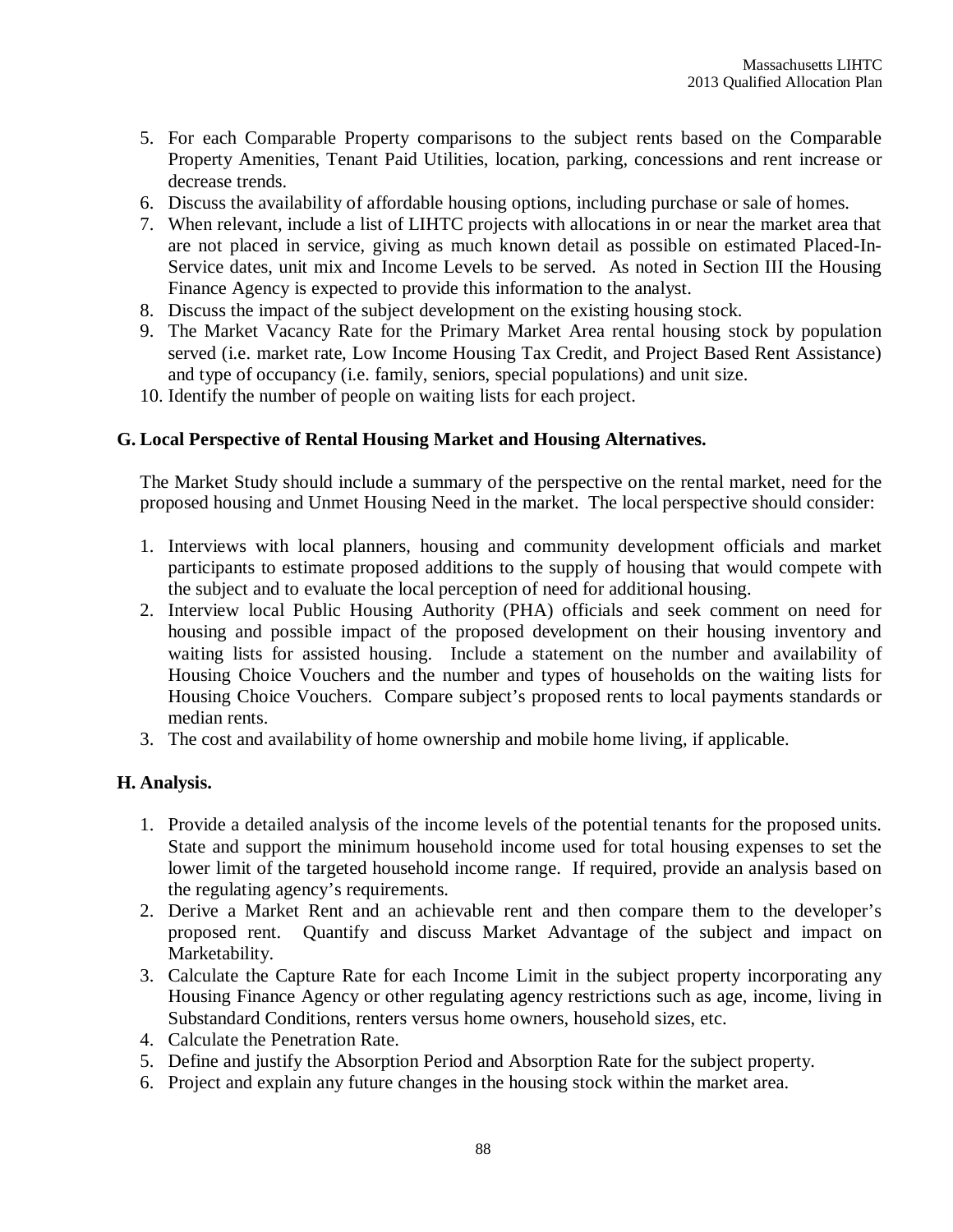- 7. Identify risks (i.e. Competitive Properties which may come on line at the same time as the subject property; declining population in the PMA, etc.), unusual conditions and mitigating circumstances. Evaluate need for voucher support or HUD contracts.
- 8. Provide documentation and descriptions that show the methodology for calculations in the analysis section and relate the conclusions to the data.

# **I. Other Requirements**

Date report was prepared, date of inspection and name and telephone number of analyst preparing study;

- 1. Certification of no identity of interest between the analyst and the entity for whom the report is prepared;
- 2. Certification that recommendations and conclusions are based solely on professional opinion and best efforts;
- 3. Statement of qualifications;
- 4. List of sources for data in the Market Study;
- 5. Append current utility allowance schedule (or utility company provider letters).

# **III. Information to be Provided by Housing Finance Agency or Other Regulatory Agency**

The Housing Finance Agency or other regulatory agency to which the Market Study will be provided will be expected to cooperate in the completion of the Market Study and provide the documentation listed below. If data relative to the Housing Finance Agency or other regulatory agency financed properties is not provided by the agency, then the analysts should not be required to include this data in the Market Study.

- 1. Average operating costs for other agency financed housing similar in size, design, and target population in the Primary Market Area or region
- 2. Average and maximum management fees permitted based on type and size of project or a statement that the agency does not in have the data or does not limit management fees
- 3. Data on rental housing inventory in the Primary Market Area financed or assisted by the agency or which has received preliminary approval or reservations of funding of Low Income Housing Tax Credits and is expected to become available in the market. This data should include property address, number and type of units, rents by unit type, Income Limits, and other relevant information.

# **IV. Additional Work**

The documentation and analysis outlined previously in Section II constitutes the entire content for a Market Study. A Housing Finance Agency, other regulatory agency or developer may desire a market analyst to provide additional information beyond the basic scope of the Market Study. Any additional documentation or analysis beyond the scope of the Market Study will be performed for additional compensation above the cost of the Market Study. Such additional work may include: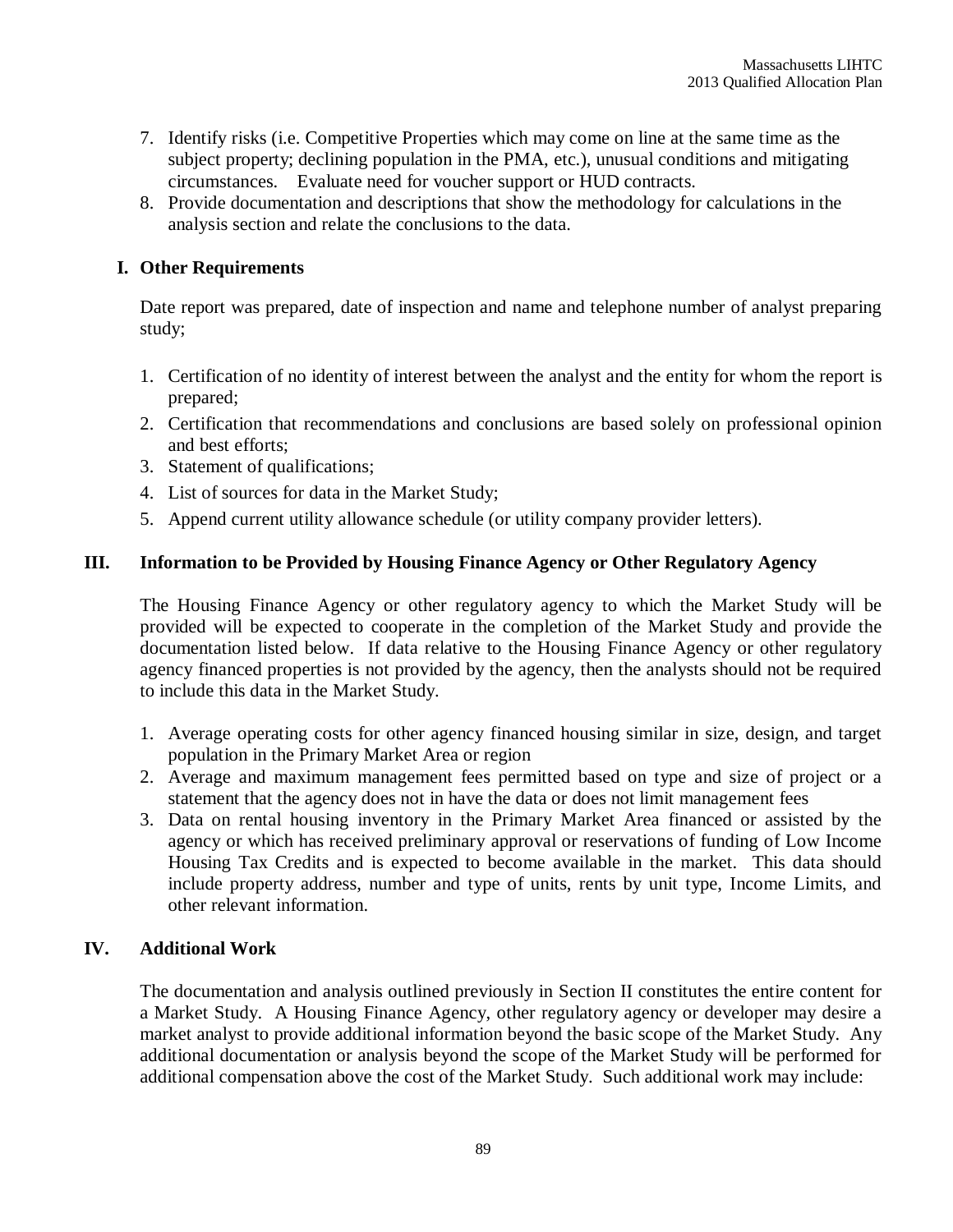- 1. Preparation of estimates of the annual operating expenses for the operation of the subject property, upon achieving a Stabilized Level of Occupancy;
- 2. Report on the zoning designation of the property and comments on conformance of the subject property's conformance with zoning. This additional work also may include a zoning map, zoning ordinance or letter from the local zoning official;
- 3. Report on the flood zone for the property and a copy of the flood zone map;
- 4. Census of all rental property in an area.<br>5. Evaluation of special needs set aside, in
- Evaluation of special needs set aside, including:
	- demands for target population, and its
	- Impact on the rents the property can attain.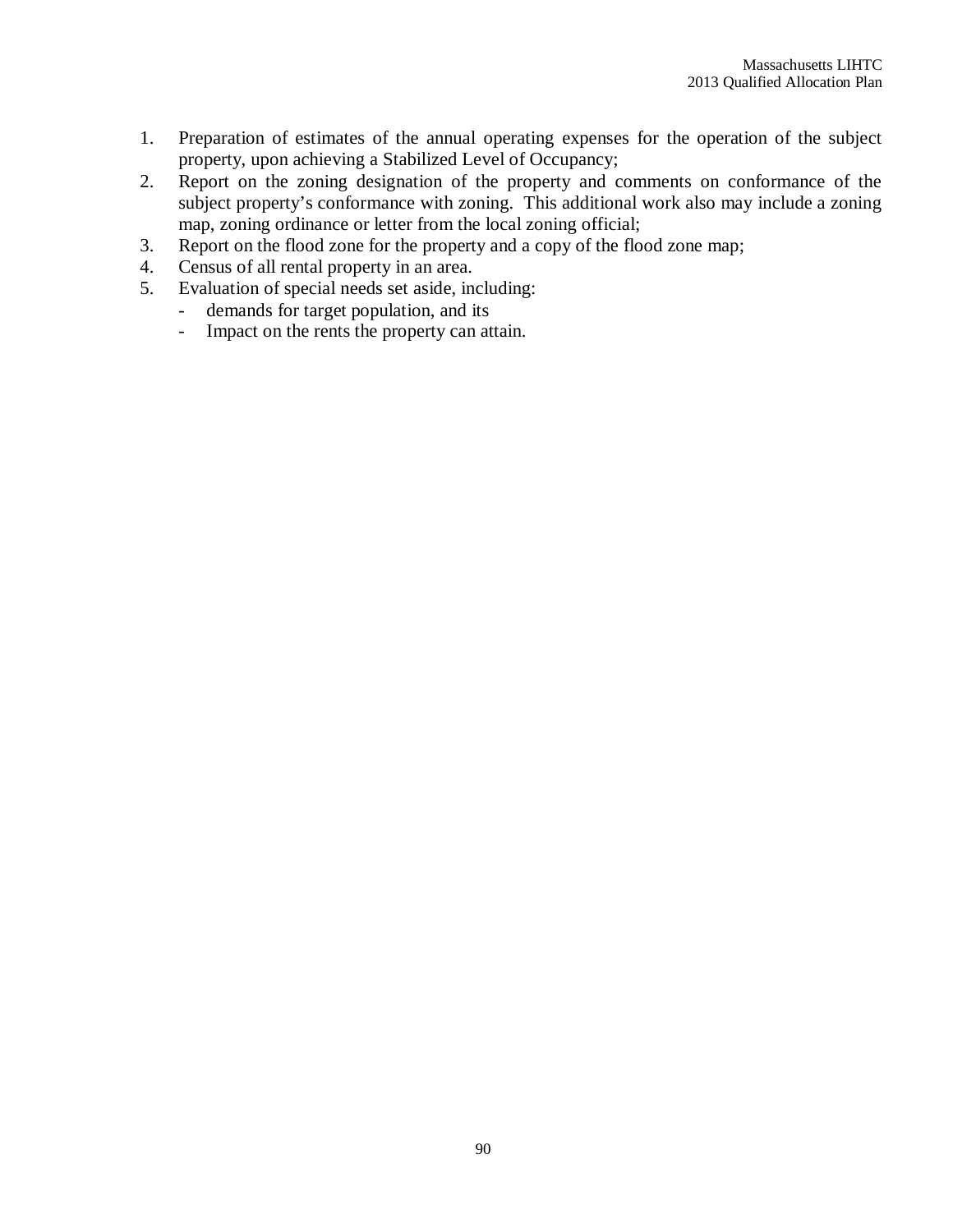# **Appendix H. Design Self Evaluations (Accessibility)**

.

*Part A: Access Code Summary*

# *Code Applicability*

Sponsors are required to answer the following questions regarding applicability of state, federal, and local accessibility regulations.

**1. Are Section 504, Title II of the ADA, or the ABA applicable to the project based on the sources of funding? Explain.**

**2. If the project is existing, show calculations indicating the cost of the work relative to the value of the building or replacement cost (per MAAB's CMR 521 3.3, or Section 504 8.23 (a) if applicable).**

**3. Describe any variances from MAAB's requirements that are anticipated, and the status of the variance process.**

*(Access code summary continued on next page)*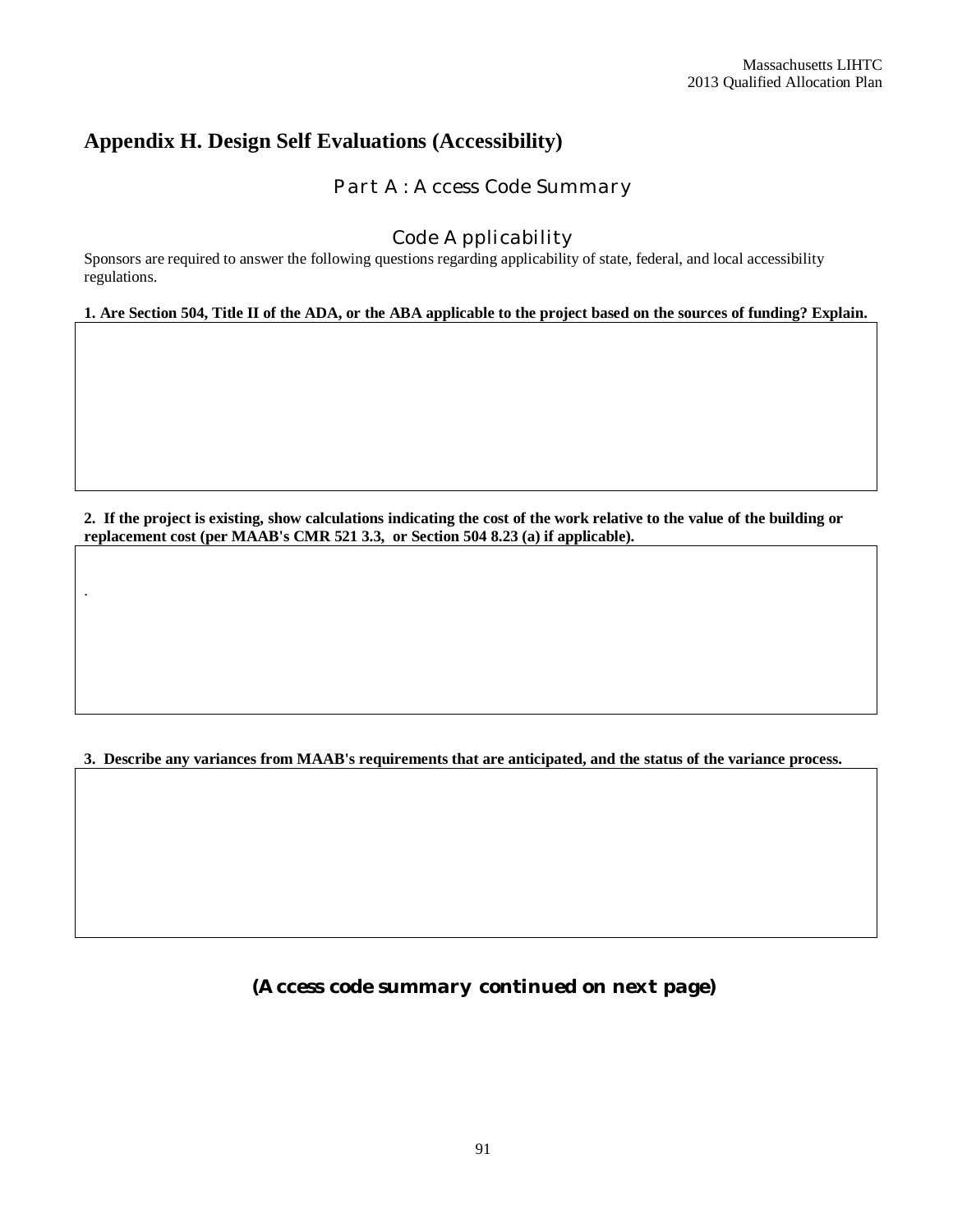# *Part A: Access code summary (cont.)*

# *Code Requirements*

Provide summary information regarding accessibility requirements in the table below. Include the most stringent applicable requirements of MAAB, the FHA, Section 504, the ADA, and any other local requirements.

| 1. Site Access - Accessible Route |                  |  |  |  |  |
|-----------------------------------|------------------|--|--|--|--|
| <b>Requirement:</b>               | <b>Proposed:</b> |  |  |  |  |
|                                   |                  |  |  |  |  |
|                                   |                  |  |  |  |  |
|                                   |                  |  |  |  |  |
|                                   |                  |  |  |  |  |
|                                   |                  |  |  |  |  |
|                                   |                  |  |  |  |  |
|                                   |                  |  |  |  |  |

| 2. Accessible Parking |                                                       |
|-----------------------|-------------------------------------------------------|
| <b>Requirement:</b>   | Proposed: (Indicate total number of spaces provided.) |
|                       |                                                       |
|                       |                                                       |
|                       |                                                       |
|                       |                                                       |
|                       |                                                       |
|                       |                                                       |
|                       |                                                       |

#### *3. Building Entrances and Accessible Routes Within Buildings*

| <b>Requirement:</b> | <b>Proposed:</b> |
|---------------------|------------------|
|                     |                  |
|                     |                  |
|                     |                  |
|                     |                  |

#### *4. Common Areas & Facilities (offices, laundry rooms, community rooms, etc.)*

| <b>Requirement:</b> | Proposed: |
|---------------------|-----------|
|                     |           |
|                     |           |
|                     |           |
|                     |           |

| 5. Group 1 Units (MAAB)                                              |  |  |  |  |
|----------------------------------------------------------------------|--|--|--|--|
| Requirement: (Include units covered by the FHA.)<br><b>Proposed:</b> |  |  |  |  |
|                                                                      |  |  |  |  |
|                                                                      |  |  |  |  |
|                                                                      |  |  |  |  |
|                                                                      |  |  |  |  |
|                                                                      |  |  |  |  |
|                                                                      |  |  |  |  |
|                                                                      |  |  |  |  |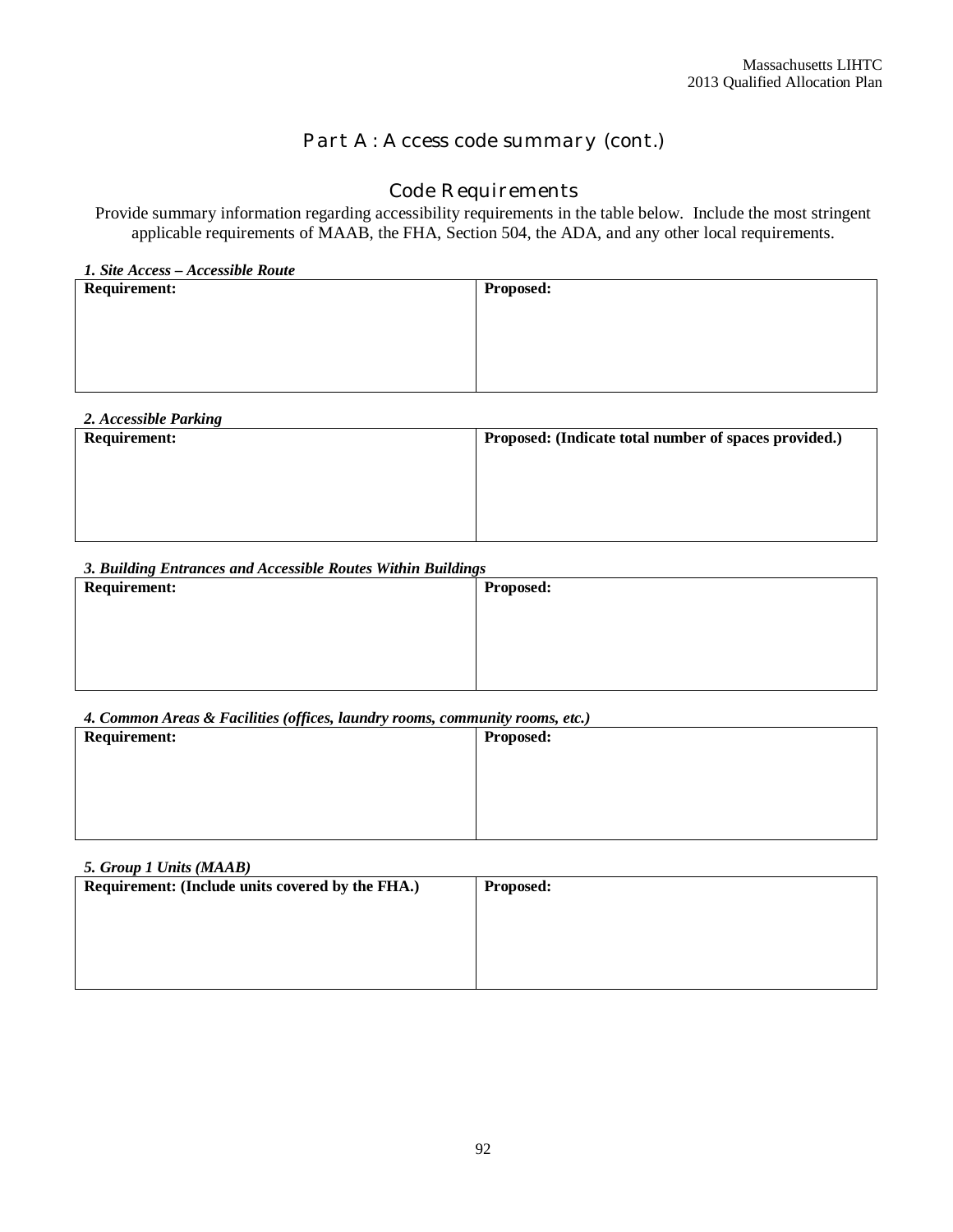| 6. Group 2 Units (MAAB) |                  |  |  |  |
|-------------------------|------------------|--|--|--|
| <b>Requirement:</b>     | <b>Proposed:</b> |  |  |  |
|                         |                  |  |  |  |
|                         |                  |  |  |  |
|                         |                  |  |  |  |
|                         |                  |  |  |  |
|                         |                  |  |  |  |
|                         |                  |  |  |  |
|                         |                  |  |  |  |

# **Part B: Universal Design Checklist**

# **DHCD Requirements for all units**

In addition to the requirements of MAAB, FHA, ADA, & 504

\*Requirements with an asterisk may be waived for moderate rehab projects.

|         | <b>DHCD</b> Req'd |            |          | <b>Comment</b>               |
|---------|-------------------|------------|----------|------------------------------|
|         |                   | <b>New</b> |          | (explain all items)          |
|         | Rehab             |            |          | <b>Check if</b> that are not |
| Feature |                   |            | included | included)                    |

## **Exterior**

| Provide wayfinding signage at large or<br>challenging sites                                                                     |  |  |
|---------------------------------------------------------------------------------------------------------------------------------|--|--|
| Provide effective exterior lighting at walkways,<br>accessible routes, and exterior spaces, esp.<br>hazards                     |  |  |
| Provide handrails at all exterior steps and stairs<br>subject to snow or ice accumulation in order to<br>reduce slipping hazard |  |  |

#### **Common Areas**

| Laundry rooms - provide a table for folding<br>accessible to the handicapped                                                          | Y | Y |  |
|---------------------------------------------------------------------------------------------------------------------------------------|---|---|--|
| Laundry Room Door to have 1/2 height vision<br>panel                                                                                  | Y | Y |  |
| Color contrast between tread $\&$ risers on stairs,<br>more lighting to facilitate recognition of steps<br>by vision-impaired persons | Y | Y |  |
| Corridors in common areas of Elderly or<br>Assisted Living projects to have a continuous<br>handrail mounted on one side, 34" AFF     | Y | Y |  |
| All washers & dryers to be front loading with<br>front controls, mounted on platforms to reduce<br>bending                            | Y | Y |  |
| Motion detector light switches at laundry<br>rooms, other common areas                                                                | Y | Y |  |

#### **Entrances**

| Provide exterior lighting at each entry door,<br>switched by photocell/motion detector. |  |  |
|-----------------------------------------------------------------------------------------|--|--|
| Overhead weather protection at entrances                                                |  |  |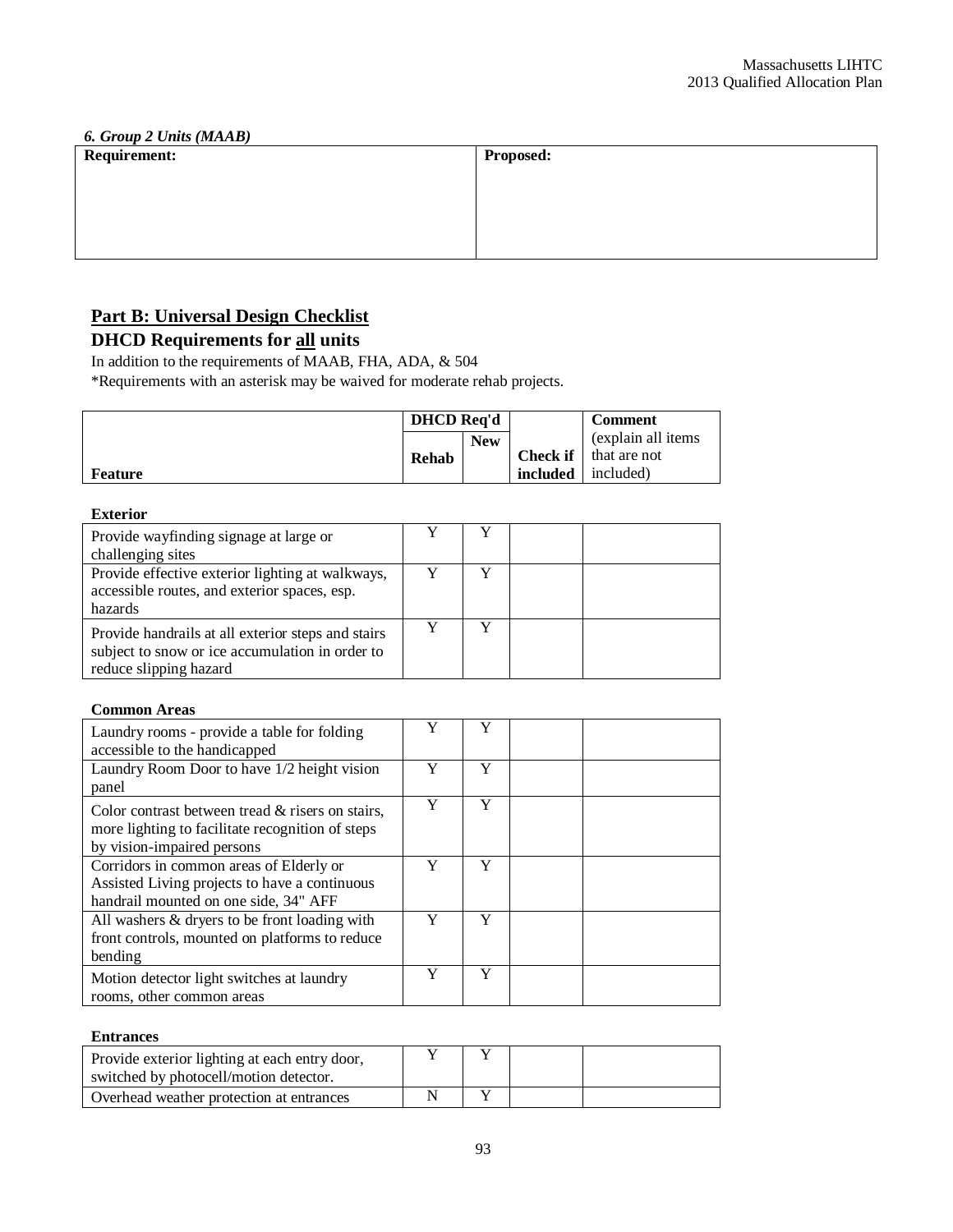| Rough in wiring for power operated doors                                                                     | V* |   |  |
|--------------------------------------------------------------------------------------------------------------|----|---|--|
| Threshold height at exterior doors to be<br>adaptable to comply with the requirement for<br>accessible route |    | v |  |
| Provide power operated doors at exterior entries<br>of Elderly or Assisted Living projects                   | Y* |   |  |
| No steps at entrances                                                                                        | N  | N |  |
| Site grading provides accessible route up to first<br>floor level $(1:20$ slope maximum)                     | N  | N |  |

#### **Unit Interiors**

| Rocker-type electrical switches                                                                                                                             | Y                | Y |  |
|-------------------------------------------------------------------------------------------------------------------------------------------------------------|------------------|---|--|
| Switches no higher than 48" AFF, Thermostats<br>at 54"                                                                                                      | $Y^*$            | Y |  |
| Lever hardware on all doors                                                                                                                                 | Y                | Y |  |
| Receptacles, phone & cable jacks 18" AFF<br>minimum                                                                                                         | $Y^*$            | Y |  |
| Max threshold or floor transition height at<br>interior doors to be 1/2"                                                                                    | Y                | Y |  |
| Recommend contrasting colors between floor<br>surfaces and trim to facilitate recognition of<br>steps by vision-impaired persons                            | $\overline{Y}$   | Y |  |
| Overhead light fixtures to be able to<br>accommodate a 2700 lumen lamp minimum,<br>where provided.                                                          | Y                | Y |  |
| Receptacles next to phone jacks for TTY<br>devices                                                                                                          | $\overline{Y^*}$ | Y |  |
| If provided, Bi-fold, by-pass, and Pocket doors<br>to have premium hardware, easy-grip handle,<br>and 32" clear when closed                                 | $\mathbf N$      | Y |  |
| All doors leading to habitable rooms to have<br>min. 32" clearance                                                                                          | N                | N |  |
| Elec panel within standard reach range $&$ with<br>clear floor space                                                                                        | $Y^*$            | Y |  |
| Rough wire all units to allow strobe lights to be<br>installed in every bedroom and living area                                                             | $\overline{Y^*}$ | Y |  |
| Additional electrical outlets at bed locations &<br>desks: fourplex outlet for computers, electronic<br>equipment, personal use equipment such as<br>oxygen | $\mathbf N$      | N |  |
| Adjustable height closet rods & shelves                                                                                                                     | Y                | Y |  |
| At double hung windows, use block & tackle<br>balances                                                                                                      | Y                | Y |  |

#### **Baths**

| All tub/shower control knobs to be single lever<br>handled                              |  |  |
|-----------------------------------------------------------------------------------------|--|--|
| Lever faucet controls at lavatory sinks, not<br>paddle handles                          |  |  |
| Provide min. 12" grab bar in all tub/shower<br>units at wall opposite controls, 48" AFF |  |  |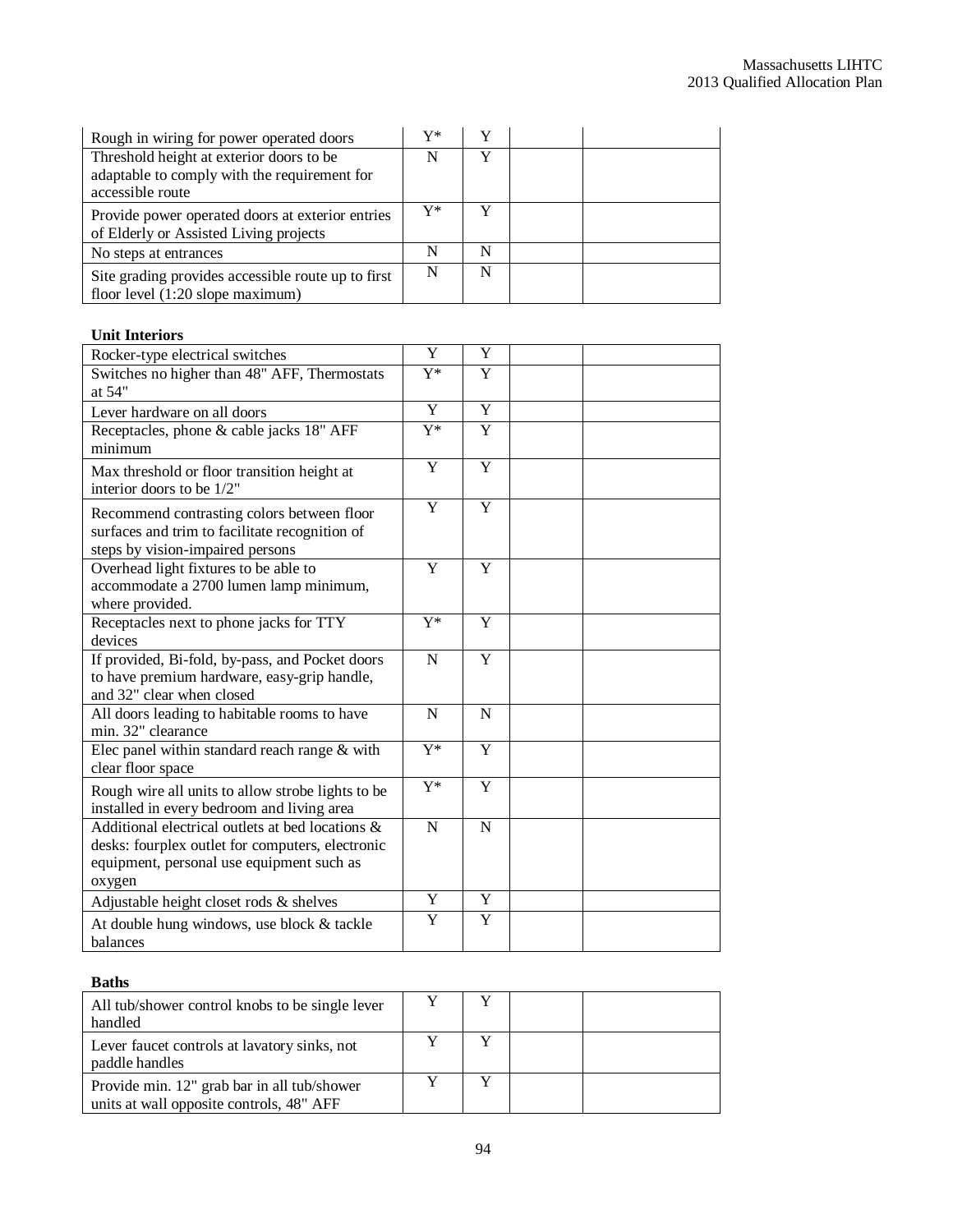| Tubs and showers must have slip resistant floors<br>(conform to ASTM F-462)              |   |   |  |
|------------------------------------------------------------------------------------------|---|---|--|
| Mirrors in baths low enough to reach counter<br>backsplashes                             |   |   |  |
| Provide solid blocking at all waterclosets and<br>tub/showers for grab bars installation |   |   |  |
| Handheld showers at short wall of all baths,<br>adjustable height mounting.              | N | N |  |

#### **Kitchens**

| Min. clear floor space between cabinets $\&$<br>appliances 48"                                                                              | N | Y |  |
|---------------------------------------------------------------------------------------------------------------------------------------------|---|---|--|
| Loop handles on cabinet doors & drawers                                                                                                     | Y | Y |  |
| Lever faucet controls at kitchen sinks                                                                                                      | Y | Y |  |
| Contrast colors at border treatment of<br>countertop vs cabinets to facilitate recognition<br>of edge of counter by vision imparied persons | Y | Y |  |
| Adjustable height shelves in wall cabinets                                                                                                  | Y | Y |  |
| Controls on appliances mounted to avoid<br>reaching over burners in Elderly or Assisted<br>Living projects                                  | Y | Y |  |
| Range hoods wired to remote switch near the<br>range in Elderly or Assisted Living projects                                                 | Y | Y |  |
| Pull-out shelves in base cabinets and pantry in<br>Elderly or Assisted Living projects                                                      | Y | Y |  |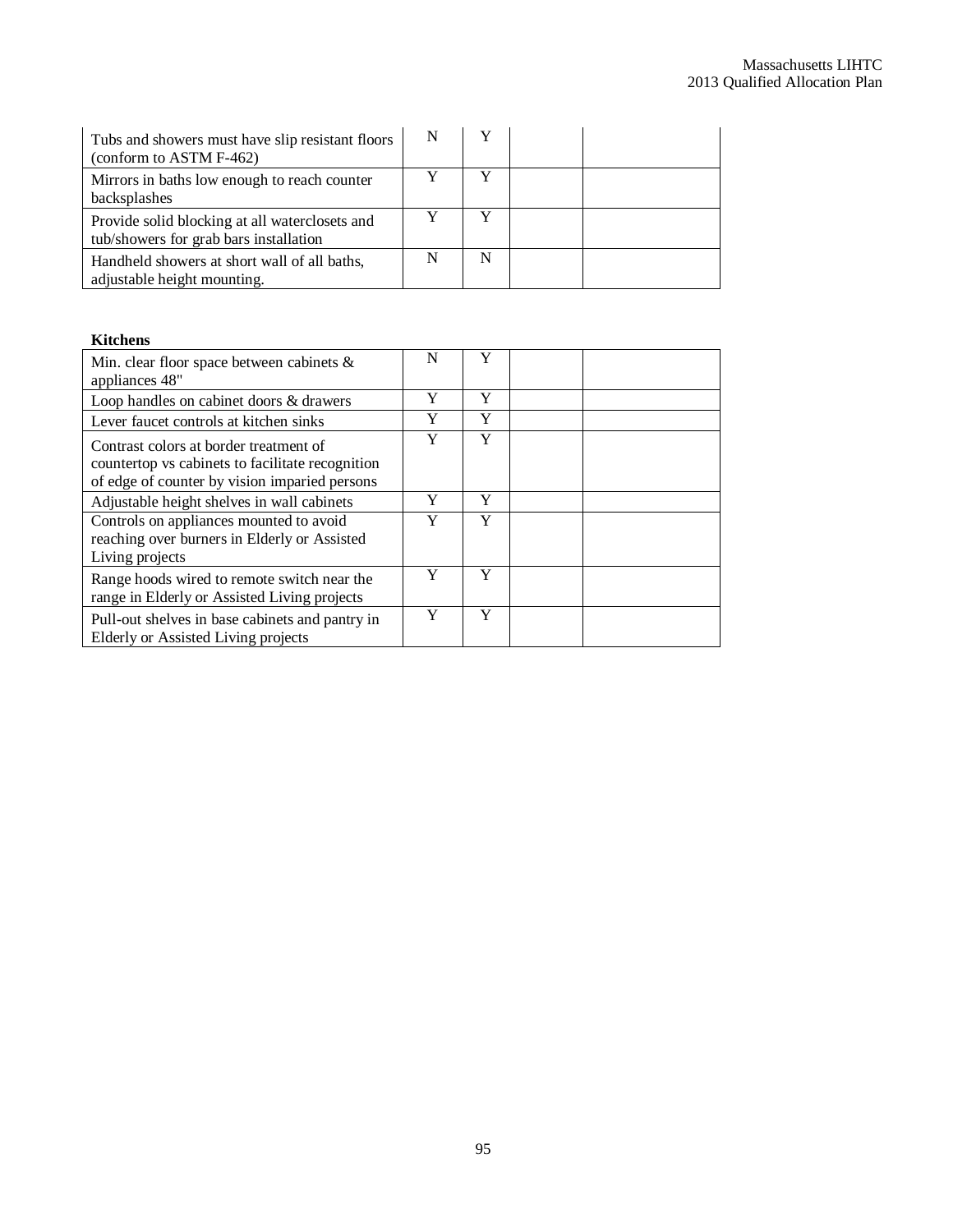# **DHCD Requirements for CBH units**

#### **For CBH units the following additional requirements**

## **apply.**

\*Requirements with an asterisk may be waived for moderate rehab projects.

|                | <b>DHCD</b><br>Rea'd |            |                              | <b>Comment</b><br>(explain all items) |
|----------------|----------------------|------------|------------------------------|---------------------------------------|
| <b>Feature</b> | Rehab                | <b>New</b> | Check if $\vert$<br>included | that are not<br>included)             |

## **Exterior**

| Dedicated accessible parking space for each CBH unit (if<br>parking is provided)            |  |  |
|---------------------------------------------------------------------------------------------|--|--|
| If covered parking is available, provide direct covered access<br>from parking to CBH units |  |  |

#### **Entrances**

| All building entrances are on accessible routes            |  |  |
|------------------------------------------------------------|--|--|
| Automatic door openers at building entrances on accessible |  |  |
| routes                                                     |  |  |
| All doorbells and intercoms must be accessible             |  |  |

#### **CBH Unit Interiors**

|                                                                | Y  | v |  |
|----------------------------------------------------------------|----|---|--|
| Electrical power for automatic door openers at unit entries    |    |   |  |
|                                                                | N  | Y |  |
| Shelf for packages at inside and outside of all unit entrances |    |   |  |
| 42" clear width in hallways                                    | Y* | Y |  |
|                                                                | Y* | Y |  |
| Space to allow wheelchair approaches at both sides of bed      |    |   |  |
|                                                                | Y  | Y |  |
| Wide, shallow closets (depth 24" max) with bifold doors        |    |   |  |
| Flush transition to exterior patios or decks                   |    | v |  |
| Intercom systems usable by vision or hearing impaired          | v  | v |  |
| persons                                                        |    |   |  |

#### **Baths**

| 66" turning radius in bathroom                           | v* |  |  |
|----------------------------------------------------------|----|--|--|
|                                                          | v* |  |  |
| Curbless shower or tub with 48" wide parallel clear area |    |  |  |
| Grab bars at all showers and tubs                        |    |  |  |

#### **Kitchens**

| 66" turning radius in kitchen                                  | $\mathbf{V}^*$ |  |  |
|----------------------------------------------------------------|----------------|--|--|
| Side-by-side refrigerator/freezer                              |                |  |  |
| Cabinets with sliding shelves and 'lazy susan' corner cabinets |                |  |  |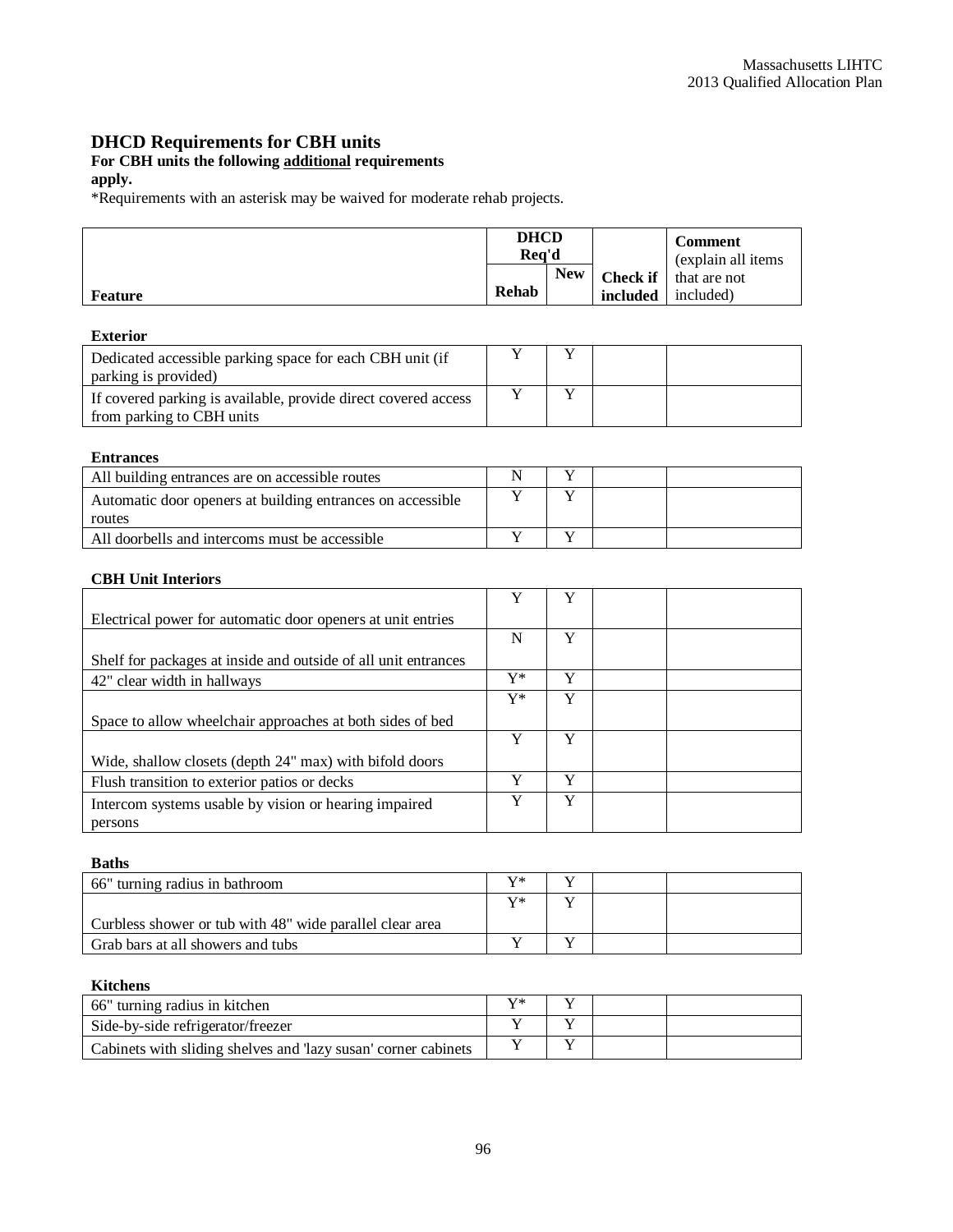# **Appendix I. Design Self Evaluation (Green Building)**

In order to enable DHCD to evaluate the sustainable design provisions of each project, sponsors are to provide summary information regarding green building techniques and sustainable design using the following checklist.

| <b>Feature</b>                              | <b>Verification Requirement</b>   | <b>Check if</b> | Comment (explain all items that |
|---------------------------------------------|-----------------------------------|-----------------|---------------------------------|
|                                             |                                   | included        | are not included)               |
| <b>Site Design:</b>                         |                                   |                 |                                 |
| 1. Minimize light pollution of the night    | Include in outline specification. |                 |                                 |
| sky by avoiding over-lighting outdoor       | Submit site lighting plan and     |                 |                                 |
| spaces and by directing lighting toward the | fixture information with          |                 |                                 |
| ground plane.                               | commitment documents.             |                 |                                 |
| 2. Use native landscape plants that are     | Include in outline specification. |                 |                                 |
| drought tolerant. Avoid plants that are on  | Submit landscape plan with        |                 |                                 |
| the Massachusetts Invasive species list.    | commitment documents.             |                 |                                 |
| Use ground-cover plants where grass is      |                                   |                 |                                 |
| not appropriate. Preserve existing trees    |                                   |                 |                                 |
| where possible.                             |                                   |                 |                                 |
| 3. Install systems for the recharge of roof | Include in outline specification. |                 |                                 |
| rainwater runoff into the groundwater.      | Submit plans with commitment      |                 |                                 |
| This may include downspouts to previous     | documents.                        |                 |                                 |
| landscape surfaces ample for percolation.   |                                   |                 |                                 |
| 4. Plant deciduous trees along the south    | Indicate on site plan.            |                 |                                 |
| side of building and paved surfaces to      |                                   |                 |                                 |
| provide summer shade.                       |                                   |                 |                                 |
| 5. Install covered bike racks.              | Indicate on site plan.            |                 |                                 |
| <b>Building Design:</b>                     |                                   |                 |                                 |
| 6. Manage water at the building envelope    | Submit flashing details with      |                 |                                 |
| to exclude water. Install flashing at       | commitment documents.             |                 |                                 |
| horizontal exterior joints.                 |                                   |                 |                                 |
| 7. Seal the building envelope against air   | Submit results from blower        |                 |                                 |
| infiltration. Use spray foam around         | door test at randomly selected    |                 |                                 |
| windows and doors, and sealant beneath      | units at completion of            |                 |                                 |
| plates. Provide complete air infiltration   | construction. (10% of total units |                 |                                 |
| barrier including lapped and taped joints.  | minimum).                         |                 |                                 |
| 8. At slab-on-grade construction for        | Indicate on wall section.         |                 |                                 |
| conditioned spaces, provide a thermal       |                                   |                 |                                 |
| break and insulation at slab edge and       |                                   |                 |                                 |
| underside.                                  |                                   |                 |                                 |
| 9. Insulate the building to a standard 15%  | Include in outline specification  |                 |                                 |
| better than code requirements. Include      | a list of insulation values,      |                 |                                 |
| attic/roof insulation of R-40 minimum.      | including walls, foundation,      |                 |                                 |
|                                             | band joists, windows, and roof.   |                 |                                 |
| 10. Install boilers or furnaces that exceed | Include in outline specification. |                 |                                 |
| 90% efficiency. Size heating systems to     |                                   |                 |                                 |
| take into account air sealing and           |                                   |                 |                                 |
| insulation. Do not oversize equipment.      |                                   |                 |                                 |
| 11. Install Energy Star labeled appliances. | Include in outline specification. |                 |                                 |
| 12. Install only fluorescent light fixtures | Include in outline specification. |                 |                                 |
| within units. Install all LED emergency     |                                   |                 |                                 |
| exit signs.                                 |                                   |                 |                                 |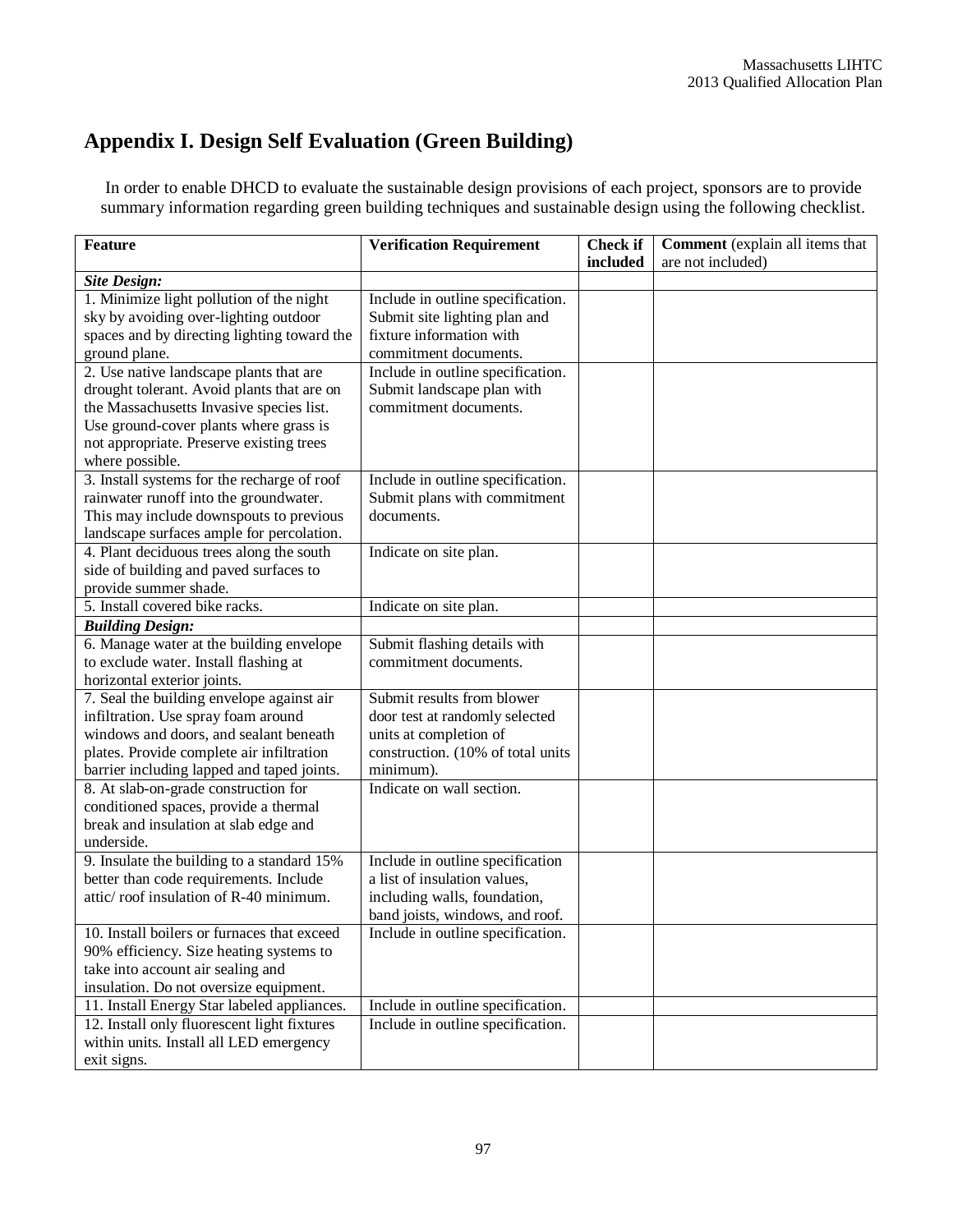| 13. Install multi-speed bathroom fans at     | Include in outline specification. |  |
|----------------------------------------------|-----------------------------------|--|
| each bathroom with energy efficient motor    |                                   |  |
| rated for continuous duty with a minimum     |                                   |  |
| rating of 50 cfm. Control fan with timer.    |                                   |  |
| 14. Use no-VOC interior paints. Use low      | Include in outline specification. |  |
| VOC carpets, flooring, and adhesives.        |                                   |  |
| 15. Provide mandatory CO detector            | Include in outline specification. |  |
| system                                       |                                   |  |
| 16. Install non-paper-faced mold-resistant   | Include in outline specification. |  |
| wallboard or cement board at areas           |                                   |  |
| susceptible to moisture, including           |                                   |  |
| kitchens, bathrooms, and laundry rooms.      |                                   |  |
| 17. Install ceramic tile or water-           | Include in outline specification. |  |
| impervious sheet flooring with all edges     |                                   |  |
| sealed to the baseboard, tub, and threshold  |                                   |  |
| to form a water-tight floor in bathrooms.    |                                   |  |
| 18. Install FSC Certified wood for at least  | Include in outline specification. |  |
| 60% of total wood used.                      |                                   |  |
| 19. Install passive and active systems to    | Submit outline specification as   |  |
| harness renewable energy.                    | well as statement of expected     |  |
|                                              | energy saved and funding          |  |
|                                              | strategy.                         |  |
| 20. Specify that demolition procedures       | Include in outline specification. |  |
| recycle at least 50% of all removed          |                                   |  |
| materials by volume, including site          |                                   |  |
| materials, appliances, structure, and        |                                   |  |
| finishes.                                    |                                   |  |
| 21. Specify that construction procedures     | Include in outline specification. |  |
| use materials efficiently, and that at least |                                   |  |
| 75% of construction waste be recycled.       |                                   |  |
| Recycle all cardboard and foam packaging     |                                   |  |
| materials.                                   |                                   |  |
| 22. Ventilate new or renovated wood          | Include in outline specification. |  |
| construction fully after exposure to water   |                                   |  |
| so that wood dries completely (10 days).     |                                   |  |
| Also ventilate the interior spaces after     |                                   |  |
| substantial completion and before            |                                   |  |
| occupancy to dry construction and remove     |                                   |  |
| any accumulated VOCs.                        |                                   |  |
| <b>Building Management and Operations:</b>   |                                   |  |
| 23. Provide designated spaces for            | Indicate space on floor plan(s).  |  |
| recycling containers for use by residents.   | Include in management plan.       |  |
| Include recycling instructions to resident   |                                   |  |
| households. Provide management-              |                                   |  |
| monitored recycling program and weekly       |                                   |  |
| collections.                                 |                                   |  |
| 24. Provide tenants with educational         | Include in management plan.       |  |
| materials about recycling procedures, and    |                                   |  |
| efficient building systems operations and    |                                   |  |
| maintenance.                                 |                                   |  |
|                                              |                                   |  |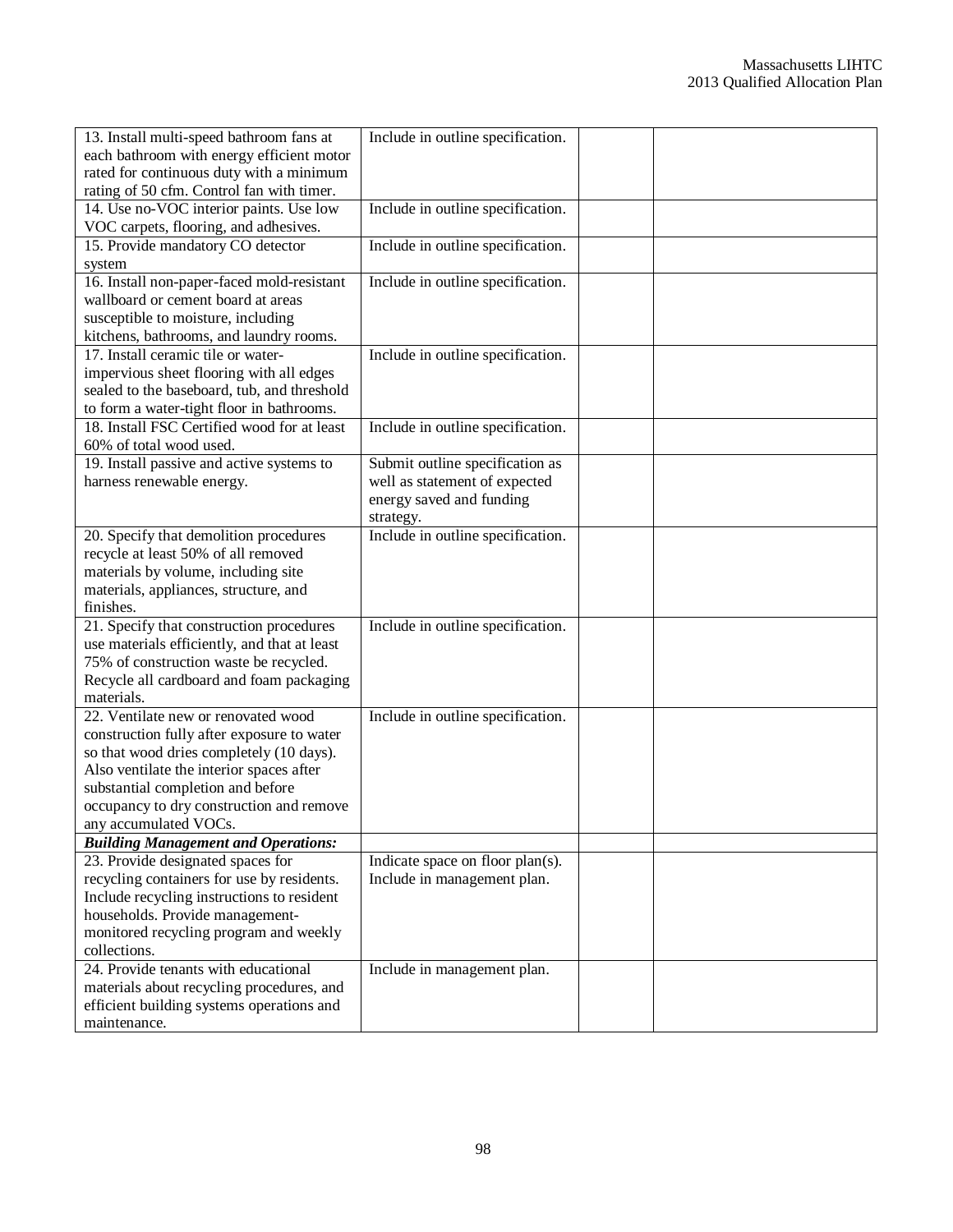| 25. Have all building systems inspected by   Include in outline specification. |  |  |
|--------------------------------------------------------------------------------|--|--|
| a qualified independent commissioning                                          |  |  |
| agent immediately after construction,                                          |  |  |
| including verification that the systems                                        |  |  |
| achieve the efficiencies specified.                                            |  |  |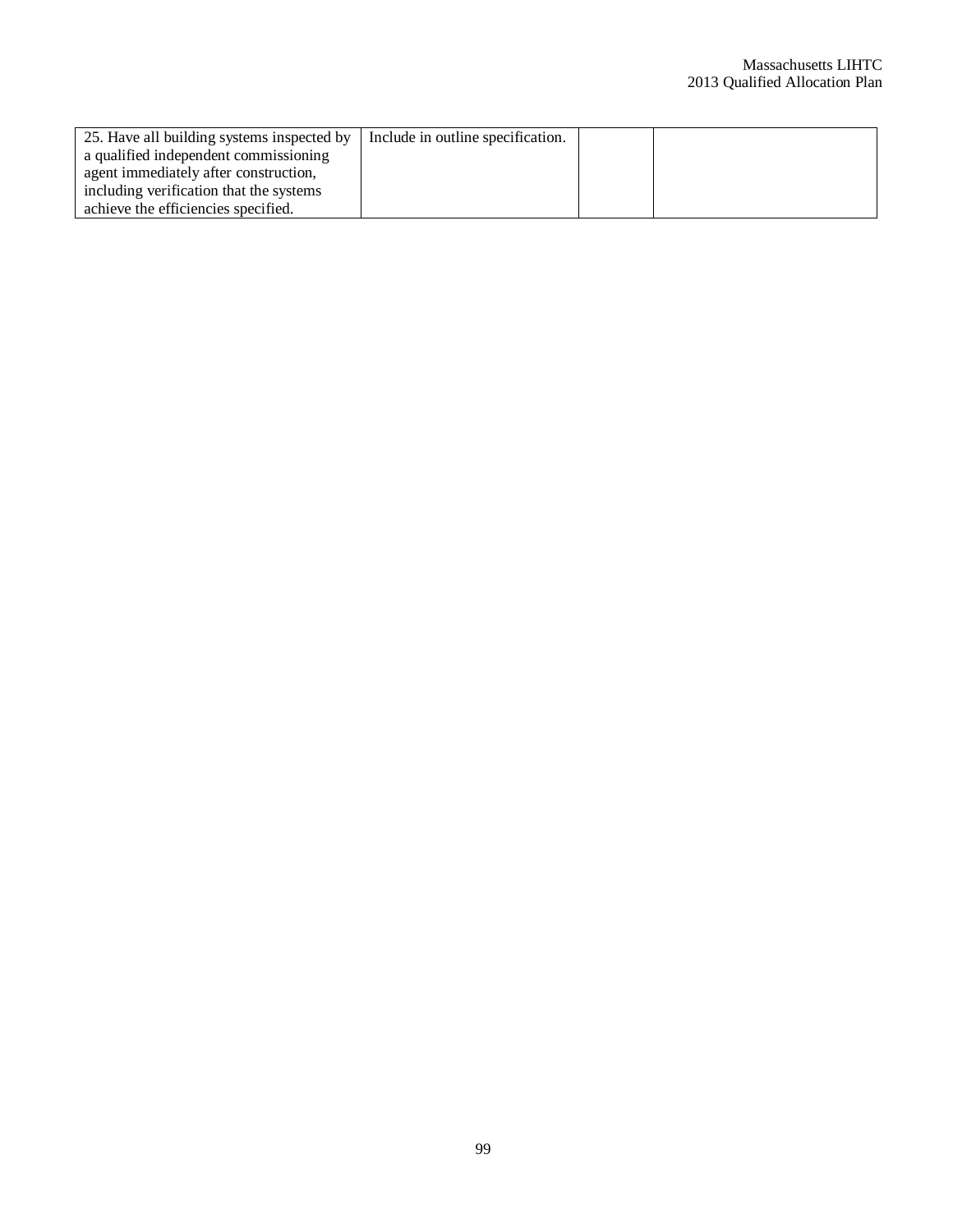# **Appendix J. Fair Housing Principles and Affirmative Fair Marketing Plan Guidelines**

- **1. Encourage Equity.** Support public and private housing and community investment proposals that promote equality and opportunity for all residents of the Commonwealth. Increase diversity and bridge differences among residents regardless of race, disability, social, economic, educational, or cultural background, and provide integrated social, educational, and recreational experiences.
- **2. Be Affirmative**. Direct resources to promote the goals of fair housing. Educate all housing partners of their responsibilities under the law and how to meet this important state and federal mandate**.**
- **3. Promote Housing Choice.** Create quality affordable housing opportunities that are geographically and architecturally accessible to all residents of the commonwealth. Establish policies and mechanisms to ensure fair housing practices in all aspects of marketing.
- **4. Enhance Mobility.** Enable all residents to make informed choices about the range of communities in which to live. Target high-poverty areas and provide information and assistance to residents with respect to availability of affordable homeownership and rental opportunities throughout Massachusetts and how to access them.
- **5. Promote Greater Opportunity.** Utilize resources to stimulate private investment that will create diverse communities that are positive, desirable destinations. Foster neighborhoods that will improve the quality of life for existing residents. Make each community a place where any resident could choose to live, regardless of income.
- **6. Reduce Concentrations of Poverty.** Ensure an equitable geographic distribution of housing and community development resources. Coordinate allocation of housing resources with employment opportunities, as well as availability of public transportation and services.
- **7. Preserve and Produce Affordable Housing Choices.** Encourage and support rehabilitation of existing affordable housing while ensuring that investment in new housing promotes diversity, and economic, educational, and social opportunity. Make housing preservation and production investments that will create a path to social and economic mobility.
- **8. Balance Housing Needs.** Coordinate the allocation of resources to address local and regional housing need, as identified by state and community stakeholders. Ensure that affordable housing preservation and production initiatives and investment of other housing resources promote diversity and social equity and improve neighborhoods while limiting displacement of current residents.
- **9. Measure Outcomes.** Collect and analyze data on households throughout the housing delivery system, including the number of applicants and households served. Utilize data to assess the fair housing impact of housing policies and their effect over time, and to guide future housing development policies.
- **10. Rigorously Enforce All Fair Housing and Anti-Discrimination Laws and Policies.** Direct resources only to projects that adhere to the spirit, intent, and letter of applicable fair housing laws, civil rights laws, disability laws, and architectural accessibility laws. Ensure that policies allow resources to be invested only in projects that are wholly compliant with such laws.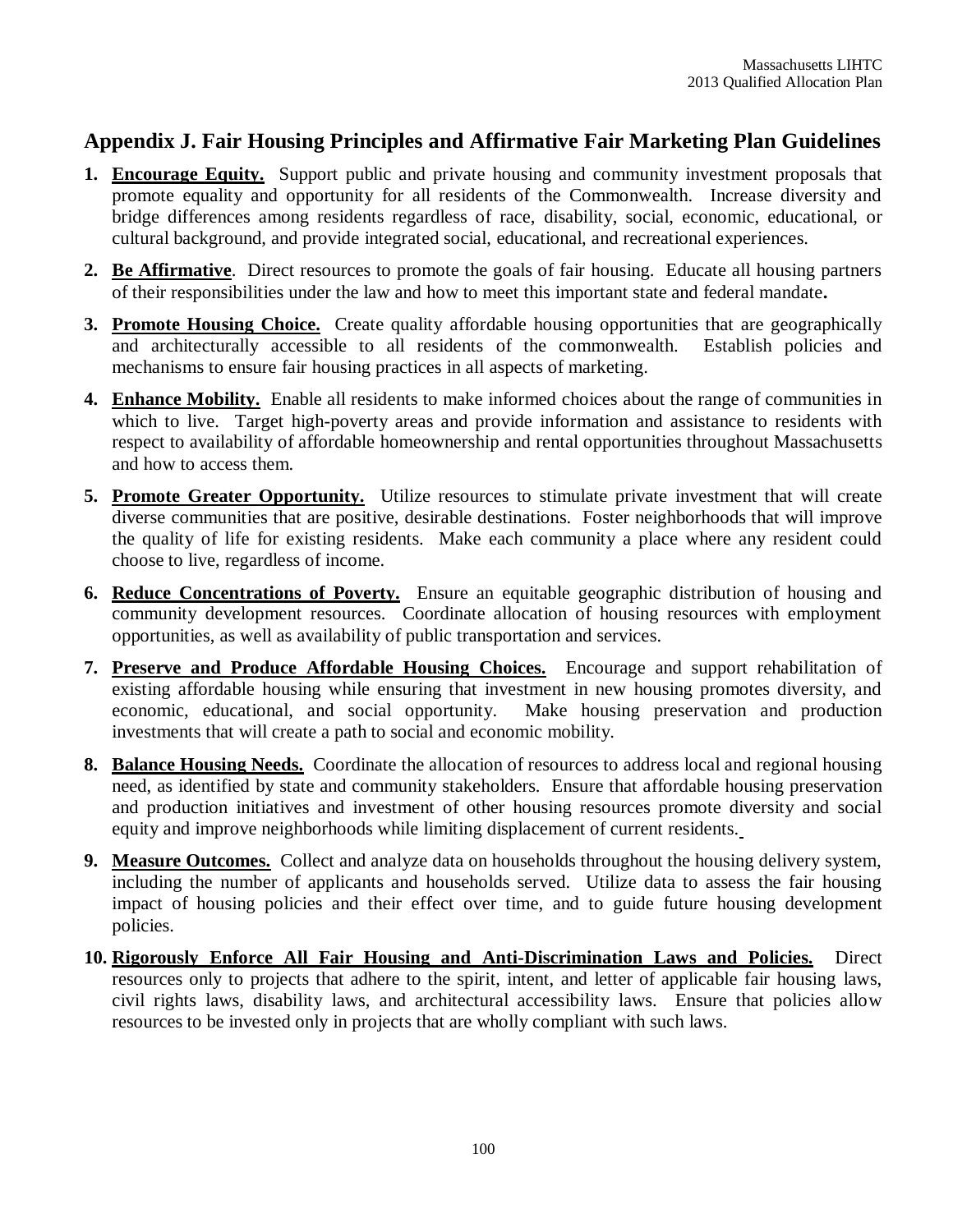# **III. Affirmative Fair Housing Marketing Plan (Including Resident Selection)**

The Commonwealth of Massachusetts has a compelling interest in creating fair and open access to affordable housing and promoting compliance with state and federal civil rights obligations. Therefore, all privately assisted housing or housing for inclusion on the Subsidized Housing Inventory (SHI) shall have an Affirmative Fair Housing Marketing Plan (AFHMP). *The affordable Use Restriction documents of said housing must require that the AFHMP, subject to the approval of the subsidizing or funding agency, shall be implemented for the term of the Use Restriction.* Affirmative Fair Housing requirements apply to the full spectrum of activities that culminate with occupancy, including but not limited to means and methods of outreach and marketing through to the qualification and selection of residents. All AFHMP plans must, at a minimum, meet the standards set forth by the Department of Housing and Community Development (DHCD). In the case of M.G.L. c.40B projects, the AFHMP must be approved by the Subsidizing Agency.

The developer (Developer) is responsible for resident selection, including but not limited to drafting the resident selection plan, marketing, administering the initial lottery process, and determining the qualification of potential buyers and/or tenants. The Developer is responsible for paying for all of the costs of affirmative fair marketing and administering the lottery and may use in-house staff, provided that such staff meets the qualifications described below. The Developer may contract for such services provided that any such contractor must be experienced and qualified under the following standards.

Note: As used in these AFHMP Guidelines, "Developer" refers to the Project Developer and/or the entity with which the Developer has contracted to carry out any or all of the tasks associated with an AFHMP.

# **A. Developer Staff and Contractor Qualifications**

The entity as well as the individual with primary responsibility for resident selection, whether in-house staff or a third-party contractor, must have substantial, successful prior experience in each component of the AFHMP for which the party will be responsible, e.g. drafting the plan, marketing and outreach activities, administering the lottery process and/or determining eligibility under applicable subsidy programs and/or qualifying buyers with mortgage lenders.

Subsidizing Agencies reserve the right to reject the qualifications of any Developer or contractor. However, generally, Developers or contractors that meet the following criteria *for each component*, as applicable, will be considered to be qualified to carry out the component(s) for which they are responsible:

- The entity has successfully carried out similar AFHMP responsibilities for a minimum of three (3) projects in Massachusetts *or* the individual with primary responsibility for the resident selection process has successfully carried out similar AFHMP responsibilities for a minimum of five (5) projects in Massachusetts.
- The entity has the capacity to address matters relating to English language proficiency.
- "Successfully" for the purposes of these Guidelines means that, with respect to both the entity and the relevant staff, (a) the prior experience has not required intervention by a Subsidizing Agency to address fair housing complaints or concerns; and (b) that within the past five (5) years, there has not been a finding or final determination against the entity or staff for violation of any state or federal fair housing law.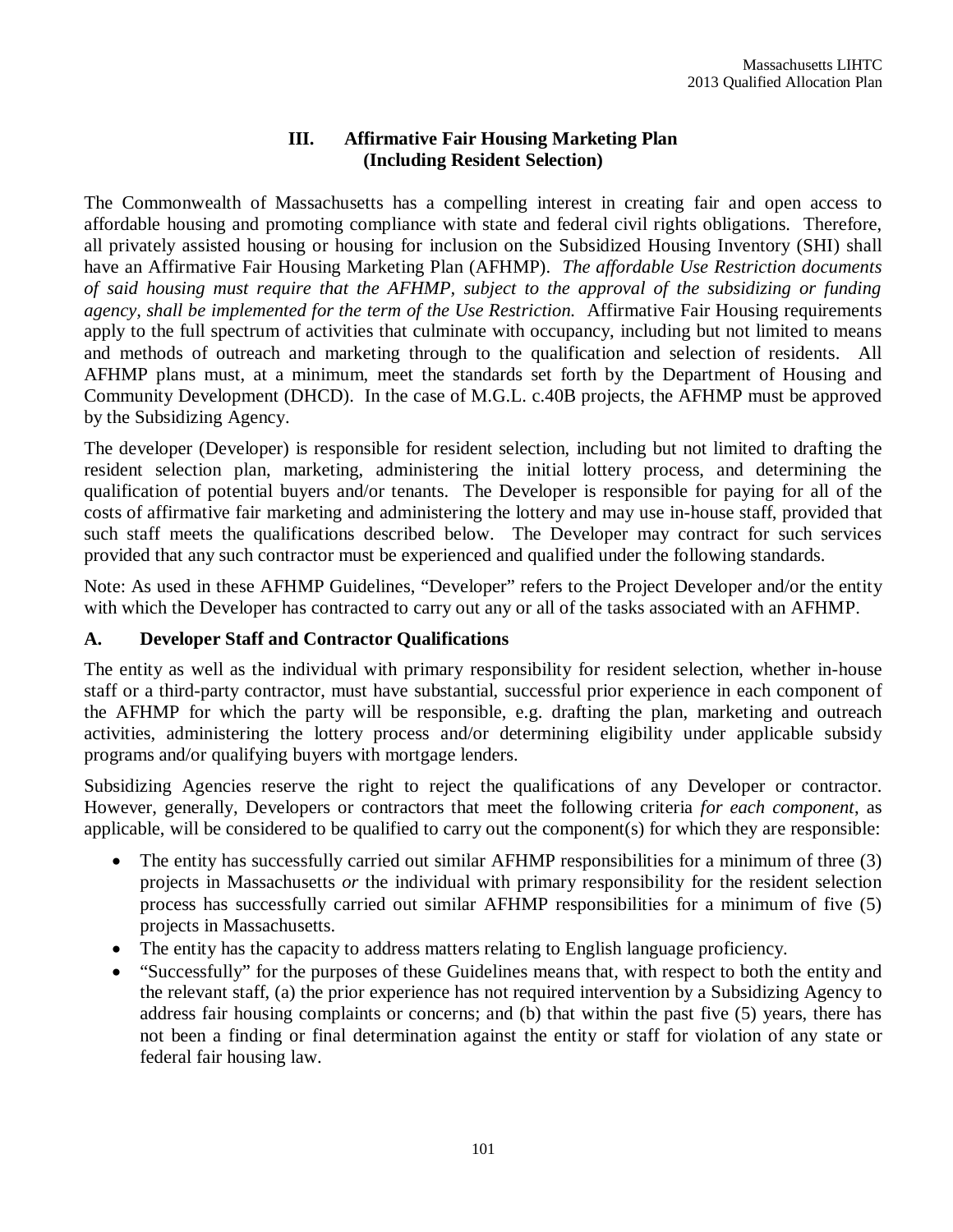# **B. Affirmative Fair Housing Marketing Plan**

The Developer shall prepare the following materials which shall comprise an AFHMP:

- Informational materials for applicants including a general description of the overall project that provides key information such as the number of market/affordable units, amenities, number of parking/garage spaces per unit, distribution of bedrooms by market and affordable units, accessibility, etc.
- A description of the eligibility requirements.
- Lottery and resident selection procedures.
- A clear description of the preference system being used (if applicable).
- A description of the measures that will be used to ensure affirmative fair marketing will be achieved including a description of the affirmative fair marketing and outreach methods that will be used, sample advertisements to be used, and a list of publications where ads will be placed.
- Application materials including:
	- o The application form.
	- o A statement regarding the housing provider's obligation not to discriminate in the selection of applicants, and such a statement must also be included in the application materials.
	- o Information indicating that disabled persons are entitled to request a reasonable accommodation of rules, policies, practices, or services, or to request a reasonable modification of the housing, when such accommodations or modifications are necessary to afford the disabled person equal opportunity to use and enjoy the housing.<sup>1</sup>
	- o An authorization for consent to release information.
- For homeownership transactions, a description of the use restriction and/or deed rider.

The Subsidizing Agency must approve the AFHMP before the marketing process commences. In the case of a Local Action Unit (LAU), DHCD and the municipality must approve the AFHMP.

The AFHMP shall be applied to affordable units<sup>2</sup> upon availability <u>for the term of affordability</u> and must consist of actions that provide information, maximum opportunity, and otherwise attract eligible persons protected under state and federal civil rights laws that are *less likely to apply*.

# Outreach and Marketing

Marketing should attract residents outside the community by extending to the regional statistical area as well as the state.

 $\overline{a}$ 1 It is important to remember that legal obligations with respect to accessibility and modifications in housing extend beyond the Massachusetts Architectural Access Board requirements, including federal requirements imposed by the Fair Housing Act, the Americans with Disabilities Act, and the Rehabilitation Act. Under state law, in the case of publicly assisted housing, multiple dwelling housing consisting of ten or more units, or contiguously located housing consisting of ten or more units (see M.G.L. c. 151B, § 1 for definitions), reasonable modification of existing premises shall *be at the expense of the owner* or other person having the right of ownership if necessary for the disabled person to fully enjoy the premises. M.G.L. c. 151B, § 4(7A). See also 24 C.F.R. part 8 for Rehabilitation Act requirements of housing providers that receive federal financial assistance.

<sup>2</sup> The advertising component of the AFHMP applies to all units.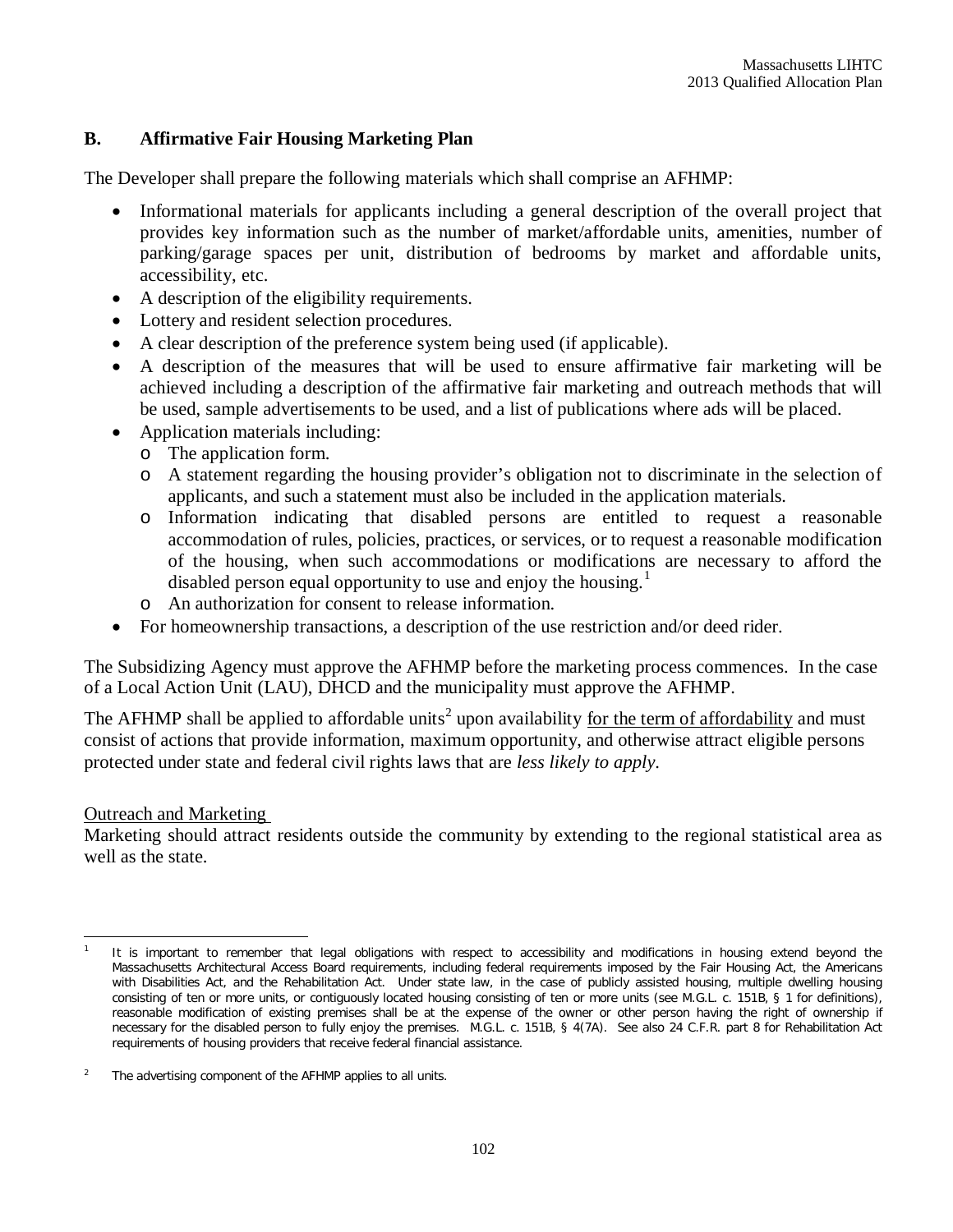- Advertisements should be placed in local and regional newspapers, and newspapers that serve minority groups and other groups protected under fair housing laws. Notices should also be sent to local fair housing commissions, area churches, local and regional housing agencies, local housing authorities, civic groups, lending institutions, social service agencies, and other non-profit organizations.
- Affordable units in the Boston Metro Area (Boston-Cambridge-Quincy MSA) must be reported to the Boston Fair Housing Commission's Metrolist (Metropolitan Housing Opportunity Clearing House). Such units shall be reported whenever they become available (including upon turnover).
- Affordable and/or accessible<sup>3</sup> rental units must be listed with the Massachusetts Accessible Housing Registry whenever they become available (including upon turnover). See http://www.chapa.org.
- Available affordable ownership units must also be listed with CHAPA's lottery website (see http://www.chapa.org ) and with the Massachusetts Affordable Housing Alliance (MAHA) website (see http://www.mahahome.org ).
- Marketing should also be included in non-English publications based on the prevalence of particular language groups in the regional area. To determine the prevalence of a particular language by geographical area, see for example http://www.doleta.gov/reports/CensusData/LWIA\_by\_State.cfm?state=MA.

All marketing should be comparable in terms of the description of the opportunity available, regardless of the marketing type (e.g., local newspaper vs. minority newspaper). The size of the advertisements, including the content of the advertisement, should be comparable across regional, local, and minority newspapers.

Advertisements should run a minimum of two times over a sixty day period and be designed to attract attention. Marketing of ownership units should begin approximately six months before the expected date of project occupancy.

Pursuant to fair housing laws,<sup>4</sup> advertising must not indicate any preference or limitation, or otherwise discriminate based on race, color, disability, religion, sex, familial status, sexual orientation, national origin, genetic information, ancestry, children, marital status, or public assistance recipiency. Exceptions may apply if the preference or limitation is pursuant to a lawful eligibility requirement. All advertising depicting persons should depict members of classes of persons protected under fair housing laws, including majority and minority groups.

The Fair Housing logo  $( \bigcirc$  and slogan ("Equal Housing Opportunity") should be included in all marketing materials. The logo may be obtained at HUD's website at: http://www.hud.gov/library/bookshelf11/hudgraphics/fheologo.cfm .

 $\mathbf{3}$ Note: The owner or other person having the right of ownership shall, in accordance with M.G.L. c. 151B, §4(7A), give at least fifteen days' notice of the vacancy of a wheelchair accessible unit to the Massachusetts Rehabilitation Commission. Said statute also requires the owner or other person having the right of ownership to give timely notice that a wheelchair accessible unit is vacant or will become vacant to a person who has, within the past 12 months, notified the owner or person or person having the right of ownership that such person is in need of a wheelchair accessible unit.

<sup>4</sup> 42 U.S.C. § 3604(c); M.G.L. c. 151B, § 4(7B).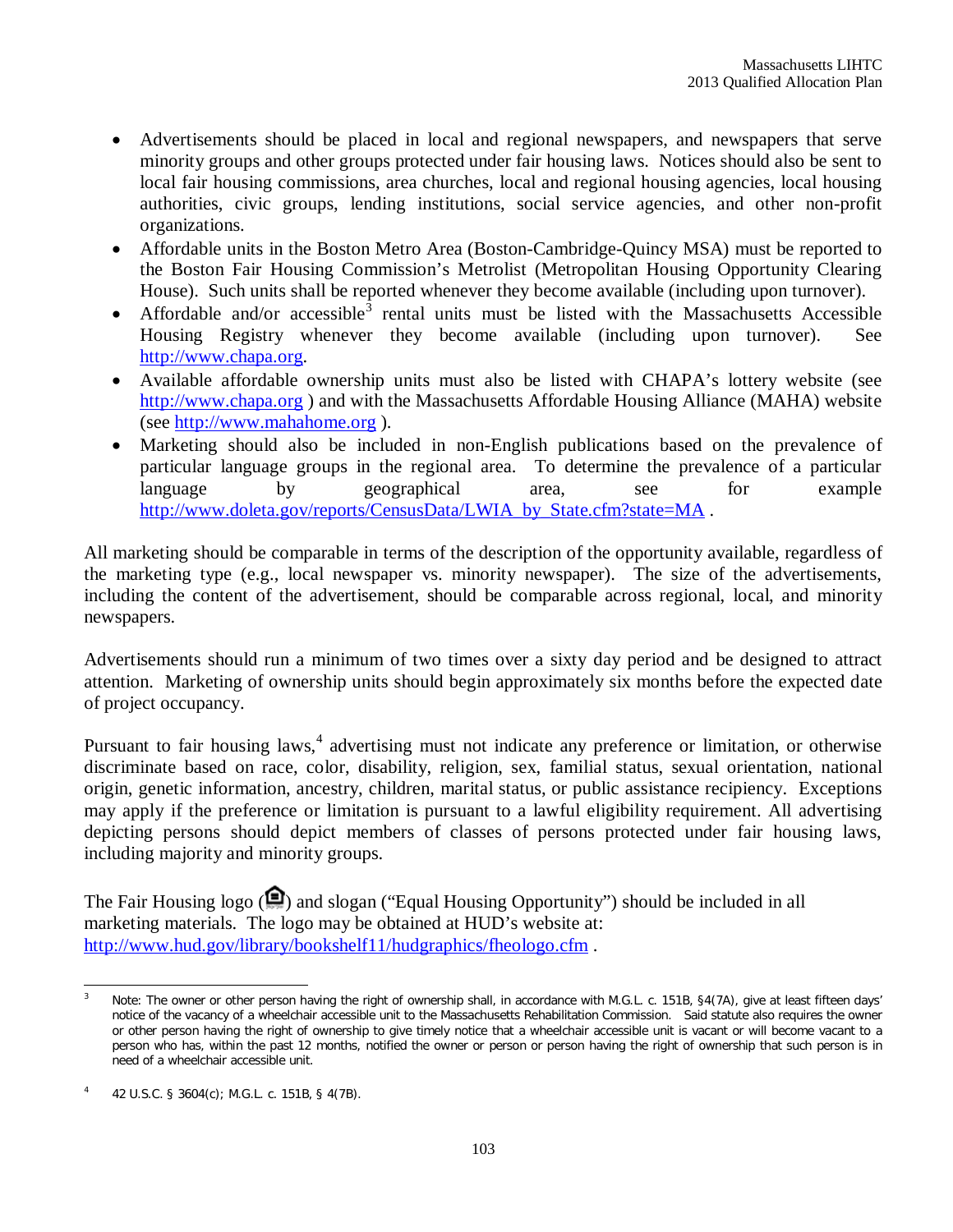## Availability of Applications

Advertising and outreach efforts shall identify locations where the application can be obtained. **Applications shall be available at public locations including one that has some night hours; usually, a public library will meet this need.** The advertisement shall include a telephone number an applicant can call to request an application via mail.

### Informational Meeting

In addition, the lottery administrator must offer one or more informational meetings for potential applicants to educate them about the lottery process and the housing development. These meetings may include local officials, developers, and local bankers. The date, time, and location of these meetings shall be published in ads and flyers that publicize the availability of lottery applications. The workshops shall be held in a municipal building, school, library, public meeting room or other accessible space. Meetings shall be held in the evening or on weekend days in order to reach as many potential applicants as possible. However, attendance at a meeting shall not be mandatory for participation in a lottery.

The purpose of the meeting is to answer questions that are commonly asked by lottery applicants. Usually a municipal official will welcome the participants and describe the municipality's role in the affordable housing development. The lottery administrator will then explain the information requested on the application and answer questions about the lottery drawing process. The Developer should be present to describe the development and to answer specific questions about the affordable units. It is helpful to have representatives of local banks present to answer questions about qualifications for the financing of affordable units. At the meeting, the lottery administrator should provide complete application materials to potential applicants.

## Homeownership – Establishing Sales Prices

Sale prices shall be established at the time of the initial marketing of the affordable units. Thereafter, the prices of homes cannot be increased for lottery winners, even if interest rates and HUD income guidelines change.

For large, phased developments maximum sale prices of units sold in subsequent phases will be calculated prior to the start of marketing for each phase, or approximately 6 months prior to expected occupancy of the units. In such cases, each phase will require its own affirmative fair marketing efforts and lottery.

## **C. Local Preference**

If a community wishes to implement a local selection preference, it must:

- Demonstrate in the AFHMP the need for the local preference (e.g., the community may have a disproportionately low rental or ownership affordable housing stock relative to need in comparison to the regional area); and
- Demonstrate that the proposed local preference will not have a disparate impact on protected classes.

In no event may a local preference exceed more than 70% of the (affordable) units in a Project.

The Subsidizing Agency, and in the case of LAUs, DHCD as well as the municipality, must approve a local preference scheme as part of the AFHMP. Therefore, the nature and extent of local preferences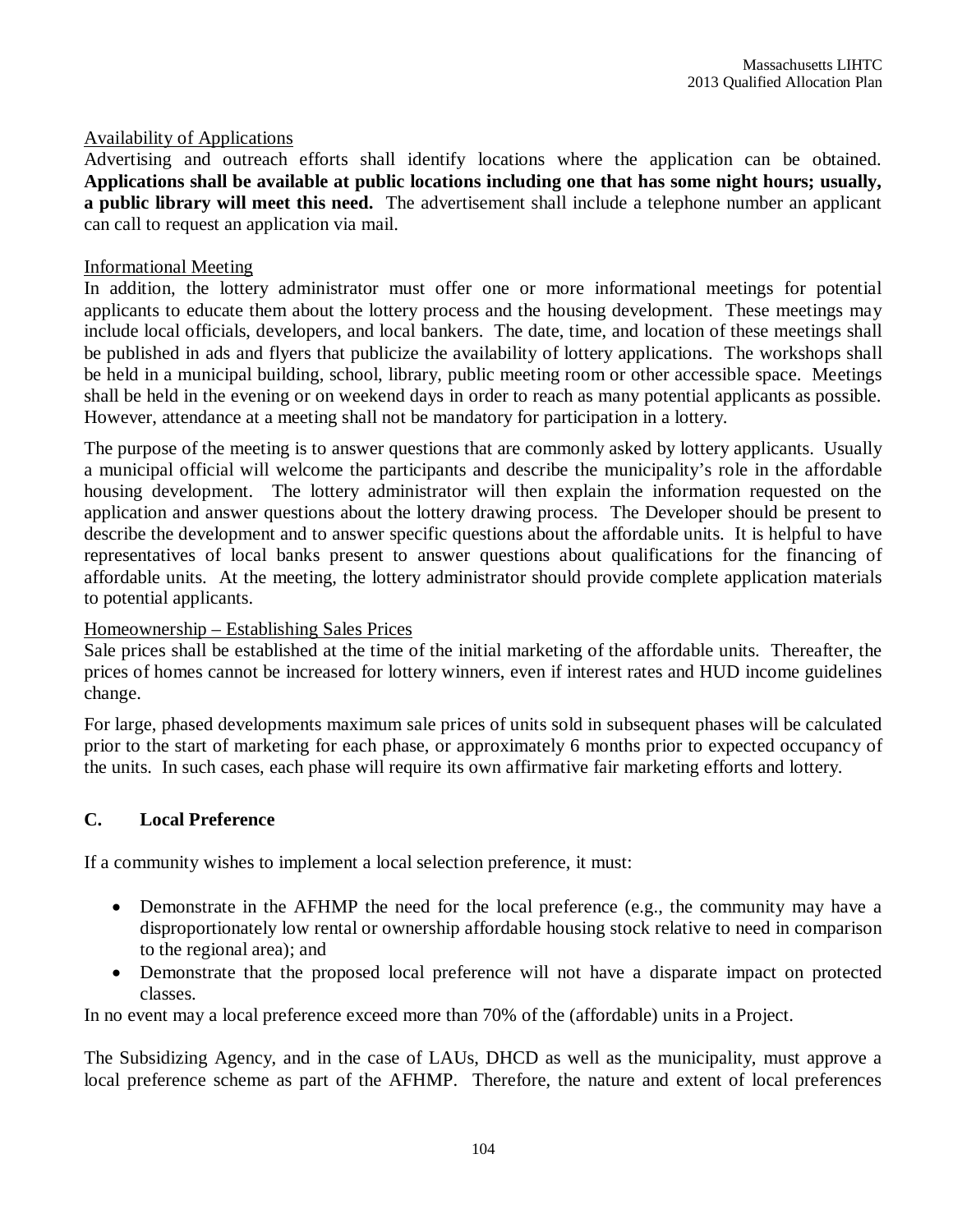should be approved by the Subsidizing Agency (or DHCD in the case of LAUs) prior to including such language in the comprehensive permit or other zoning mechanism.

Allowable Preference Categories

- 1. Current residents: A household in which one or more members is living in the city or town at the time of application. Documentation of residency should be provided, such as rent receipts, utility bills, street listing or voter registration listing.
- 2. Municipal Employees: Employees of the municipality, such as teachers, janitors, firefighters, police officers, librarians, or town hall employees.
- 3. Employees of Local Businesses: Employees of businesses located in the municipality.
- 4. Households with children attending the locality's schools, such as METCO students.

When determining the preference categories, the geographic boundaries of the local resident preference area should not be smaller than municipal boundaries.

## **Durational requirements related to local preferences, that is, how long an applicant has lived in or worked in the residency preference area, are not permitted in any case**.

Preferences extended to local residents should also be made available not only to applicants who work in the preference area, but also to applicants who have been hired to work in the preference area, applicants who demonstrate that they expect to live in the preference area because of a bona fide offer of employment, and applicant households with children attending the locality's schools, such as METCO students.

A preference for households that work in the community must not discriminate (including have a disproportionate effect of exclusion) against disabled and elderly households in violation of fair housing laws.

# **Advertising should not have a discouraging effect on eligible applicants. As such, local residency preferences must not be advertised as they may discourage non-local potential applicants.**

## Avoiding Potential Discriminatory Effects

 $\overline{a}$ 

The local selection preferences must not disproportionately delay or otherwise deny admission of nonlocal residents that are protected under state and federal civil rights laws. The AFHMP should demonstrate what efforts will be taken to prevent a disparate impact or discriminatory effect. For example, the community may move minority applicants into the local selection pool to ensure it reflects the racial/ethnic balance of the HUD defined Metropolitan Statistical Area as described below.<sup>5</sup> However, such a protective measure may not be sufficient as it is race/ethnicity specific; the AFHMP must address

Note: This protective measure may not be dispositive with respect to discriminatory effects. For example, the non-local applicant pool may contain a disproportionately large percentage of minorities, and therefore adjusting the local preference pool to reflect demographics of the regional area may not sufficiently address the discriminatory effect that the local preference has on minority applicants. Therefore, characteristics of the non-local applicant pool should continually be evaluated.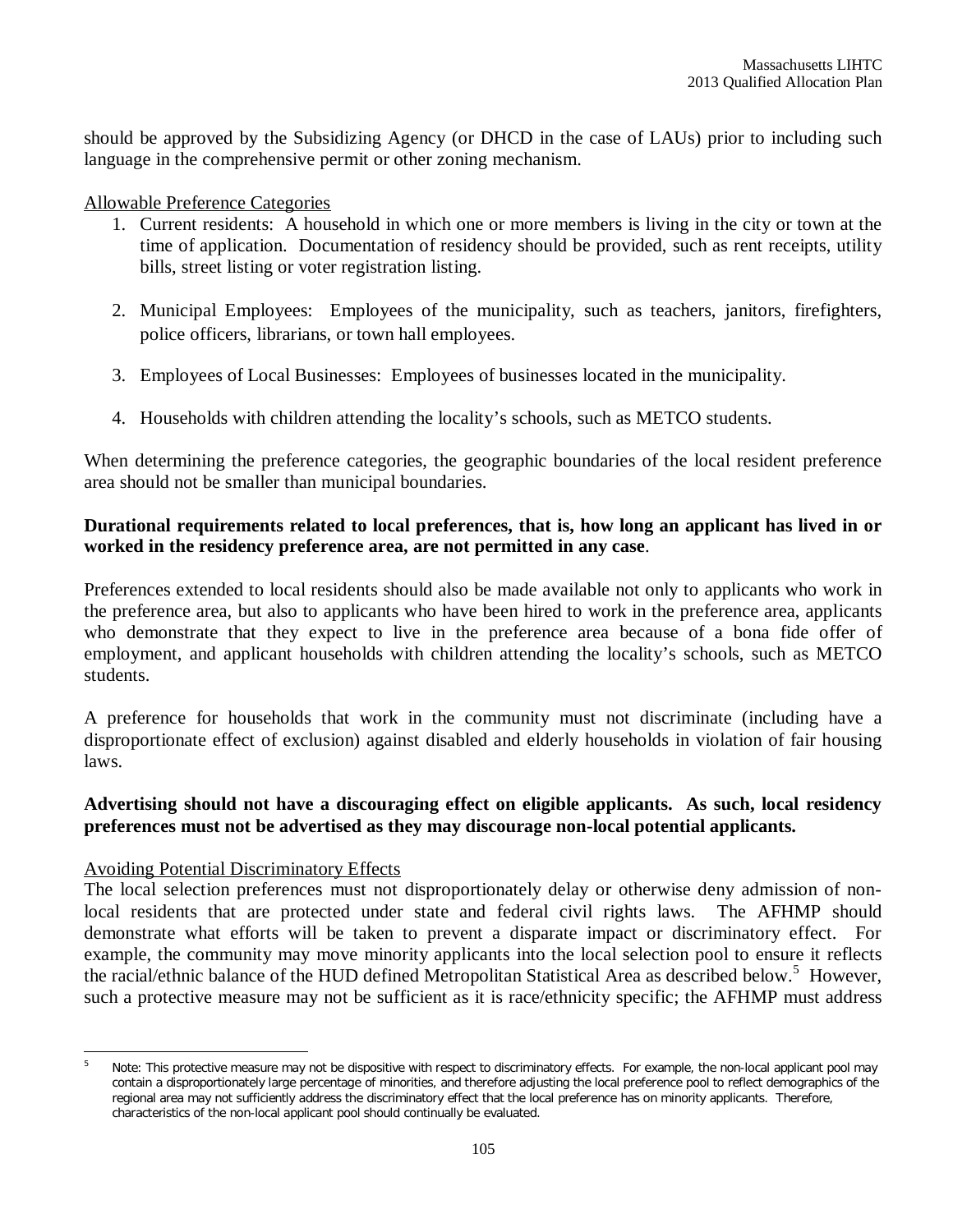other classes of persons protected under fair housing laws who may be negatively affected by the local preference.

To avoid discriminatory effects in violation of applicable fair housing laws, the following procedure should be followed unless an alternative method for avoiding disparate impact (such as lowering the original percentage for local preference as needed to reflect demographic statistics of the MSA) is approved by the Subsidizing Agency. If the project receives HUD financing, HUD standards must be followed.

A lottery for projects including a local preference should have two applicant pools: a local preference pool and an open pool. After the application deadline has passed, the Developer should determine the number of local resident minority households there are in the municipality and the percentage of minorities in the local preference pool. If the percentage of minority local resident households in the local preference pool is less than the percentage of minorities in the surrounding HUD-defined area, the Developer should make the following adjustments to the local preference pool:

- The Developer should hold a preliminary lottery comprised of all minority applicants who did not qualify for the local preference pool, and rank the applicants in order of drawing.
- Minority applicants should then be added to the local preference pool in order of their rankings until the percentage of minority applicants in the local preference pool is equal to the percentage of minorities in the surrounding HUD-defined area.
- Applicants should be entered into all pools for which they qualify. For example, a local resident should be included in both pools.
- Minorities should be identified in accordance with the classifications established by HUD and the U.S. Census Bureau, which are the racial classifications: Black or African American; Asian; Native American or Alaska Native; Native Hawaiian or Pacific Islander; or other (not White); and the ethnic classification Hispanic or Latino.

# **D. Household Size/Larger Households Preference**

## General

Household size should be appropriate for the number of bedrooms in the home. It is appropriate to set a minimum. A maximum household size for the units may be established provided that:

- Maximum allowable household size may not be more restrictive than the State Sanitary Code or applicable local bylaws, and may not violate state and federal civil rights laws.
- Maximum allowable household size may not be more restrictive than the Large Household Preference established below.

## Larger Household Preference

Within an applicant pool first preference shall be given to households requiring the total number of bedrooms in the unit based on the following criteria: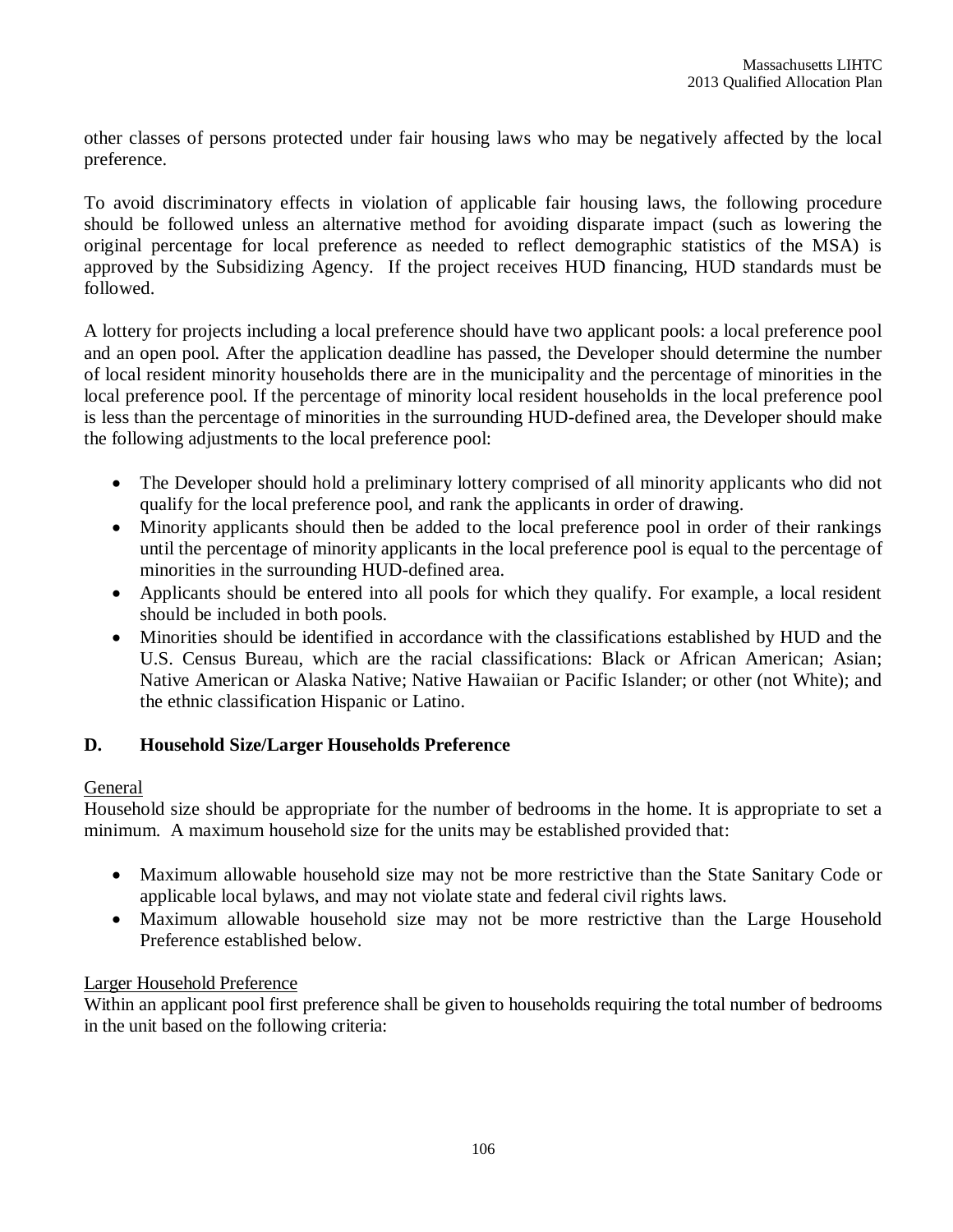- a. There is at least one occupant per bedroom.<sup>6</sup>
- b. A husband and wife, or those in a similar living arrangement, shall be required to share a bedroom. Other household members may share but shall not be required to share a bedroom.
- c. A person described in the first sentence of (b) shall not be required to share a bedroom if a consequence of sharing would be a severe adverse impact on his or her mental or physical health and the lottery agent receives reliable medical documentation as to such impact of sharing.

Within an applicant pool second preference shall be given to households requiring the number of bedrooms in the unit minus one, based on the above criteria. Third preference shall be given to households requiring the number of bedrooms in the unit minus, two, based on the above criteria.

A "household" shall mean two or more persons who will live regularly in the unit as their principal residence and who are related by blood, marriage, law or who have otherwise evidenced a stable inter-dependent relationship, or an individual.

Lottery drawings shall result in each applicant being given a ranking among other applicants with households receiving preference for units based on the above criteria.Household size shall not exceed State Sanitary Code requirements for occupancy of a unit (See 105 CMR 400).<sup>7</sup>

## **E. Lotteries**

#### The Lottery Application

Resident selection must generally be based on a lottery, although in some cases it may be based on another fair and equitable procedure approved by the Subsidizing Agency.<sup>8</sup> A lottery procedure is preferred over a "first-come, first-serve procedure," as the latter procedure may disadvantage non-local applicants.

The application period should be at least 60 days. To ensure the fairness of the application process, applicants should not be required to deliver application materials and instead should be permitted to mail them.

The lottery application must address a household's:

- income
- assets
- size and composition
- minority status (optional disclosure by the household)
- eligibility as a first-time buyer (for ownership units)
- eligibility for local preference

 $\overline{a}$ Disabled households must not be excluded from a preference for a larger unit based on household size if such larger unit is needed as a reasonable accommodation.

<sup>7</sup> Note, however, that fair housing exceptions may apply: see HUD Fair Housing Enforcement—Occupancy Standard; Notice of Statement of Policy, Docket No. FR-4405-01 (1998).

<sup>8</sup> In the case of project based Section 8 properties where resident selection is to be performed by the housing authority pursuant to a Section 8 waiting list, a lottery procedure is not required.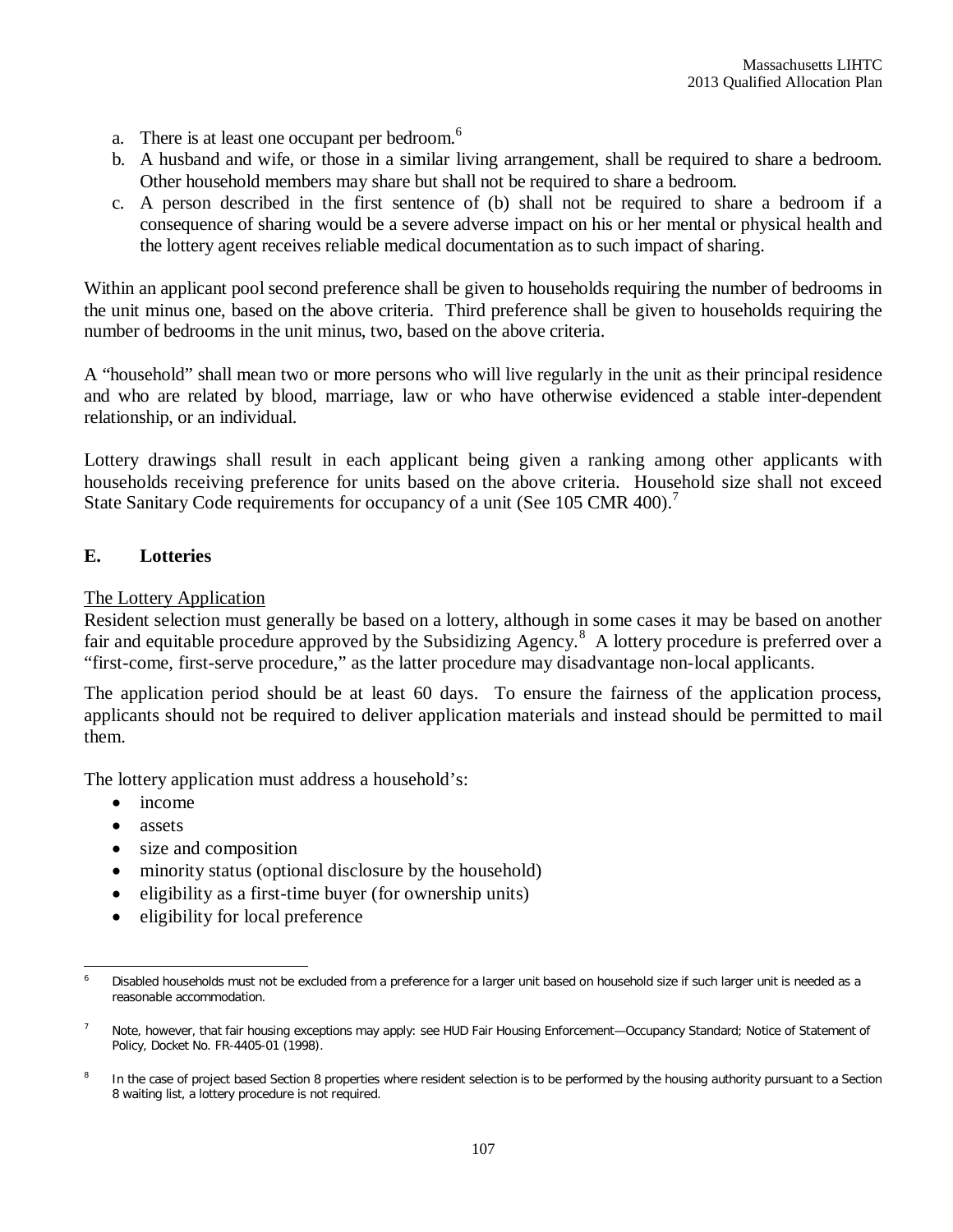The lottery administrator shall request verification (e.g., three prior year tax returns with the W2 form; 5 most recent pay stubs for all members of the household who are working, three most recent bank statements and other materials necessary to verify income or assets).

### **Applicants cannot be required to use a specific lender for their pre-approval letter or their mortgage.**

Only applicants who meet qualification requirements should be included in the lottery.

#### Lottery Procedure

Once all required information has been received, qualified applicants should be assigned a registration number. **Only applicants who meet the eligibility requirements shall be entered into a lottery. The lottery shall be conducted after any appeals related to the project have been completed and all permits or approvals related to the project have received final action.**

Ballots with the registration number for applicant households are placed in all lottery pools for which they qualify. The ballots are randomly drawn and listed in the order drawn, by pool. If a project has units with different numbers of bedrooms, units are then awarded (largest units first) by proceeding down the list to the first household on the list that is of appropriate size for the largest unit available according to the appropriate-unit-size criteria established for the lottery. Once all larger units have been assigned to appropriately sized households in this manner, the lottery administrator returns to the top of the list and selects appropriately sized households for smaller units. This process continues until all available units have been assigned to appropriately sized applicant households.

If the project includes units accessible or adaptable for occupancy by disabled persons, first preference (regardless of applicant pool) for those units shall be given to such disabled persons, including single person households, in conformity with state and federal civil rights laws.

The lottery administrator should retain a list of households who are not awarded a unit, in the order that they were drawn. If any of the initial renters/buyers do not rent/purchase a unit, the unit shall be offered to the highest ranked household on that retained list. This list may generally be retained and used to fill units for up to one year. However, other factors such as the number of households remaining on the list, the likelihood of the continuing eligibility of such households, and the demographic diversity of such households may inform the retention time of the list, subject to the approval of the Subsidizing Agency.

After the initial lottery, waiting lists should be analyzed, maintained, and updated (through additional marketing) so that they remain consistent with the objectives of the housing program and are adequately representative of the racial, ethnic, and other characteristics of potential applicants in the housing market region.

## Lottery Example

This theoretical lottery has an OPEN pool that includes all applicants and a LOCAL PREFERENCE pool with only applicants from the local area.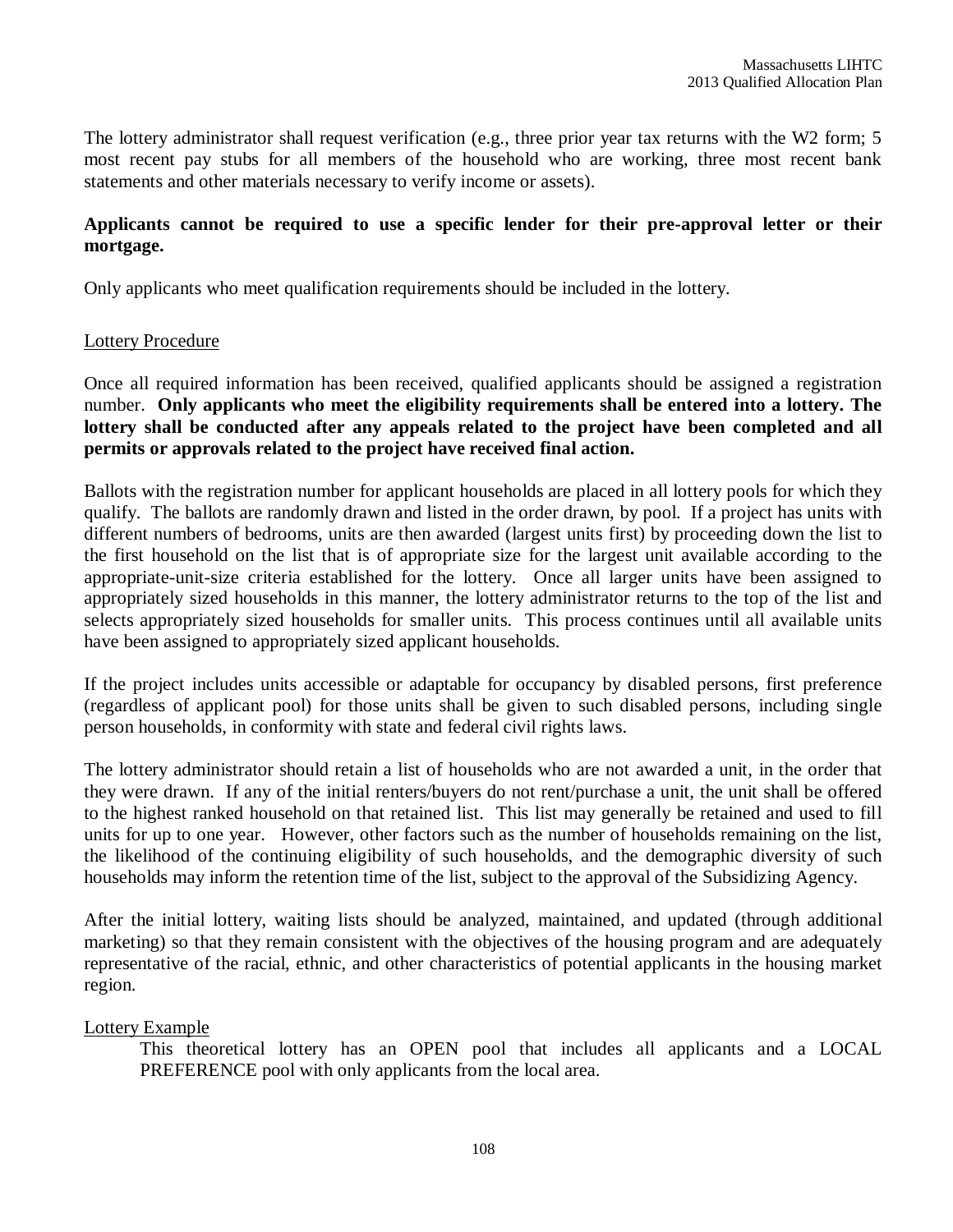- Total applicants in lottery: 100
- Total minority applicants: 20
- The community in which the lottery takes place falls within the HUD Boston Metropolitan Statistical Area which has a minority population of 20.7%.
- 1. Determine the number of applicants who claim a LOCAL preference according to approved criteria.
- 2. Determine the number of minority applicants in the LOCAL preference pool.
- 3. Determine the percentage of minority applicants in the LOCAL preference pool.

|                         | Total Applicants in [otal Minority Applicants  % Minority Applicants in |                              |
|-------------------------|-------------------------------------------------------------------------|------------------------------|
| <b>Local Preference</b> |                                                                         | <b>Local Preference Pool</b> |
| Pool                    | Local Preference Pool                                                   |                              |
| 60                      |                                                                         | 16.7%                        |

Since the percentage of minority applicants in the LOCAL preference pool is below the percentage of minority residents in the HUD defined statistical area (16.7% as opposed to 20.7%), a preliminary lottery is required.

4. The 10 minority applicants who do not have LOCAL preference are entered into a preliminary drawing and assigned a rank based on the order of their draw. Minority applicants are added to the LOCAL preference pool in order of their rank until the LOCAL preference pool has at least as great a percentage of minority applicants as the larger statistical area. In this example, 4 applicants will be added to the LOCAL preference pool to bring the percentage of minority applicants up to 21.8%.

|                              | <b>Total Minority</b>        | % Minority Applicants in      |
|------------------------------|------------------------------|-------------------------------|
| <b>Local Preference Pool</b> | Applicants                   | Supplemented Local            |
|                              | in Supplemented              | Preference Pool               |
|                              | <b>Local Preference Pool</b> |                               |
| 64                           |                              | 21.8%                         |
|                              |                              | Applicants in Supplemented [o |

- 5. Draw all ballots from the adjusted LOCAL pool and assign rankings to each household. Preference for appropriately sized households will still apply and all efforts should be made to match the size of the affordable units to the legitimate need for bedrooms of each household.
- 6. Once all units for LOCAL residents have been allocated, the OPEN pool should proceed in a similar manner. All LOCAL residents should have ballots in both pools, and all minority applicants that were put in the LOCAL pool should remain in the OPEN pool as well.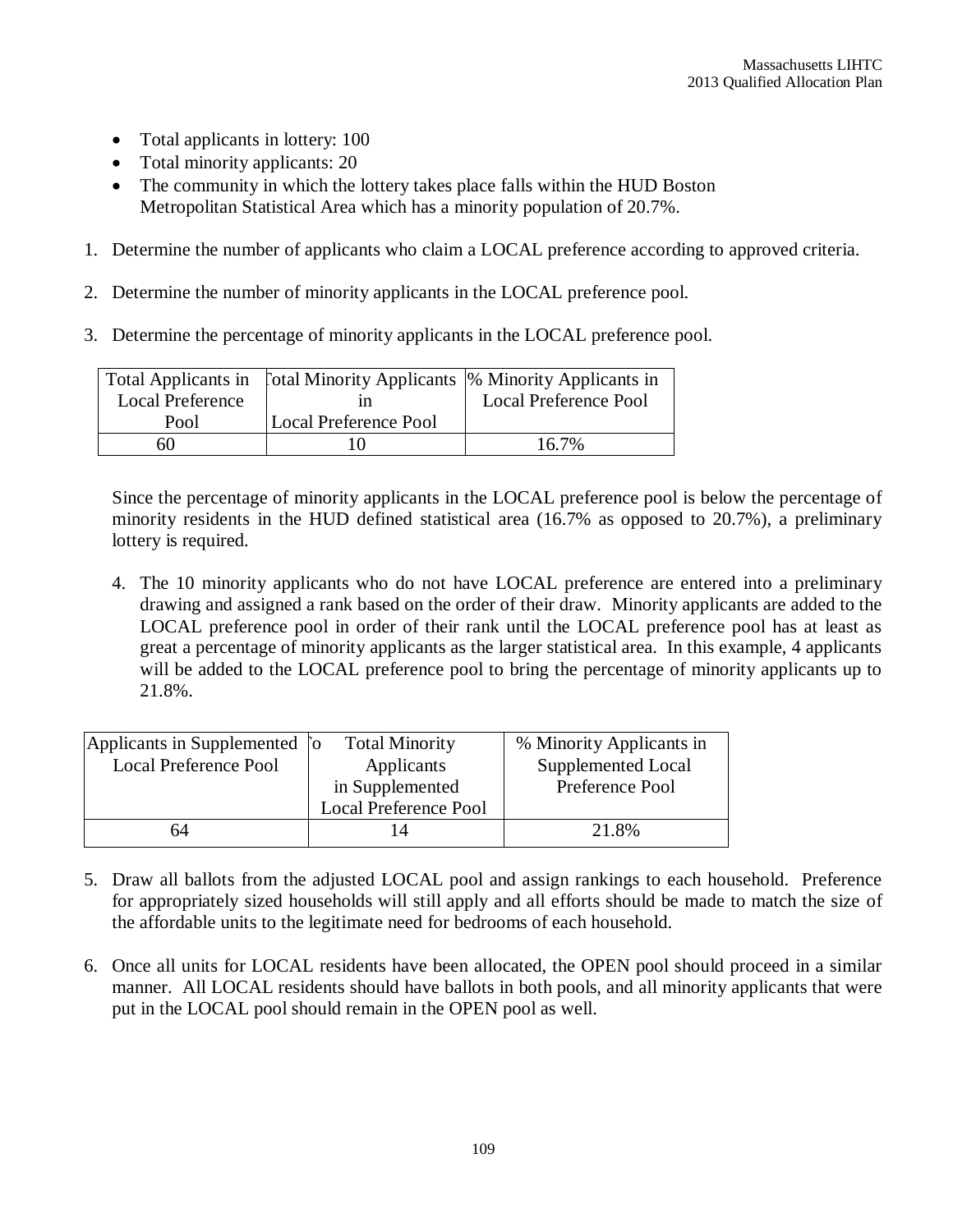#### **F. Homeownership**

#### 1. Household Eligibility

A Subsidizing Agency housing program may establish eligibility requirements for homebuyers. In the absence of such provisions, the following requirements shall apply.

In addition to meeting the requirements for qualifying a Project or dwelling unit for the SHI (see Section II.A), the household shall not have owned a home within three years preceding the application, with the exception of:

- a. displaced homemakers, where the displaced homemaker (an adult who has not worked full-time, full-year in the labor force for a number of years but has, during such years, worked primarily without remuneration to care for the home and family), while a homemaker, owned a home with his or her partner or resided in a home owned by the partner;
- b. single parents, where the individual owned a home with his or her partner or resided in a home owned by the partner and is a single parent (is unmarried or legally separated from a spouse and either has 1 or more children of whom the individual has custody or joint custody, or is pregnant);
- c. households where at least one household member is 55 or over;
- d. households that owned a principal residence not permanently affixed to a permanent foundation in accordance with applicable regulations; and
- e. households that owned a property that was not in compliance with State, local or model building codes and that cannot be brought into compliance for less than the cost of constructing a permanent structure.

#### **Individuals who have a financial interest in the development and their families shall not be eligible.**

2. Final Qualification and Closing

Once the lottery has been completed, applicants selected to purchase units must be given a reasonable prespecified time period in which they must secure financing. The Developer should invite the lottery winners to a loan application workshop. The Developer should make prior arrangements with local financial institutions with respect to financing qualified purchasers. Often such institutions will give preliminary approvals of loans, which make the remainder of the process more efficient for all parties. Before a Purchase and Sale Agreement is signed, the lottery agent should submit income and asset documentation of the applicant to the Subsidizing Agency (to DHCD and the municipality in the case of a LAU). Income verification should include tax returns and W-2s from the past three years, five most recent pay stubs, three months recent bank statements and 401 K reports, reliable documentation as to other sources of income and assets. The Subsidizing Agency (to DHCD and the municipality in the case of a LAU) will then verify that the household's annual income does not exceed 80% of the area median income, or such lower income limit as may have been established for the particular project. The Subsidizing Agency (to DHCD and the municipality in the case of a LAU) also will verify that household assets do not exceed the maximum allowed. Closing of the sale will also be contingent on the Subsidizing Agency's (to DHCD and the municipality in the case of a LAU) approval of the buyer's financing.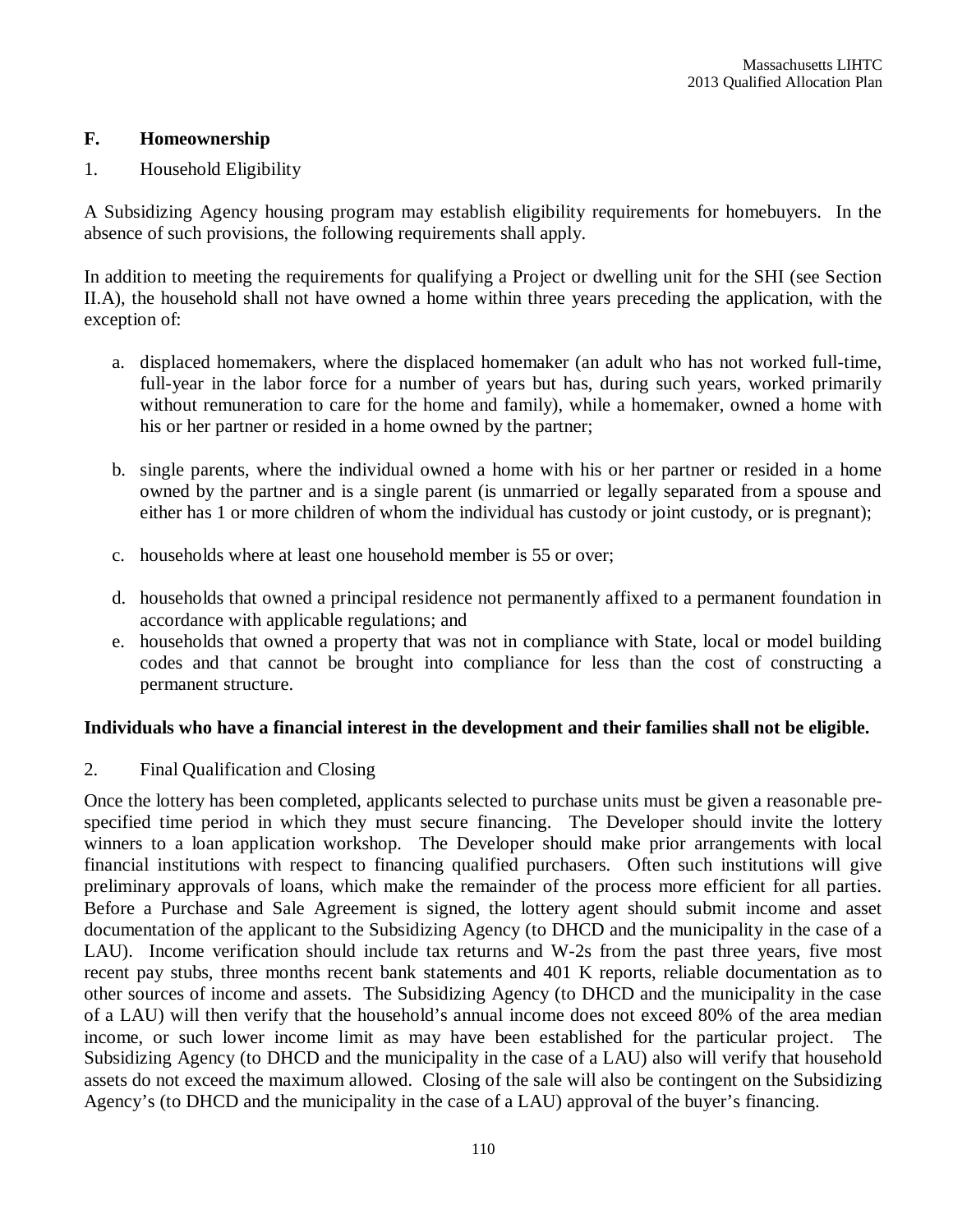#### **Non-household members should not be permitted as co-signers of the mortgage.**

#### 3. Resales

AFHMP requirements apply to the housing for its duration. The AFHMP must include a plan, satisfactory to the Subsidizing Agency (to DHCD and the municipality in the case of a LAU), to address AFHMP requirements upon resale. The proposal must, at a minimum, require that units for re-sale to eligible purchasers be listed with CHAPA and MAHA's homeownership lottery sites as described above and establish minimum public advertising requirements. The proposal cannot impose the AFHMP requirements upon a homeowner other than requiring compliance with requirements of a Use Restriction. reasonable public advertising, and listing with CHAPA and MAHA.

A "ready-buyer" list of eligible buyers maintained by the municipality or other local entity is encouraged. This list may be created through local, regional, and statewide lists and resources. As stated above, the list should continually be analyzed, maintained, and updated (through additional marketing) so that it remains consistent with the objectives of the housing program and is adequately representative of the racial, ethnic, and other characteristics of potential applicants in the housing market region.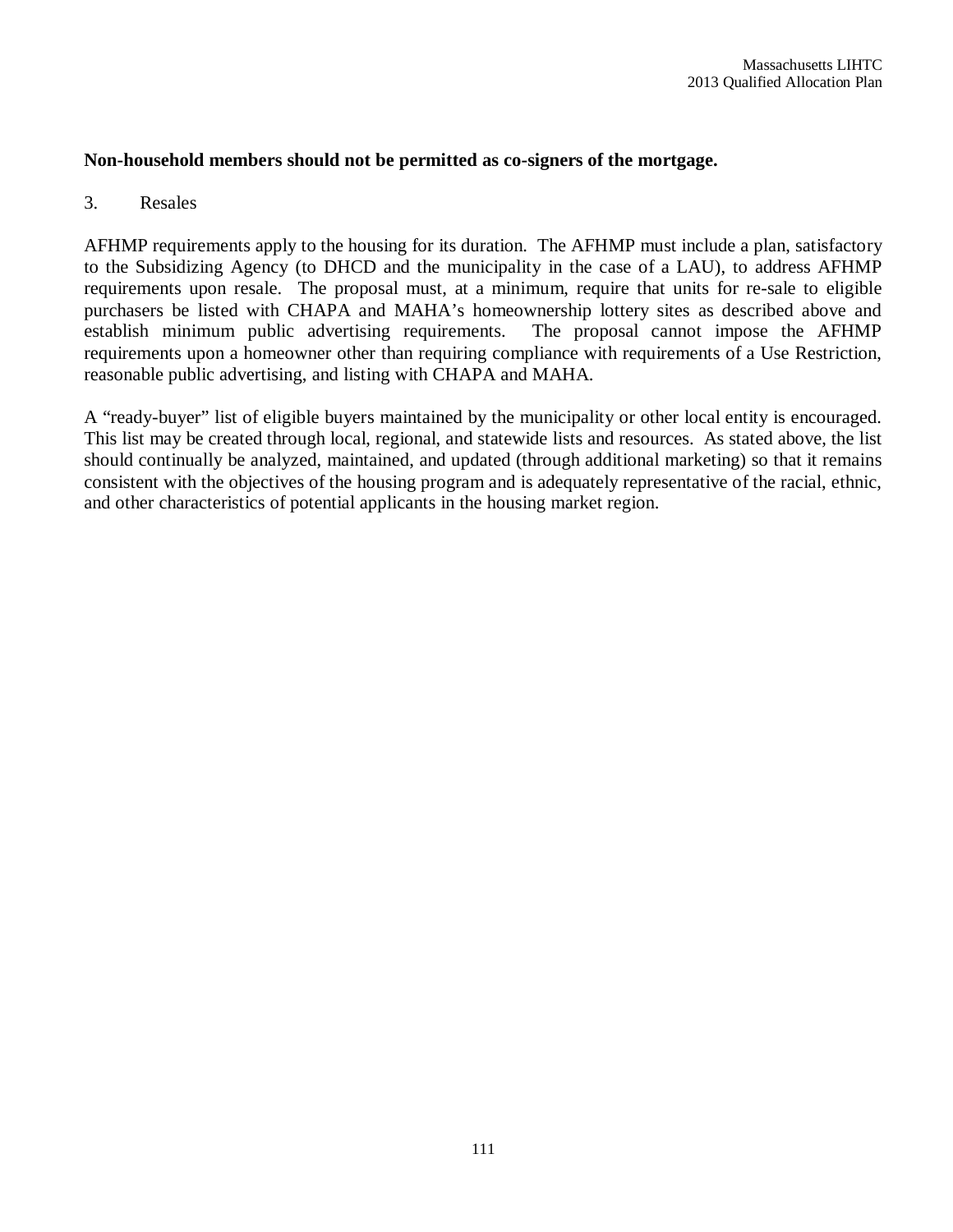# Appendix K: Priority Matrix for Preservation Properties

|                    |                                                                                 | TIER <sub>1</sub>                                                                                      | TIER <sub>2</sub>                                                                                                             | TIER <sub>3</sub>                                                                         | <b>COMMENTS</b>                                                                                                                                    |
|--------------------|---------------------------------------------------------------------------------|--------------------------------------------------------------------------------------------------------|-------------------------------------------------------------------------------------------------------------------------------|-------------------------------------------------------------------------------------------|----------------------------------------------------------------------------------------------------------------------------------------------------|
|                    |                                                                                 | <b>Higher Priority</b>                                                                                 | <b>Middle Priority</b>                                                                                                        | <b>Lower Priority</b>                                                                     |                                                                                                                                                    |
|                    |                                                                                 |                                                                                                        |                                                                                                                               |                                                                                           |                                                                                                                                                    |
| <b>Risk Factor</b> |                                                                                 |                                                                                                        |                                                                                                                               |                                                                                           |                                                                                                                                                    |
|                    |                                                                                 |                                                                                                        |                                                                                                                               |                                                                                           |                                                                                                                                                    |
|                    | <b>Risk of Loss to Market Conversion</b>                                        |                                                                                                        |                                                                                                                               |                                                                                           |                                                                                                                                                    |
|                    | Ability to Increase Rents Substantially<br>Through Conversion to Market Housing | Strong rental market<br>with no impediments to<br>conversion                                           |                                                                                                                               | Weak market or<br>inability of project to<br>compete for market<br>rate tenants           | Need to evaluate regulatory issues,<br>marketability of project, conversion<br>costs, owner mission, etc.                                          |
|                    |                                                                                 |                                                                                                        |                                                                                                                               |                                                                                           |                                                                                                                                                    |
| П.                 | <b>Risk of Loss Due to Physical</b><br><b>Condition</b>                         | Imminent loss due to<br>condemnation<br>proceedings or<br>governmental action to<br>close the property | Probable loss of the<br>property in the next 2-4<br>years. Likely to have<br>significant code and<br>safety issues            | Possibility of<br>condemnation or<br>governmental action,<br>but not for several<br>vears | Factors to Consider: Year facility was<br>built, No. of years since last rehab,<br>annual replacement res. contribution,<br>Total reserves balance |
|                    |                                                                                 |                                                                                                        |                                                                                                                               |                                                                                           |                                                                                                                                                    |
| III.               | <b>Risk of Loss Due to Financial</b><br><b>Viability</b>                        | Lender has declared a<br>default                                                                       | Property is not current<br>on loan or covenants<br>but no default has been<br>declared                                        | Property is financially<br>troubled but able to<br>maintain Ioan<br>payments              | Analysis based on 3 yrs of financials.<br>Factors to consider: Vacancy,<br>Municipal liens, Sponsor financial<br>condition, Property mgmt quality  |
|                    |                                                                                 |                                                                                                        |                                                                                                                               |                                                                                           |                                                                                                                                                    |
| IV.                | <b>Market Condition Opportunity</b>                                             | Unique opportunity to<br>purchase a project at a<br>below market price<br>due to seller<br>motivations | Sale price based on<br>present value of<br>reduced income stream<br>- value will increase as<br>expiration date<br>approaches | Property for sale - no<br>particular economic<br>benefit to purchase<br>at this moment    | Availability of non state resources to<br>take advantage of the opportunity is<br>important                                                        |